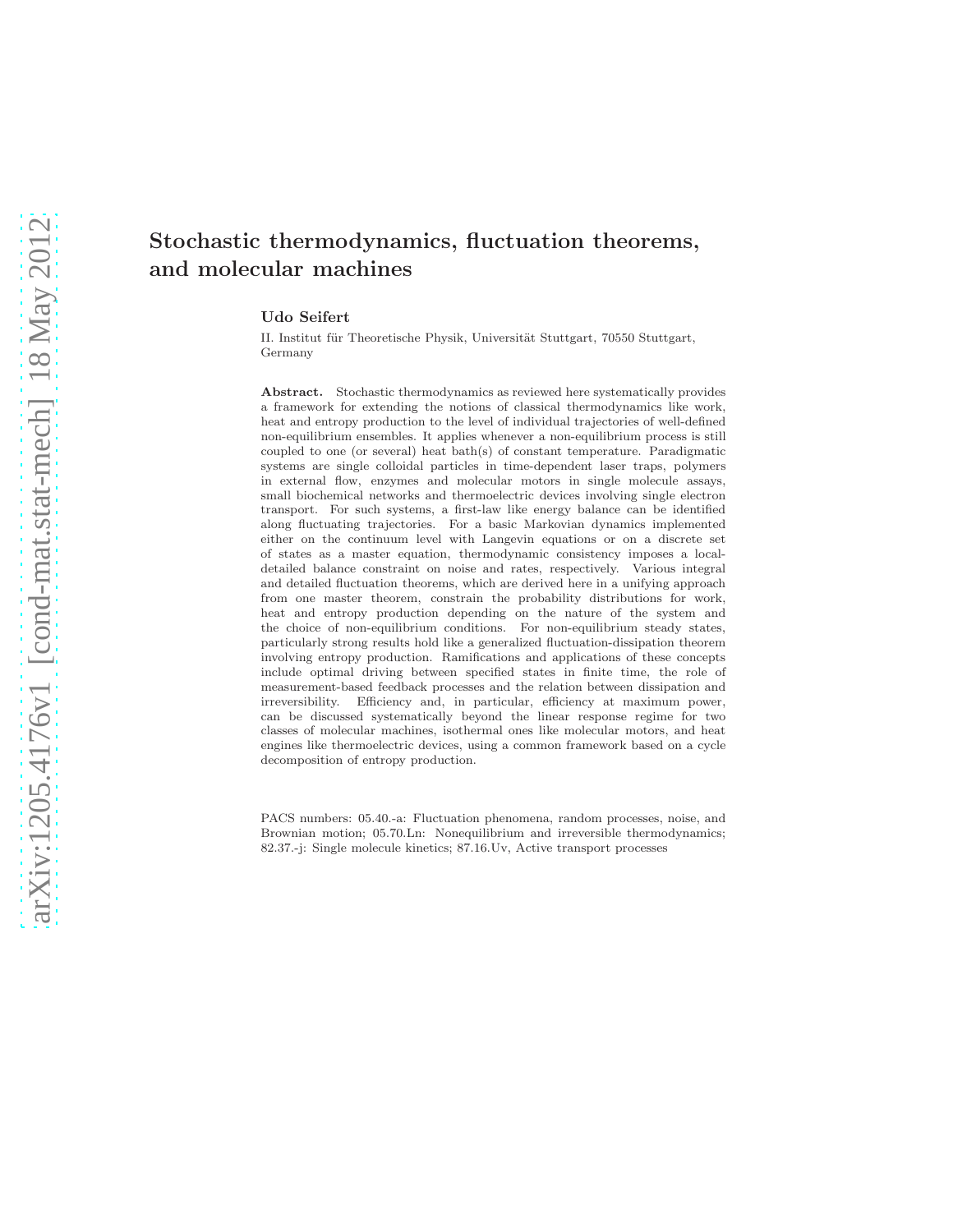|              | Contents |                                                                                         |                  |
|--------------|----------|-----------------------------------------------------------------------------------------|------------------|
| 1            |          | Introduction                                                                            | $\boldsymbol{6}$ |
|              | 1.1      | From classical to stochastic thermodynamics                                             | $\,6\,$          |
|              | 1.2      | Main features of stochastic thermodynamics                                              | $\overline{7}$   |
|              | 1.3      | Hamiltonian, thermostatted and open quantum dynamics                                    | $8\,$            |
|              | 1.4      | Scope and organization of this review $\ldots \ldots \ldots \ldots \ldots \ldots$       | 9                |
|              | 1.5      |                                                                                         | 10               |
|              |          |                                                                                         |                  |
| $\mathbf{2}$ |          | Colloidal particle as paradigm                                                          | 11               |
|              | 2.1      |                                                                                         | 11               |
|              | 2.2      |                                                                                         | 12               |
|              | 2.3      |                                                                                         | 13               |
|              |          | 2.3.1                                                                                   | 13               |
|              |          | 2.3.2<br>Housekeeping and "excess" heat                                                 | 14               |
|              |          | 2.3.3<br>Heat and strong coupling $\dots \dots \dots \dots \dots \dots \dots$           | 14               |
|              |          | Alternative identification of work<br>2.3.4                                             | 14               |
|              | 2.4      |                                                                                         | 15               |
|              | 2.5      |                                                                                         | 16               |
|              | 2.6      | Simple generalizations $\dots \dots \dots \dots \dots \dots \dots \dots \dots \dots$    | 17               |
|              |          | 2.6.1                                                                                   | 17               |
|              |          | 2.6.2                                                                                   | 17               |
|              |          | Systems in external flow $\dots \dots \dots \dots \dots \dots \dots \dots$<br>2.6.3     | 18               |
|              |          |                                                                                         |                  |
| 3            |          | Fluctuation theorems (FTs)                                                              | 19               |
|              | 3.1      |                                                                                         | 19               |
|              |          | Integral fluctuation theorems (IFTs) $\dots \dots \dots \dots \dots$<br>3.1.1           | 19               |
|              |          | Detailed fluctuation theorems (DFTs) $\ldots \ldots \ldots \ldots \ldots$<br>3.1.2      | 19               |
|              |          | (Generalized) Crooks fluctuation theorems (CFTs) $\ldots \ldots$<br>3.1.3               | 20               |
|              | 3.2      |                                                                                         | 20               |
|              |          | 3.2.1                                                                                   | 20               |
|              |          | Bochkov-Kuzolev relation (BKR) $\ldots \ldots \ldots \ldots \ldots \ldots$<br>3.2.2     | 21               |
|              |          | 3.2.3                                                                                   | 21               |
|              |          | 3.2.4                                                                                   | 21               |
|              | 3.3      |                                                                                         | 22               |
|              |          | 3.3.1<br><b>IFT</b>                                                                     | 22               |
|              |          | Steady-state fluctuation theorem $(SSFT) \dots \dots \dots \dots$<br>3.3.2              | 22               |
|              |          | 3.3.3                                                                                   | 22               |
|              |          | 3.3.4                                                                                   | 23               |
| 4            |          | <b>Unification of FTs</b>                                                               | 23               |
|              | 4.1      |                                                                                         | 23               |
|              | 4.2      | The master $FT \dots \dots \dots \dots \dots \dots \dots \dots \dots \dots \dots \dots$ | $25\,$           |
|              |          | 4.2.1                                                                                   | $25\,$           |
|              |          | 4.2.2<br>Proof                                                                          | $25\,$           |
|              | 4.3      |                                                                                         | 26               |
|              | 4.4      |                                                                                         | $27\,$           |
|              |          | CFTs involving reversed dynamics<br>4.4.1                                               | $27\,$           |
|              |          | DFTs for symmetric and periodic driving $\dots \dots \dots \dots$<br>4.4.2              | 28               |
|              |          |                                                                                         |                  |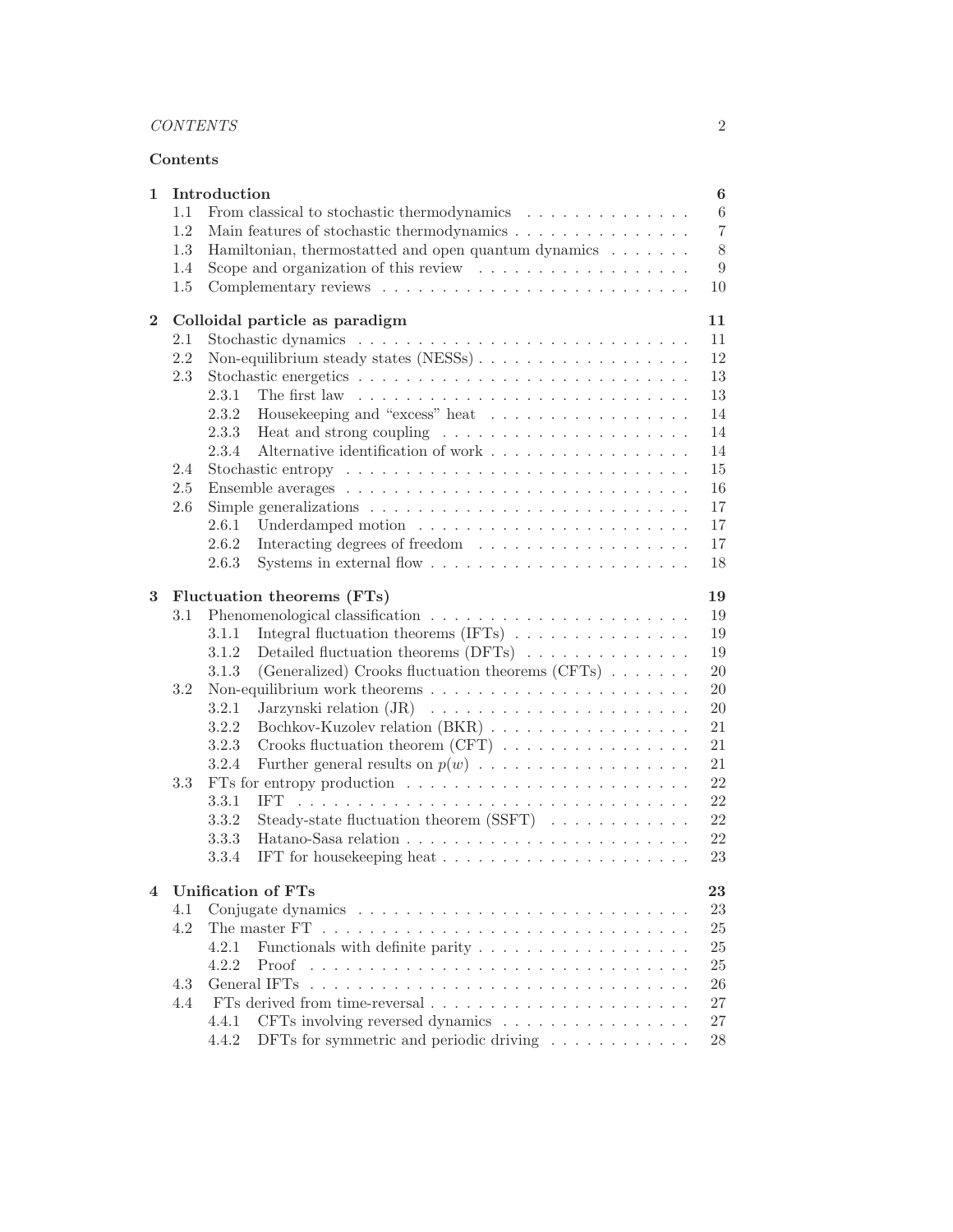|   |     | 4.4.3 | 28                                                                                                  |
|---|-----|-------|-----------------------------------------------------------------------------------------------------|
|   |     | 4.4.4 | Expression for the NESS distribution<br>28                                                          |
|   |     | 4.4.5 | Transient fluctuation theorems TFTs<br>29                                                           |
|   | 4.5 |       | $\,29$                                                                                              |
|   |     | 4.5.1 | 29                                                                                                  |
|   |     | 4.5.2 | 29<br>FTs in the presence of external flow $\dots \dots \dots \dots \dots$                          |
|   |     | 4.5.3 | 29                                                                                                  |
|   |     | 4.5.4 | 30                                                                                                  |
|   | 4.6 |       | $30\,$<br>FTs for athermal systems $\ldots \ldots \ldots \ldots \ldots \ldots \ldots \ldots \ldots$ |
|   |     | 4.6.1 | 30                                                                                                  |
|   |     | 4.6.2 | 31                                                                                                  |
|   |     | 4.6.3 | 31                                                                                                  |
| 5 |     |       | Experimental, analytical and numerical work for specific systems                                    |
|   |     |       | with continuous degrees of freedom<br>31                                                            |
|   | 5.1 |       | 31                                                                                                  |
|   | 5.2 |       | Overdamped motion: Colloidal particles and other systems<br>32                                      |
|   |     | 5.2.1 | 32                                                                                                  |
|   |     | 5.2.2 | 32<br>Moving harmonic traps and electric circuits $\ldots \ldots \ldots \ldots$                     |
|   |     | 5.2.3 | 33<br>Harmonic traps with changing stiffness                                                        |
|   |     | 5.2.4 | 33                                                                                                  |
|   |     | 5.2.5 | 33                                                                                                  |
|   |     | 5.2.6 | 34                                                                                                  |
|   | 5.3 |       | 34                                                                                                  |
|   |     | 5.3.1 | Torsion pendulum as experimental realization $\ldots \ldots \ldots$<br>34                           |
|   |     | 5.3.2 | $35\,$                                                                                              |
|   | 5.4 |       | 35                                                                                                  |
| 6 |     |       | Dynamics on a discrete set of states<br>36                                                          |
|   | 6.1 |       | 36                                                                                                  |
|   |     | 6.1.1 | 36<br>Transition rates and probability currents                                                     |
|   |     | 6.1.2 | 37                                                                                                  |
|   |     | 6.1.3 | Path weight and dynamical action $\ldots \ldots \ldots \ldots \ldots$<br>38                         |
|   | 6.2 |       | $38\,$                                                                                              |
|   |     | 6.2.1 | 38                                                                                                  |
|   |     | 6.2.2 | 39                                                                                                  |
|   |     | 6.2.3 | $39\,$                                                                                              |
|   |     | 6.2.4 | Splitting entropy production $\ldots \ldots \ldots \ldots \ldots \ldots$<br>40                      |
|   |     | 6.2.5 | 40                                                                                                  |
|   | 6.3 |       | FTs for entropy production and "work" $\ldots \ldots \ldots \ldots \ldots$<br>41                    |
|   |     | 6.3.1 | 41                                                                                                  |
|   |     | 6.3.2 | Experimental case studies $\ldots \ldots \ldots \ldots \ldots \ldots \ldots$<br>41                  |
|   |     | 6.3.3 | Analytical and numerical case studies<br>41                                                         |
|   | 6.4 |       | 42                                                                                                  |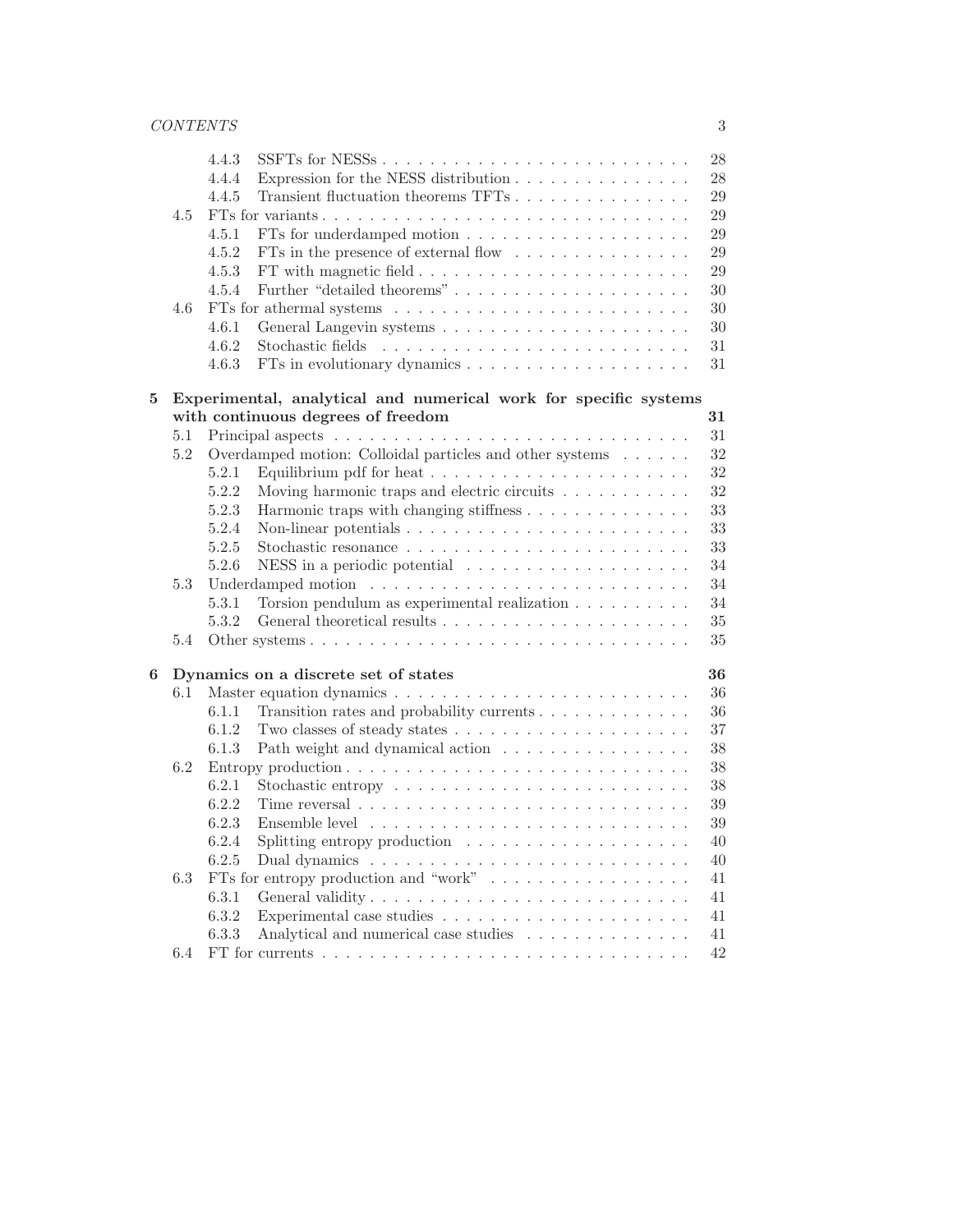| 7 |     | Optimization, irreversibility, information and feedback                                | 43     |
|---|-----|----------------------------------------------------------------------------------------|--------|
|   | 7.1 |                                                                                        | 43     |
|   |     | 7.1.1                                                                                  | 43     |
|   |     | 7.1.2                                                                                  | 44     |
|   |     | 7.1.3                                                                                  | $45\,$ |
|   |     | 7.1.4                                                                                  | $45\,$ |
|   | 7.2 | Quantifying time's arrow                                                               | $45\,$ |
|   | 7.3 | Measurement and feedback $\ldots \ldots \ldots \ldots \ldots \ldots \ldots \ldots$     | 46     |
|   |     | 7.3.1                                                                                  | 46     |
|   |     | 7.3.2                                                                                  | 46     |
|   |     | Sagawa-Ueda equality (SUE) and a generalization $\ldots \ldots$<br>7.3.3               | 47     |
|   |     | Efficiency of Brownian information machines<br>7.3.4                                   | 48     |
|   |     | 7.3.5<br>Further theoretical work and case studies $\ldots \ldots \ldots \ldots$       | 49     |
|   |     | 7.3.6<br>Experimental illustrations $\ldots \ldots \ldots \ldots \ldots \ldots \ldots$ | 49     |
|   |     | 7.3.7<br>Hamiltonian dynamics for microcanonical initial conditions                    | 49     |
| 8 |     | Fluctuation-dissipation theorem (FDT) in a NESS                                        | 50     |
|   | 8.1 |                                                                                        | 50     |
|   |     | 8.1.1                                                                                  | 50     |
|   |     | 8.1.2                                                                                  | 50     |
|   |     | 8.1.3                                                                                  | 51     |
|   | 8.2 | Derivation and discussion $\ldots \ldots \ldots \ldots \ldots \ldots \ldots \ldots$    | 52     |
|   |     | 8.2.1<br>Equivalent correlation functions in a NESS $\ldots \ldots \ldots$             | $52\,$ |
|   |     | Equivalent forms of the FDT $\ldots \ldots \ldots \ldots \ldots \ldots$<br>8.2.2       | $53\,$ |
|   |     | Comparison with equilibrium FDT<br>8.2.3                                               | 54     |
|   |     | 8.2.4<br>Systems with local detailed balance                                           | $55\,$ |
|   |     | 8.2.5<br>Generalized Green-Kubo relations                                              | $55\,$ |
|   | 8.3 |                                                                                        | 56     |
|   |     | 8.3.1                                                                                  | 56     |
|   |     | 8.3.2                                                                                  | 56     |
|   |     | 8.3.3                                                                                  | 56     |
|   |     | 8.3.4                                                                                  | 57     |
|   | 8.4 |                                                                                        | 57     |
|   |     |                                                                                        |        |
| 9 |     | Biomolecular systems                                                                   | 58     |
|   | 9.1 | Overview                                                                               | 58     |
|   | 9.2 | Biopolymers with continuous degrees of freedom $\ldots \ldots \ldots$                  | $59\,$ |
|   |     | 9.2.1 Thermodynamic states from a microscopic model $\dots \dots$                      | 59     |
|   |     | 9.2.2                                                                                  | 60     |
|   |     | 9.2.3                                                                                  | 61     |
|   |     | 9.2.4                                                                                  | 62     |
|   |     | 9.2.5                                                                                  | 62     |
|   | 9.3 | Free energy recovery from non-equilibrium data $\ldots \ldots \ldots \ldots$           | 62     |
|   |     | 9.3.1<br>Hummer-Szabo relation (HSR) and variants $\ldots \ldots \ldots$               | 62     |
|   |     | 9.3.2                                                                                  | 63     |
|   |     | 9.3.3                                                                                  | 63     |
|   | 9.4 | Enzymes and molecular motors with discrete states                                      | 63     |
|   |     | 9.4.1                                                                                  | 64     |
|   |     | 9.4.2                                                                                  | 64     |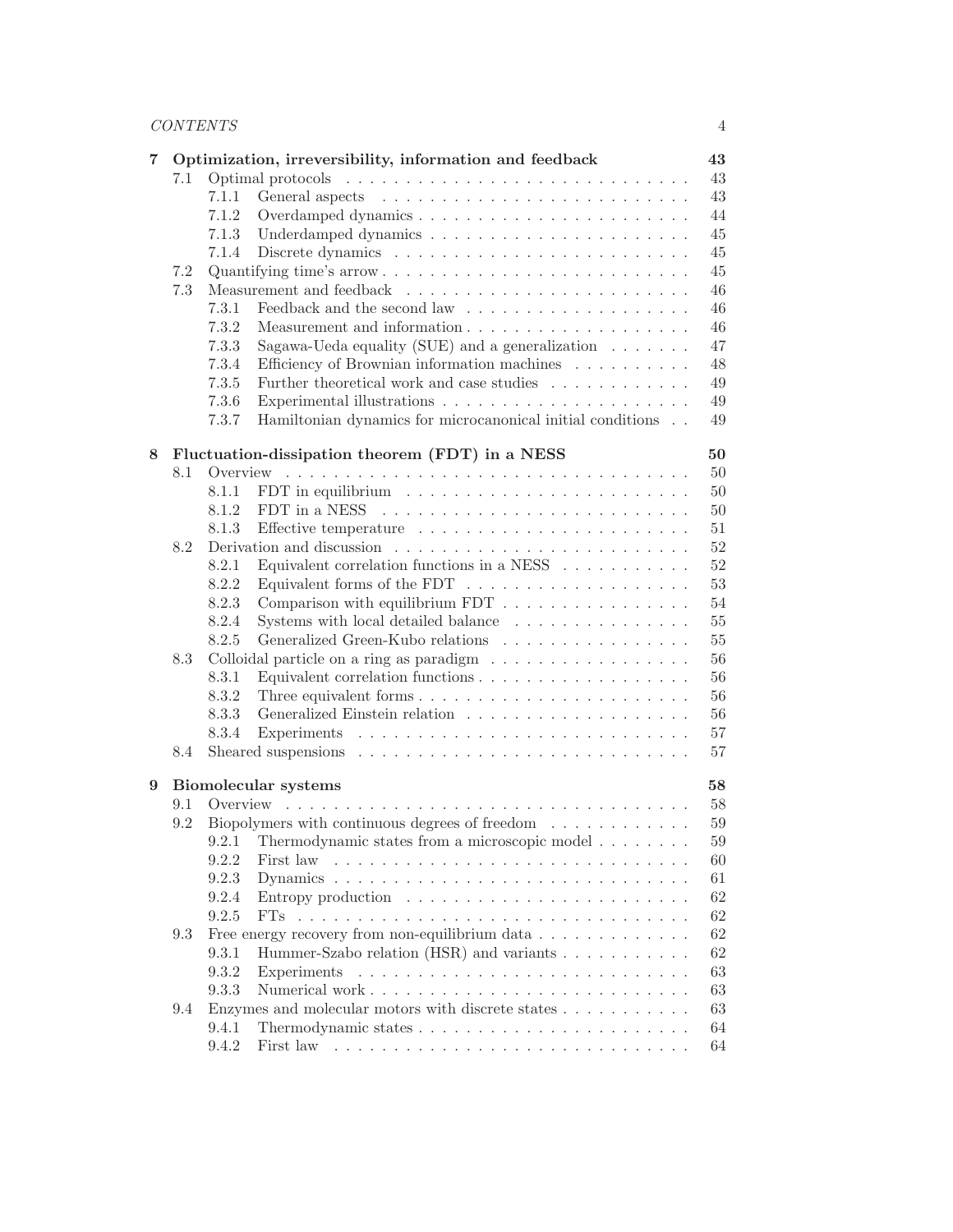| 9.4.3 | Role of chemiostats: Genuine NESS conditions $\hfill\ldots\ldots\ldots\ldots$<br>65      |
|-------|------------------------------------------------------------------------------------------|
| 9.4.4 | 66<br>Stochastic trajectory and ensemble $\ldots \ldots \ldots \ldots \ldots$            |
| 9.4.5 | 66<br>Rates and local detailed balance                                                   |
| 9.4.6 | 67                                                                                       |
| 9.4.7 | 68<br>Time-dependent rates and work                                                      |
| 9.4.8 | 68                                                                                       |
| 9.4.9 | 68                                                                                       |
|       | 10 Autonomous isothermal machines<br>68                                                  |
|       | 68                                                                                       |
|       | 10.2 General framework for autonomous machines: Cycle representation and                 |
|       | 69                                                                                       |
|       | 71                                                                                       |
|       | 10.3.1 Input and output power $\ldots \ldots \ldots \ldots \ldots \ldots \ldots$<br>71   |
|       | 10.3.2 Efficiency and efficency at maximum power (EMP) $\dots \dots$<br>71               |
|       | 10.4 Linear response: Relation to phenomenological irreversible thermody-                |
|       | 72                                                                                       |
|       | 73                                                                                       |
|       | 10.6 Multicyclic machines: Strong vs weak coupling<br>73                                 |
|       | 10.7 Efficiency and EMP of molecular motors<br>74                                        |
|       | 74<br>11 Efficiency of stochastic heat engines                                           |
|       | 11.1 Carnot, Curzon-Ahlborn and beyond $\ldots \ldots \ldots \ldots \ldots \ldots$<br>74 |
|       | 76                                                                                       |
|       | 11.2.1 Büttiker-Landauer (BL) and Feynman ratchet<br>76                                  |
|       | 77                                                                                       |
|       | 78                                                                                       |
|       | 79                                                                                       |
|       | 80                                                                                       |
|       | 80                                                                                       |
|       | 81                                                                                       |
|       | 12 Concluding perspective<br>81                                                          |
|       | 81                                                                                       |
|       | 12.2 Beyond a Markovian dynamics: Memory effects and coarse-graining.<br>83              |
|       | 83                                                                                       |
|       | 84                                                                                       |
|       | 12.2.2 Discrete states $\ldots \ldots \ldots \ldots \ldots \ldots \ldots \ldots \ldots$  |
|       | 12.3 Coupling of non-equilibrium steady states: A zeroth law?<br>84                      |
|       | 84                                                                                       |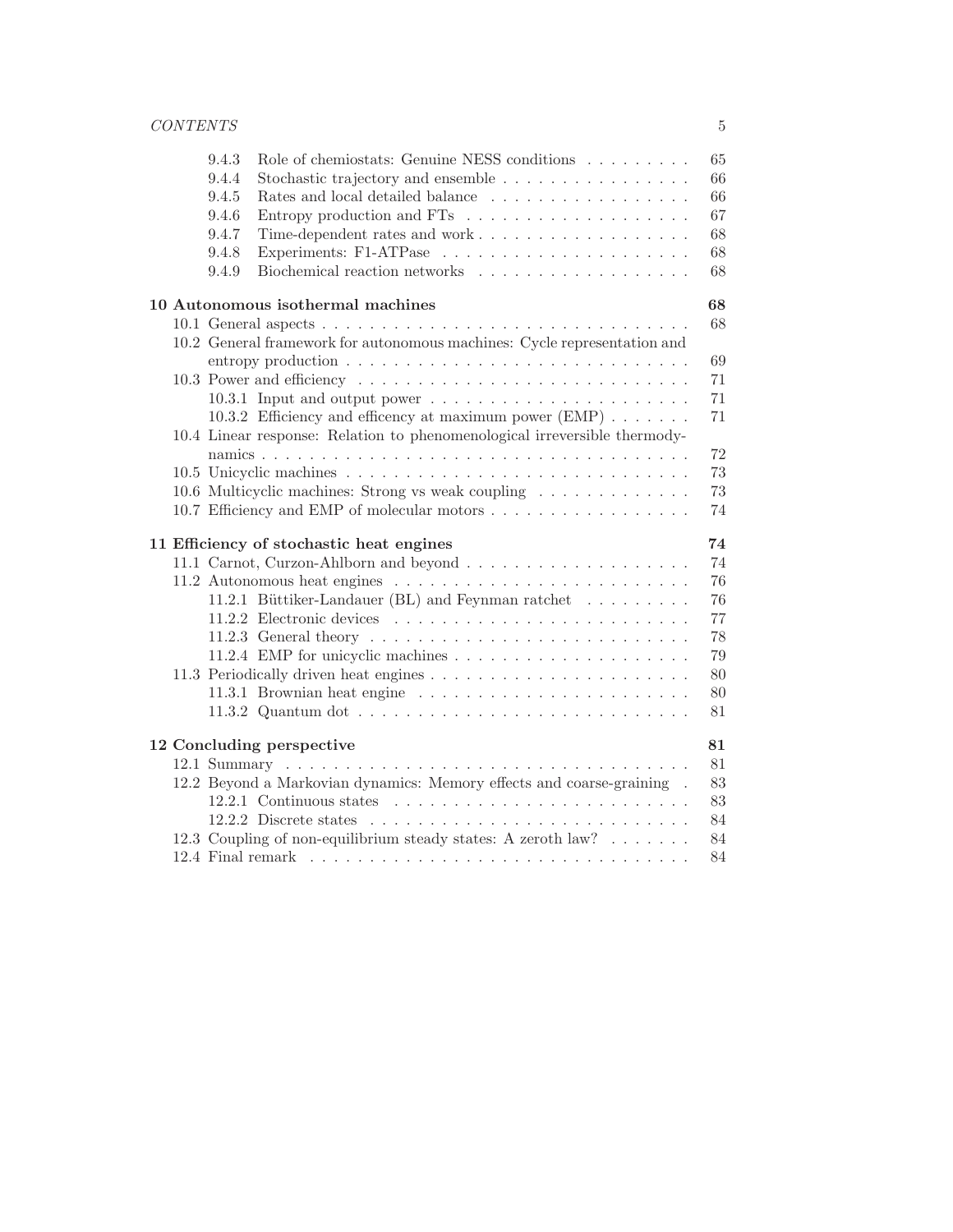# 1. Introduction

#### 1.1. From classical to stochastic thermodynamics

Classical thermodynamics, at its heart, deals with general laws governing the transformations of a system, in particular, those involving the exchange of heat, work and matter with an environment. As a central result, total entropy production is identified that in any such process can never decrease, leading, inter alia, to fundamental limits on the efficiency of heat engines and refrigerators. The thermodynamic characterization of systems in equilibrium got its microscopic justification from equilibrium statistical mechanics which states that for a system in contact with a heat bath the probability to find it in any specific microstate is given by the Boltzmann factor. For small deviations from equilibrium, linear response theory allows to express transport properties caused by small external fields through equilibrium correlation functions. On a more phenomenological level, linear irreversible thermodynamics provides a relation between such transport coefficients and entropy production in terms of forces and fluxes. Beyond this linear response regime, for a long time, no universal exact results were available.

During the last 20 years fresh approaches have revealed general laws applicable to nonequilibrium system thus pushing the range of validity of exact thermodynamic statements beyond the realm of linear response deep into the genuine non-equilibrium region. These exact results, which become particularly relevant for small systems with appreciable (typically non-Gaussian) fluctuations, generically refer to distribution functions of thermodynamic quantities like exchanged heat, applied work or entropy production.

First, for a thermostatted shear-driven fluid in contact with a heat bath, a remarkable symmetry of the probability distribution of entropy production in the steady state was discovered numerically and justified heuristically by Evans et al. [1]. Now known as the (steady state) fluctuation theorem (FT), it was first proven for a large class of systems using concepts from chaotic dynamics by Gallavotti and Cohen [2], later for driven Langevin dynamics by Kurchan [3] and for driven diffusive dynamics by Lebowitz and Spohn [4]. As a variant, a transient fluctuation theorem valid for relaxation towards the steady state was found by Evans and Searles [5].

Second, Jarzynski proved a remarkable relation which allows to express the free energy difference between two equilibrium states by a nonlinear average over the work required to drive the system in a non-equilibrium process from one state to the other [6, 7]. By comparing probability distributions for the work spent in the original process with the time-reversed one, Crooks found a "refinement" of the Jarzynski relation (JR), now called the Crooks fluctuation theorem [8, 9]. Both, this relation and another refinement of the JR, the Hummer-Szabo relation [10] became particularly useful for determining free energy differences and landscapes of biomolecules. These relations are the most prominent ones within a class of exact results (some of which found even earlier [11, 12] and then rediscovered) valid for nonequilibrium systems driven by time-dependent forces. A close analogy to the JR, which relates different equilibrium states, is the Hatano-Sasa relation that applies to transitions between two different non-equilibrium steady states [13].

Third, for driven Brownian motion, Sekimoto realized that two central concepts of classical thermodynamics, namely the exchanged heat and the applied work, can be meaningfully defined on the level of individual trajectories [14, 15]. These quantities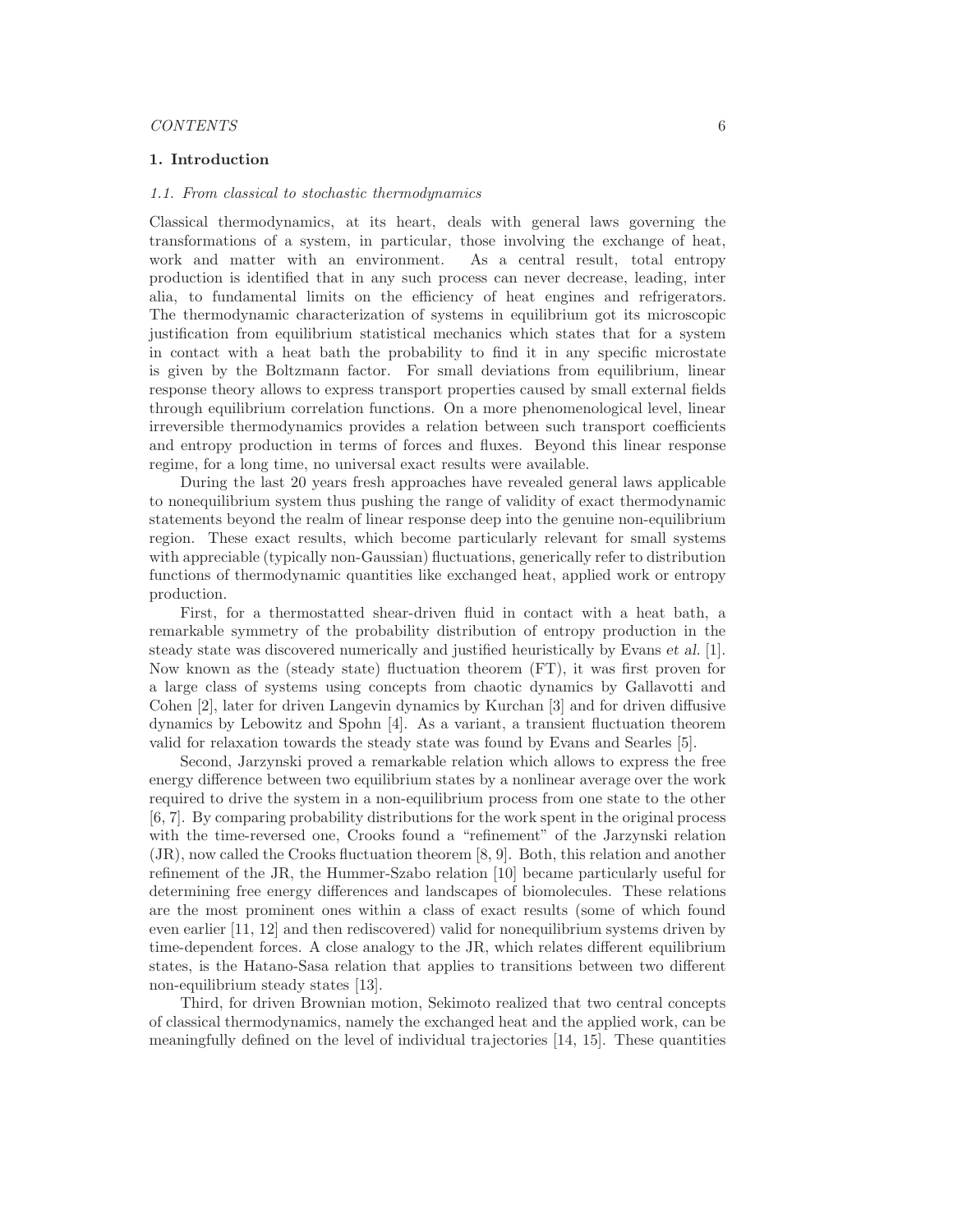entering the first law become fluctuating ones giving birth to what he called stochastic energetics as described in his monograph [16]. Fourth, Maes emphasized that entropy production in the medium is related to that part of the stochastic action, which determines the weight of trajectories that is odd under time-reversal [17, 18].

Finally, building systematically on a concept briefly noticed previously [8, 19], a unifying perspective on these developments emerged by realizing that besides the fluctuations of the entropy production in the heat bath one should similarly assign a fluctuating, or "stochastic", entropy to the system proper [20]. Once this is done, the key quantities known from classical thermodynamics are defined along individual trajectories where they become accessible to experimental or numerical measurements. This approach of taking both energy conservation, i.e., the first law, and entropy production seriously on this mesoscopic level has been called stochastic thermodynamics [21], thus revitalizing a notion originally introduced by the Brussels school in the mid-eighties where it was used on the ensemble level for chemical nonequilibrium systems [22, 23].

# 1.2. Main features of stochastic thermodynamics

Stochastic thermodynamics as here understood applies to (small) systems like colloidal particles, (bio)polymers (like DNA, RNA, and proteins), enzymes and molecular motors. All these systems are embedded in an aqueous solution. Three types of non-equilibrium situations can be distinguished for these systems. First, one could prepare the system in a non-equilibrium initial state and study the relaxation towards equilibrium. Second, genuine driving can be caused by the action of time-dependent external forces, fields, flows or unbalanced chemical reactions. Third, if the external driving is time-independent the system will reach a non-equilibrium steady state (NESS). For this latter class, particularly strong exact results exist. In all cases, even under such nonequililibrium conditions, the temperature of the system, which is the one of the embedding solution, remains well-defined. This property together with the related necessary time-scale separation between the observable, typically slow, degrees of freedom of the system and the unobservable fast ones made up by the thermal bath (and, in the case of biopolymers, by fast internal ones of the system) allows for a consistent thermodynamic description.

The collection of the relevant slow degrees of freedom makes up the state of the system. Since this state changes either due to the driving or due to the ever present fluctuations, it leads to a trajectory of the system. Such trajectories belong to an ensemble which is fully characterized by the distribution of the initial state, by the properties of the thermal noise acting on the system and by specifying the (possibily time-dependent) external driving. The thermodynamic quantities defined along the trajectory like applied work and exchanged heat thus follow a distribution which can be measured experimentally or be determined in numerical simulations.

Theoretically, the time-scale separation implies that the dynamics becomes Markovian, i.e., the future state of the system depends only on the present one with no memory of the past. If the states are made up by continuous variables (like position), the dynamics follows a Langevin equation for an individual system and a Fokker-Planck equation for the whole ensemble. Sometimes it is more convenient to identify discrete states with transition rates governing the dynamics which, on the ensemble level, leads to a master equation.

Within such a stochastic dynamics, the exact results quoted above for the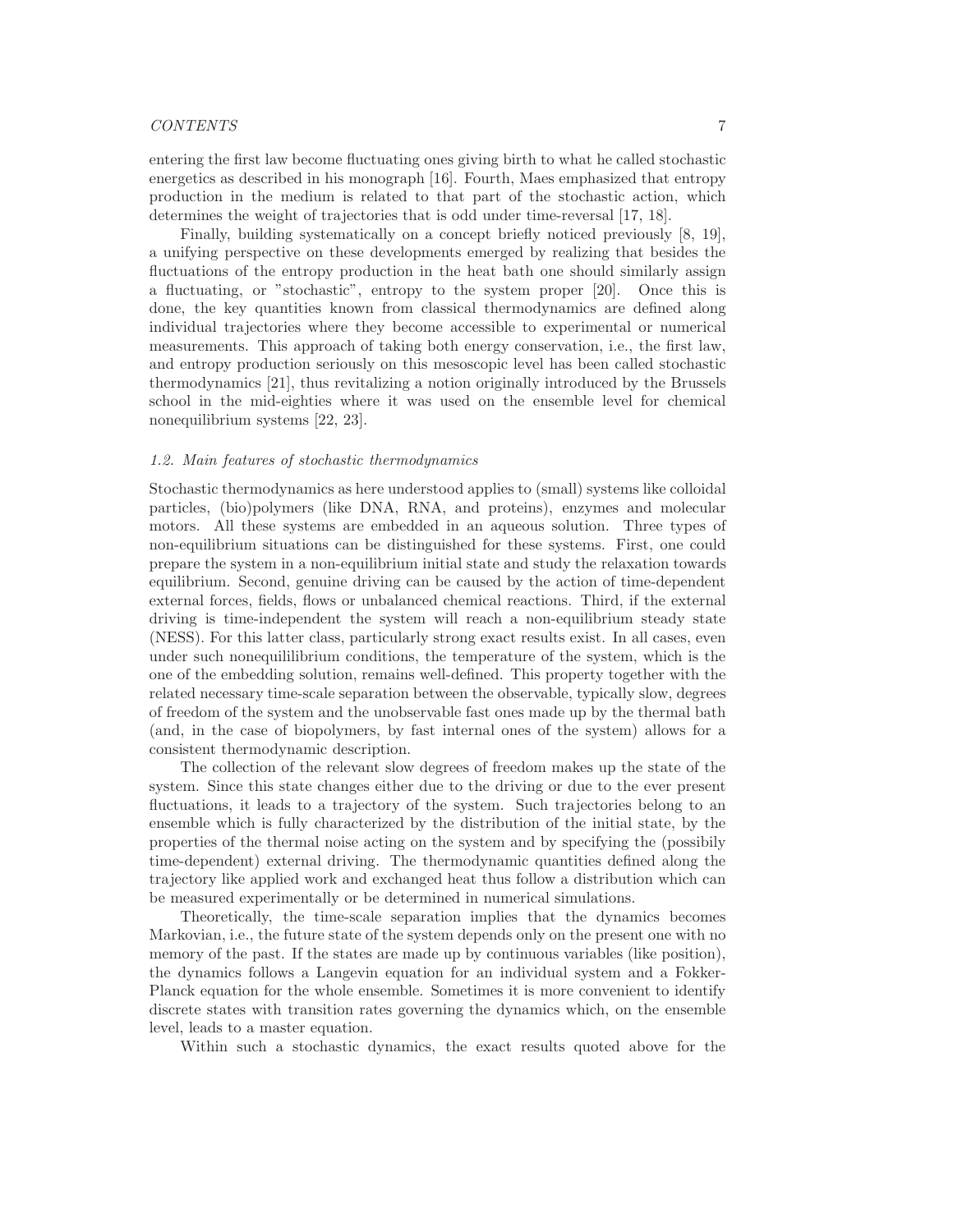distribution functions of certain thermodynamic quantities follow universally for any system from rather unsophisticated mathematics. It is sufficient to invoke a "conjugate" dynamics, typically, but not exclusively, time-reversal, to derive these theorems in a few lines. Essentially, they lead to universal constraints on these distributions. One inevitable consequence of these theorems is the occurrence of trajectories with negative total entropy production. Such events have occasionally been called (transient) violations of the second law. In fairness to classical thermodynamics, however, one should emphasize that this classical theory ignores fluctuations. If the second law is understood as refering to the mean entropy production, it is indeed confirmed by these more recent exact relations. Moreover, they show that the probability for such events become typically exponentially small in the relevant system size which means that one has to sample exponentially many trajectories in order to observe these "violations".

Since these constraints on the distributions are so universal, one might suspect that they are useless for uncovering system specific properties. Quite to the contrary, some of them offer a surprising relation between equilibrium and non-equilibrium properties with the JR as the most prominent and useful example. Moreover, such constraints can be used as an obvious check whether the assumptions of the model apply to any particular system. Finally, studying non-universal features of these distribution functions and trying to find further common aspects in these has become an important part of the activities in this field.

Going beyond the thermodynamic framework, it turns out that many of the FTs hold formally true for any kind of Markovian stochastic dynamics. The thermodynamic interpretation of the involved quantities as heat and work is not mandatory to derive such a priori surprising relationships between functionals defined along dynamic trajectories.

#### 1.3. Hamiltonian, thermostatted and open quantum dynamics

Even though I will focus in the main part of this review on systems described by a stochastic dynamics, it is appropriate to mention briefly alternative approaches as some of the FTs have originally been derived using a deterministic framework.

Hamiltonian dynamics works, in principle, if the external driving is modelled by a time-dependent potential arising, e.g., from a movable piston, tip of an atomic force microscope, or optical tweezer. Conceptually, one typically requires thermalized initial conditions, then imagines to cut off the system from the heat bath leading to the deterministic motion and finally one has to reconnect the heat bath again. In a second variant, the heat bath is considered to be part of the system but one then has to follow all degrees of freedom. One disadvantage of Hamiltonian dynamics is that it cannot deal with a genuine NESS, which is driven by a time-indepedent external field or flow, since such a setting inevitably heats up the system.

Thermostatted dynamics can deal with NESSs. Here, one keeps deterministic equations of motion and introduces a friction term making sure that on average the relevant energy (kinetic or total, depending on the scheme) does not change [24].

Even though a deterministic dynamics is sometimes considered to be more fundamental than a stochastic one, the latter has at least three advantanges from the perspective held in this review. First, from a practical point of view, in soft matter and biophysics a description focussing on the relevant (and measurable) degrees of freedom and ignoring water molecules from the outset has a certain economical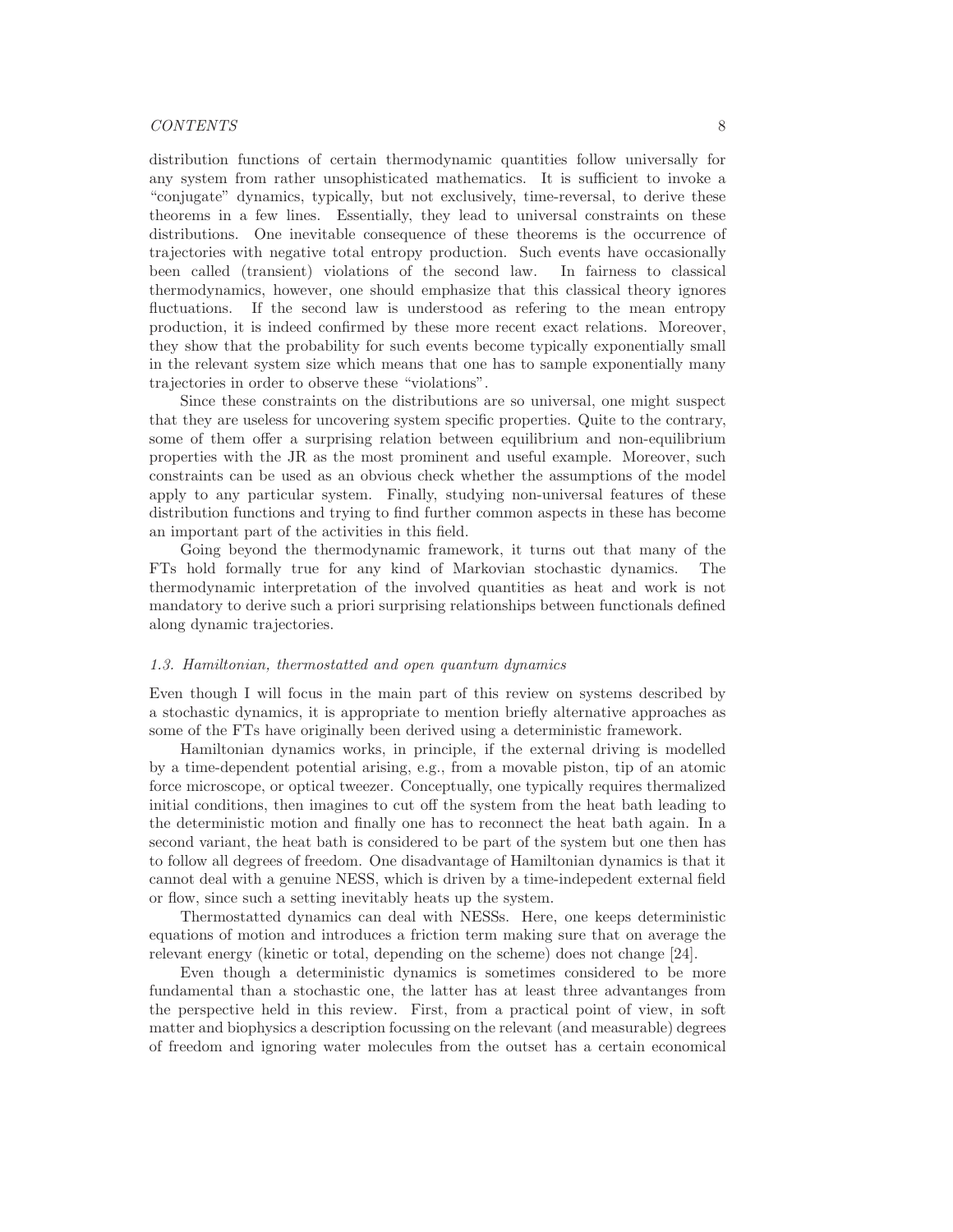appeal. Second, stochastic dynamics can describe transitions between discrete states like in (bio)chemical reactions with essentially the same conceptual framework used for systems with continuous degrees of freedom. Third, the mathematics required for deriving the exact relations and for stating their range of validity is surpringly simple compared to what is required for dealing with NESSs in the deterministic setting.

Open quantum systems will not be discussed explicitly in this review. Some of the FTs can indeed be formulated for these systems, sometimes at the cost of requiring somewhat unrealistic measurements at the beginning and end of a process, as reviewed in [25, 26]. The results derived and discussed in the following, however, are directly applicable to open quantum systems whenever coherences, i.e. the role of non-diagonal elements in the density matrix, can be ignored. The dynamics of the driven or open quantum system is then equivalent to a classical stochastic one. For the validity of the exact relations in these cases, the quantum-mechanical origin of the transition rates is inconsequential.

#### 1.4. Scope and organization of this review

By writing this review, apart from focussing entirely on systems governed by Markovian stochastic dynamics, I have been guided by the following principles concerning format and content.

First, I have tried to present the field in a systematic order (and notation) rather than to follow the historical development which has been briefly alluded to in the introductory section above. Such an approach leads to a more concise and coherent presentation. Moreover, I have tried to keep most of the more technical parts (some of which are original) still self-contained. Both features should help those using this material as a basis for courses which I have given several times at the University of Stuttgart and at summer schools in Beijing, Boulder and Jülich.

Second, as a consequence of the more systematic presentation, experimental, analytical and numerical case studies of specific systems are mostly grouped together and typically placed after the general theory where they fit best.

Third, for the exact results the notions "theorem", "equality" and "relation" are used here in no particular hierarchy. I rather try to follow the practice established in the field so far. In particular, it is not implied that a result called here "theorem" is in any sense deeper that another one called "relation".

This review starts in Sect. 2 by introducing a paradigm for this field which is a colloidal particle driven by a time-dependent force as it has been realized in several experiments. Using this system, the main concepts of stochastic thermodynamics, like work, heat and entropy changes along individual trajectories, will be introduced. At the end of this section, simple generalizations of driven one-dimensional motion such as three-dimensional motion, coupled degrees of freedom and motion in external flow are discussed.

A general classification and a physical discussion of the major fluctuation theorems dealing with work and the various contributions to entropy production follows in Sect. 3. In Sect. 4, I present a unifying perspective on basically all known FTs for stochastic dynamics using the concept of a conjugate dynamics. It is shown explicitly, how these FTs follow from one master theorem. Sect. 5 contains an overview of experimental, analytical or numerical studies of Langevin-type dynamics in specific systems. Sect. 6 deals with Markovian dynamics on a discrete set of states for which FTs hold even without assuming a thermodynamic structure.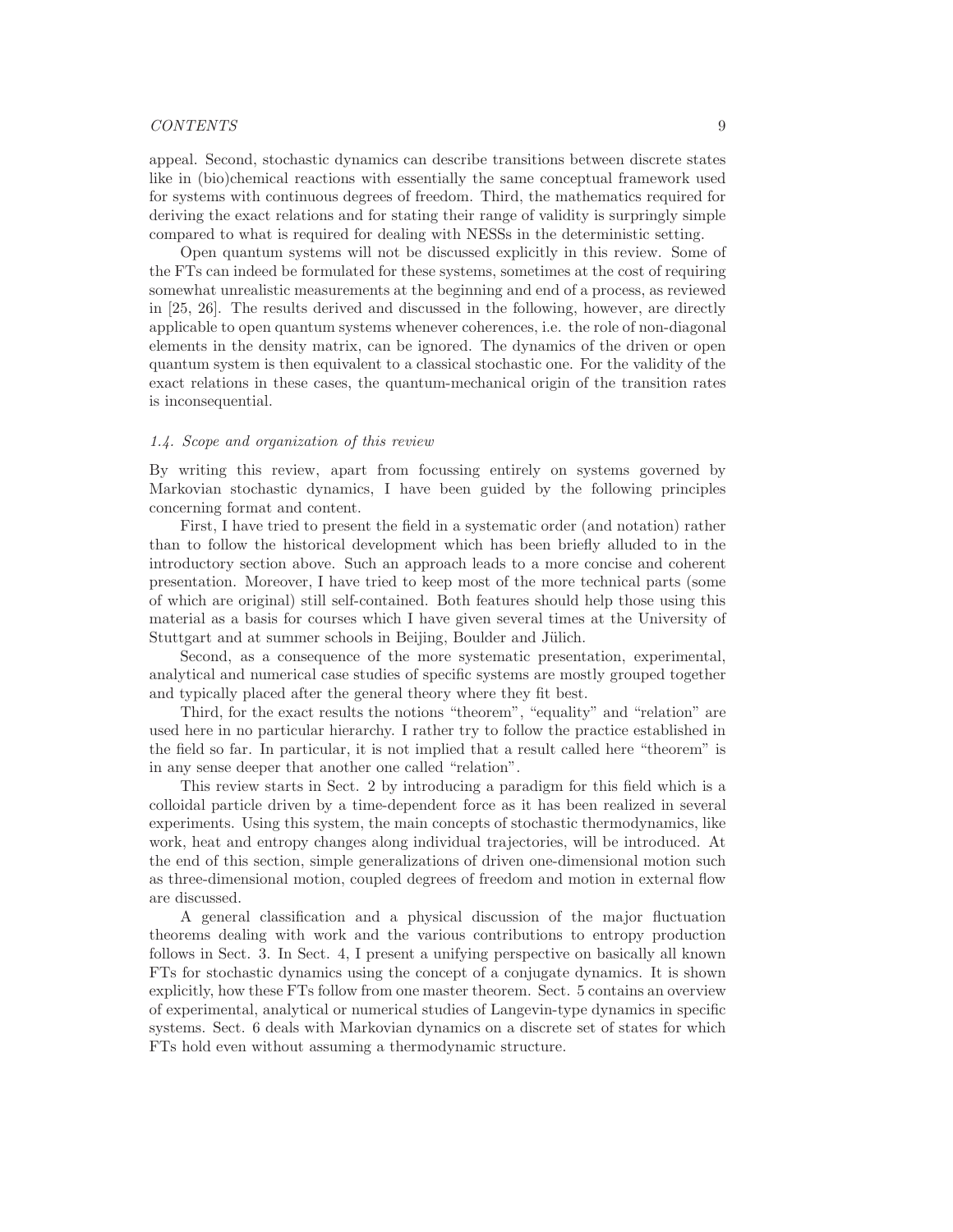The second part of the review deals with ramifications, consequences and applications of these concepts. In Sect. 7, the optimal driving of such processes is discussed and the relation between time's arrow and the amount of dissipation derived. Both concepts can then be used to discuss the role of measurements and (optimal) feedback in these systems. Sect. 8 deals with generalizations of the wellknown fluctuation-dissipation theorem to NESSs where it is shown that stochastic entropy plays a crucial role.

Biomolecular systems are discussed in Sect. 9 where special emphasis is given to the role of time-scale separation between the fast (unobservable) degrees of freedom making up a well-defined heat bath for the non-equilibrium processes of the slow variables caused by mechanical or chemical imbalances. From a conceptual point of view the second essential new aspect of these systems is that each of the states is composed of many microstates which leads to the crucial notion of intrinsic entropy that enters some of the exact relations in a non-trivial way.

Coming back to the issues that stood at the origin of thermodynamics, the final two sections discuss the efficiency and optimization of nano and micro engines and devices where it is useful to distinguish isothermal engines like molecular motors discussed in Sect. 10 from heat engines like thermoelectric devices treated in Sect. 11. A brief summary and a few perspectives are sketched in Sect. 12.

#### 1.5. Complementary reviews

A selection of further reviews dealing with the topics discussed in the first part of this article can roughly be grouped as follows.‡

The influential essay [27] had an introductory character. More recent nontechnical accounts have been given by Jarzynski [28] and van den Broeck [29] who both emphasize the relation of the fluctuation theorems with irreversibility and time's arrow. Other brief reviews by some of the main proponents include [17, 30, 31, 32] and the contributions in the collection [33]. Ritort has written a review on the role of nonequilibrium fluctuations in small systems with special emphasis on the applications to biomolecular systems [34]. A review focussing on experimental work by one of the main groups working on fluctuation theorems is [35].

For stochastic dynamics based on the master equation, a comprehensive derivation of FT's has been given by Harris and Schütz [36]. The fluctuation theorem in the context of thermostatted dynamics has been systematically reviewed by Evans and Searles [37]. From the perspective of chaotic dynamics it is treated in Gallavotti's monograph [38]. The links between different approaches and rigorous mathematical statements are surveyed in [39, 40, 41].

Stochastic thermodynamics focusses on a description of individual trajectories as does an alternative approach by Attard introducing a "second entropy" [42]. On a more coarse-grained level, phenomenological thermodynamic theories of nonequilibrium systems have been developed inter alia under the label of "extended irreversible thermodynamics" [43], "GENERIC" [44], "mesoscopic dynamics of thermodynamic systems" [45] and "steady state thermodynamics" [46, 47].

Nice reviews covering related recent topics in non-equilibrium physics are [48, 49].

‡ Relevant reviews for the more specific topics treated in the second part of this review will be mentioned in the respective sections.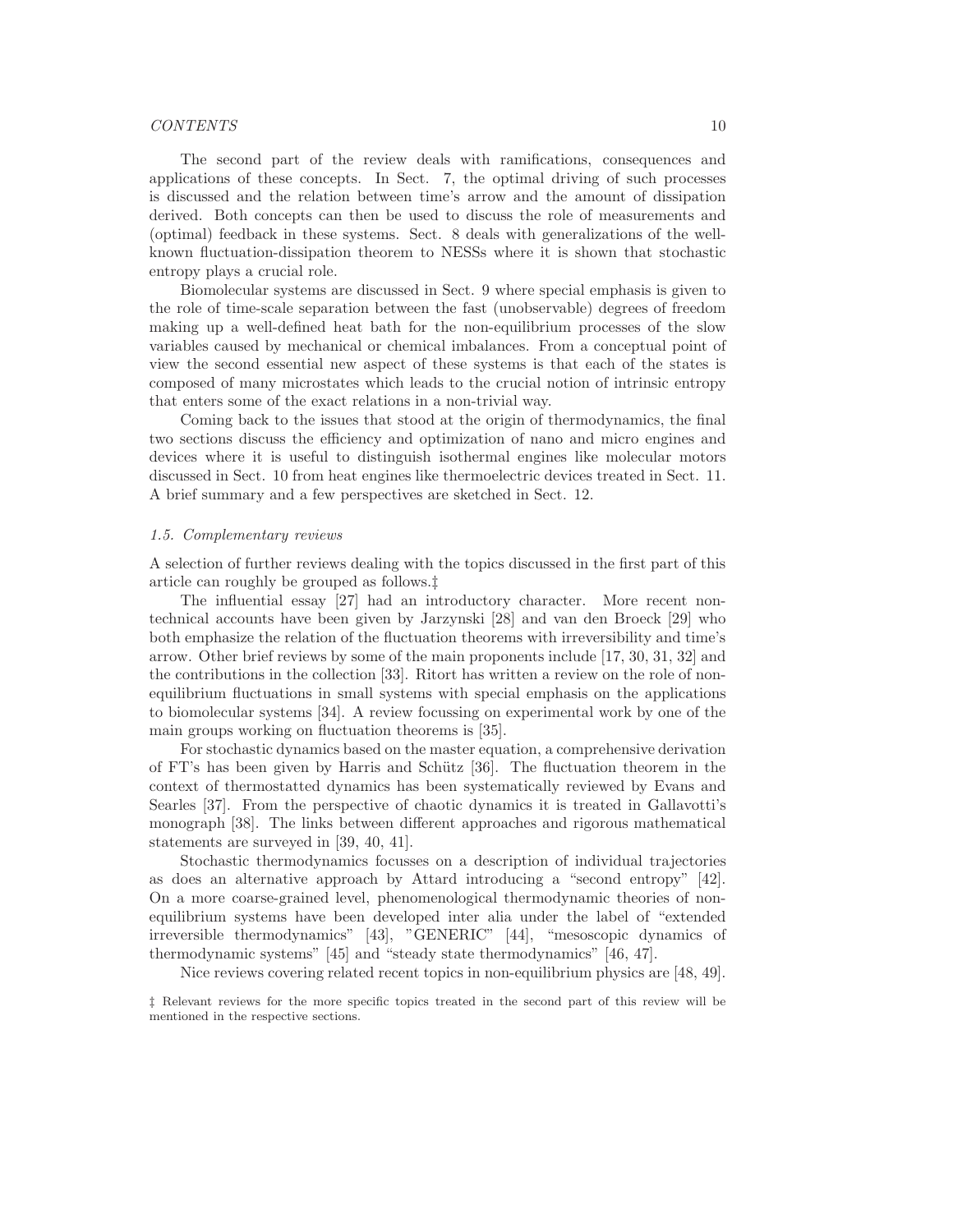#### 2. Colloidal particle as paradigm

The main concepts of stochastic thermodynamics can be introduced using as a simple model system a colloidal particle confined to one spatial dimension, which can arguably serve as the paradigm in the field.

#### 2.1. Stochastic dynamics

The overdamped motion  $x(\tau)$  of a colloidal particle (or any other system with a single continuous degree of freedom) can be described using three equivalent but complementary descriptions of stochastic dynamics, the Langevin equation, the path integral, and the Fokker-Planck equation.

The Langevin equation reads

$$
\dot{x} = \mu F(x, \lambda) + \zeta = \mu(-\partial_x V(x, \lambda) + f(x, \lambda)) + \zeta.
$$
\n(1)

The systematic force  $F(x, \lambda)$  can arise from a conservative potential  $V(x, \lambda)$  and/or be applied to the particle directly as  $f(x, \lambda)$ . Distinguishing these two sources is relevant only in the case of periodic boundary conditions on a ring of finite length. Both sources may be time-dependent through an external control parameter  $\lambda(\tau)$  varied from  $\lambda(0) \equiv \lambda_0$  to  $\lambda(t) \equiv \lambda_t$  according to some prescribed protocol.

The thermal noise has correlations

$$
\langle \zeta(\tau)\zeta(\tau') \rangle = 2D\delta(\tau - \tau')
$$
\n(2)

where D is the diffusion constant. In equilibrium, D and the mobility  $\mu$  are related by the Einstein relation

$$
D = T\mu \tag{3}
$$

where  $T$  is the temperature of the surrounding medium with Boltzmann's constant  $k_B$  set to unity throughout this review to make entropy dimensionless. In stochastic thermodynamics, one assumes that the strength of the noise is not affected by the presence of a time-dependent force. The range of validity of this crucial assumption can be tested experimentally or in simulations by comparing with theoretical results derived on the basis of this assumption.

The Langevin dynamics generates trajectories  $x(\tau)$  starting at  $x(0) \equiv x_0$  with a weight

$$
p[x(\tau)|x_0] = \mathcal{N} \exp[-\mathcal{A}([x(\tau), \lambda(\tau)])]
$$
\n(4)

where

$$
\mathcal{A}([x(\tau), \lambda(\tau)]) \equiv \int_0^t d\tau [(\dot{x} - \mu F)^2 / 4D + \mu \partial_x F / 2] \tag{5}
$$

is the "action" associated with the trajectory. The last term arises from the Stratonovich convention for the discretization in the Jacobian when the weight for a noise history  $[\zeta(\tau)]$  is expressed by  $[x(\tau)]$ . This symmetric discretization is used implicitly throughout this review. Path dependent observables  $\Omega[x(\tau)]$  can then be averaged using this weight in a path integral which requires a path-independent normalization  $N$  such that summing the weight  $(4,5)$  over all paths is 1. Throughout the review averages using this weight and a given initial distribution  $p_0(x)$  will be denoted by  $\langle \dots \rangle$  as in

$$
\langle \Omega[x(\tau)] \rangle \equiv \int dx_0 \int d[x(\tau)] \Omega[x(\tau)] p[x(\tau)] x_0 [p_0(x_0). \tag{6}
$$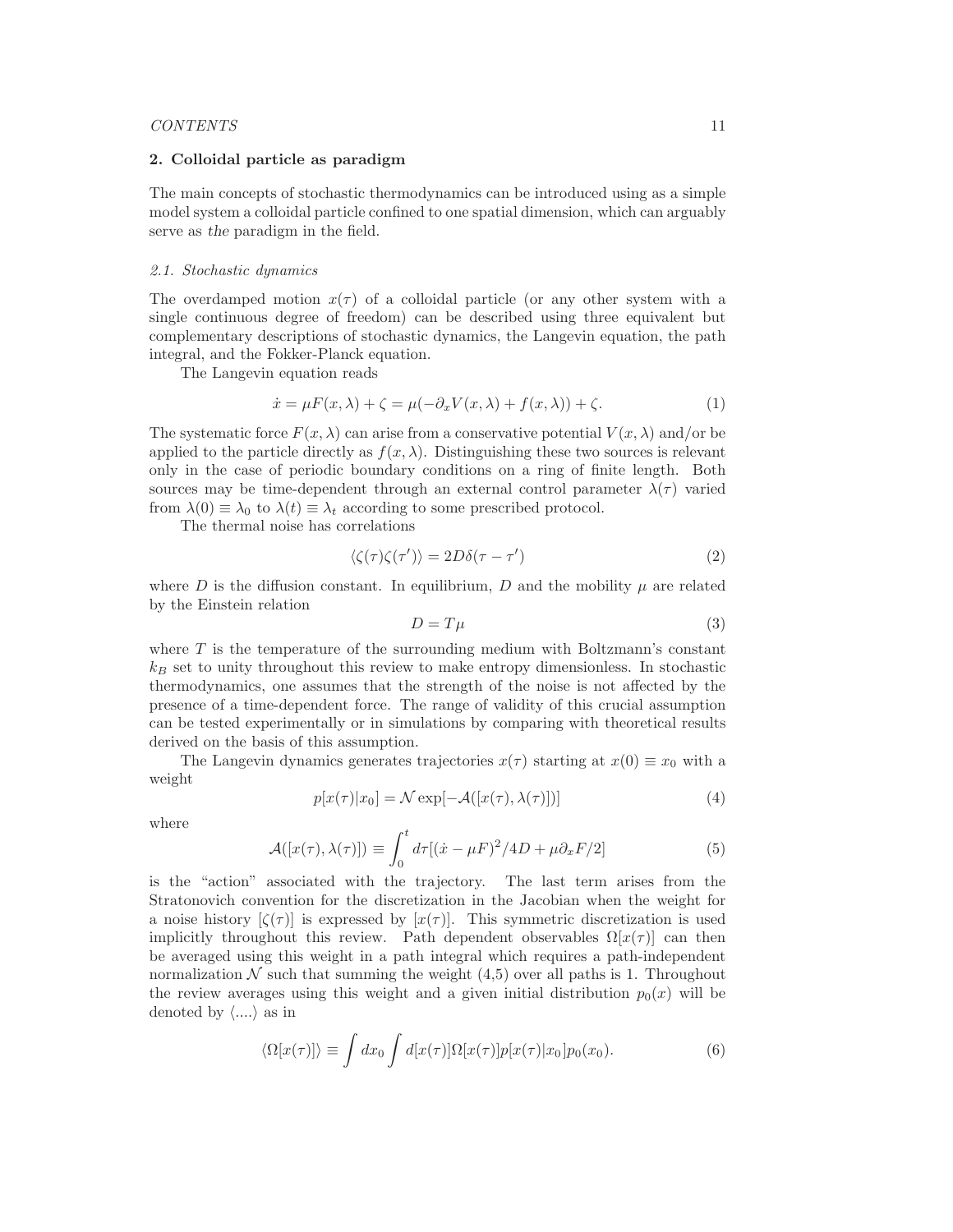

**Figure 1.** Colloidal particle driven along a periodic potential  $V(x, \lambda)$  by a nonconservative force  $f(\lambda)$ . In a NESS, the external parameter  $\lambda$  is independent of time.

Equivalently, the Fokker-Planck equation for the probability  $p(x, \tau)$  to find the particle at x at time  $\tau$  is

$$
\partial_{\tau} p(x,\tau) = -\partial_{x} j(x,\tau) \n= -\partial_{x} (\mu F(x,\lambda)p(x,\tau) - D\partial_{x} p(x,\tau))
$$
\n(7)

where  $j(x, \tau)$  is the probability current. This partial differential equation must be augmented by a normalized initial distribution  $p(x, 0) \equiv p_0(x)$ . For further calculations, it is useful to define a mean local velocity

$$
\nu(x,\tau) \equiv j(x,\tau)/p(x,\tau). \tag{8}
$$

More technical background concerning these three equivalent descriptions of Markovian stochastics dynamics of a continuous degree of freedom is provided in the monographs [50, 51, 52, 53].

# 2.2. Non-equilibrium steady states (NESSs)

For time-independent control parameter  $\lambda$ , any initial distribution will finally reach a stationary state  $p^{s}(x, \lambda)$ . For  $f = 0$ , this stationary state is the thermal equilibrium,

$$
p^{\text{eq}}(x,\lambda) = \exp[-(V(x,\lambda) - \mathcal{F}(\lambda))/T],\tag{9}
$$

with the free energy

$$
\mathcal{F}(\lambda) \equiv -T \ln \int dx \, \exp[-V(x,\lambda)/T]. \tag{10}
$$

A non-conservative force acting on a ring as shown in Fig. 1 generates a paradigm for a genuine non-equilibrium steady state (NESS) with a stationary distribution

$$
p^{s}(x,\lambda) \equiv \exp[-\phi(x,\lambda)],\tag{11}
$$

where  $\phi(x,\lambda)$  is the "non-equilibrium" potential. In one dimension,  $p^{s}(x,\lambda)$  can be obtained explicitly by quadratures [51] or by an intriguing mapping to an equilibrium problem [54]. Characteristic for such a NESS is a steady current

$$
j^{s} = \mu F(x) p^{s}(x) - D \partial_{x} p^{s}(x) \equiv v^{s}(x) p^{s}(x)
$$
\n(12)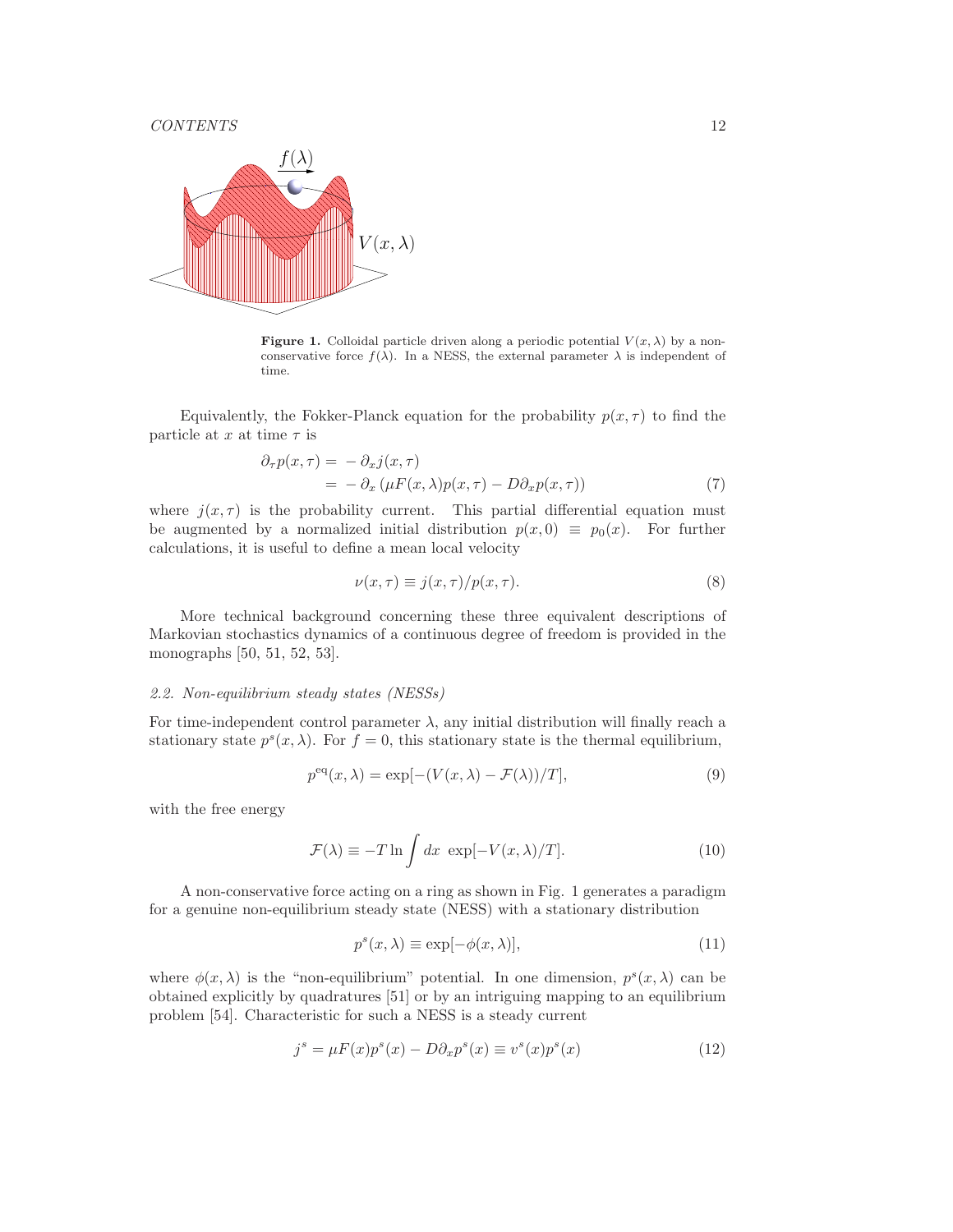with the mean local velocity  $v^s(x)$ . Even for time-dependent driving, one can express the total force

$$
F(x,\lambda) = [v^{s}(x,\lambda) - D\partial_x \phi(x,\lambda)]/\mu
$$
\n(13)

through quantities refering to the corresponding stationary state which is sometimes helpful.

Occasionally, we will use  $\langle ... \rangle^{\text{eq}}$  and  $\langle ... \rangle^s$  to emphasize when averages or correlation functions are taken in genuine equilibrium and in a NESS, respectively.

#### 2.3. Stochastic energetics

2.3.1. The first law Sekimoto suggested to endow the Langevin dynamics with a thermodynamic interpretation by applying the notions appearing in the first law

$$
dw = dE + dq \tag{14}
$$

to an individual fluctuating trajectory [14, 15]. Throughout the article, we use the convention that work applied to the particle (or more generally system) is positive as is heat transferred or dissipated into the environment.

It is instructive first to identify the first law for a particle in equilibrium, i.e. for  $f = 0$  and constant  $\lambda$ . In this case, no work is applied to the system and hence an increase in internal energy, defined by the position in the potential,  $dE = dV = (\partial_x V)dx = -dq$ , must be associated with heat taken up from the reservoir.

Applying work to the particle either requires a time-dependent potential  $V(x, \lambda(\tau))$  and (or) an external force  $f(x, \lambda(\tau))$ . The increment in work applied to the particle then reads

$$
dw = (\partial V/\partial \lambda) d\lambda + f dx, \qquad (15)
$$

where the first term arises from changing the potential at fixed particle position. Consequently, the heat dissipated into the medium must be identified with

$$
dq = dw - dV = F dx.
$$
\n(16)

This relation makes physical sense since in an overdamped system the total force times the displacement corresponds to dissipation. Integrated over a time interval  $t$ , one obtains the expressions

$$
w[x(\tau)] = \int_0^t [(\partial V/\partial \lambda)\dot{\lambda} + f\dot{x}] d\tau
$$
\n(17)

and

$$
q[x(\tau)] = \int_0^t d\tau \ \dot{q} = \int_0^t F \dot{x} \, d\tau \tag{18}
$$

and the integrated first law

$$
w[x(\tau)] = q[x(\tau)] + \Delta V = q[x(\tau)] + V(x_t, \lambda_t) - V(x_0, \lambda_0)
$$
\n(19)

on the level of an individual trajectory.

The expression for the heat requires a prescription of how to evaluate  $Fx$ . As above in the path integral, one has to use the mid-point , i.e., Stratonovitch rule for which the ordinary rules of calculus for differentials and integrals apply.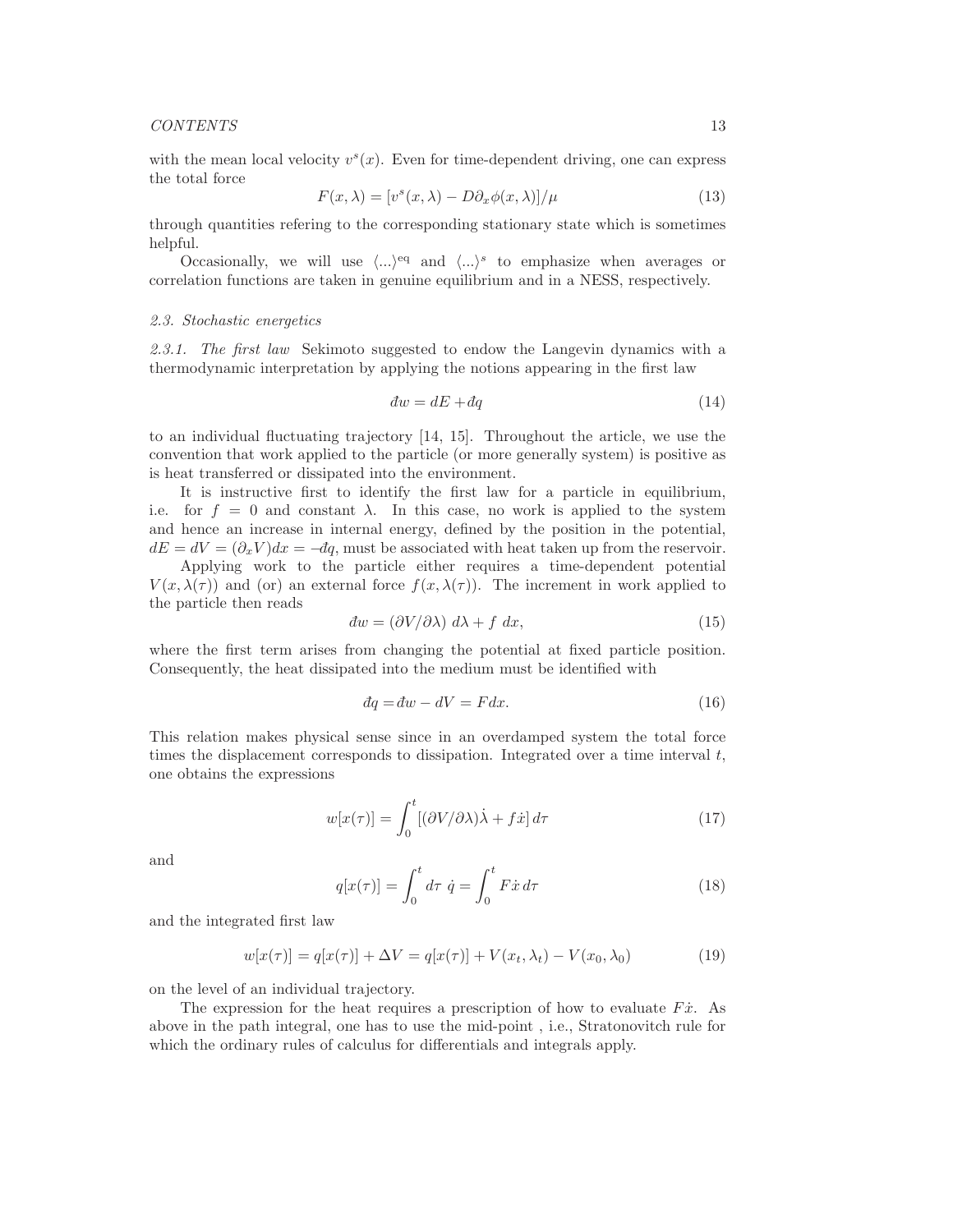The expression for the heat dissipated along the trajectory  $x(\tau)$  can also be written in the form

$$
q[x(\tau)] = T \frac{\mathcal{A}([x(\tau), \lambda(\tau)])}{\mathcal{A}([x(t-\tau), \lambda(t-\tau)])} = T \ln \frac{p[x(\tau), \lambda(\tau)]}{p[\tilde{x}(\tau), \tilde{\lambda}(\tau)]}
$$
(20)

as a ratio involving the weight  $(5)$  for this trajectory given its initial point  $x_0$  compared to the weight of the time-reversed trajectory  $\tilde{x}(\tau) \equiv x(t - \tau)$  under the reversed protocol  $\tilde{\lambda}(\tau) \equiv \lambda(t - \tau)$  for  $\tilde{x}_0 = x(t) \equiv x_t$ . This formulation points to the deep relation between dissipation and time reversal which repeatedly shows up in this field.

2.3.2. Housekeeping and "excess" heat Motivated by steady state thermodynamics, it will be convenient to split the dissipated heat into two contributions [46, 13]

$$
q \equiv q^{\text{hk}} + q^{\text{ex}}.\tag{21}
$$

The housekeeping heat is the heat inevitably dissipated in maintaining the corresponding NESS. For a Langevin dynamics, it reads

$$
q^{\rm hk} \equiv \int_0^t d\tau \dot{x}(\tau) \mu^{-1} v^s(x(\tau), \lambda(\tau)). \tag{22}
$$

The "excess" heat

$$
q^{\text{ex}} = -(D/\mu) \int_0^t d\tau \dot{x}(\tau) \partial_x \phi(x, \lambda)
$$
  
=  $T[-\Delta \phi + \int_0^t d\tau \dot{\lambda} \partial_\lambda \phi]$  (23)

is the heat associated with changing the external control parameter where we have used (13,18).

2.3.3. Heat and strong coupling This interpretation of the first law and, in particular, of heat relies on the implicit assumption that the unavoidable coupling between particle (or, more generally, system) described by the slow variable  $x$  and the degrees of freedom making up the heat bath does neither depend crucially on  $x$  nor on the control parameter  $\lambda$ . Such an idealization may well be obeyed for a colloidal particle in a laser trap but will certainly fail for more complex systems like biomolecules. In the following, we first continue with this simple assumption. In Sect. 9.2, we discuss the general case and point out which of the results derived in the following will require a ramification. Roughly speaking, most of the fluctuation theorems hold true with minor modifications whereas infering heat correctly indeed requires one more term compared to (16).

2.3.4. Alternative identification of work The definition of work  $(15)$  has been criticised for supposedly being in conflict with a more conventional view that work should be given by force times displacement, see [55] and, for rebuttals, [56, 57, 58]. In principle, such a view could be integrated into the present scheme by splitting the potential into two contributions,

$$
V(x,\lambda) = V^0(x,\lambda_0) + V^{\text{ex}}(x,\lambda),\tag{24}
$$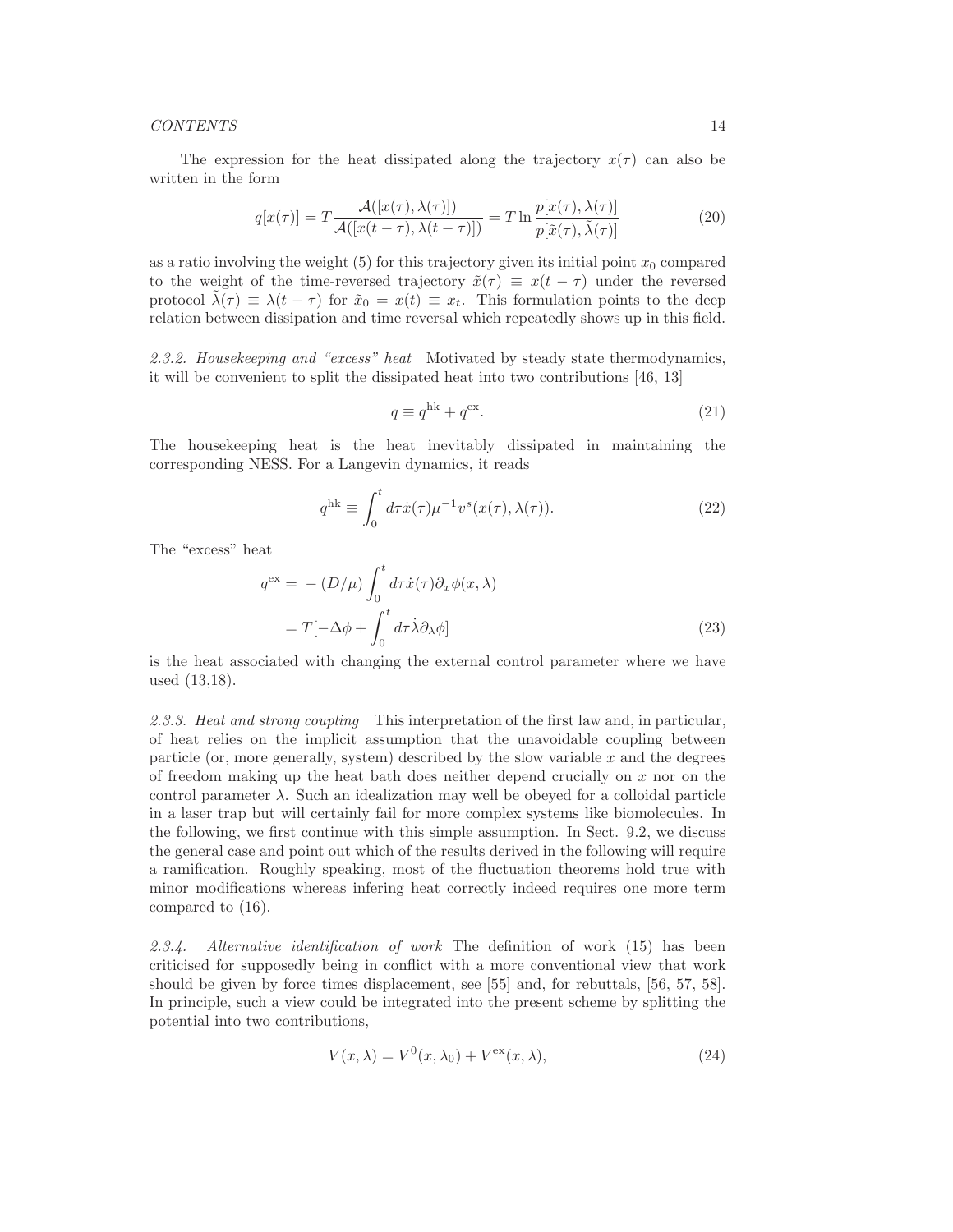the first being an intrinsic time-independent potential, and the second one a timedependent external potential used to transmit the external force. If one defines work as

$$
dw^{\text{ex}} \equiv (-\partial_x V^{\text{ex}}(x,\lambda) + f)dx,\tag{25}
$$

it is trivial to check that the first law then holds in the form

$$
dw^{\text{ex}} = dE^{\text{ex}} + dq \tag{26}
$$

with the corresponding change in internal energy  $dE^{ex} \equiv dV^0 = \partial_x V^0 dx$  and the identification of heat (16) unchanged. Clearly, within such a framework, it would be appropriate to identify the internal energy with changes in the intrinsic potential only. Integrated over a trajectory, this definition of work differs from the previous one by a boundary term,  $\Delta w = \Delta w^{\text{ex}} + \Delta V^{\text{ex}}$ .

It is crucial to appreciate that exchanged heat as a physical concept is, and should be, independent of the convention how it is split into work and changes in internal energy. The latter freedom is inconsequential as long as one stays within one scheme. A clear disadvantage of this alternative scheme, however, is that changes in the free energy of a system are no longer given by the quasistatic work relating two states. In this review, we will keep the definitions as introduced in Sect. 2.3.1 and only occasionally quote results for the alternative expression for work introduced in this section.

# 2.4. Stochastic entropy

Having expressed the first law along an individual trajectory, it seems natural to ask whether entropy can be identified on this level as well. For a simple colloidal particle, the corresponding quantity turns out to have two contributions. First, the heat dissipated into the environment should obviously be identified with an increase in entropy of the medium

$$
\Delta s^{\mathbf{m}}[x(\tau)] \equiv q[x(\tau)]/T.
$$
\n(27)

Second, one identifies as a stochastic or trajectory dependent entropy of the system the quantity [20]

$$
s(\tau) \equiv -\ln p(x(\tau), \tau) \tag{28}
$$

where the probability  $p(x, \tau)$  obtained by first solving the Fokker-Planck equation is evaluated along the stochastic trajectory  $x(\tau)$ . Thus, the stochastic entropy depends not only on the individual trajectory but also on the ensemble. If the same trajectory  $x(\tau)$  is taken from an ensemble generated by another initial condition  $p(x, 0)$ , it will lead to a different value for  $s(\tau)$ .

In equilibrium, i.e., for  $f \equiv 0$  and constant  $\lambda$ , the stochastic entropy  $s(\tau)$  just defined obeys the well-known thermodynamic relation,  $TS = E - F$ , between entropy, internal energy and free energy in the form

$$
Ts(\tau) = V(x(\tau), \lambda) - \mathcal{F}(\lambda),\tag{29}
$$

now along the fluctuating trajectory at any time with the free energy defined in (10) above.

Using the Fokker-Planck equation the rate of change of the entropy of the system (28) follows as [20]

$$
\dot{s}(\tau) = -\frac{\partial_{\tau}p(x,\tau)}{p(x,\tau)}\bigg|_{x(\tau)} + \left(\frac{j(x,\tau)}{Dp(x,\tau)} - \frac{\mu F(x,\lambda)}{D}\right)_{x(\tau)}\dot{x}.\tag{30}
$$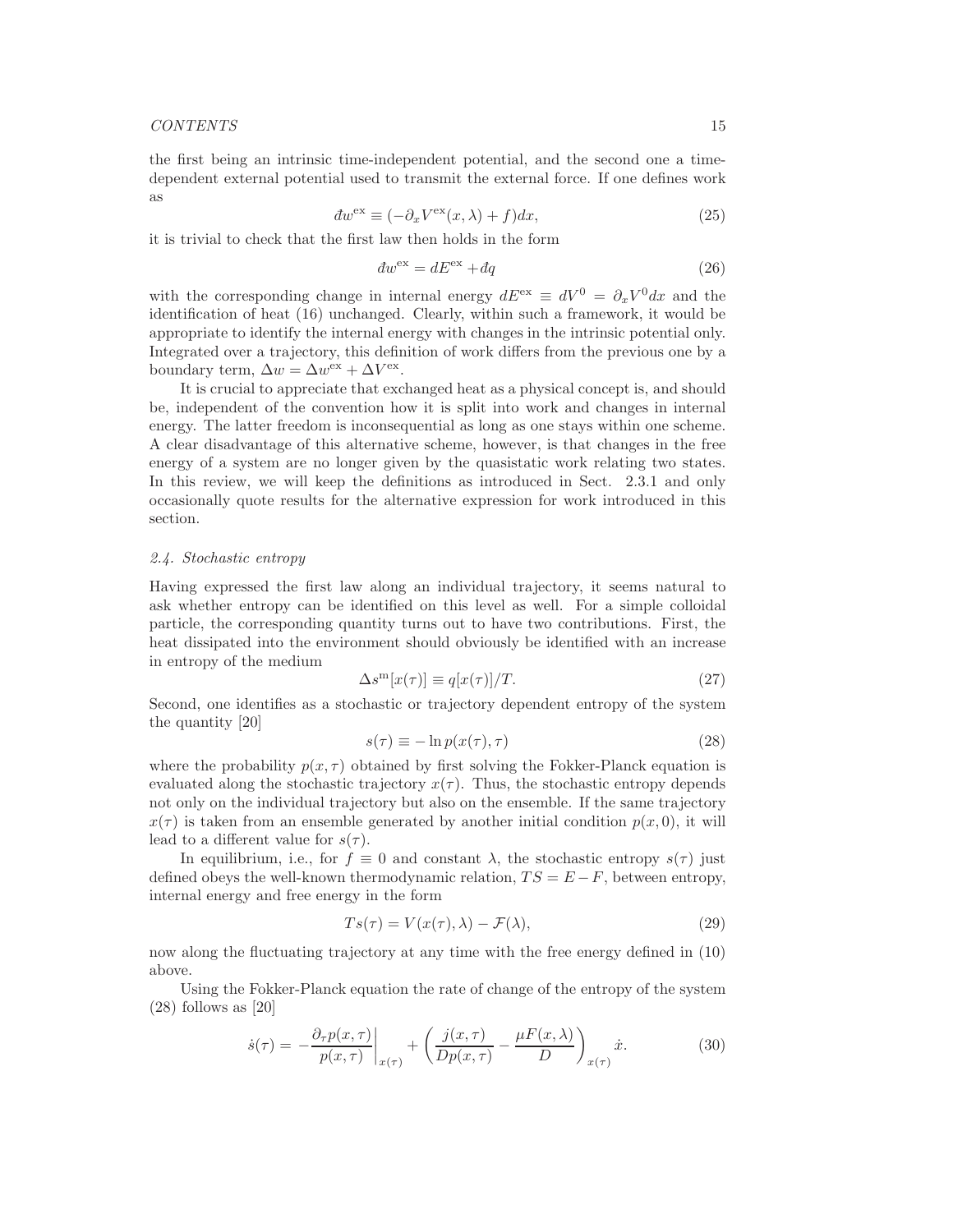Since the very last term can be related to the rate of heat dissipation in the medium (18), using  $D = T\mu$ , one obtains a balance equation for the trajectory-dependent total entropy production as

$$
\dot{s}^{\text{tot}}(t) \equiv \dot{s}^{\text{m}}(t) + \dot{s}(\tau) = -\left. \frac{\partial_{\tau} p(x,\tau)}{p(x,\tau)} \right|_{x(\tau)} + \left. \frac{j(x,\tau)}{Dp(x,\tau)} \right|_{x(\tau)} \dot{x}.\tag{31}
$$

The first term on the right hand side signifies a change in  $p(x, \tau)$  which can be due to a time-dependent  $\lambda(\tau)$  or, even for a constant  $\lambda_0$ , due to relaxation from a nonstationary initial state  $p_0(x) \neq p^s(x, \lambda_0)$ .

As a variant on the trajectory level, occasionally  $\phi(x, \lambda) = -\ln p^s(x, \lambda)$  has been suggested as a definition of system entropy. Such a choice is physically questionable as the following example shows. Consider diffusive relaxation of a localized initial distribution  $p_0(x)$  in a finite region  $0 \le x \le L$ . Since  $p^{s}(x) = 1/L$ ,  $\phi(x)$  will not change during this process. On the other hand, such a diffusive relaxation should clearly lead to an entropy increase. Only in cases where one starts in a NESS and waits for final relaxation, the change in system entropy can also be expressed by a change in the non-equilibrium potential according to  $\Delta s = \Delta \phi$ .

# 2.5. Ensemble averages

Upon averaging, the expressions for the thermodynamic quantities along the individual trajectory should become the ensemble quantities of non-equilibrium thermodynamics derived previously for such Fokker-Planck systems, see, e.g. [19].

Averages for quantities involving the position  $x(\tau)$  of the particle are most easily performed using the probability  $p(x, \tau)$ . Somewhat more delicate are averages over quantities like the heat that involve products of the velocity  $\dot{x}$  and a function  $g(x)$ . These can be performed in two steps. First, one can evaluate the average  $\langle \dot{x} | x, \tau \rangle$ conditioned on the position  $x$  in the spirit of the Stratonovitch discretization as

$$
\langle \dot{x} | x, \tau \rangle \equiv \lim_{\Delta \tau \to 0} \left( \langle x(\tau + \Delta \tau) - x(\tau) | x(\tau) = x \rangle + \right. \n\langle x(\tau) - x(\tau - \Delta \tau) | x(\tau) = x \rangle \right) / (2\Delta \tau).
$$
\n(32)

The averages in the bracket on the rhs can be evaluated by discretizing the path integral (4, 5) for one step. The first term straightforwardly yields  $\mu F(x, \tau) \Delta \tau$ . In the second one, the end-point conditioning (best implemented by Bayes' theorem) is crucial which leads to an additional contribution if the distribution is not uniform. The final result is [20]

$$
\langle \dot{x} | x, \tau \rangle = \mu F(x, \tau) - D \partial_x p(x, \tau) = \nu(x, \tau). \tag{33}
$$

Any subsequent average over position is now trivial leading to

$$
\langle g(x)\dot{x}\rangle = \langle g(x)\nu(x,\tau)\rangle = \int dx g(x)j(x,\tau). \tag{34}
$$

With these relations, one obtains, e.g., for the averaged total entropy production rate from (31) the expression

$$
\dot{S}^{\text{tot}}(\tau) \equiv \langle \dot{s}^{\text{tot}}(\tau) \rangle = \int dx \frac{j(x,\tau)^2}{Dp(x,\tau)} = \langle \nu(x,\tau)^2 \rangle / D \ge 0,
$$
\n(35)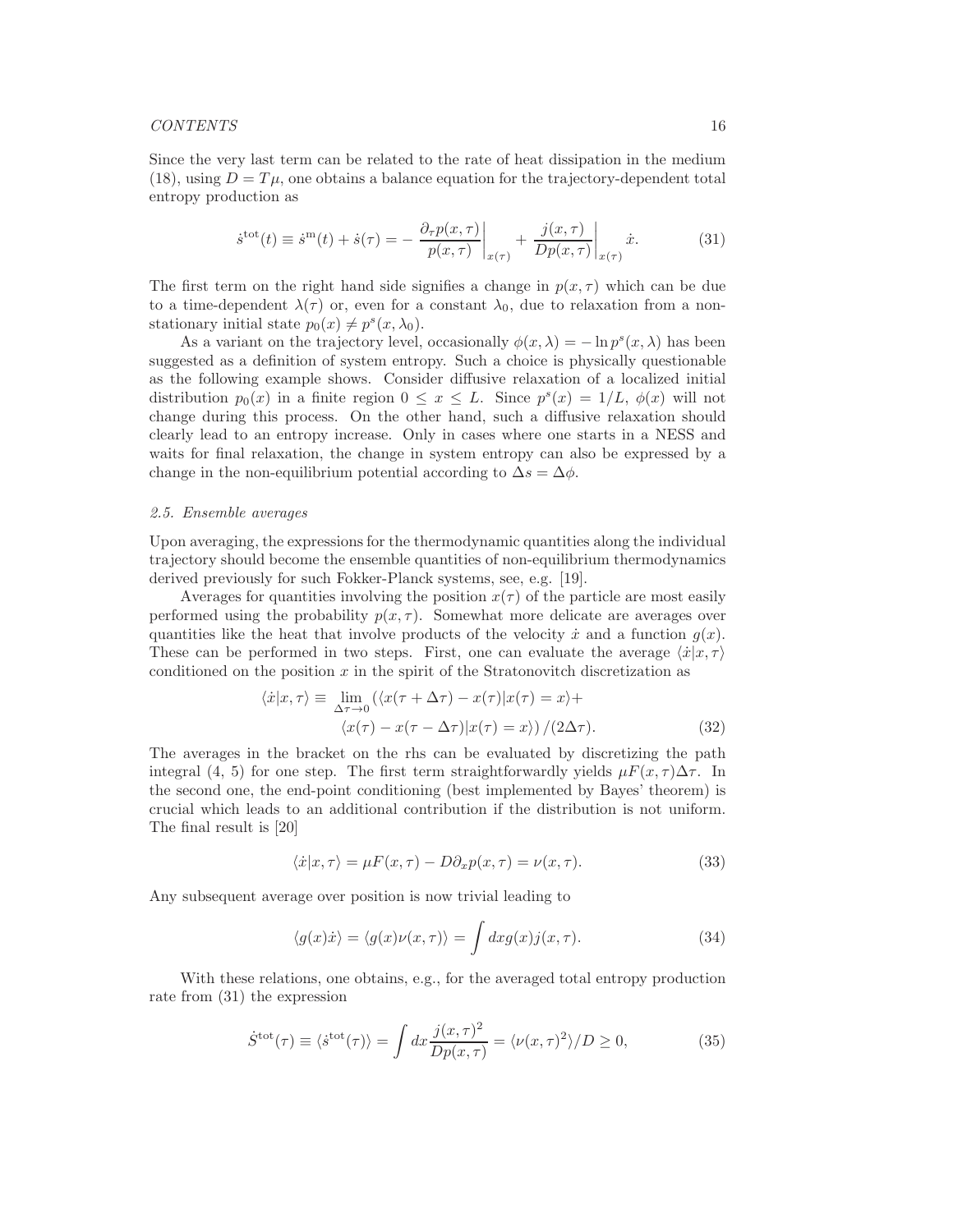where equality holds in equilibrium only. In a NESS,  $\nu(x, \tau) = v^s(x)$  which thus determines the mean dissipation rate. Averaging the increase in entropy of the medium along similar lines leads to

$$
\dot{S}^{\rm m}(\tau) \equiv \langle \dot{s}^{\rm m}(t) \rangle = \int dx F(x,\tau) j(x,\tau) / T. \tag{36}
$$

Hence upon averaging, the increase in entropy of the system proper becomes  $\dot{S}(\tau) \equiv$  $\langle \dot{s}(\tau) \rangle = \dot{S}^{\rm tot}(\tau) - \dot{S}^{\rm m}(\tau)$ . On the ensemble level, this balance equation for the averaged quantities can also be derived directly from the ensemble definition of the system entropy

$$
S(\tau) \equiv -\int dx \ p(x,\tau) \ln p(x,\tau) = \langle s(\tau) \rangle \tag{37}
$$

by using the Fokker-Planck equation (7).

# 2.6. Simple generalizations

2.6.1. Underdamped motion For some systems, it is necessary to keep the inertial term which leads with mass m and damping constant  $\gamma$  to the Langevin equation

$$
m\ddot{x} + \gamma \dot{x} = -\partial_x V(x, \lambda) + f(\lambda) + \xi \tag{38}
$$

with the noise correlations  $\langle \xi(\tau) \xi(\tau') \rangle = 2\gamma T \delta(\tau - \tau').$ 

The internal energy now must include the kinetic energy,  $dE = dV + mv dv$ , with  $v \equiv \dot{x}$ . Since the identification of work (15) remains valid, the first law becomes

$$
dq = dW - dE = Fdx - mv dv.
$$
\n(39)

Evaluating the stochastic entropy

$$
s(\tau) \equiv -\ln p(x(\tau), v(\tau), \tau) \tag{40}
$$

now requires a solution of the corresponding Fokker-Plank equation

$$
\partial_{\tau} p = -\partial_{x}(vp) - \partial_{v} [ [(-\gamma v + F)/m] p - T(\gamma/m^{2}) \partial_{v} ] p \tag{41}
$$

for  $p = p(x, v, \tau)$  with an appropriate initial condition  $p_0(x, v)$ .

2.6.2. Interacting degrees of freedom The framework introduced for a single degree of freedom can easily be generalized to several degrees of freedom x obeying the coupled Langevin equations

$$
\dot{\mathbf{x}} = \underline{\underline{\mu}}[-\nabla V(\mathbf{x}, \lambda) + \mathbf{f}(\mathbf{x}, \lambda)] + \zeta,
$$
\n(42)

where  $V(\mathbf{x}, \lambda)$  is a potential and  $f(\mathbf{x}, \lambda)$  a non-conservative force. The noise correlations

$$
\langle \zeta(\tau) : \zeta(\tau') \rangle = 2T \underline{\mu} \delta(\tau - \tau'), \tag{43}
$$

involve the mobility tensor  $\mu$ . Simple examples of such system comprise a colloidal particle in three dimensions, several interacting colloidal particles, or a polymer where x labels the positions of monomers. If hydrodynamic interactions are relevant, the mobility tensor will depend on the coordinates x.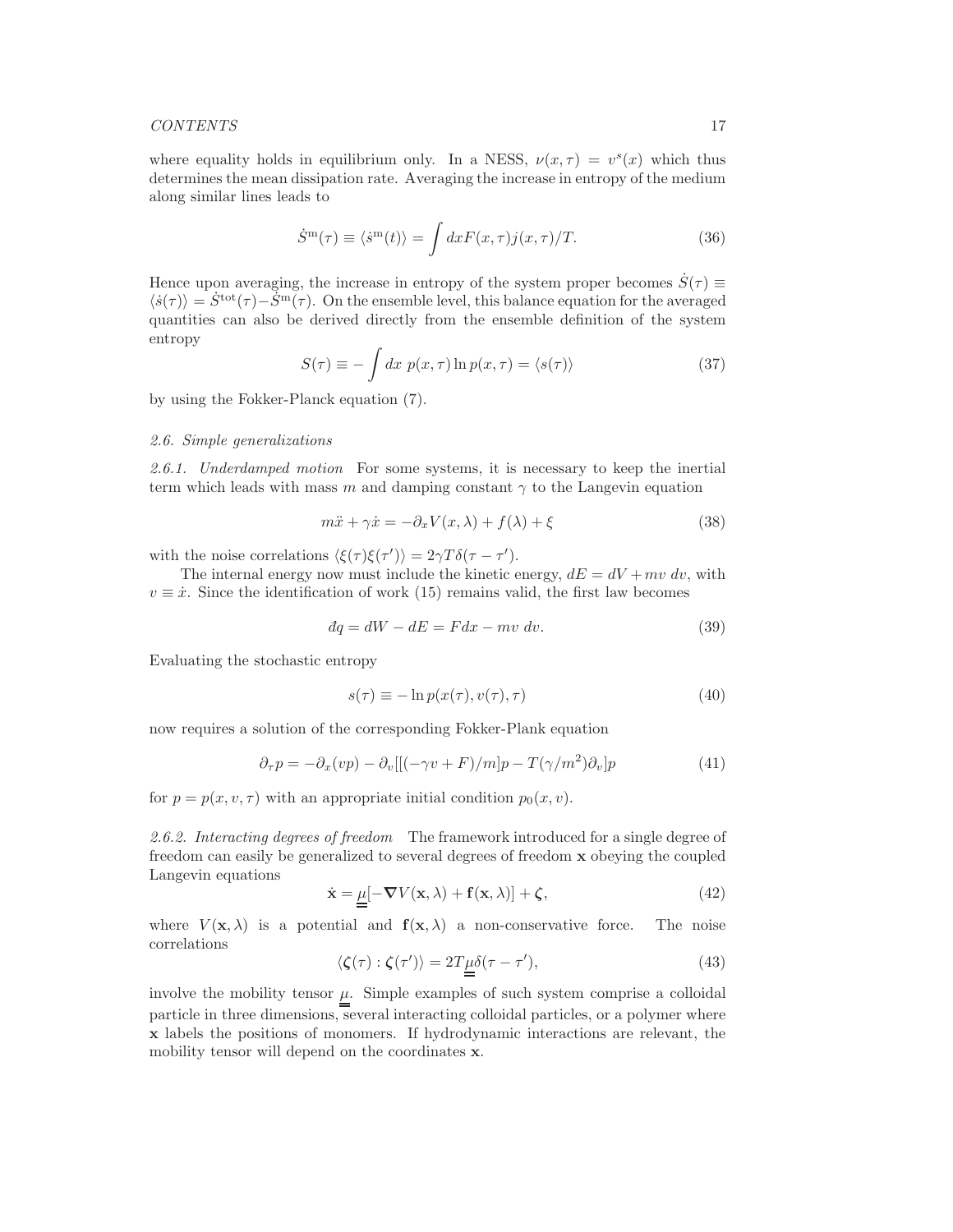The corresponding Fokker-Planck equation becomes

$$
\partial_{\tau} p(\mathbf{x}, \tau) = -\nabla \mathbf{j} = -\nabla (\underline{\underline{\mu}}(-\nabla V + \mathbf{f})p - T\underline{\mu}\nabla p)
$$
(44)

with the local (probability) current j.

In particular for a NESS, there are two major formal differences compared to the one-dimensional case. First, the stationary current  $\mathbf{j}^s(\mathbf{x})$  becomes x dependent and, second, the stationary distribution  $p^{s}(\mathbf{x}) \equiv \exp[-\phi(\mathbf{x})]$  or, equivalently, the nonequilibrium potential are not known analytically except for the trivial case that the total forces are linear in x.

On a formal level, all expressions discussed above for the simple colloidal particle can easily be generalized to this multi-dimensional case by replacing scalar operations by the corresponding vector or matrix ones.

2.6.3. Systems in external flow So far, we have assumed that there is no overall hydrodynamic flow imposed on the system. For colloids, however, external flow is a common situation. Likewise, as we will see, colloids in moving traps can also be described in a co-moving frame as being subject to some flow. We therefor recall the modifications required for the basic notions of stochastic thermodynamics in the presence of external flow field  $\mathbf{u}(\mathbf{r})$  [59].

The Langevin equations for  $k = 1, ..., N$  coupled particles at positions  $\mathbf{r}_k$  reads

$$
\dot{\mathbf{r}}_k = \mathbf{u}(\mathbf{r}_k) + \sum_l \underline{\mu}_{kl} (-\nabla_l V + \mathbf{f}_l) + \zeta_k
$$
\n(45)

with the usual noise correlations

$$
\langle \zeta_k(\tau) \zeta_l(\tau') = 2T_{\frac{\mu}{m}} \delta(\tau - \tau') \rangle.
$$
 (46)

In such a system, the increments in external work and dissipated heat are given by

$$
dw \equiv \left( [\partial_{\tau} + \mathbf{u}(\mathbf{r}_k) \nabla_k] V + \mathbf{f}_k[\dot{\mathbf{r}}_k - \mathbf{u}(\mathbf{r}_k)] \right) dt \tag{47}
$$

and

$$
dq = dw - dV = \left( [\dot{\mathbf{r}}_k - \mathbf{u}(\mathbf{r}_k)][-\nabla_k V + \mathbf{f}_k] \right) dt, \tag{48}
$$

respectively. Compared to the case withour flow, the two modifications involve replacing the partial derivative by the convective one and measuring the velocity relative to the external flow velocity. These expressions guarantee frame invariance of stochastic thermodynamics [59].

For the experimentally studied case of one-dimensional colloid motion in a flow of constant velocity  $u$  discussed in Sect. 5.2.2 below, the Langevin equation simplifies to

$$
\dot{x} = u + \mu(-\partial_x V + f) + \zeta \tag{49}
$$

and the ingredients of the first law become

$$
dw = (\partial_{\tau} V + u \partial_x V)dt + f(\dot{x} - u)dt
$$
\n(50)

and

$$
dq = (\dot{x} - u)[-\partial_x V + f] dt.
$$
\n(51)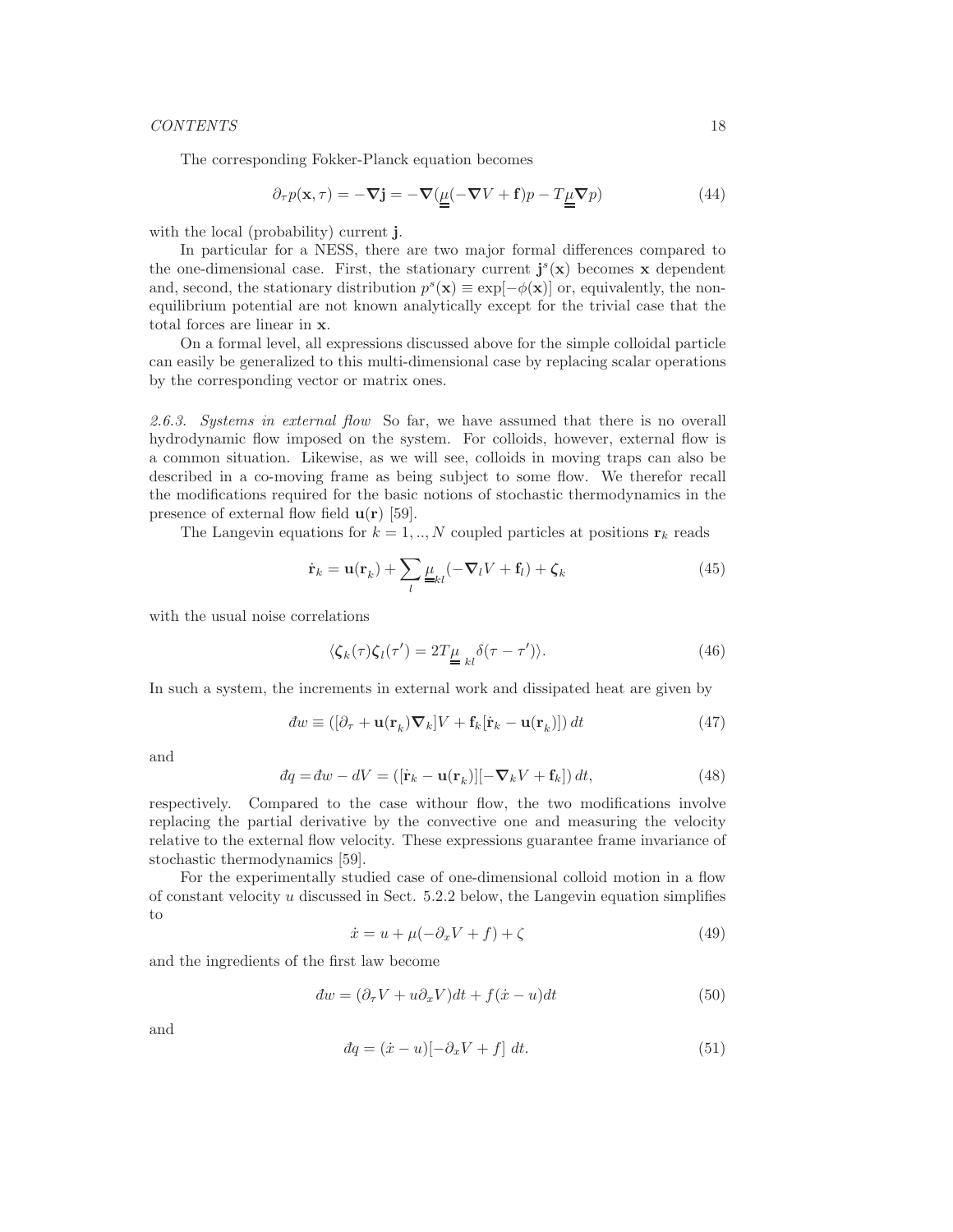#### 3. Fluctuation theorems (FTs)

Fluctuation theorems express universal properties of the probability distribution  $p(\Omega)$  for functionals  $\Omega[x(\tau)]$ , like work, heat or entropy change, evaluated along the fluctuating trajectories taken from ensembles with well-specified initial distributions  $p_0(x_0)$ . In this section, we give a phenomenogical classification into three classes according to their mathematical appearance and point out some general mathematical consequences. The most prominent ones will then be discussed in physical terms with references to their original derivation. For proofs of these relations within stochastic dynamics from the present perspective, we provide in Sect. 4 the unifying one for all FTs that also shows that there is essentially an infinity of such relations.

#### 3.1. Phenomenological classification

3.1.1. Integral fluctuation theorems (IFTs) A non-dimensionalized functional  $\Omega[x(\tau)]$  with probability distribution function  $p(\Omega)$  obeys an IFT if

$$
\langle \exp(-\Omega) \rangle \equiv \int d\Omega \ p(\Omega) \exp(-\Omega) = 1. \tag{52}
$$

The convexity of the exponential functions then implies the inequality

$$
\langle \Omega \rangle \ge 0 \tag{53}
$$

which often represents a well-known thermodynamic law. With the exception of the degenerate case,  $p(\Omega) = \delta(\Omega)$ , the IFT implies that there are trajectories for which  $\Omega$ is negative. Such events have sometimes then been characterized as "violating" the corresponding thermodynamic law. Such a formulation is controversial since classical thermodynamics, which ignores fluctuations from the very beginning, is silent on issues beyond its range of applicability. The probability of such events quickly diminishes for negative  $\Omega$ . Using (52), it is easy to derive for  $\omega > 0$  [60]

$$
\text{prob}[\Omega < -\omega] \le \int_{-\infty}^{-\omega} d\Omega \ p(\Omega) \ e^{-\omega - \Omega} \le e^{-\omega}.\tag{54}
$$

This estimate shows that relevant "violations" occur for  $\Omega$  of order 1. Restoring the dimensions in a system with N relevant degrees of freedom,  $\Omega$  will typically be of order  $N k_B T$  which implies that in a large system such events are exponentially small, i.e., occur exponentially rarely. This observation essentially reconciles the effective validity of thermodynamics on the macro-scale with the still correct mathematical statements that even for large systems, in principle, such events must occur.

An IFT represents one constraint on the probability distribution  $p(\Omega)$ . If it is somehow known that  $p(\Omega)$  is a Gaussian, the IFT implies the relation

$$
\langle (\Omega - \langle \Omega \rangle)^2 \rangle = 2 \langle \Omega \rangle \tag{55}
$$

between variance and mean of  $\Omega$ .

3.1.2. Detailed fluctuation theorems  $(DFTs)$  A detailed fluctuation theorem corresponds to the stronger relation

$$
p(-\Omega)/p(\Omega) = \exp(-\Omega)
$$
\n(56)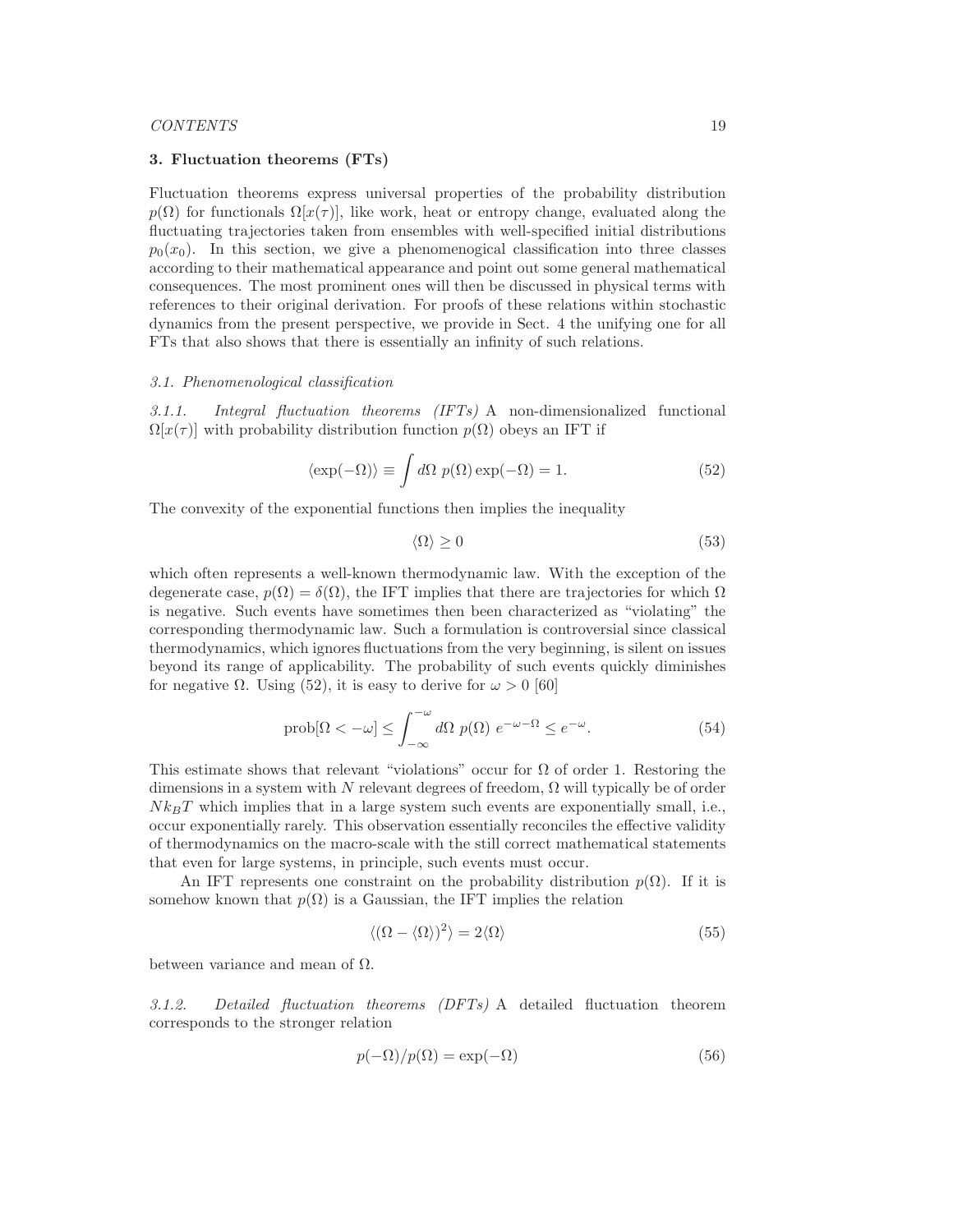for the pdf  $p(\Omega)$ . Such a symmetry constrains "one half" of the pdf which means, e.g., that the even moments of  $\Omega$  can be expressed by the odd ones and vice versa. A DFT implies the corresponding IFT trivially. Further statistical properties of  $p(\Omega)$ following from the validity of the DFT (and some from the IFT) are derived in [61].

Depending on the physical situation, a variable obeying the DFT has often been called to obey either a transient FT (TFT) or a steady state FT (SSFT). These notions will be explained below for the specific cases.

3.1.3. (Generalized) Crooks fluctuation theorems (CFTs) These relations compare the pdf  $p(\Omega)$  of the original process one is interested in with the pdf  $p^{\dagger}(\Omega)$  of the same physical quantity for a "conjugate" (mostly the time-reversed) process. The general statement then is that

$$
p^{\dagger}(-\Omega) = p(\Omega)e^{-\Omega} \tag{57}
$$

which implies the IFT (but not the DFT) for  $\Omega$  since  $p^{\dagger}$  is normalized.

# 3.2. Non-equilibrium work theorems

These relations deal with the probability distribution  $p(w)$  for work spent in driving the system from a (mostly equilibrium) initial state to another (not necessarily equilibrium) state. They require only a notion of work defined along the trajectory but not yet the concept of stochastic entropy.

3.2.1. Jarzynski relation  $(JR)$  In 1997, Jarzynski showed that the work spent in driving the system from an initial equilibrium state at  $\lambda_0$  via a time-dependent potential  $V(x, \lambda(\tau))$  for a time t obeys [6]

$$
\langle \exp(-w/T) \rangle = \exp(-\langle \Delta \mathcal{F}/T) \tag{58}
$$

where  $\Delta \mathcal{F} \equiv \mathcal{F}(\lambda_t) - \mathcal{F}(\lambda_0)$  is the free energy difference between the equilibrium state corresponding to the final value  $\lambda_t$  of the control parameter and the initial state. In the classification scheme proposed here, it can technically be viewn as the IFT for the (scaled) dissipated work

$$
w_d \equiv (w - \Delta \mathcal{F})/T. \tag{59}
$$

The paramount relevance of this relation – and its originally so surprising feature – is that it allows to determine the free energy difference, which is a genuine equilibrium property, from non-equilibrium measurements (or simulations). It represents a strengthening of the familiar second law  $\langle w \rangle \geq \Delta F$  which follows as the corresponding inequality. It has orginally been derived using a Hamiltonian dynamics (which requires decoupling from and coupling to a heat bath at the beginning and end of the process, respectively) but soon been shown to hold for stochastic dynamics as well [7, 8, 9]. Its validity requires that one starts in the equilibrium distribution but not that the system has relaxed at time  $t$  into the new equilibrium. In fact, the actual distribution at the end will be  $p(x, t)$  but any further relaxation at constant  $\lambda$  would not contribute to the work anyways.

Within stochastic dynamics, the validity of the JR (as of any other FT with a thermodynamic interpretation) essentially rests on assuming that the noise in the Langevin equation (1) is not affected by the driving. A related issue arises in the Hamiltonian derivation of the JR which requires some care in identifying the proper role of the heat bath during the process [62, 63].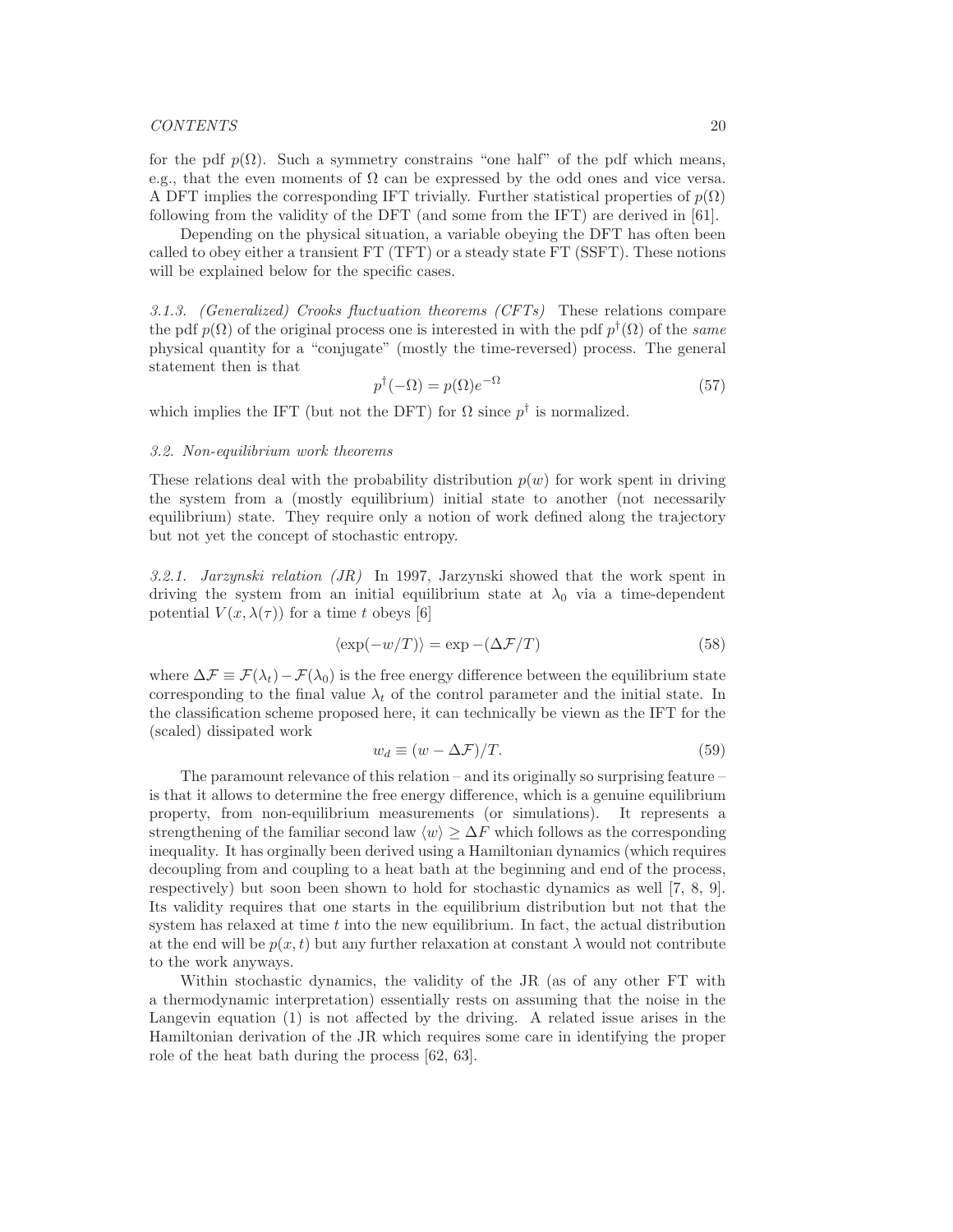The JR has been studied for many systems analytically, numerically, and experimentally. Specific case studies for stochastic dynamics will be classified and quoted below in Sect. 5. As an important application, based on a generalization introduced by Hummer and Szabo [10], the Jarzynski relation can be used to reconstruct the free energy landscape of a biomolecule as discussed in Sect. 9.3 below.

3.2.2. Bochkov-Kuzolev relation (BKR) The Jarzynski relation should be distinguished from an earlier relation derived by Bochkov and Kuzolev [11, 12]. For a system initially in equilibrium in a time-independent potential  $V_0(x)$  and for  $0 \leq \tau \leq t$ subject to an additional space and time-dependent force (possibly arising from an additional potential), the work (25) integrated over a trajectory obeys the Bochkov-Kuzolev relation (BKR)

$$
\langle \exp[-w^{\text{ex}}/T] \rangle = 1. \tag{60}
$$

Contrary to some claims, the BKR is different from the Jarzynski relation since they apply a priori to somewhat different situations [21, 64, 65]. The JR as discussed above applies to processes in a time-dependent potential, whereas the BKR applies to a process in a constant potential with some additional force. If, however, in the latter case, this explicit force arises from a potential as well, both the BKR and the JR (58) hold for the respective forms of work.

3.2.3. Crooks fluctuation theorem (CFT) In the Crooks relation, the pdf for work  $p(w)$  spent in the original (the "forward") process is related to the pdf for work  $\tilde{p}(w)$  applied in the reversed process where the control parameter is driven according to  $\lambda(\tau) = \lambda(t - \tau)$  and one starts in the equilibrium distribution corresponding to  $\tilde{\lambda}_0 = \lambda_t$ . These two pdfs obey [8, 9]

$$
\tilde{p}(-w)/p(w) = \exp[-(w - \Delta \mathcal{F})/T]. \tag{61}
$$

Hence,  $\Delta \mathcal{F}$  can be obtained by locating the crossing of the two pdfs which for biomolecular applications turned out to be a more reliable method than using the JR. Clearly, the Crooks relation implies the JR since  $\tilde{p}(w)$  is normalized. Technically, the Crooks relation is of the type (57) for  $R = w_d$  with the conjugate process being the reversed one.

3.2.4. Further general results on  $p(w)$  Beyond the JR and the CFT, further exact results on  $p(w)$  are scarce. For systems with linear equation of motion, the pdf for work (but not for heat) is a Gaussian for arbitrary time-dependent driving [66, 67]. For slow driving, i.e., for  $t_{\text{rel}}/t \ll 1$  where  $t_{\text{rel}}$  is the typical relaxation time of the system at fixed  $\lambda$  and t the duration of the process, an expansion based on this timescale separation yields a Gaussian for any potential [68]. Such a result has previously been expected [69, 70] or justified by invoking arguments based on the central limit theorem [71]. Two observations show, however, that such an expansion is somewhat delicate. First, even in simple examples there occur terms that are non-analytic in  $t_{\text{rel}}/t$  [68]. Second, for the special case of a "breathing parabola",  $V(x, \lambda) = \lambda(\tau)x^2/2$ , any protocol with  $\lambda > 0$  leads to  $p(w) \equiv 0$  for  $w < 0$  which is obviously violated by a Gaussian. How the latter effectively emerges in the limit of slow driving is investigated in [72].

From another perspective, Engel [73, 74] investigated the asymptotic behavior of  $p(w)$  for small T using a saddle point analysis. The value of this approach is that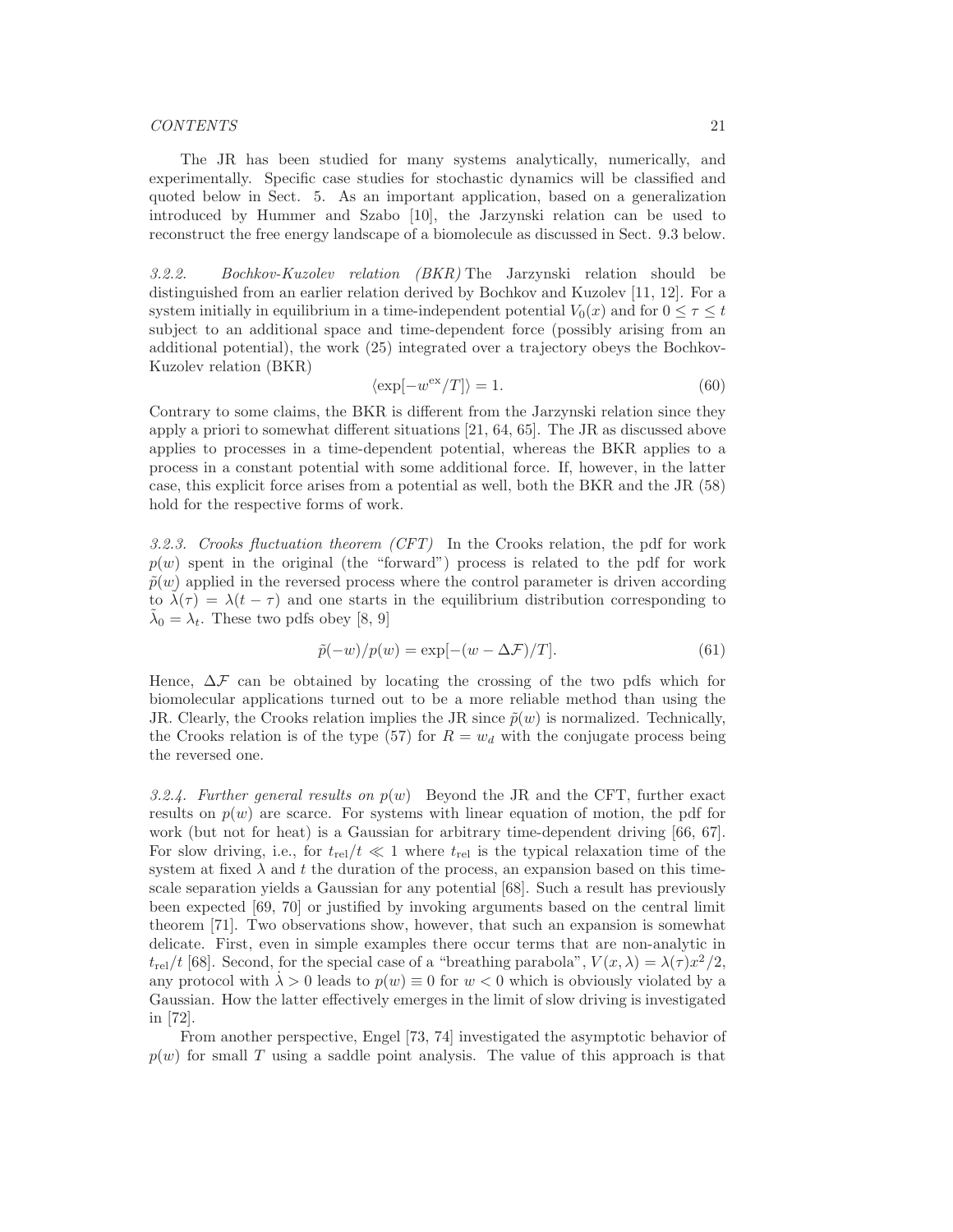it can provide exact results for the tail of the distribution. Specific examples show an exponential decay. Saha et al. [75] suggest that the work distribution for quite different systems can be mapped to a class of universal distributions.

# 3.3. FTs for entropy production

3.3.1. IFT The total entropy production along a trajectory as given by

$$
\Delta s^{\text{tot}} \equiv \Delta s^{\text{m}} + \Delta s,\tag{62}
$$

with

$$
\Delta s \equiv -\ln p(x_t, \lambda_t) + \ln p(x_0, \lambda_0) \tag{63}
$$

and  $\Delta s^{\text{m}}$  defined in (27), obeys the IFT [20]

$$
\langle \exp(-\Delta s^{\text{tot}}) \rangle = 1 \tag{64}
$$

for arbitrary initial distribution  $p(x, 0)$ , arbitrary time-dependent driving  $\lambda(\tau)$  and an arbitrary length t of the process.

Formally, this IFT can be considered as a refinement of the second law,  $\langle \Delta s^{tot} \rangle \ge$ 0, which is the corresponding inequality. Physically, however, it must be stressed that by using the Langevin equation a fundamental irreversibility has been implemented from the very beginning. Thus, this IFT should definitely not be considered to constitute a fundamental proof of the second law.

3.3.2. Steady-state fluctuation theorem (SSFT) In a NESS with fixed  $\lambda$ , the total entropy production obeys the stronger SSFT

$$
p(-\Delta s^{\text{tot}})/p(\Delta s^{\text{tot}}) = \exp(-\Delta s^{\text{tot}})
$$
\n(65)

again for arbitrary length  $t$ . This relation corresponds to the genuine "fluctuation" theorem". It has first been found in simulations of two-dimensional sheared fluids [1] and then been proven by Gallavotti and Cohen [2] using assumptions about chaotic dynamics. For stochastic diffusive dynamics as considered specifically in this review, it has been proven by Kurchan [3] and Lebowitz and Spohn [4]. Strictly speaking, in these early works the relation holds only asymptotically in the long-time limit since entropy production had been associated with what is here called entropy production in the medium. If one includes the entropy change of the system (28), the SSFT holds even for finite times in the steady state [20].

3.3.3. Hatano-Sasa relation The Hatano-Sasa relation applies to systems with steady states  $p^{s}(x, \lambda) = \exp[-\phi(x, \lambda)].$  With the splitting of the dissipated heat into a housekeeping and excess one (21), the IFT [13]

$$
\langle \exp[-(\Delta \phi + q^{\text{ex}}/T)] \rangle = 1 \tag{66}
$$

holds for any length of trajectory with  $\Delta \phi \equiv \phi(x_t, \lambda_t) - \phi(x_0, \lambda_0)$ . The corresponding inequality

$$
\langle \Delta \phi \rangle \ge -\langle q^{\text{ex}} \rangle / T \tag{67}
$$

allows an interesting thermodynamic interpretation. The left-hand side can be seen as ensemble entropy change of the system in a transition from one steady state to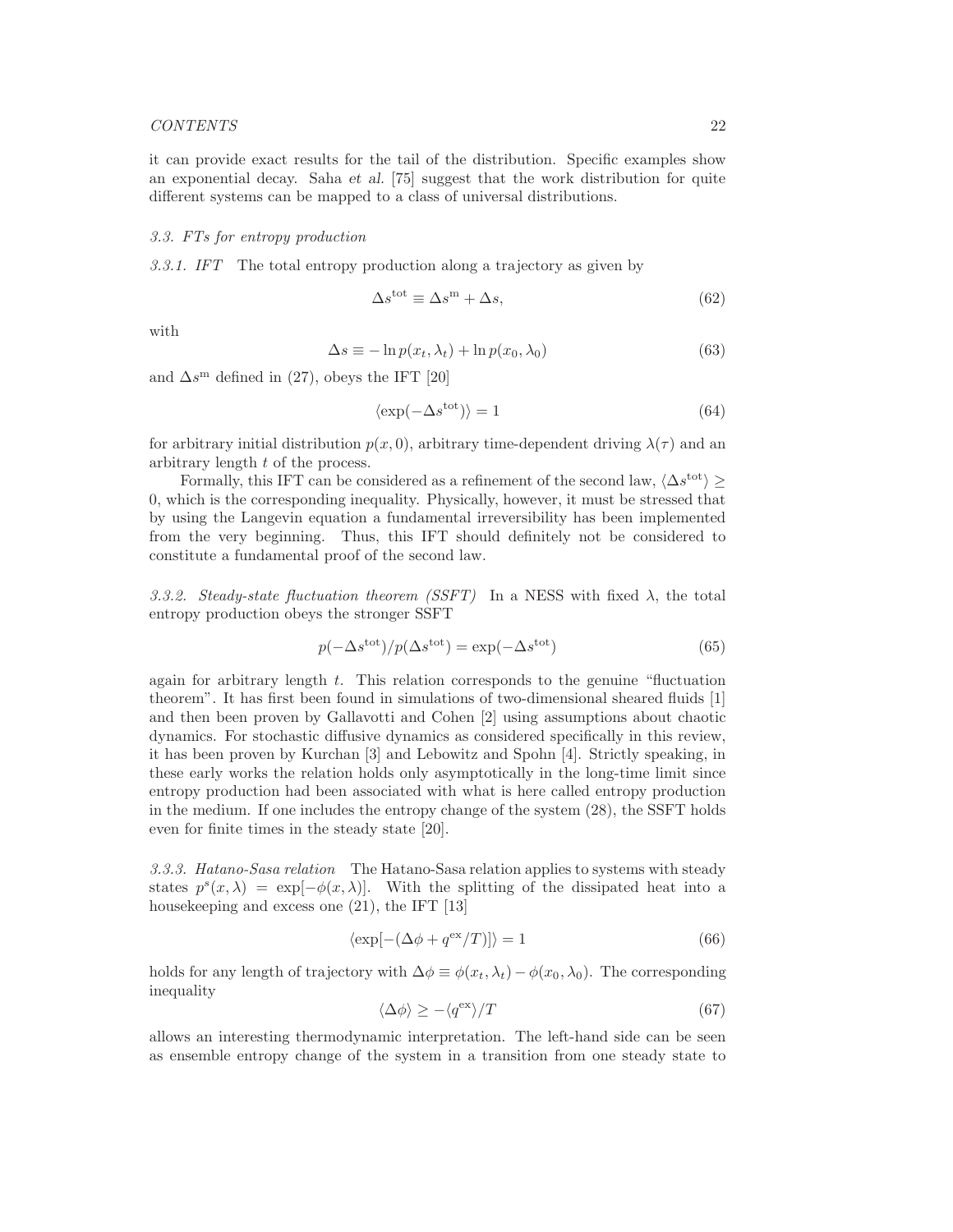another. Within the framework discussed in this review, this interpretation is literally true provided one waits for final relaxation at constant  $\lambda_t$  since then  $\Delta s = \Delta \phi$ . A recent generalization of the HS relation leads to a variational scheme for approximating the stationary state [76].

With the interpretation of the left hand side as entropy change in the system, the inequality (67) provides for transitions between NESSs what the famous Clausius inequality does for transitions between equilibrium states. The entropy change in the system is at least as big as the excess heat flowing into the system. For transitions between NESSs, the inequality (67) is sharper than the Clausius one (which still applies in this case and becomes just  $\langle \Delta s \rangle \ge -q/T$  since q scales with the transition time whereas  $q^{\text{ex}}$  can remain bounded and can actually approach equality in (67) for quasistatic transitions.

Experimentally, the Hatano-Sasa relation has been verified for a colloidal particle pulled through a viscous liquid at different velocities which corresponds to different steady states [77].

3.3.4. IFT for house keeping heat Finally, it should be noted that the second contribution to heat, the housekeeping heat also obeys an IFT [78]

$$
\langle \exp[-q^{\text{hk}}/T] \rangle = 1\tag{68}
$$

for arbitrary initial state, driving and length of trajecories.

#### 4. Unification of FTs

Originally, the FTs have been found and derived on a case by case approach. However, it has soon become clear that within stochastic dynamics a unifying strategy is to investigate the behaviour of the system under time-reversal. Subsequently, it turned out that comparing the dynamics to its "dual" one [13, 79], eventually also in connection with time-reversal, allows a further unification. In this section, we outline this general approach and show how the prominent FTs discussed above (and a few further ones mentioned below) fit into, or derive from, this framework. Even though this section is inevitably somewhat technical and dense, it is self-contained. It could be skipped by readers not interested in the proofs or systematics of the FTs. For related mathematically rigorous approaches to derive FTs for diffusive dynamics, see [80, 81, 82, 83].

#### 4.1. Conjugate dynamics

FTs for the original process with trajectories  $x(\tau)$ ,  $0 \leq \tau \leq t$ , an initial distribution  $p_0(x_0)$  and a conditional weight  $p[x(\tau)|x_0]$  are most generally derived by formally invoking a "conjugate" dynamics for trajectories  $x^{\dagger}(\tau)$ . These are supposed to obey a Langevin equation

$$
\dot{x}^{\dagger} = \mu^{\dagger} F^{\dagger} (x^{\dagger}, \lambda^{\dagger}) + \zeta^{\dagger}.
$$
 (69)

with  $\langle \zeta^{\dagger}(\tau)\zeta^{\dagger}(\tau') \rangle = 2\mu^{\dagger}T^{\dagger}\delta(\tau - \tau')$ . The trajectories with weight  $p^{\dagger}[x^{\dagger}(\tau)|x_0^{\dagger}]$  run over a time t and start with an initial distribution  $p^{\dagger}(x_0^{\dagger})$ . Averages of the conjugate dynamics will be denoted by  $\langle ... \rangle^{\dagger}$ .

This conjugate dynamics is related to the original process by a one-to-one mapping

$$
\{x(\tau), \lambda(\tau), F, \mu, T\} \to \{x^{\dagger}(\tau), \lambda^{\dagger}(\tau), F^{\dagger}, \mu^{\dagger}, T^{\dagger}\}
$$
\n(70)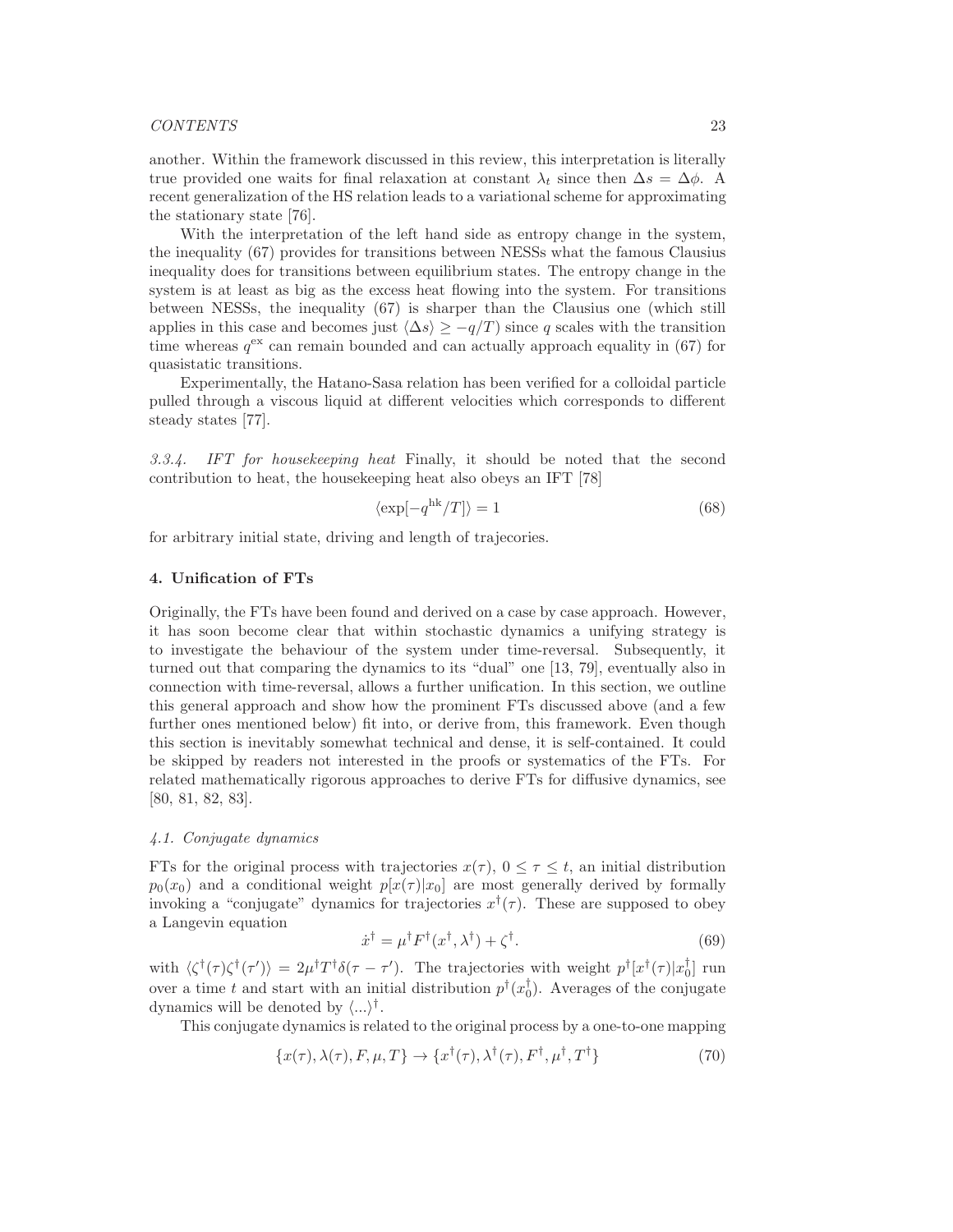which allows to express all quantities occuring in the conjugate dynamics in terms of the orginal ones.

The crucial quantity leading to the FTs is a master functional given by the logratio of the unconditioned path weights

$$
R[x(\tau)] \equiv \ln \frac{p[x(\tau)]}{p^{\dagger}[x^{\dagger}(\tau)]}
$$
  
= 
$$
\ln \frac{p_0(x_0)}{p_0^{\dagger}(x_0^{\dagger})} + \ln \frac{p[x(\tau)|x_0]}{p^{\dagger}[x^{\dagger}(\tau)|x_0^{\dagger}]} \equiv R_0 + R_1
$$
 (71)

that consists of a "boundary" term  $R_0$  coming from the two initial distributions and a "bulk" term  $R_1$ .

Three choices for the conjugate dynamics and the associated mapping have been considered so far. In all cases, neither the temperature nor the functional form of the mobilities have been changed for the conjugate dynamics, i.e.,  $T^{\dagger} = T$  and  $\mu^{\dagger} = \mu$ .

(i) Reversed dynamics: This choice corresponds to "time-reversal". The mapping reads

$$
x^{\dagger}(\tau) \equiv x(t - \tau) \quad \text{and} \quad \lambda^{\dagger}(\tau) \equiv \lambda(t - \tau) \tag{72}
$$

with no changes at the functional dependence of the force from its arguments, i.e.,  $F^{\dagger}(x^{\dagger}, \lambda^{\dagger}) = F(x^{\dagger}, \lambda^{\dagger}).$ 

The weight of the conjugate trajectories is easily calculated using the mapping (72) in the weight (4,5) leading to

$$
R_1 = \mathcal{A}([x^{\dagger}(\tau), \lambda^{\dagger}(\tau)]) - \mathcal{A}([x(\tau), \lambda(\tau)]) = \Delta s^{\mathbf{m}} = q/T,
$$
\n(73)

which is the part of the action  $\mathcal{A}([x(\tau), \lambda(\tau)])$  that is odd under time-reversal.

This relation allows a deep physical interpretation. For given initial point  $x_0$ and final point  $x_t$ , the log ratio between the probability to observe a certain forward trajectory and the probability to observe the time-reversed trajectory is given by the heat dissipated along the forward trajectory.

(ii) Dual dynamics: This choice alters the equations of motion for the  $x^{\dagger}(\tau)$ trajectories such that (i) the stationary distribution remains the same for both processes and that (ii) the stationary current for the dual dynamics is minus the original one. Specifically, this mapping reads [79]

$$
F^{\dagger}(x^{\dagger}, \lambda^{\dagger}) = F(x^{\dagger}, \lambda^{\dagger}) - 2v^{s}(x^{\dagger}, \lambda^{\dagger})/\mu \tag{74}
$$

which enters the conjugate Langevin equation (69) and no modification for x and  $\lambda$ , i.e.,  $x^{\dagger}(\tau) \equiv x(\tau)$  and  $\lambda^{\dagger}(\tau) \equiv \lambda(\tau)$ .

Calculating the action for the dual dynamics  $(69)$ , the functional  $R_1$  becomes

$$
R_1 = q^{\text{hk}} / T \equiv \Delta s^{\text{hk}}.\tag{75}
$$

(iii) Dual-reversed dynamics: For this choice, the dual dynamics is driven with the time-reversed protocol, i.e., the mapping of the force (74) is combined with the time-reversal (72). In this case, the functional  $R_1$  becomes [79]

$$
R_1 = q^{\text{ex}} / T \equiv \Delta s^{\text{ex}}.
$$
\n(76)

In summary, depending on the form of the conjugate dynamics, different parts of the dissipated heat form the functional  $R_1$ . For later reference, we have introduced in the last two equations for the scaled contributions to the dissipated heat the corresponding entropies.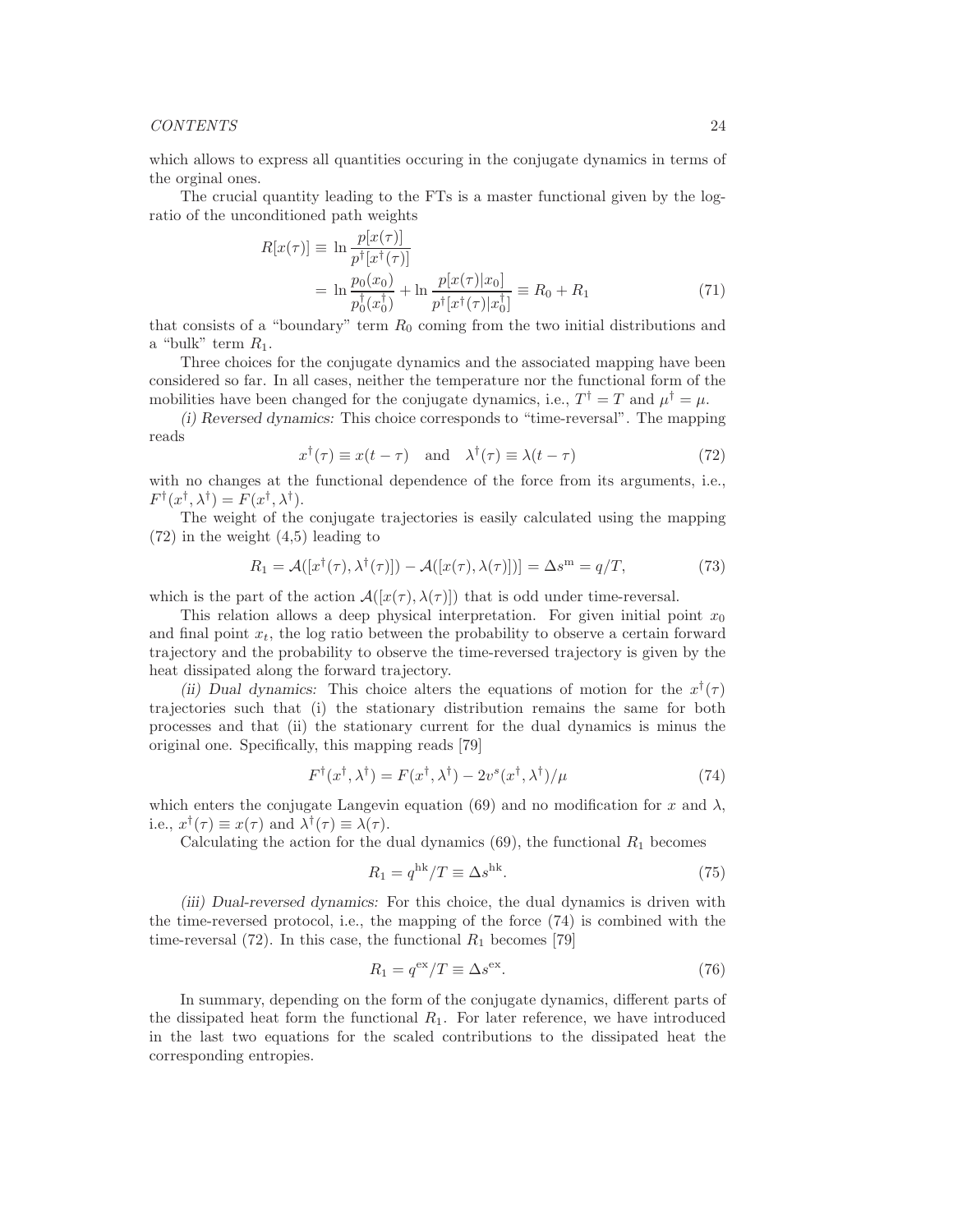# 4.2. The master FT

4.2.1. Functionals with definite parity The FT's apply to functionals  $S_{\alpha}[x(\tau)]$  of the original dynamics that map with a definite parity  $\epsilon_{\alpha} = \pm 1$  to the conjugate dynamics according to

$$
S_{\alpha}^{\dagger}([x^{\dagger}(\tau)],\lambda^{\dagger},F^{\dagger}) = \epsilon_{\alpha}S_{\alpha}([x(\tau)],\lambda,F)
$$
\n(77)

such that  $S_{\alpha}^{\dagger}[x^{\dagger}(\tau)]$  represents the *same* physical quantity for the conjugate dynamics as  $S_{\alpha}[x(\tau)]$  does for the original one.

Examples for such functionals are work and heat that both are odd ( $\epsilon_{\alpha} = -1$ ) for the reversed dynamics. For dual or dual reversed dynamics, however, these two functionals have no definite parity since both cases involve a different dynamics. Explicitly, the heat behaves under time-reversal as  $q^{\dagger} \equiv \int_0^t d\tau \dot{x}^{\dagger} F^{\dagger} = -\int_0^t d\tau \dot{x} F = -q$ . For dual dynamics, the heat transforms as  $q^{\dagger} \equiv \int_0^t d\tau \dot{x}^{\dagger} F^{\dagger} = \int_0^t d\tau \dot{x} (F - 2v^s/\mu) =$  $q-2q<sup>hk</sup>$  which has, in general, no definite parity. On the other hand, the housekeeping heat is odd for the dual dynamics and even for both the reversed and the dual-reversed dynamics.

The stochastic entropy  $\Delta s$ , in general, has no definite parity under time-reversal since  $s(\tau)$  is defined through the solution  $p(x, \tau)$  of the Fokker-Planck equation which is not odd under time-reversal. In particular,  $p(x, t-\tau)$  does not solve the Fokker-Planck equation for the time-reversed process even if one starts the reversed process with the final distribution  $p(x, t)$  of the original process. The change in the non-equilibrium potential  $\Delta\phi$ , however, is odd under time-reversal. This difference between  $\Delta s$  and  $\Delta\phi$  implies that  $\Delta\phi$  occurs more frequently in FTs.

4.2.2. Proof With these preparations, one can easily derive the master FT

$$
\langle g(\{\epsilon_{\alpha} S_{\alpha}^{\dagger}[x^{\dagger}(\tau)]\})\rangle^{\dagger} \n= \int dx_0^{\dagger} \int d[x^{\dagger}(\tau)] p_0^{\dagger}(x_0^{\dagger}) p[x^{\dagger}(\tau)] x_0^{\dagger}] g(\{\epsilon_{\alpha} S_{\alpha}^{\dagger}\}) \n= \int dx_0^{\dagger} \int d[x^{\dagger}(\tau)] p_0(x_0) p[x(\tau)] x_0] \exp[-R] g(\{S_{\alpha}\}) \n= \int dx_0 \int d[x(\tau)] p_0(x_0) p[x(\tau)] x_0] \exp[-R] g(\{S_{\alpha}\}) \n= \langle g(\{S_{\alpha}[x(\tau)]\}) \exp(-R[x(\tau])\rangle
$$
\n(78)

for any function g depending on an arbitrary number of such functionals  $S_{\alpha}$ . For the second equality, we use the definitions (71) and the parity relation (77); for the third we recognize that summing over all daggered trajectories is equivalent to summing over all original ones both for  $x^{\dagger}(\tau) = x(\tau)$  and  $x^{\dagger}(\tau) = x(t - \tau)$ . With the choice  $g \equiv 1$ , this FT leads to the most general IFT  $\langle e^{-R} \rangle = 1$  from which all known IFT-like relations follow as shown in Sect. 4.3.

By choosing for  $g$  the characteristic function, one obtains a generalized  $FT$  for joint probabilities in the form

$$
\frac{p^{\dagger}(\{S_{\alpha}^{\dagger} = \epsilon_{\alpha} s_{\alpha}\})}{p(\{S_{\alpha} = s_{\alpha}\})} = \langle \exp(-R)|\{S_{\alpha}\} = \{s_{\alpha}\}\rangle
$$
\n(79)

that relates the pdf for the conjugate process to the pdf of the original one and a conditional average. All known DFTs for stochastic dynamics follow as special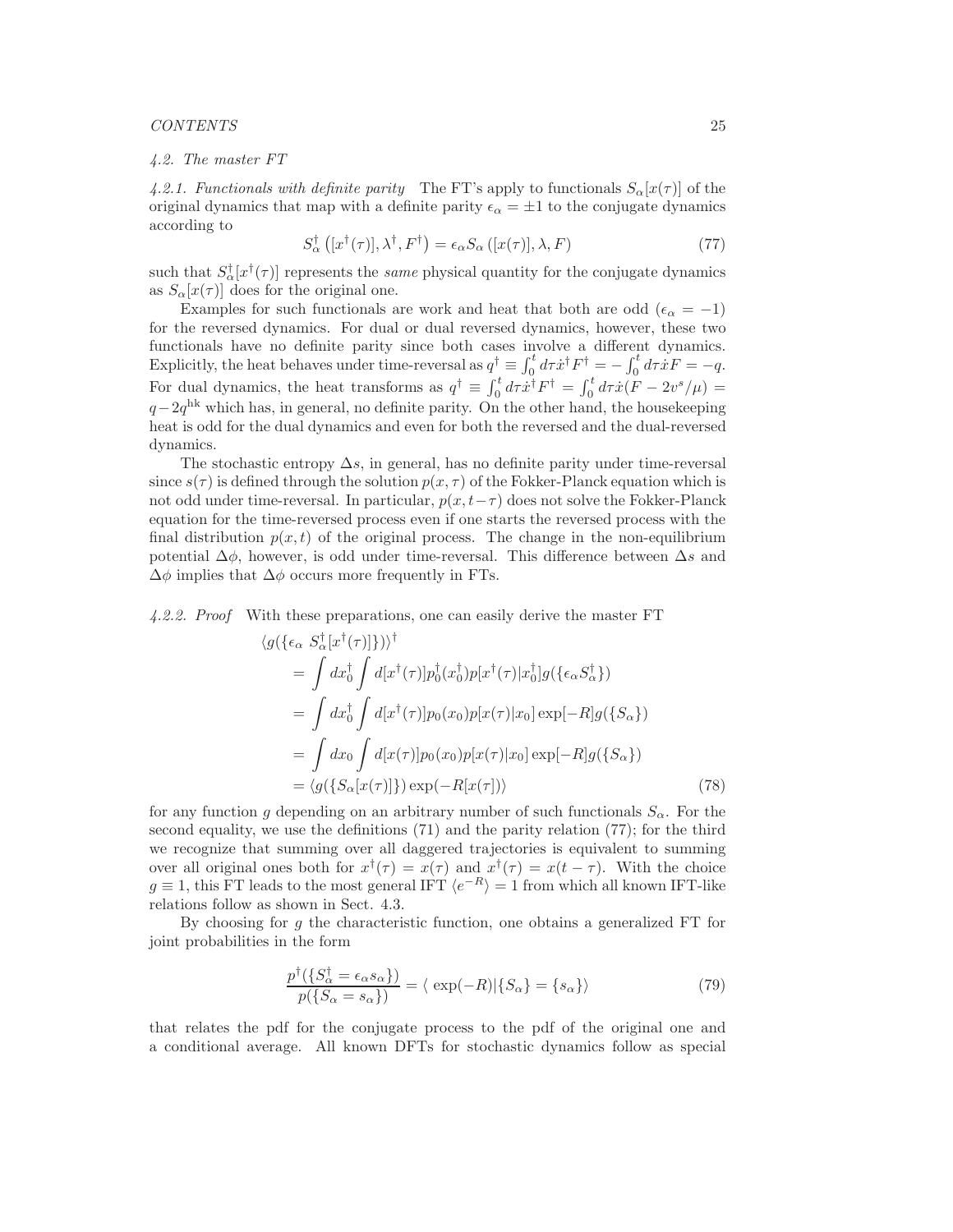cases of this general theorem as shown in Sect. 4.4. The key point is to (i) select the appropriate conjugate process for which the quantity of interest  $\Omega$  has a unique parity, which is most often just the reversed dynamics, (ii) identify for the generally free initial distribution  $p_0^{\dagger}(x)$  an appropriate function, and (iii) express the functional R using physical quantities, preferentially the quantity of interest  $\Omega$ .

# 4.3. General IFTs

The simplest choice for the function g in (78) is the identity,  $g = 1$ , leading to the IFT  $\langle e^{-R} \rangle = 1$ . Explicitly, one obtains for the three types of conjugate dynamics:

(i) By choosing the reversed dynamics (72) and with (73), the class of IFTs

$$
\left\langle \frac{p_1(x_t)}{p_0(x_0)} \exp[-\Delta s^{\text{m}}] \right\rangle = 1
$$
\n(80)

follows for any initial condition  $p_0(x_0)$ , any length of trajectories t, and any normalized function  $p_1(x_t) = p_0^{\dagger}(x_t)$  [20]. By specializing the latter to the solution of the Fokker-Planck equation for  $\tau = t$  one obtains the IFT for total entropy production (64).

For a system in a time-dependent potential  $V(x, \lambda)$  and by starting in an initial distribution given by the corresponding Boltzmann factor,  $p_0(x) = \exp[-(V(x, \lambda_0) \mathcal{F}(\lambda_0)/T$ , one obtains the JR (58) for the choice  $p_1(x_t) = \exp[-(V(x, \lambda_t) - \mathcal{F}(\lambda_t))/T]$ corresponding to the Boltzmann distribution for the final value of the control parameter.

A variety of "end-point" relations can be generated from (80) as follows. By choosing  $p_1(x) = p(x,t)g(x)/\langle g(x_t) \rangle$ , one obtains

$$
\langle g(x_t) \exp[-\Delta s^{\text{tot}}] \rangle = \langle g(x_t) \rangle \tag{81}
$$

for any function  $g(x)$  [84]. Likewise, for  $f \equiv 0$  and  $V(x, \lambda(\tau))$ , by choosing  $p_1(x) = g(x) \exp[-(V(x, \lambda_t) - \mathcal{F}(\lambda_t))/T]/\langle g(x) \rangle^{\text{eq}}_{\lambda_t}$ , one obtains

$$
\langle g(x_t) \exp[-(w - \Delta \mathcal{F})/T] \rangle = \langle g(x) \rangle_{\lambda_t}^{\text{eq}} \tag{82}
$$

which has been first derived by Crooks [9]. Here, the average on the right hand side is the equilibrium average at the final value of the control parameter. In the same fashion, one can derive

$$
\langle g(x_t) \exp[-w^{\text{ex}}/T] \rangle = \langle g(x) \rangle_{\lambda_0}^{\text{eq}} \tag{83}
$$

by choosing  $p_1(x) = g(x) \exp[-(V(x,\lambda_0) - \mathcal{F}(\lambda_0)))/T]/\langle g(x) \rangle_{\lambda_0}^{\text{eq}}$  for a timeindependent potential and arbitrary force  $f(x, \tau)$  which is the end-point relation corresponding to the BKR (60). The latter follows trivially by choosing  $q(x_t) = 1$ .

For processes with feedback control as discussed in Sect. 7.3 below, it will be convenient to exploit the end-point conditioned average

$$
\left\langle \frac{1}{p_0(x_0)} \exp[-\Delta s^m] \mid x_t = x \right\rangle p(x, t) = 1 \tag{84}
$$

valid for any x which follows from (80) by choosing  $p_1(x_t) = \delta(x_t - x)$ . Equivalently, by choosing  $p_1(x,t) = p(x,t)$ ,

$$
\int dx_0 \langle \exp[-\Delta s^{\rm m}] p(x_t, t) | x_0 \rangle = 1 \tag{85}
$$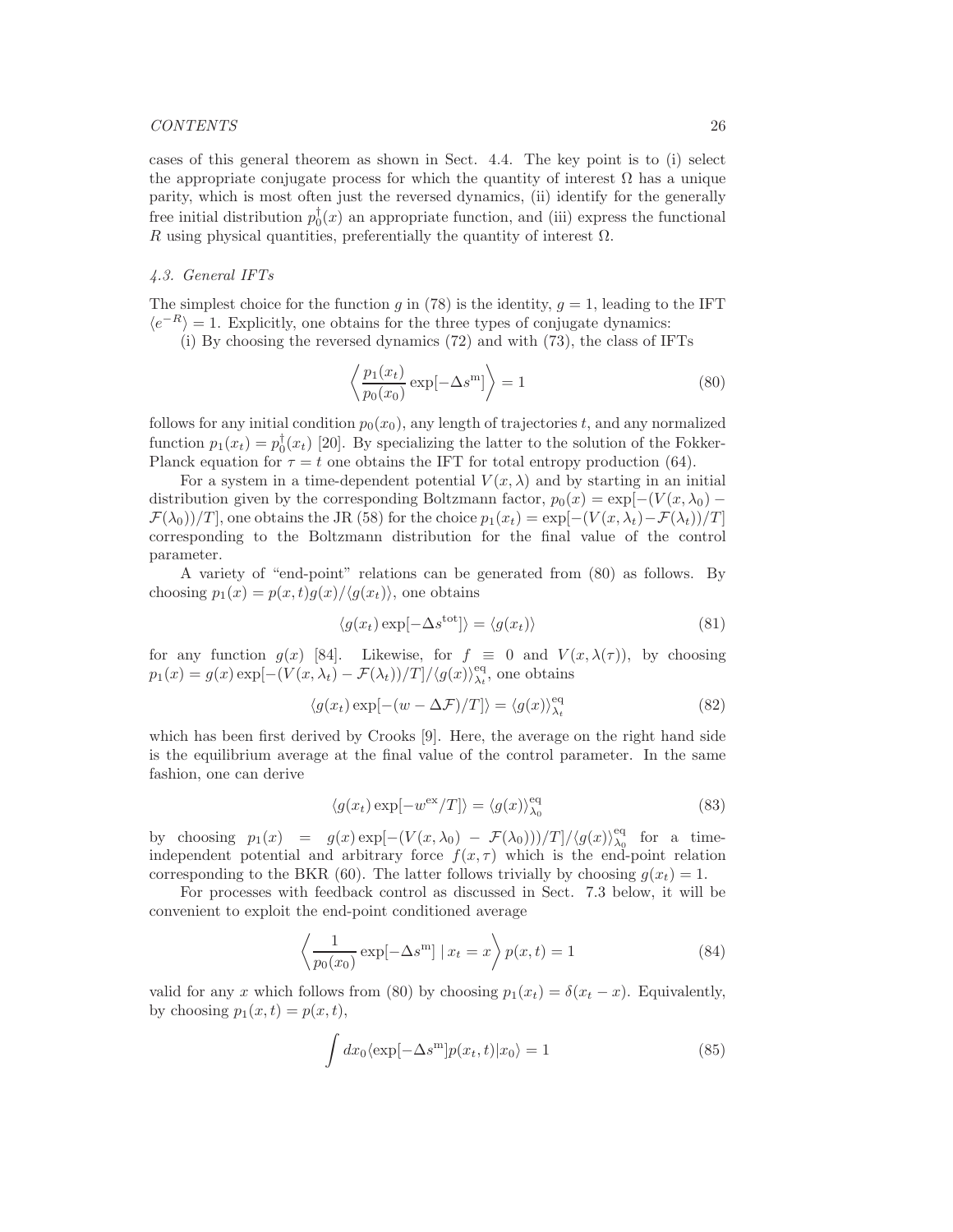holds for summing over the initial point conditioned average.

(ii) By using the dual dynamics with  $p_0^{\dagger}(x_0) = p_0(x_0)$ , the IFT for the housekeeping heat [78]

$$
\langle \exp[-q^{\text{hk}}/T] \rangle = 1 \tag{86}
$$

valid for any initial distribution follows.

(iii) For the dual-reversed dynamics, one gets the class of IFTs from

$$
\left\langle \frac{p_1(x_t)}{p_0(x_0)} \exp[-q^{\text{ex}}/T] \right\rangle = 1
$$
\n(87)

valid for any initial distribution  $p_0(x_0)$  and any normalized function  $p_1(x_t)$ . By choosing  $p_0(x_0) = \exp[-\phi(x_0, \lambda_0)]$  and  $p_1(x_t) = \exp[-\phi(x_t, \lambda_t)]$ , one obtains the Hatano-Sasa relation (66). Similarly, another class of end-point relations could be generated starting from (87).

Finally, since the IFTs,  $\langle \exp[-\Omega] \rangle = 1$ , do not explicitly involve the conjugate process, one might wonder whether they can be derived in an alternative way. Indeed, some of them can be obtained by deriving an appropriate Fokker-Planck-type equation for the joint pdf  $p(\Omega, x, \tau)$  and then showing  $\partial_{\tau} \langle e^{-\Omega} \rangle = \partial_{\tau} \int d\Omega \int dx \ e^{-\Omega} p(\Omega, x, \tau) = 0$ directly, see for the Jarzynski relation [7], for the house-keeping heat [78], and for another large class of IFTs [79].

# 4.4. FTs derived from time-reversal

In this section, the FTs following from using time-reversal as conjugate dynamics are derived systematically from (79) by specializing to the various scenarii concerning initial conditions and type of driving. More or less reversing the chronological development, we start with the more general cases and end with the more specific ones, for which the strongest constraints on these pdfs follow.

4.4.1. CFTs involving reversed dynamics By starting both, original and reversed dynamics, in the respective stationary state, the functional  $R$  becomes

$$
R = \Delta \phi + \Delta s^{\mathbf{m}}.\tag{88}
$$

Hence, one gets from (79) the FT

$$
\frac{p^{\dagger}(\{S_{\alpha}^{\dagger} = \epsilon_{\alpha} s_{\alpha}\})}{p(\{S_{\alpha} = s_{\alpha}\})} = \langle e^{-(\Delta \phi + \Delta s^{\text{m}})}|\{S_{\alpha}\} = \{s_{\alpha}\}\rangle. \tag{89}
$$

For the special case that  $\sum_{\alpha} S_{\alpha} = \Delta \phi + \Delta s^{\text{m}}$ , this relation has first been derived by Garcia-Garcia et al. [85]. Note that in general the change in stochastic entropy  $\Delta s$  is not an admissible choice for  $S_{\alpha}$  since it lacks definite parity under time-reversal.

By choosing for  $S_{\alpha}$  the work w, one gets

$$
p^{\dagger}(-w) = p(w) \langle e^{-(\Delta \phi + \Delta s^m)} | w \rangle.
$$
\n(90)

From this relation, the Crooks FT (57) follows for a time-dependent  $V(x, \lambda(\tau))$  and  $f = 0$ , if one samples both processes from the respective initial equilibria, since then  $\Delta \phi = \Delta (V - \mathcal{F})/T$  and hence  $R = (w - \Delta \mathcal{F})/T$ .

Likewise, by choosing  $S_{\alpha} = w \chi_A(x_0) \chi_b(x_t)$ , where  $\chi_{A,B} \equiv 1(0)$  if  $x \in (\notin)A$ , B are the characteristic functions of two regions  $A$  and  $B$ , one obtains the variants derived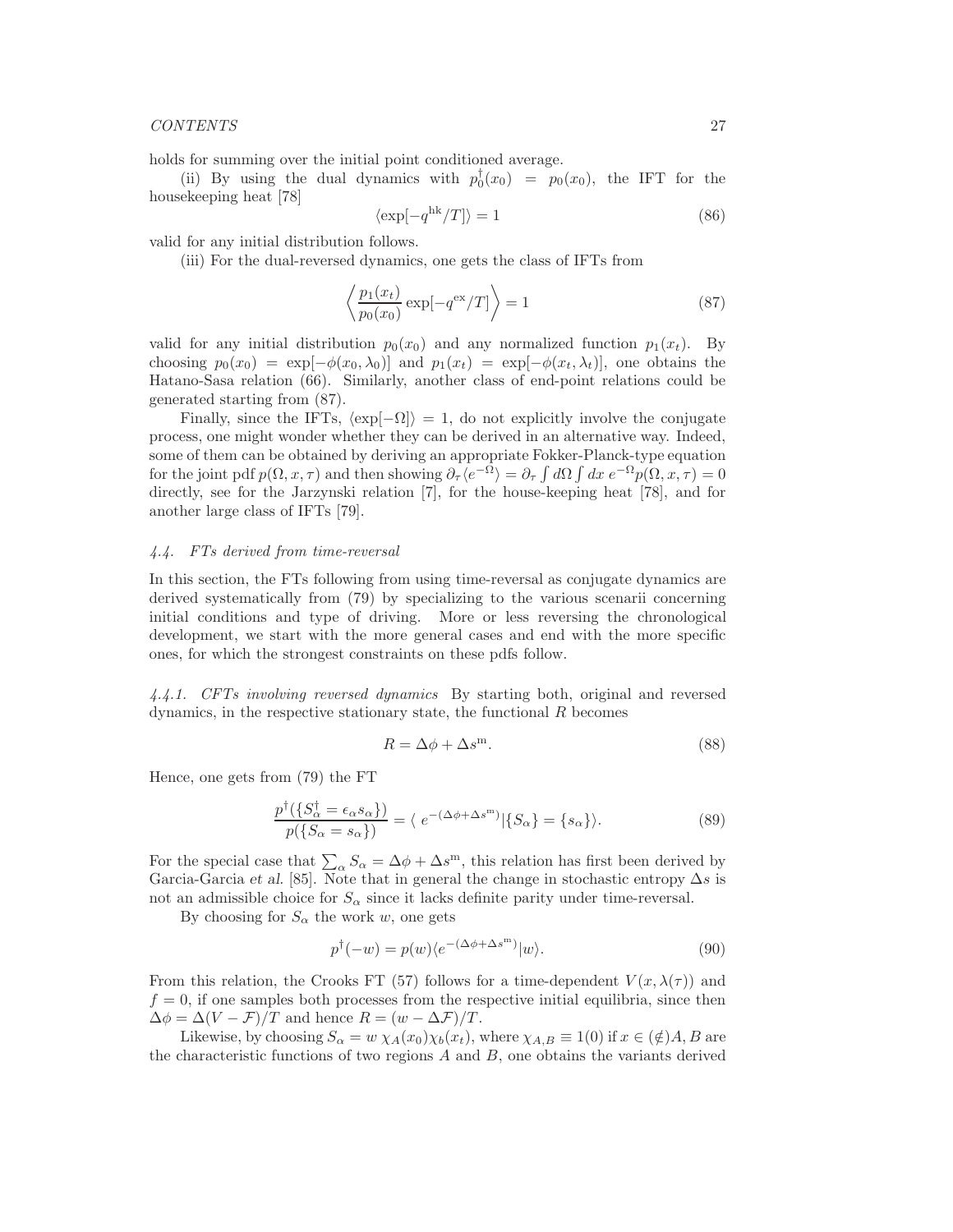and discussed in [86, 87] which allow to extend the CFT to "partially equilibrated" initial and final states. These variants have become useful in recovering free energy branches in single molecule experiments.

As another variant, by choosing for  $S_{\alpha}$  the work  $w^{\text{ex}}$  and by starting the reverse process in the initial equilibrium, one gets with  $\Delta \phi = \Delta V^0$  and  $R = (\Delta V^0 + q)/T =$  $w^{\text{ex}}$  the Crooks relation for  $w^{\text{ex}}$  [65]

$$
p†(-wex)/p(wex) = \exp[-wex/T].
$$
\n(91)

4.4.2. DFTs for symmetric and periodic driving For symmetric driving,  $\lambda(\tau)$  =  $\lambda(t-\tau)$ , and for  $p_0^{\dagger}(x_0^{\dagger}) = p_0(x_0)$ , the reversed dynamics becomes the original one. Hence, the FTs (89,90) derived in the previous subsection remain valid in this case if one replaces  $p^{\dagger}$  on the left hand side with p. In this case, as in those in the following subsections, the FTs no longer involve the conjugate dynamics explicitly which thus has become a mere mathematical tool to derive these relations most efficiently. In particular, for starting in the initial equilibrium,  $R = w/T$  and one gets for the pdf of work [88, 89]

$$
p(-w)/p(w) = \exp[-w/T].\tag{92}
$$

Likewise, for a periodically driven system with an integer number of symmetric periods of length  $t_p$ , i.e.,  $\lambda(t_p - \tau) = \lambda(\tau)$ , the reversed dynamics is the original one. If the distribution has settled into a periodic stationary state, one has the DFT-like relation for total entropy production [90, 91]. Note that it is crucial to choose not only a periodic but also a symmetric protocol since otherwise the reversed dynamics is not the original one.

4.4.3. SSFTs for NESSs For a NESS, i.e., for time-independent driving and starting in the stationary state, the reversed dynamics becomes the original one and thus  $R = \Delta s^{\text{tot}}$ . Then (79) implies the generalized SSFT for joint probabilities in the form

$$
\frac{p(\{S_{\alpha} = \epsilon_{\alpha} s_{\alpha}\})}{p(\{S_{\alpha} = s_{\alpha}\})} = \langle e^{-\Delta s_{\text{tot}}} | \{S_{\alpha}\} = \{s_{\alpha}\} \rangle.
$$
\n(93)

For this case, system entropy is indeed odd, and hence one also has, in particular, by choosing  $S_{\alpha} = \Delta s^{\text{tot}}$  the genuine SSFT (65) for total entropy production and arbitrary length  $t$ . As variants, illustrating the potency of the general theorem, one easily gets from (93)

$$
p(-\Delta s) = p(\Delta s)e^{-\Delta s} \langle e^{-\Delta s^m} | \Delta s \rangle \tag{94}
$$

and

$$
p(-\Delta s^{\mathbf{m}}) = p(\Delta s^{\mathbf{m}})e^{-\Delta s^{\mathbf{m}}} \langle e^{-\Delta s} | \Delta s^{\mathbf{m}} \rangle \tag{95}
$$

involving conditional averages. Such relations seem not to have been explored in specific systems yet.

4.4.4. Expression for the NESS distribution By using an initial and end-point conditioned variant of (79), Komatsu et al. manage to express the stationary distribution  $p^{s}(x)$  in a NESS by non-linear averages over the difference in "excess" heat required either to reach  $x$  from the steady state or to reach the NESS starting in  $x$  [92, 93, 94] which leads to Clausius-type relations for NESSs [95]. For a related expression for  $p<sup>s</sup>(x)$  in terms of an expansion around a corresponding equilibrium state, see [96] which contains a valuable introduction into the history of such approaches.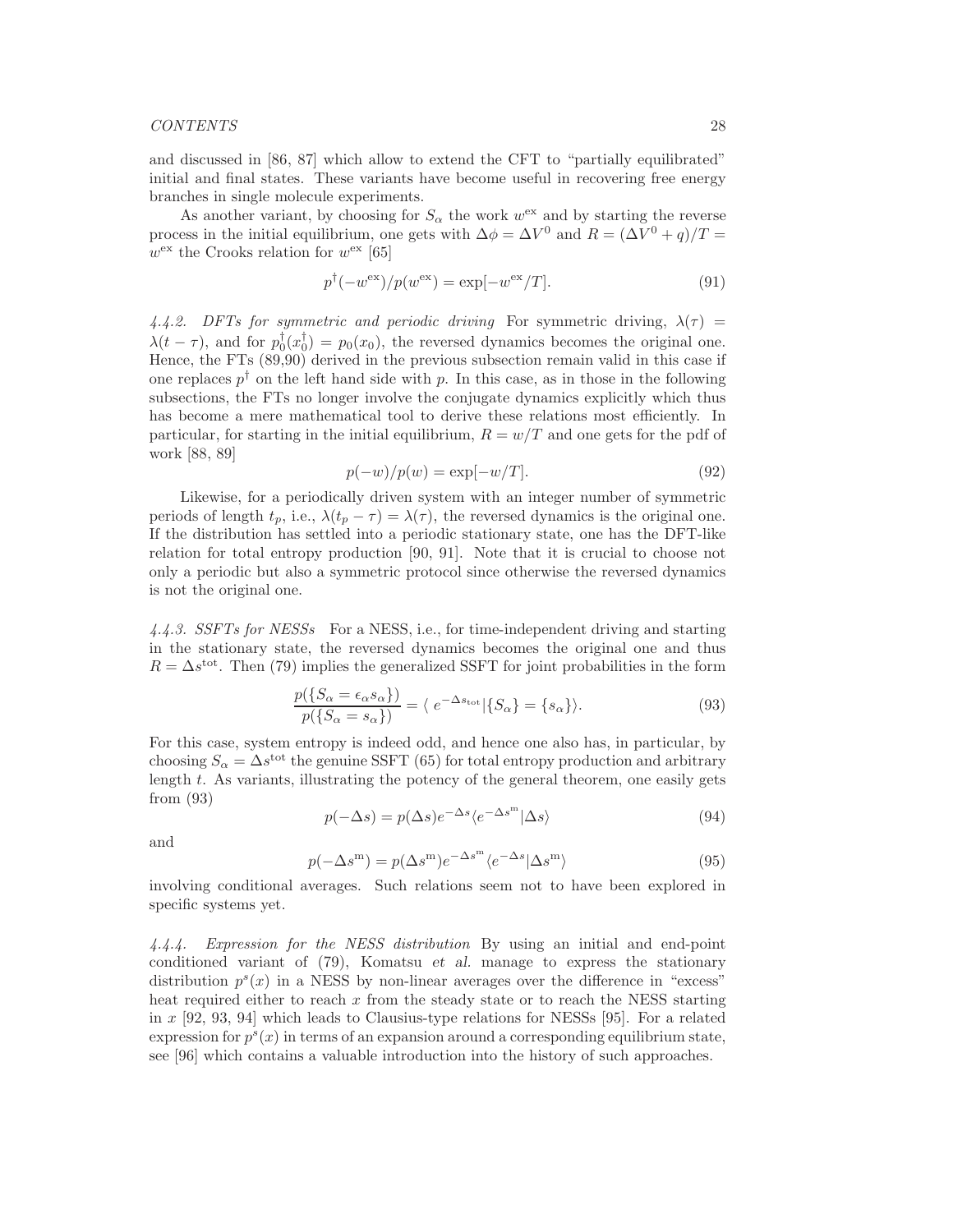4.4.5. Transient fluctuation theorems TFTs This relation applies to timeindependent driving and arbitrary initial condition  $p_0(x_0)$ . If the reversed dynamics is sampled using the same initial condition,  $p_0^{\dagger}(x_0^{\dagger}) = p_0(x_0)$ , then the functional R becomes

$$
R = -\ln[p_0(x_t)/p_0(x_0)] + q/T \equiv \Omega_t \tag{96}
$$

which has been called dissipation functional by Evans and Searles [37]. Physically,  $\Omega_t$ corresponds to the log-ratio between the probability to observe the original trajectory and the one for observing the time-reversed one. Since under these conditions  $\Omega_t$  is odd and the reversed dynamics is equivalent to the original one, one has from (79) the TFT

$$
p(-\Omega_t)/p(\Omega_t) = \exp[-\Omega_t]
$$
\n(97)

valid for any length  $t$  and initial condition.

If the system is originally equilibrated in a potential  $V_0(x)$  and then suddenly subject to either another time-independent potential  $V_1(x)$  or a force  $f(x)$  the dissipation functional becomes

$$
\Omega_t = V_0(x_t) - V_1(x_t) + V_1(x_0) - V_0(x_0), \tag{98}
$$

or  $\Omega_t = w$ , respectively. In the latter case, the TFT holds for work.

# 4.5. FTs for variants

4.5.1. FTs for underdamped motion For underdamped motion as introduced in Sect. 2.6.1, the functional  $R_1$  defined in (71) under time-reversal is still given by the dissipated heat, i.e., by (39) integrated over the trajectory [97]. This fact follows by directly evaluating the action for the path integral corresponding to the underdamped Langevin equation (38). Hence, all FTs based on time-reversal hold true also for underdamped dynamics with the obvious modification that initial (and daggered) distributions now depend on  $x$  and  $v$ .

4.5.2. FTs in the presence of external flow In the presence of flow, one has to specify how the flow changes in the conjugate dynamics. For genuine time-reversal, the physically appropriate choice is  $\mathbf{u}(\mathbf{r})^{\dagger} = -\mathbf{u}(\mathbf{r})$  which leads with the definitions of work and heat (47,48) to an odd parity for these two functionals. Consequently, the FT's then hold as in the case without flow. Formally, however, one could also keep the flow unchanged for the conjugate dynamics,  $\mathbf{u}(\mathbf{r})^{\dagger} = \mathbf{u}(\mathbf{r})$ , which would lead to another class of FTs. For a specific example illustrating this freedom, see the discussion in [59] for a dumbell in shear flow first investigated in [98].

4.5.3. FT with magnetic field In the presence of a (possibly time-dependent) magnetic field, the FTs hold true essentially unchanged as proven in great generality for the JR and the CFT for interacting particles on a curved surface [99]. This work generalized earlier case studies on the validity of the JR for specific sitations involving a magnetic field as mentioned in Sect. 5.2 below. A second motivation for this work was to refute earlier claims based on simulations that the Bohr-van-Leeuven theorem stating the absence of classical diamagnetism could fail for a closed topology [100].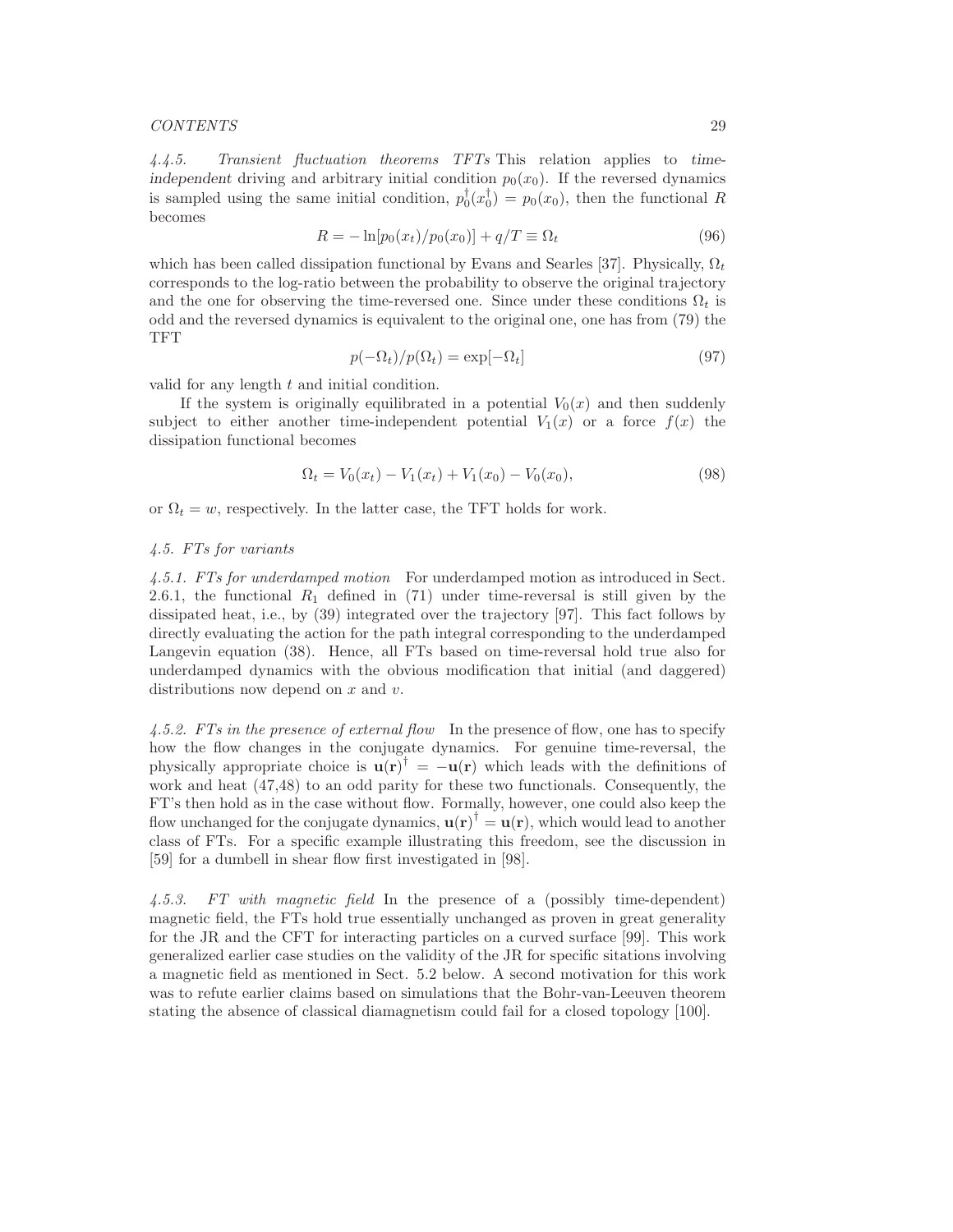4.5.4. Further "detailed theorems" Esposito and van der Broeck have derived what they call detailed fluctuation theorems for  $\Delta s^{\text{tot}}, \Delta s^{\text{hk}},$  (called "adiabiatic" entropy change  $\Delta s^{\text{ad}}$ ) and for the "non-adiabiatic" entropy change  $\Delta s^{\text{na}} \equiv \Delta s^{\text{ex}} + \Delta s$  under even more general conditions [101, 102, 103]. Their relations are beyond the realm of the present systematics since they compare the pdf for different physical quantities for the original and the conjugate process whereas we always compare the pdfs of the same physical quantities.§ A unification of FTs within this broader sense involving joint distributions of these decompositions of entropy production is achieved in [104] and a generalization of the Hatano-Sasa relation in [105].

# 4.6. FTs for athermal systems

4.6.1. General Langevin systems The derivation of the master FT in Sect. 4.2 shows that for obtaining these mathematical relations the main requirement is the existence of a conjugate dynamics such as time reversal. Therefore, imposing a relation between the strength of the noise and the mobility as done in Sect. 2.1 for colloidal particles is not really necessary. Neither is it necessary to interpret the Langevin equation using concepts of work and heat. We therefore sketch in this section the general FT for a system of Langevin equations

$$
\dot{\mathbf{x}} = \mathbf{K}(\mathbf{x}, \lambda) + \boldsymbol{\zeta} \tag{99}
$$

with arbitrary "force"  $\bf{K}$  and noise correlations

$$
\langle \zeta(\tau) : \zeta(\tau') \rangle = 2\underline{D}\delta(\tau - \tau'). \tag{100}
$$

The corresponding Fokker-Planck equation becomes

$$
\partial_{\tau} p(\mathbf{x}, \tau) = -\nabla \mathbf{j} = -\nabla (\mathbf{K} p - \underline{D} \nabla p) \tag{101}
$$

and the local (probability) current  $\mathbf{j}(\mathbf{x},\lambda)$ . For constant  $\lambda$ , one has the local mean velocity

$$
\mathbf{v}^{s}(\mathbf{x}, \lambda) \equiv \mathbf{j}^{s}(\mathbf{x}, \lambda) / p^{s}(\mathbf{x}, \lambda) = \mathbf{K}(\mathbf{x}, \lambda) - \underline{D} \nabla \ln p^{s}.
$$
 (102)

For time reversal as conjugate dynamics, by evaluating the corresponding weight one obtains for the master functional (73)

$$
R_1 = \int_0^t d\tau \dot{\mathbf{x}} \underline{D}^{-1} \mathbf{K} \equiv \Delta s^{\mathbf{m}} \tag{103}
$$

where the identification with  $\Delta s^{\text{m}}$  is now purely formal. If one adds the stochastic entropy change along a trajectory

$$
\Delta s \equiv -\ln[p(\mathbf{x}_t, \lambda_t)/p(\mathbf{x}_0, \lambda_0)] \tag{104}
$$

one obtains the total entropy production  $\Delta s^{\text{tot}}$ . Likewise, in analogy to the colloidal case,  $\Delta s^{\text{m}}$  can be split into

$$
\Delta s^{\text{hk}} \equiv \int_0^t d\tau \dot{x} \underline{D}^{-1} \mathbf{v}^s \tag{105}
$$

and

$$
\Delta s^{\text{ex}} \equiv \Delta s^{\text{m}} - \Delta s^{\text{hk}} = \int_0^t d\tau \dot{\mathbf{x}} \nabla \ln p^s = -\Delta \phi + \int_0^t d\lambda \dot{\lambda} \partial_\lambda \phi. \tag{106}
$$

§ The IFT  $\langle \exp[-\Delta s^{na}] \rangle = 1$ , however, follows directly from (87) by choosing  $p_1(x_t) = p(x, t)$ .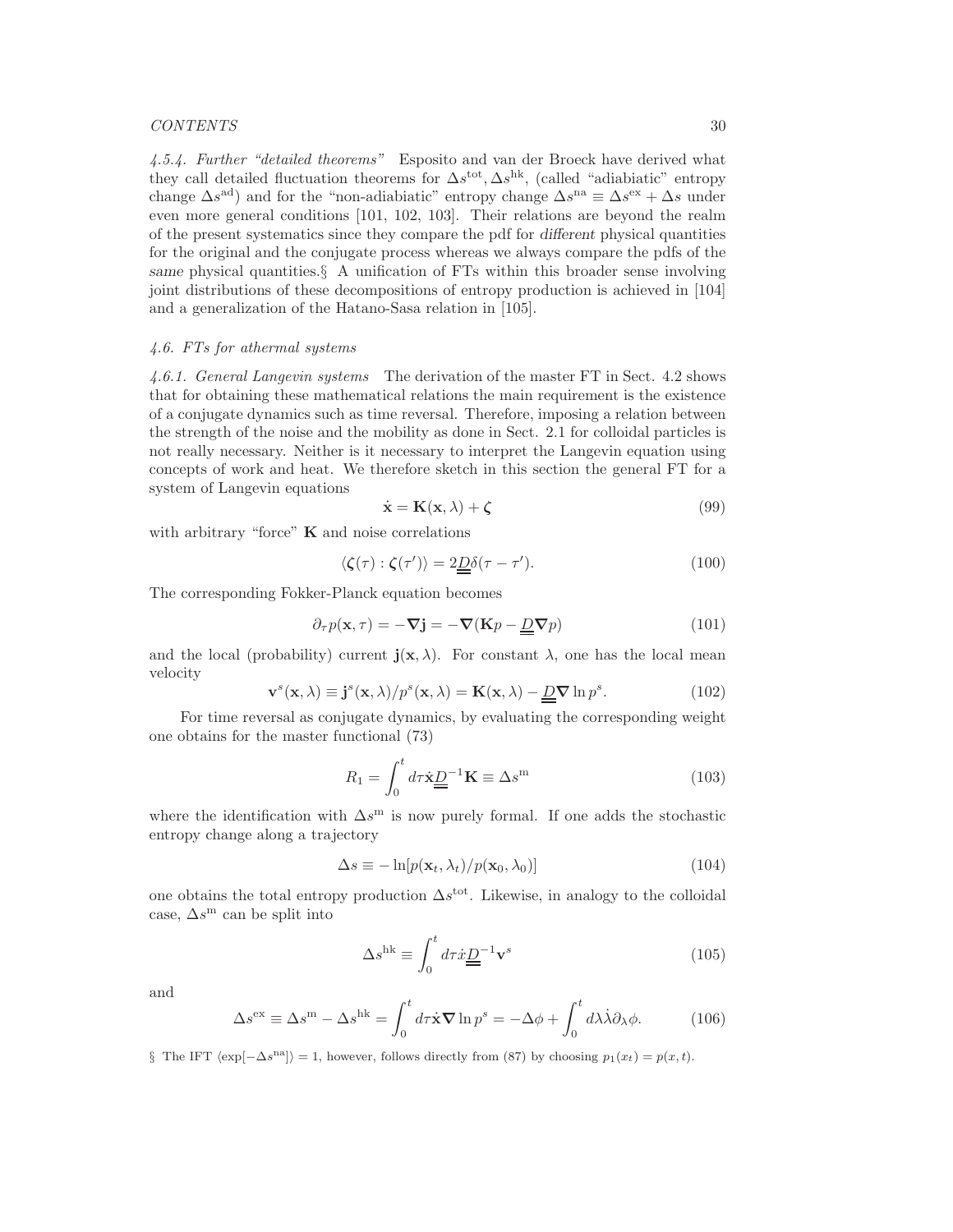With these identifications all FTs involving the various forms of entropy production derived and discussed in Sects. 3.3 and 4 hold true for such Langevin systems as well.

The identification of a generalized work makes immediate sense only if  $\mathbf{K} =$  $-(D/T)\nabla V(\mathbf{x},\lambda)$  with some potential  $V(\mathbf{x},\lambda)$  and effective temperature T in which case one is back at the thermal model with interacting degrees of freedom introduced in Sect. 2.6.2. If  $\bf{K}$  cannot be derived in this way from a gradient field there seems to be no gain by trying to impose a genuine thermodynamic interpretation without further physical input.

4.6.2. Stochastic fields The generalization of the results in the previous section for coupled Langevin equations to stochastic field equations is trivially possible [21]. Consider a scalar field  $\Psi(\mathbf{r}, \tau)$  that obeys

$$
\partial_{\tau} \Psi(\mathbf{r}, \tau) = K[\Psi(\mathbf{r}, \tau), \lambda(\tau)] + \zeta(\mathbf{r}, \tau)
$$
\n(107)

with some functional  $K[\Psi(\mathbf{r}, \tau), \lambda(\tau)]$  and

$$
\langle \zeta(\mathbf{r}, \tau) \zeta(\mathbf{r}', \tau') \rangle = 2D(\mathbf{r} - \mathbf{r}')\delta(\tau - \tau'). \tag{108}
$$

with arbitrary spatial correlation  $D((\mathbf{r} - \mathbf{r}')$ . The expressions for the entropy terms can easily be inferred; e.g., the analogy of the entropy change in the medium becomes

$$
\Delta s^{\mathbf{m}} \equiv \int_0^t d\tau \int d\mathbf{r} \int d\mathbf{r}' \partial_\tau \Psi(\mathbf{r}, \tau) D^{-1}(\mathbf{r} - \mathbf{r}') K[\Psi(\mathbf{r}', \tau), \lambda(\tau)]. \tag{109}
$$

By now, it should be obvious how to derive the corresponding FTs and how to generalize all these also to the case when  $\Psi(\mathbf{r},\tau)$  is a multi-component field. Likewise, it would be a trivial task to specialize all this to driven or relaxing "thermal" field theories for which  $\bf{K}$  includes the derivative of some Landau-Ginzburg type free energy and where the noise obeys an FDT [106].

An interesting applications concerns enstrophy dissipation in two-dimensional turbulence [107]. Field-theoretic techniques are used in [108] to derive generalized JRs and to explore the role of super-symmetry in this context. Quite generally, it will be interesting to investigate stochastic versions of the field equations of active matter [109] from this perspective.

4.6.3. FTs in evolutionary dynamics The framework of FTs has recently been applied to the stochastic evolution of molecular biological systems where it leads to an IFT for fitness flux [110].

# 5. Experimental, analytical and numerical work for specific systems with continuous degrees of freedom

# 5.1. Principal aspects

The various relations derived and discussed above have the status of mathematically exact statements. As such they require neither a "test" nor a "verification". The justification for, and the value of, the large body of experimental and numerical work that appeared in this field during the last decade rather arises from the following considerations.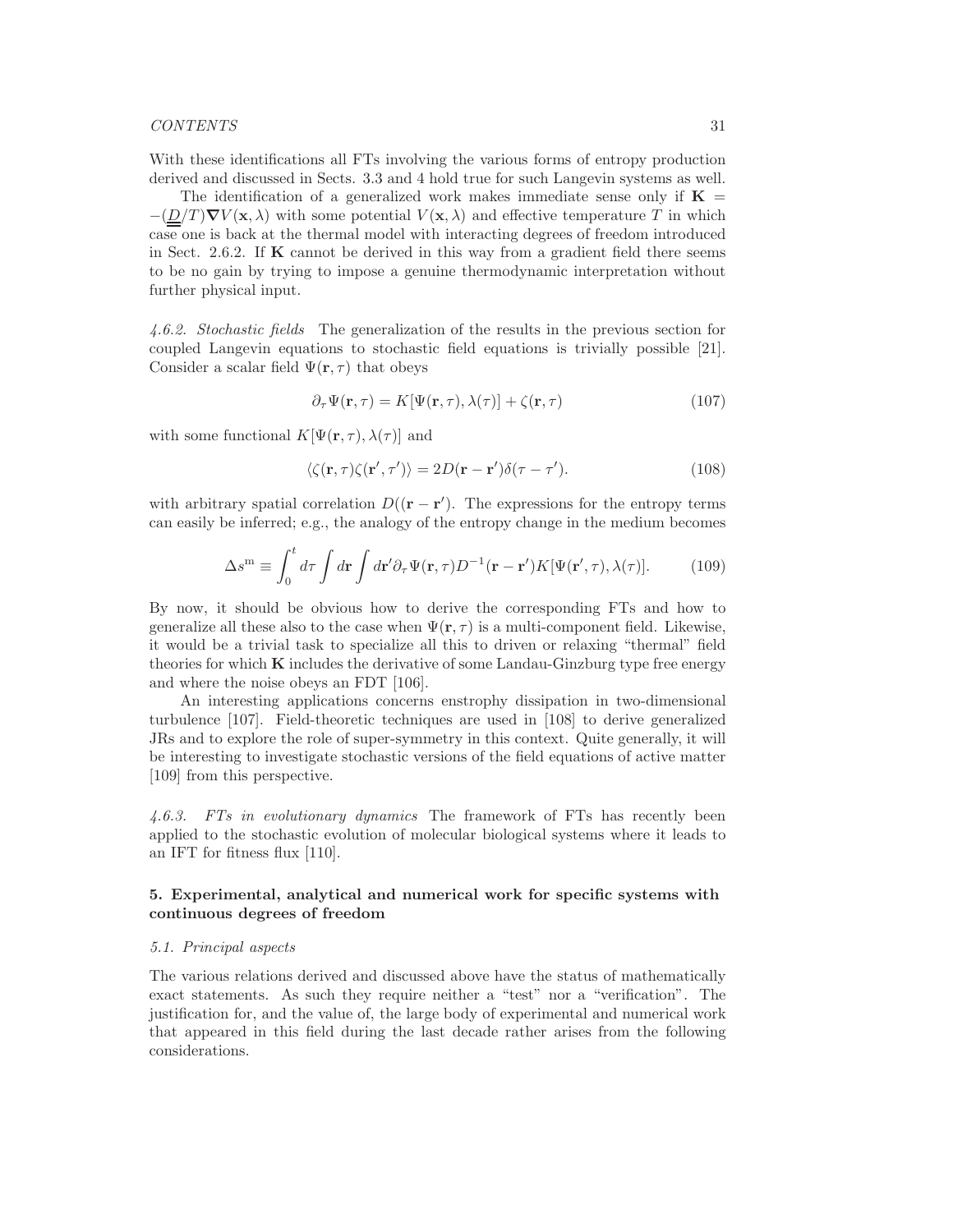First, experimental and numerical measurements of the distributions  $p(\Omega)$ entering the theorems provide non-trivial information about the specific system under consideration. Integral and detailed theorems give only one constraint on, and constrain only one half of, the distribution, respectively. Beyond the constraints imposed by the exact relations, the distributions are non-universal in particular for short times.

Second, the theorems involve non-linear averages. The necessarily limited number of data entering experimental or numerical estimates can cause deviations from the predicted exact behavior. It is important to get experience how large such statistical errors are. Systematic theoretical investigations concerning the error due to finite sampling are mentioned in Sect. 9.3 below.

Third, the thermodynamic interpretation of the mathematical relations in terms of work, heat and entropy rests on the crucial assumption that the noise in the Langevin equation is not affected by the driving. While this condition can trivially be guaranteed in simulations, it could be violated in experiments. A statistically significant deviation of experimental results from a theoretical prediction could be rooted in the violation of this assumption.

These remarks apply to systems where one expects at least in principle that a stochastic description of the relevant degrees of freedom well-separated in time-scale from an equilibrated heat bath is applicable. There are, however, systems that a priori do not belong to this class like sheared molecular fluids, shaken granular matter and alike. The proof of fluctuation theorems given above will not apply to such systems. Still, fluctuation theorems have been proved for other types of dynamics and experimentally investigated in such systems.

In the following we first focus on a review of experimental and numerical work of the first category and then briefly mention systems for which it is less clear whether they comply with the assumptions of a stochastic dynamics. When refering to the experiments and the numerical work, we will use the notions and notations established in this review, which may occasionally differ from those given by the original authors.

# 5.2. Overdamped motion: Colloidal particles and other systems

5.2.1. Equilibrium pdf for heat Even in equilibrium, explicit calculations of the pdf for heat are typically non-trivial. In the long time  $t \to \infty$ , low temperature  $T \to 0$ limit, it has been calculated for an arbitrary potential with multiple minima [111]. For a harmonic potential and any  $t$  and  $T$ , it is given by an expression involving a Bessel function [112]. It has also been derived analytically in the presence of a magnetic field [113].

5.2.2. Moving harmonic traps and electric circuits Wang et al. [114] measured the distribution of what amounts to work (called  $\Sigma_t$  in their eq. 2) for a colloidal particle initially in equilibrium in a harmonic trap which was then displaced with constant velocity. The authors found that the pdf obeys a relation corresponding to the TFT which is strictly speaking the correct interpretation only within the co-moving frame. Interpreted in the lab frame, the driving is time-dependent. However, since for linear forces the work distribution is a Gaussian which moreover has to obey the JR with  $\Delta \mathcal{F} = 0$ , it is clear that such a Gaussian also obeys the TFT formally.

In a sequel, Wang et al. [115] considered the same set-up for a quasi-steady state situation at constant velocity. The authors showed in particular that a quantity  $(\Omega_t(\mathbf{r}))$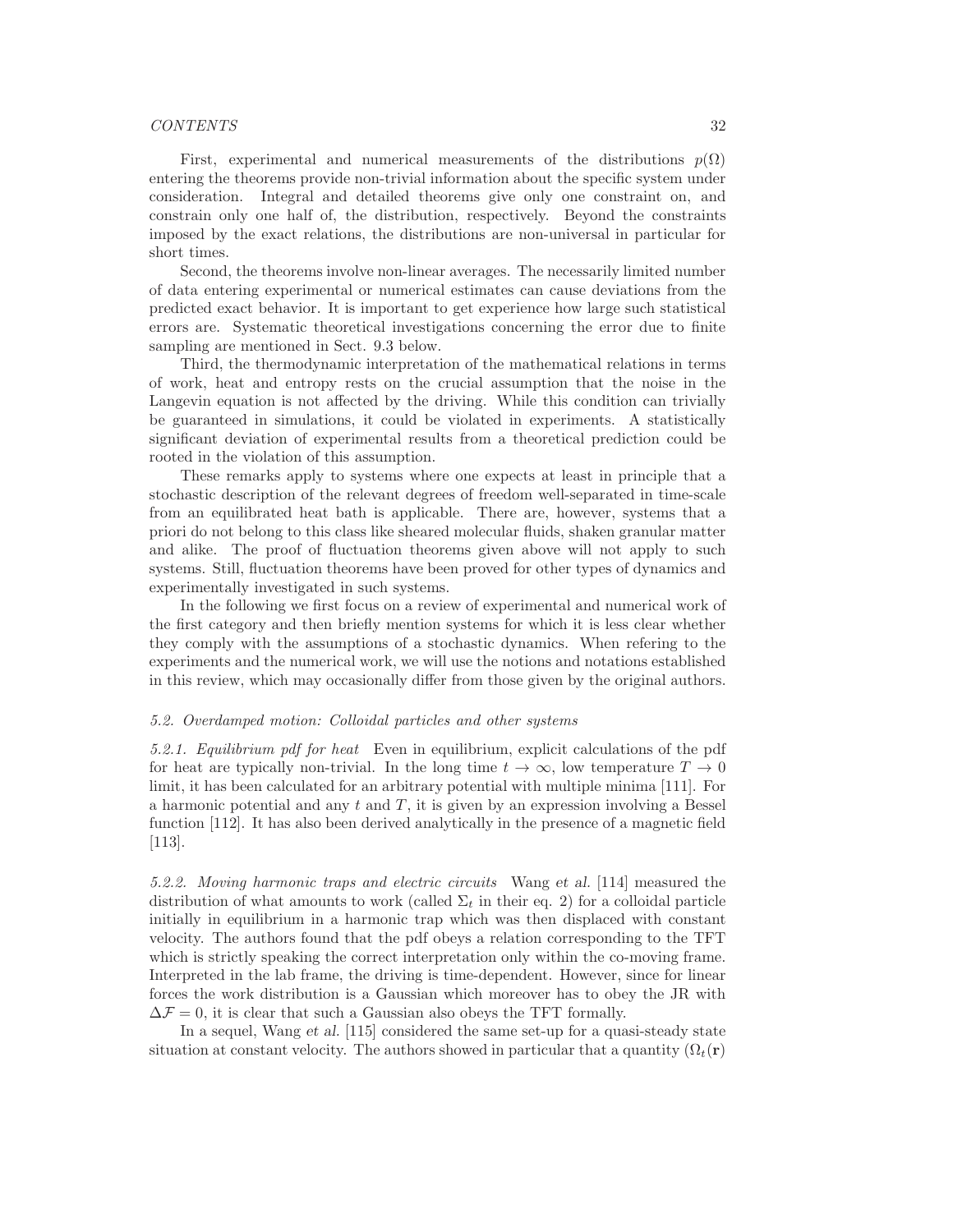as defined in their eq. 19) which is equal to  $\Delta s^{\text{tot}}$  obeys the DFT also for short times as it should since this set-up seen in the co-moving frame corresponds to a genuine NESS.

For traps moving with constant velocity, explicit expressions for the Gaussian work distribution, i.e. for its mean and variance, have been calculated in [66, 116]. In all cases, the DFT type relation is fulfilled. In contrast, the pdf for the dissipated heat is non Gaussian (essentially because it involves the distribution of  $(x_t - \lambda_t)^2$  from the internal energy) with exponential tails. An explicit expression is not available, but its characteristic function and in consequence its large deviation form can be determined analytically [117, 118]. The pdf for work in a moving trap (and the pdf for heat in a stationary trap) were also measured and compared to theoretical results by Imparato et al. [119]. For a harmonically bound particle subject to a time-dependent force, Saha et al. calculated pdfs for total entropy production, in particular, for non-equilibrated initial conditions [120].

For a charged particle in a harmonic trap, work fluctuations and the JR have been studied theoretically for a time-independent magnetic field and a moving trap or time-dependent electric field in [121, 122, 123, 124, 125], and for a time-dependent magnetic field in [126], respectively.

Trepagnier et al. [77] studied experimentally the transition from one NESS to another by changing the speed of the moving trap. If interpreted in the co-moving frame, their experiment constituted the first experimental verification of the Hatano-Sasa relation (66).

Simple electric circuits can formally be mapped to the dragged colloidal particle. Corresponding FTs and pdfs have been investigated by Ciliberto and co-workers in [127, 128, 129], by Falcon and Falcon in [130] and by Bonaldi et al. [131] for actively cooled resonators used in a gravitational wave detector. A similar mapping was used by Berg to study the JR applied to gene expression dynamics [132].

5.2.3. Harmonic traps with changing stiffness Carberry et al. [133] investigated the motion of a colloidal particle in a harmonic trap whose stiffness is suddenly changed from one value to another. They thus verified the TFT (97) for  $\Omega_t$  given by (98). For strongly localized initial conditions, this TFT has been verified experimentally in [134]. Gomez-Solano et al. inferred the fluctuations of the heat exchanged between a colloidal particle and an ageing gel which bears some similarity to a time-dependent stiffness [135].

5.2.4. Non-linear potentials Blickle et al. [136] measured the work distribution for a colloidal particle pushed periodically by a laser towards a repulsive substrate. This experimental set-up was the first one for colloidal particles that used effectively nonharmonic potentials. The pdf for work is distinctly non-Gaussian but still in good agreement with theoretical predictions based on solving the Fokker-Planck equation. This agreement justifies a posteriori the crucial assumption that the noise correlations are not affected by the time-dependent driving. Moreover, a DFT for  $p(w)$  (92) was checked for this periodic driving with a symmetric protocol. Sun determines  $p(w)$  for a potential that switches between a single well and a double well [137].

5.2.5. Stochastic resonance For a colloidal particle in a double well potential that is additionally subject to a modulated linear potential to generate conditions of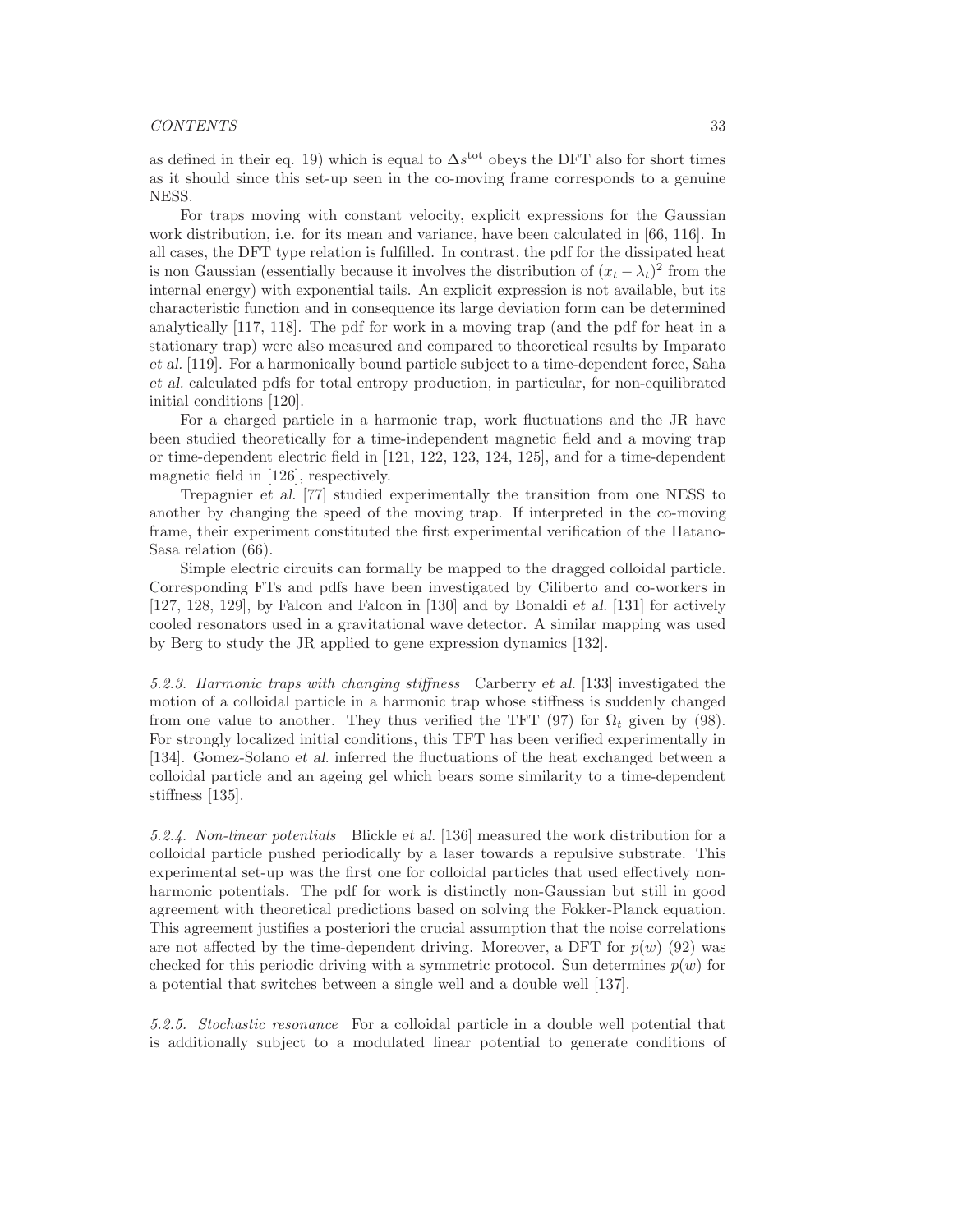

Figure 2. Distribution of entropy production  $p(\Delta s^{\text{tot}})$  for a colloidal particle driven along a periodic potential for two different values of external force  $f[144]$ . The insets show the total potential  $v(x) - fx$ . The different histograms refer to different trajectory lengths.

stochastic resonance [138], distributions for work, heat and entropy were measured and calculated in [139, 140]. Other numerical work using the concepts of stochastic thermodynamics to investigate stochastic resonance includes [141, 142, 143].

5.2.6. NESS in a periodic potential In an experiment for this paradigmatic geometry shown in Fig. 1 which correspond to the Langevin equation (1), the pdf for total entropy production has been measured and compared to theoretical predictions [144], see Fig 2. Characteristically, for short times, this pdf exhibits several peaks corresponding to the number of barriers the particle has surmounted. Examples for the pdf for entropy production have also been calculated in [145]. For long times, the asymptotic behaviour of this pdf in the form of a large deviation function has been calculated numerically in [146] where an interesting kink-like singularity was found. The same quantity has also been derived using a variational principle [147].

# 5.3. Underdamped motion

5.3.1. Torsion pendulum as experimental realization A driven torsion pendulum differs fundamentally from colloidal particles since here the inertia term becomes accessible. In a series of experiments reviewed in [35], Ciliberto and co-workers have investigated the pdf for various quantities with the aim of checking which ones obey FT like relationships.

In [148, 149], the JR and the Crooks relation were used to determine the "free energy difference" for the torsion pendulum for linear and periodic forcing. In [150], pdfs for the external work were determined for three different types of protocols for the time-dependent force in (38). (i) For a linearly ramped force, the pdf for starting in equilibrium was found to obey a TFT relation even for short times. Since a linear ramp corresponds to a time-dependent driving, one would, in fact, not expect a TFT. It is found here only because the work distribution for this linear system is Gaussian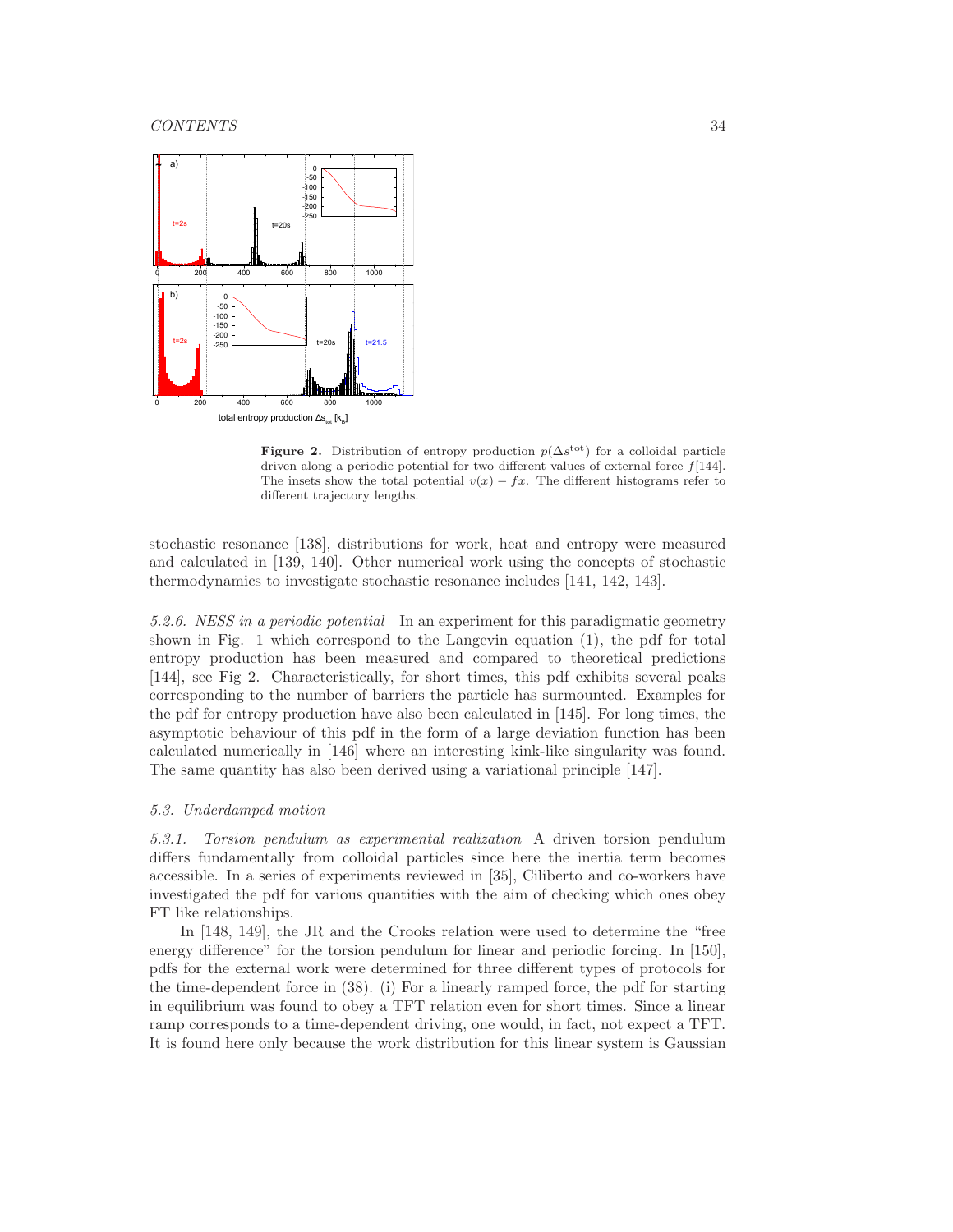and should obey the JR which constrains mean and variance such that the TFT is valid. Alternatively, an explicit calculation of the pdf shows the same result. (ii) Starting in a quasi-steady state of the linear ramp, the pdf for  $w<sup>ex</sup>$  no longer obeys the TFT for short times as expected. (iii) Likewise, for periodic driving, a DFT type for the work distribution is found only in the long time limit as expected. For the latter two cases, the finite time corrections have been calculated.

The same group investigated the pdf for the heat for similar protocols [151]. In agreement with both the general theoretical expectations and their explicit calculations the pdf for heat does neither obey a TFT for short times nor even the DFT asymptotically for long times since the internal energy is not bounded for an harmonic oscillator.

The pdf for changes in the stochastic entropy and the total one were reported for periodic driving of this system in [129]. Once the system has settled in the periodic steady state, for an integer multiple of the period the functional  $R$  becomes the total entropy change which thus fulfills a DFT as found experimentally.

5.3.2. General theoretical results Using path integral techniques, Farago determined the statistics of the power injected by the thermal forces into an underdamped particle and found it to be independent of an underlying confining potential [152].

In a series of papers for a moving trap, Taniguchi and Cohen investigated pdfs for work and heat as well as various FTs using the path integral representation [153, 154, 155, 156]. They also point out the ambiguity (or freedom) to define timereversal in this particular system.

For both a moving and a breathing trap, Minh et al. calculated work weighted propagators for underdamped motion [157]. FTs for underdamped Brownian motion were studied by Lev and Kiselev by transforming from the momentum to the energy variable [158], by Fingerle for the relativistic version [159] and by Iso et al. for motion near black holes [160]. Sabhapandit determined the work fluctuations of a randomly driven harmonic oscillator [161] which was studied experimentally in [162]. FTs for underdamped motion in the presence of two heat baths were investigated in [163, 164, 165].

# 5.4. Other systems

Ever since the DFT for entropy production has been formulated, there have been attempts to show whether it is fulfilled in a specific system both numerically and experimentally. Beyond the "clean" cases discussed above for which the dynamics of the relevant degrees of freedom is clearly compatible with a stochastic Markovian dynamics, there are a number of studies for other system where a theoretical understanding is more challenging. Such studies include an early theoretical work with three simple dissipative deterministic models [166], experimental [167, 168, 169, 170] and numerical [171, 172, 173, 174, 175, 176, 177, 178] work for granular matter or dense colloids, experimental work for turbulence [179, 180, 181], numerical work for a shell model in turbulence [182] and one on the role of hydrodynamic interactions [183], and experimental work for liquid crystals [184, 185], a vibrating plate [186], and self-propelled particles [187]. Characteristically for the experimental systems just mentioned, one cannot necessarily expect that these can be described by a stochastic Markovian dynamics for the relevant variables. Similarly, in the numerical works either the equations of motion are not of the Langevin type (or deterministic thermostatted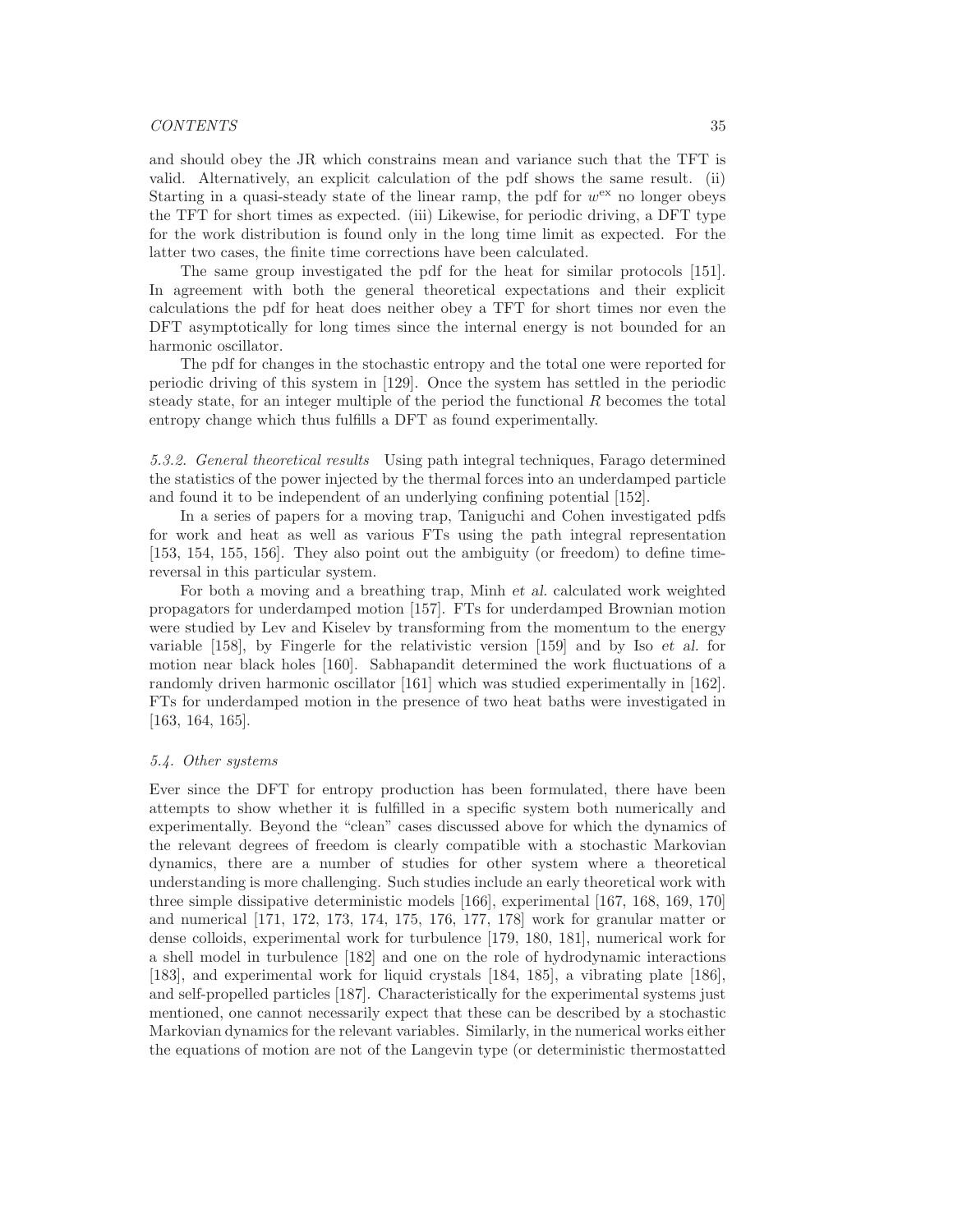

Figure 3. Network with five states comprising three cycles  $(1245)$ ,  $(234)$ , and (12345) and the corresponding transition rates. Without the state 3, this network would be a unicyclic one.

ones) or, if they are, not all variables are monitored which effectively amounts to some coarse-graining. Since for these cases, the FT's have not been proven, such tests give valuable hints on possible extensions beyond their established realm of validity.

Two general aspects for putting results of such case studies in perspective are the following ones. First, the putative validity of a DFT for the quantity  $R$  is typically cast in the form of checking for a constant slope of the quantity  $\lim_{t\to\infty} \frac{\ln(p(\rho_t)/p(-\rho_t)}{t}$ where  $\rho_t$  is the time averaged rate corresponding to the quantity  $R = t\rho_t$  for which we have formulated the FT. Since such a plot is necessarily asymmetric in  $\rho_t$  [172], for a non-trivial statement the contribution of higher order terms like  $\rho_t^3$  must be shown to be negligible which requires a large enough range of studied  $\rho_t$ -values. Moreover, a large enough  $t$  is necessary. Second, in bulk systems often only "local" quantities can be investigated which would require local forms of the FT's. From the perspective of a stochastic dynamics, this amounts to integrating out other slow degrees of freedom or some type of coarse-graining under which one can not expect the FT's to hold necessarily. We will come back to this issue at the very end of this review.

# 6. Dynamics on a discrete set of states

# 6.1. Master equation dynamics

The derivation of the FTs in Sect. 4 is based on the behavior of the weight for a stochastic trajectory under time reversal or the other operations generating the conjugate dynamics. Therefore, they hold for any kind of stochastic dynamics, in particular, for a master equation type of dynamics [188, 189] on a discrete set of states  $\{n\}$ , see Fig. 3.

Examples of such systems include random walks and, more generally, diffusive processes on a lattice, birth-death processes, growth processes on a lattice, conformational changes between discrete states of a biomolecule or chemical reaction networks. The latter two classes of systems differ from the previous ones since they typically occur in a well-defined thermal environment. This feature imposes additional constraints on the dynamics as discussed in Sect. 9 below. In this section, we focus on the stochastic dynamics with arbitrary transition rates.

6.1.1. Transition rates and probability currents Transitions from a state m to a state *n* occur with a rate  $w_{mn}(\lambda)$  which may be time-dependent according to the external protocol  $\lambda(\tau)$ . For ease of notation, we will write  $w_{mn}(\tau)$  or  $w_{mn}(\lambda)$  for the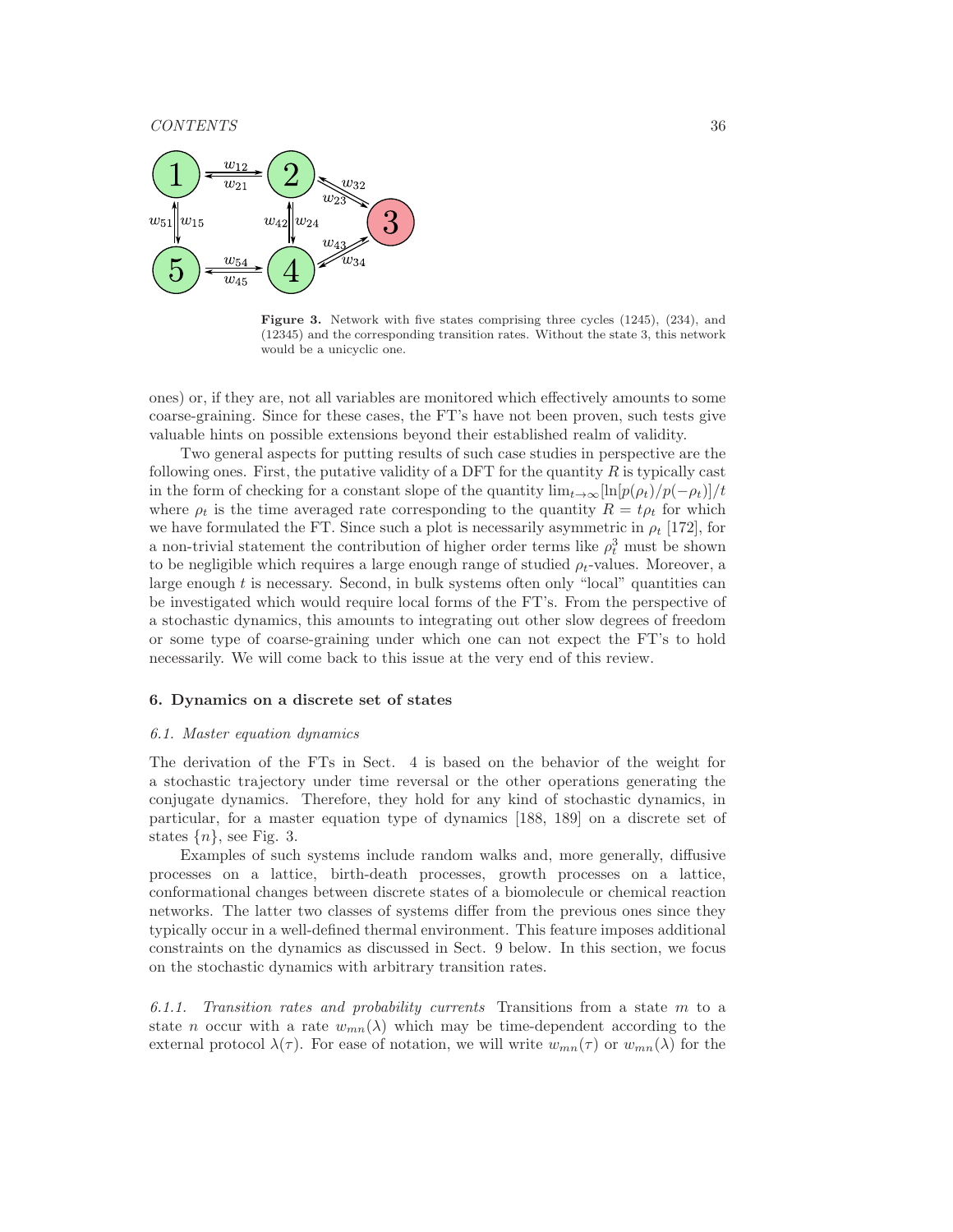more explicit  $w_{mn}(\lambda(\tau))$ . In principle, one could distinguish different transitions or "channels" connecting the same two states from which we refrain here for notational simplicity.

The probability  $p_n(\tau)$  to find the system at time  $\tau$  in state n evolves according to the master equation

$$
\partial_{\tau} p_n(\tau) = \sum_{m \neq n} [w_{mn}(\tau) p_m(\tau) - w_{nm}(\tau) p_n(\tau)] \tag{110}
$$

given an initial distribution  $p_n(0)$ . To each link  $(mn)$  one can associate a (directed) probability current

$$
j_{mn}(\tau) = p_m(\tau)w_{mn}(\tau) - p_n(\tau)w_{nm}(\tau) = -j_{nm}(\tau).
$$
 (111)

6.1.2. Two classes of steady states For time-independent  $\lambda$ , the system eventually reaches a steady state provided the network is "ergodic", i.e., any two states are connected through a series of links as we will always assume in the following. The time-independent stationary probabilities can be written as

$$
p_n^s(\lambda) \equiv \exp[-\phi_n(\lambda)]\tag{112}
$$

which defines the analogue of the non-equilibrium potential. For small networks, there is an elegant graphical method to determine  $p_n^s$  from given rates [189, 190].

Steady states fall into two classes depending on whether or not the detailed balance condition (DBC),

$$
p_n^s(\lambda)w_{nm}(\lambda) = p_m^s(\lambda)w_{mn}(\lambda),
$$
\n(113)

is fulfilled. The first case corresponds to genuine equilibrium, the second one to a NESS. In the latter case, there are non-vanishing steady state probability currents

$$
j_{mn}^s \equiv p_m^s w_{mn} - p_n^s w_{nm} = -j_{nm}^s.
$$
 (114)

Since knowing  $p_n^s$  is not sufficient to distinguish a genuine equilibrium from a NESS, Zia and Schmittmann [191, 192] suggested to characterize a NESS by its stationary distribution  $p_n^s$  and its stationary currents  $j_{mn}^s$ . Then the same NESS could be generated by a whole equivalence class of possible rates  $w_{mn}$  since any two sets of rates with

$$
p_m^s(w_{mn} - w'_{mn}) = p_n^s(w_{nm} - w'_{nm})
$$
\n(115)

would lead to the same NESS, i.e., the same stationary distribution and currents. In the following, we will adapt the view that a system is characterized by a definite set of rates  $w_{mn}(\lambda)$  and a protocol  $\lambda(\tau)$  from which all other quantities can, in principle, be derived.||

A "distance" from equilibrium quantifying the amount of violation of the DBC has been introduced in [198]. A Lyapunov function for relaxation towards a NESS is discussed in [199]. Master equation dynamics as a gauge theory is formulated in [200].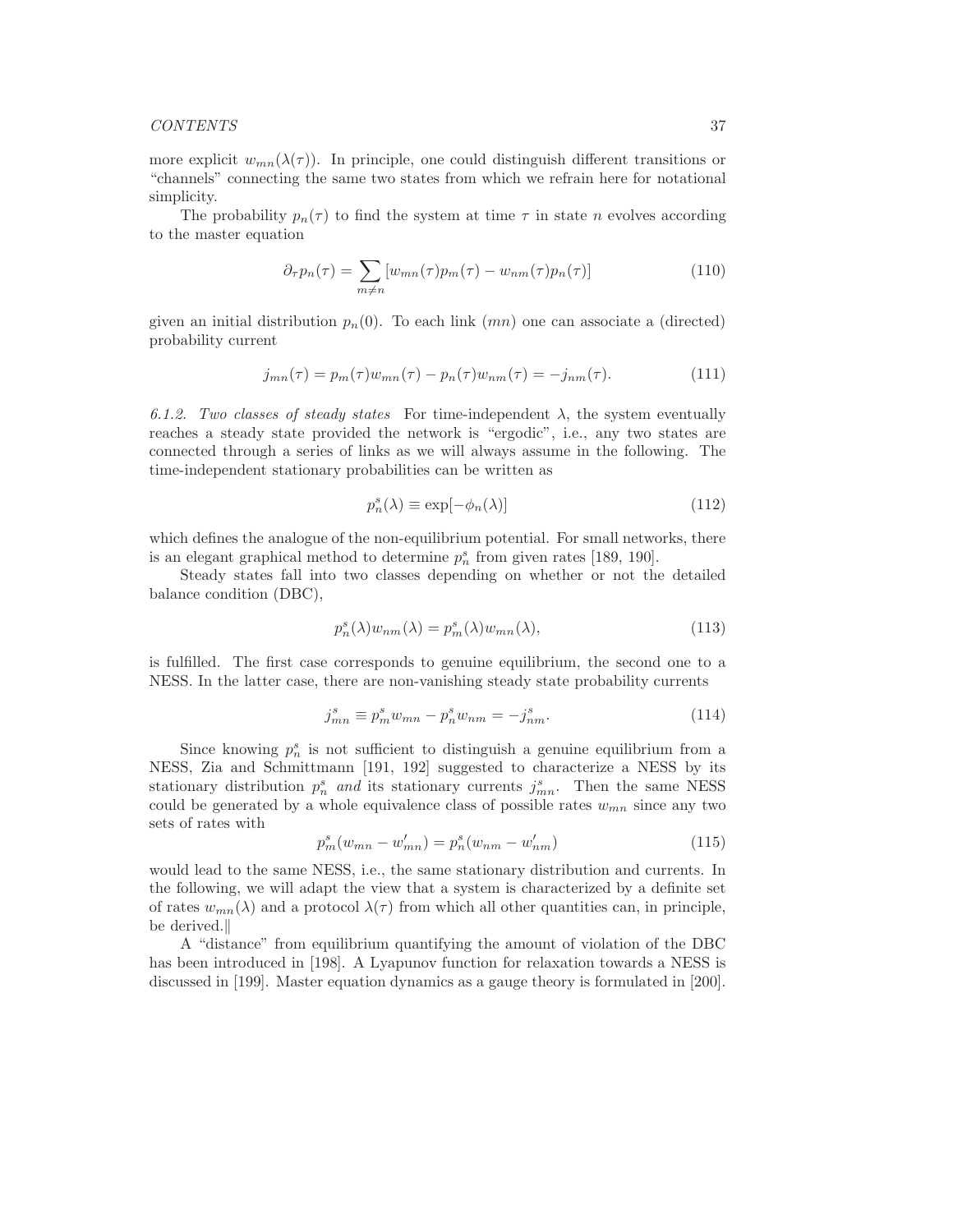

**Figure 4.** Trajectory  $n(\tau)$  of total length t jumping at discrete times  $\{\tau_j\}$ between states.

6.1.3. Path weight and dynamical action We first characterize the fluctuating trajectories. A trajectory  $n(\tau)$  with  $0 \leq \tau \leq t$  starts at  $n_0$  and jumps at times  $\tau_j$  from  $n_j^-$  to  $n_j^+$  ending up at state  $n_t$  after J jumps, see Fig. 4. Defining for each state the instantaneous total exit rate

$$
r_n(\tau) \equiv \sum_{m \neq n} w_{nm}(\tau) \tag{116}
$$

the conditional weight for a trajectory exhibiting no jump at all is given by

$$
p[n(\tau) = n_0 | n_0] = \exp[-\int_0^t d\tau \ r_{n_0}(\tau)]. \tag{117}
$$

The weight for a trajectory with  $J \geq 1$  jumps at times  $\{\tau_j\}$  is given by

$$
p[n(\tau)|n_0] = \exp[-\int_0^{\tau_1} d\tau \ r_{n_0}(\tau)] \times \n\prod_{j=1}^J w_{n_j^- n_j^+}(\tau_j) \exp\left[-\int_{\tau_j}^{\tau_{j+1}} d\tau \ r_{n_j^+}(\tau)\right]
$$
\n(118)

with  $\tau_{J+1} \equiv t$ . Averages with these weights will be denoted by  $\langle ... \rangle$  in the following. In analogy with the continuous case (5), these expressions define an "action"

$$
\mathcal{A}[n(\tau)] \equiv -\ln p[n(\tau)|n_0] = \int_0^{\tau_1} d\tau \ r_{n_0}(\tau) \n- \sum_{j=1}^J \left[ \ln w_{n_j^- n_j^+}(\tau_j) - \int_{\tau_j}^{\tau_{j+1}} d\tau \ r_{n_j^+}(\tau) \right].
$$
\n(119)

#### 6.2. Entropy production

6.2.1. Stochastic entropy The concept of stochastic entropy can be transferred immediately from the Langevin case to the discrete one as [20]

$$
s(\tau) \equiv -\ln p_{n(\tau)}(\tau). \tag{120}
$$

k For completeness, we mention a complementary approach where rates are derived by imposing mean currents as constraints [193, 194, 195, 196]. For a relation to the minimum entropy production principle, see [197] and references therein.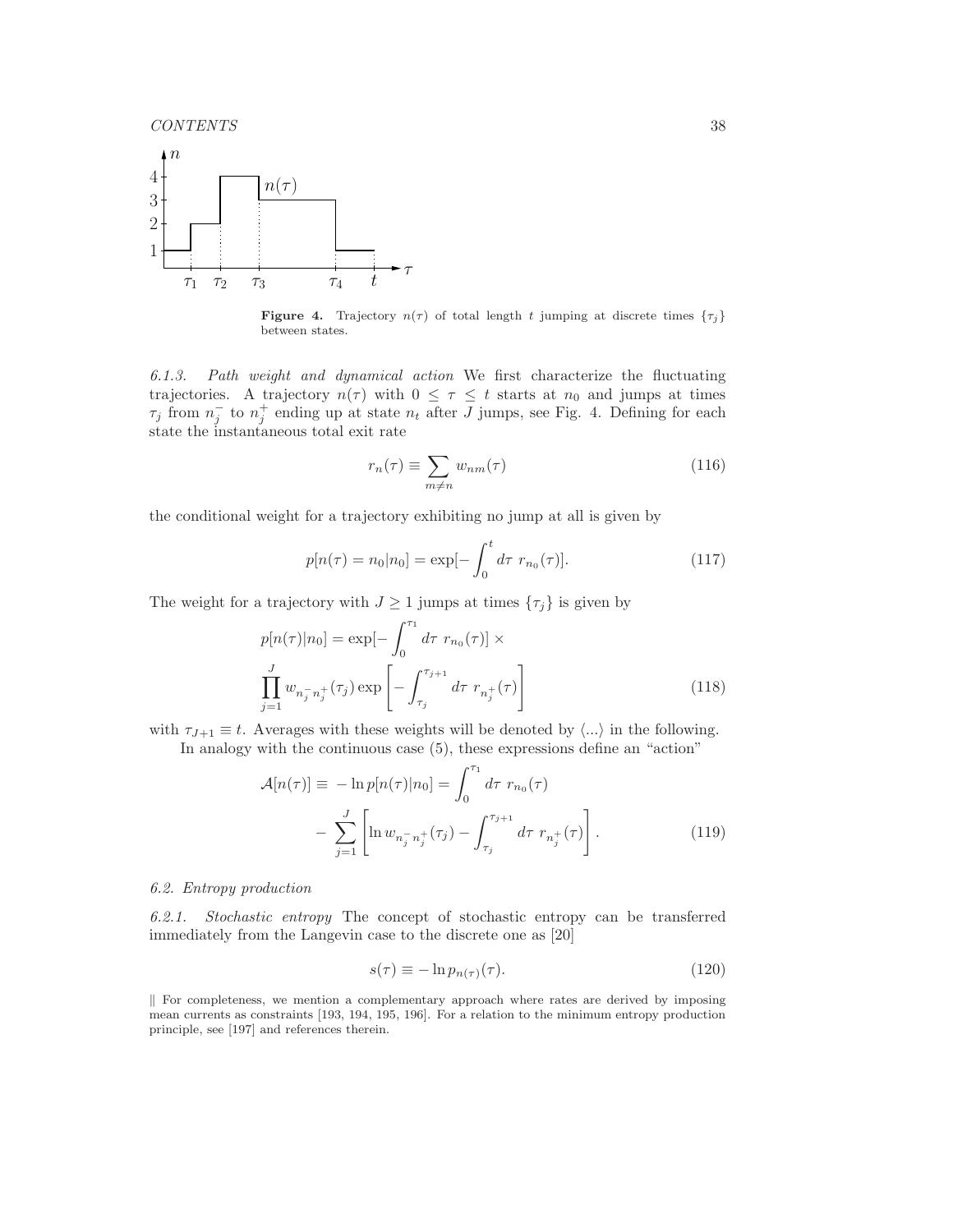It is obtained by first solving the master equation (110) for  $p_n(\tau)$  with a given initial distribution and then plugging into it the specific trajectory  $n(\tau)$  taken from this ensemble.

The equation of motion for stochastic entropy becomes

$$
\dot{s}(\tau) = -\left. \frac{\partial_\tau p_n(\tau)}{p_n(\tau)} \right|_{n(\tau)} - \sum_j \delta(\tau - \tau_j) \ln \frac{p_{n_j +}(\tau_j)}{p_{n_j -}(\tau_j)}.\tag{121}
$$

The first term shows that even if the system remains in the same state, stochastic entropy will change whenever the ensemble is time-dependent either due to a nonequilibrated initial state or due to time-dependent rates. The second term shows the contributions from each transition. The change in stochastic entropy during time  $t$  is given by

$$
\Delta s = \int_0^t d\tau \dot{s}(\tau) = -\ln p_{n_t}(t) + \ln p_{n_0}(0). \tag{122}
$$

6.2.2. Time reversal Time-reversal as a choice for the conjugate dynamics works analogously to the Langevin case with  $n^{\dagger}(\tau) = n(t - \tau)$  and  $\lambda^{\dagger}(\tau) = \lambda(t - \tau)$ . Using the weights (117,118), it is trivial to check that

$$
R_1 \equiv \ln \frac{p[n(\tau)|n_0]}{p^{\dagger}[n^{\dagger}(\tau)|n_0^{\dagger}]} = \sum_j \ln \frac{w_{n_j^- n_j^+}(\tau_j)}{w_{n_j^+ n_j^-}(\tau_j)} \equiv \Delta s^{\rm m}.
$$
 (123)

There are two justifications for identifying  $R_1$  with the entropy change of the surrounding medium  $\Delta s^{\text{m}}$ . The first is the analogy to the Langevin case, where this term turned out to be the dissipated heat (divided by temperature). In the absence of a first law for the master equation dynamics, which would require further physical input not available at this general stage, this identification is by analogy only. Second, it turns out that the sum of the system entropy change as defined in (122) and the so identified medium entropy,

$$
\Delta s^{\text{tot}} \equiv \Delta s + \Delta s^{\text{m}},\tag{124}
$$

will have all the properties required from a total entropy production. From the expression (123) an instantaneous entropy production rate in the medium can be identified as

$$
\dot{s}^{\rm m}(\tau) = \sum_{j} \delta(\tau - \tau_j) \ln \frac{w_{n_j^- n_j^+}(\tau_j)}{w_{n_j^+ n_j^-}(\tau_j)}
$$
(125)

that makes the contributions from the individual jumps obvious. Combining this relation with (121), one obtains

$$
\dot{s}^{\rm tot}(\tau) = -\frac{\partial_{\tau} p_n(\tau)}{p_n(\tau)} \bigg|_{n(\tau)} + \sum_{j} \delta(\tau - \tau_j) \ln \frac{p_{n_j} - (\tau_j) w_{n_j - n_j^{+}}(\tau_j)}{p_{n_j +}(\tau_j) w_{n_j + n_j^{-}}(\tau_j)}.
$$
(126)

6.2.3. Ensemble level By averaging these trajectory-dependent contributions for entropy production, one obtains expressions derived much earlier within the ensemble approach [23, 189, 190, 201]. On a technical level, using

$$
\left\langle \sum_{j} \delta(\tau - \tau_j) d_{n_j - n_j +}(\tau) \right\rangle = \sum_{mn} p_m(\tau) w_{mn}(\tau) d_{mn}(\tau) \tag{127}
$$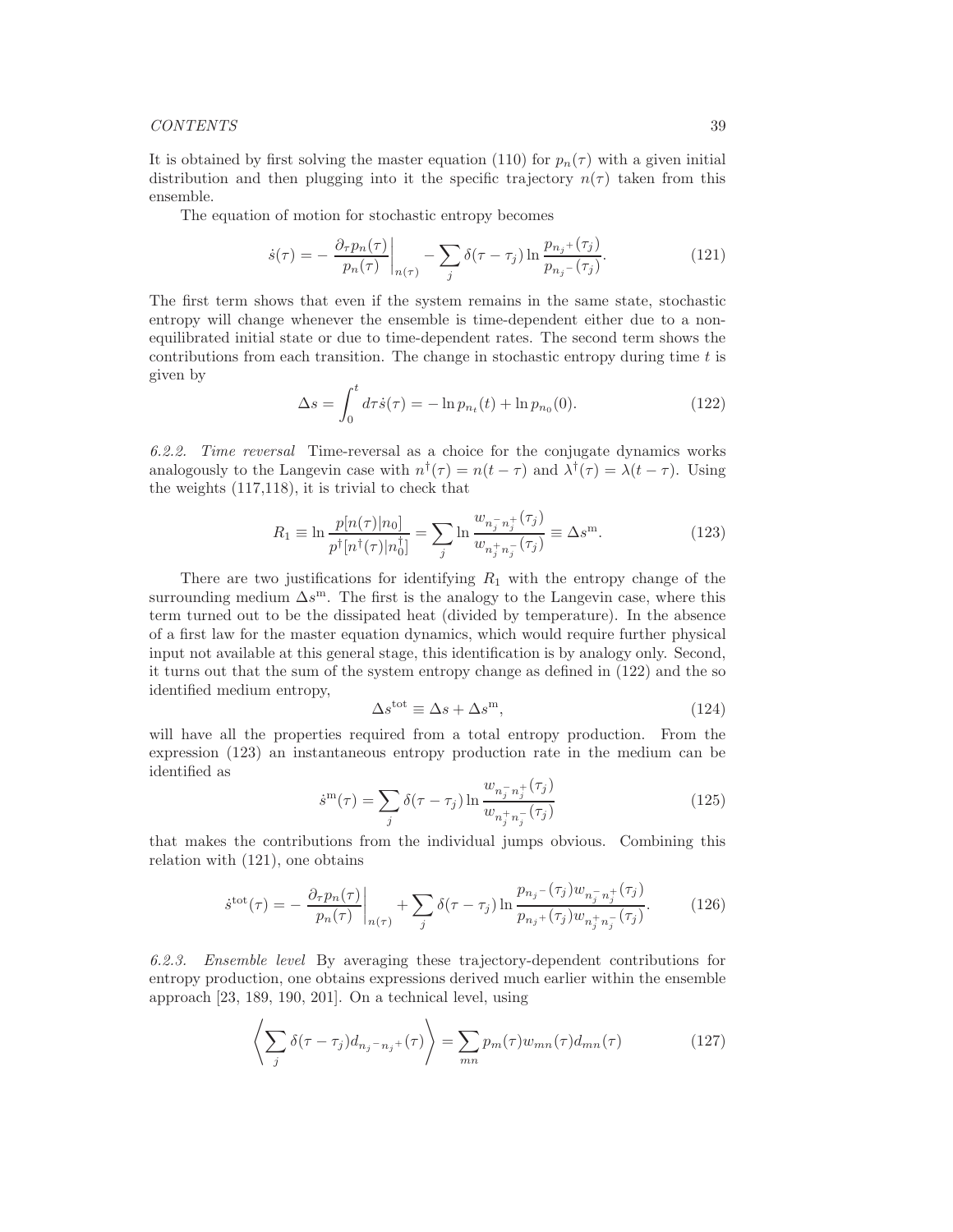valid for any set of quantities  $\{d_{mn}\}\$ , one obtains

$$
\dot{S}^{\text{tot}}(\tau) \equiv \langle \dot{s}^{\text{tot}} \rangle = \sum_{mn} p_m(\tau) w_{mn}(\tau) \ln \frac{p_m(\tau) w_{mn}(\tau)}{p_n(\tau) w_{nm}(\tau)},
$$
(128)

and

$$
\dot{S}^{\rm m}(\tau) \equiv \langle \dot{s}^{\rm m} \rangle = \sum_{mn} p_m(\tau) w_{mn}(\tau) \ln \frac{w_{mn}(\tau)}{w_{nm}(\tau)}
$$
(129)

which should be compared with (35) and (36), respectively.

6.2.4. Splitting entropy production Following the Langevin case, we can split the entropy production in the medium (123) into two contributions

$$
\Delta s^{\mathbf{m}} = \Delta s^{\mathbf{h}\mathbf{k}} + \Delta s^{\mathbf{e}\mathbf{x}} \tag{130}
$$

with

$$
\Delta s^{\text{hk}} \equiv \sum_{j} \ln \frac{p_{n_j}^s(\lambda_j) w_{n_j - n_j^+}(\lambda_j)}{p_{n_j^+}^s(\lambda_j) w_{n_j^+ n_j^-}(\lambda_j)}
$$
(131)

where  $\lambda_j \equiv \lambda(\tau_j)$  and

$$
\Delta s^{\text{ex}} \equiv -\sum_{j} \ln \frac{p_{n_j}^s(\lambda_j)}{p_{n_j}^s(\lambda_j)}
$$
(132)

characterizing the entropy change associated with maintaining the corresponding steady state and the one associated with time-dependent driving, respectively. It is simple to rewrite  $\Delta s^{\text{ex}}$  as the discretized version of  $-\Delta \phi + \partial_{\lambda} \phi$  as in (23). This excess entropy production has a nice geometrical interpretation along a path in the parameter space analogous to the Berry phase in quantum mechanics [202].

A somewhat different splitting of total entropy production on the trajectory level was introduced in [101, 102, 103] writing

$$
\Delta s^{\text{tot}} = \Delta s^{\text{ad}} + \Delta s^{\text{na}} \tag{133}
$$

with the adiabatic entropy change  $\Delta s^{\text{ad}} \equiv \Delta s^{\text{hk}}$  and the non-adiabatic one  $\Delta s^{\text{na}} \equiv$  $\Delta s^{\text{ex}} + \Delta s.$ 

6.2.5. Dual dynamics The dual dynamics is defined by rates

$$
w_{mn}^{\dagger}(\lambda) \equiv w_{nm}(\lambda) p_n^s(\lambda) / p_m^s(\lambda). \tag{134}
$$

These rates lead to the same stationary state as the original dynamics,  $p^{\dagger}_{m} = p_{m}^{s}$ . However, the stationary currents are reversed according to

$$
j^{\dagger}_{mn}^{s}(\lambda) = -j_{nm}^{s}(\lambda). \tag{135}
$$

In complete analogy to the Langevin case, by comparing the weights for the original with the dual and the dual-reversed dynamics, one obtains

$$
R_1 = \Delta s^{\text{hk}} \qquad \text{and} \qquad R_1 = \Delta s^{\text{ex}}, \tag{136}
$$

respectively.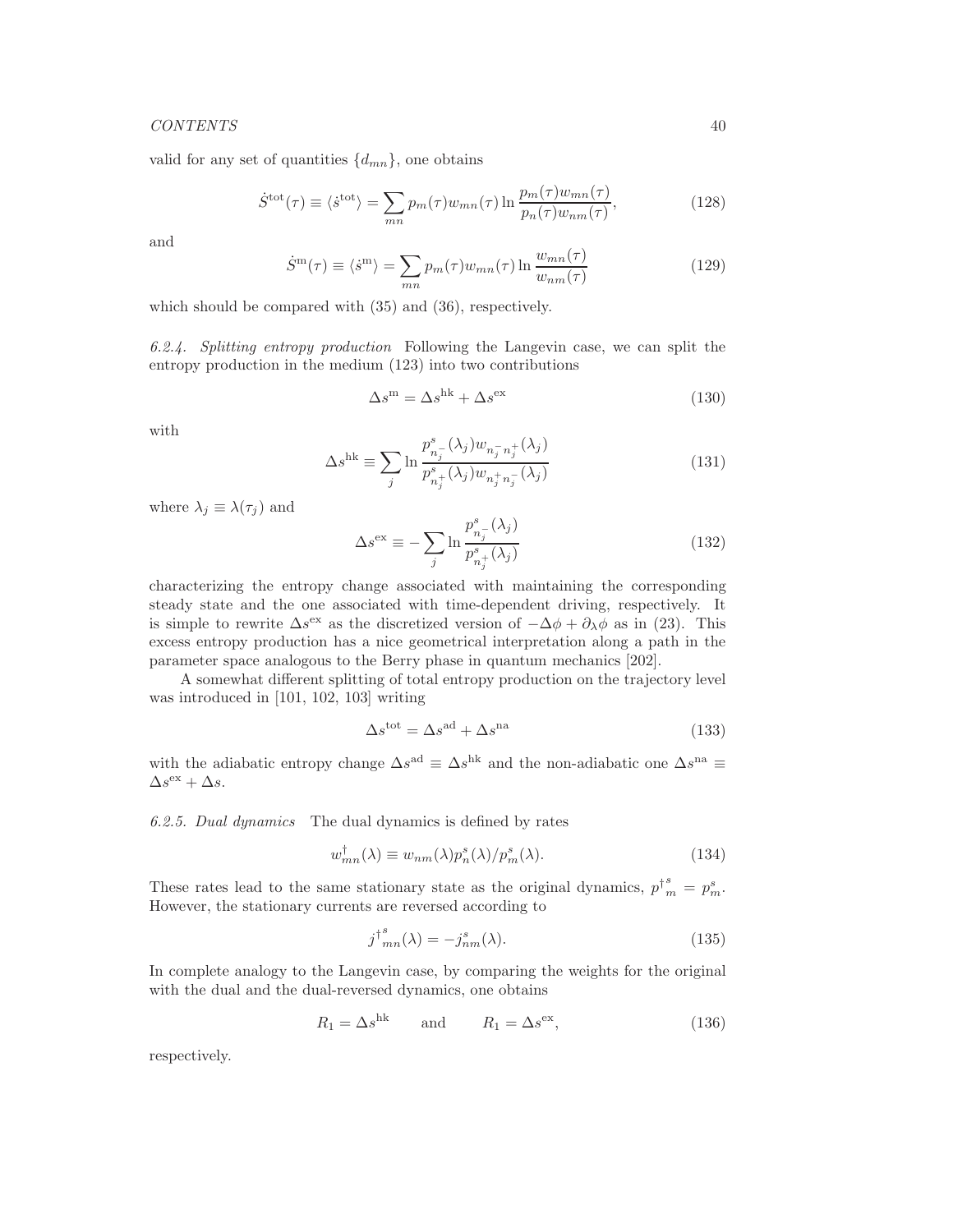#### 6.3. FTs for entropy production and "work"

6.3.1. General validity With these identifications, all FTs from Sects. 3.3 and 4 involving the various forms of entropy changes apply under exactly the same conditions as stated there provided the occasional x (and  $x_0, x_t$ ) is trivially replaced by n (and  $n_0, n_t$ ).

The only variable not defined yet is the analogue of work. For networks that at constant  $\lambda$  fulfill the DBC (113), one can identify a (dimensionless) internal energy as  $\phi_n(\lambda) \equiv -\ln p_n^s(\lambda)$  that plays the role of the potential  $V(x,\lambda)/T$  in the Langevin case with a free energy identical to zero. At this stage, there is indeed no point in identifying a non-trivial  $\lambda$ -dependent free energy. Consequently, work along a trajectory corresponds to dissipated work and can be identified in analogy to (15) with

$$
w \equiv \int_0^t d\tau \ \partial_\lambda \phi_n(\lambda)_{|n(\tau)} \dot{\lambda}.\tag{137}
$$

With this identification of work, the FTs from Sects. 3.2 and 4 involving work hold for this master equation dynamics as well (setting there  $T = 1$ ). It should be stressed, however, that without a more physical microscopic understanding of the network, this concept of work (and heat, if one wanted to promote  $\Delta s^{\text{m}}$  to this status) is a purely formal one without real physical meaning.

For networks that do not fulfill the DBC (113), there is no unique way of assigning internal energy to a state without further physical input, and, hence, no sensible way of identifying work even formally. Naively keeping (137), as sometimes suggested [203], fails as the counter-example of a discretized version of the driven overdamped motion on a flat ring easily shows, since  $\phi_n = \text{const}$  implies  $w = 0$ .

The statistics of rare events contributing to these FTs can also be studied through a "mapping" of the master equation to a Schrödinger equation and then analyzing the corresponding path integral [204, 205]. Finally, a somewhat formal general IFT was derived in [206].

6.3.2. Experimental case studies Experimental work measuring the distributions of these quantities with the perspective of "testing" the FTs is yet scarce. The arguably simplest non-trivial network is a two-state system with time-dependent rates. Any such two-state system necessarily obeys the DB condition. Such a two-state system was realized experimentally by driving an optical defect center in diamond with two lasers. The distributions for work (137) and for the entropy change of system, medium and total, were measured and compared to the theoretical predictions [88, 90]. Characteristically, for comparably short times these distributions show quite intricate, distinctively non-Gaussian, features, see Fig. 5.

6.3.3. Analytical and numerical case studies Entropy production and the FT for the simplest discrete system which is in essence a random walk biased in one direction by applying an external field was studied in the context of a ratchet model in [207], for a rotary motor in [208, 209] and for transport through a membrane channel in [210]. Simple three and four state systems were investigated in [211, 212]. The statistics of dissipated heat for a driven two-level system modelling single electron transport has been calculated in [213].

Entropy production on a lattice model both for a simple reaction-diffusion scheme and for transport was investigated in [214] with an attempt to clarify the occurence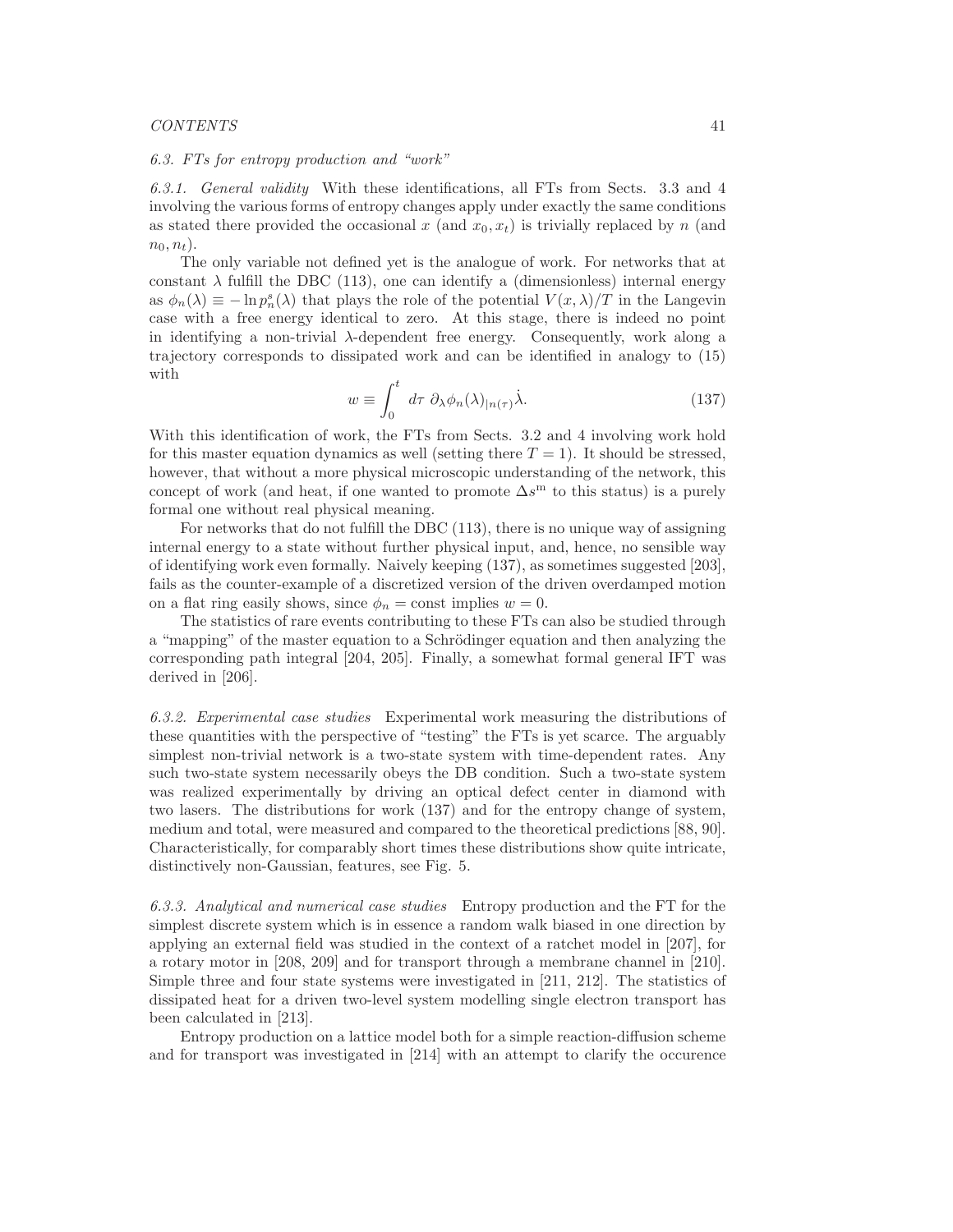

**Figure 5.** Probability distribution for the "work" (137), denoted here  $R$ , in a driven two-level system for two different lengths of trajectories. The histogram are experimental data, the full curve a theoretical calculation, for more details, see [88].

of a kink in the rate function at zero entropy production. In another variant of the reaction-diffusion scheme, the violation of an FT caused by breaking microscopic reversibility in the sense that some backward transitions are forbidden were studied in [215, 216]. Entropy production for a model of cyclic population dynamics was investigated in [217] and for effusion of a relativistic ideal gas in [218].

The analogue of work distributions for a spin system in time-dependent magnetic fields was investigated in [219, 220] and for time-dependent coupling constants in [221]. The surface tension in the three-dimensional Ising model is determined through simulations using the analogy of the JR in [222].

The interplay between a non-equilibrium phase transition and singularities in the entropy production has been investigated for a majority vote model [223], for driven lattice gases [224, 225], for wetting [226] and for kinetically constrained lattice models [227].

# 6.4. FT for currents

For a network in a NESS, currents obey an FT as first derived by Gaspard and Andrieux [228, 229, 230, 231] exploiting the decomposition of such a network in cycles as introduced by Schnakenberg [189] and using concepts from large deviation theory [232]. For a concise derivation of the current FDT using the formalism developed in Sect. 4, we write the total entropy production along a trajectory in the form

$$
\Delta s^{\text{tot}} = \sum_{a} n_a \Delta S_a + \Delta s_r. \tag{138}
$$

Here,  $n_a$  is the number of times a cycle a has been completed in clockwise  $(n_a > 0)$ or anti-clockwise  $(n_a < 0)$  direction during this trajectory leading to a fluctuating current  $\mathcal{J}_a \equiv n_a/t$  for each cycle, see Fig. 3 for an example of cycles in a network. The entropy production associated with each cycle

$$
\Delta S_a = \sum_{(mn)\in a} \ln \frac{w_{mn}}{w_{nm}} \tag{139}
$$

is also called the affinity of this cycle. The remainder  $\Delta s_r$  collects the contributions arising from those parts of the trajectory that do not contribute to a full cycle. Clearly, the current  $\mathcal{J}_a$  is uneven under time-reversal and hence qualifies as a possible variable  $S_{\alpha}$  with  $\epsilon_{\alpha} = -1$  for the general SSFT (93) which thus becomes

$$
\frac{p(\{-\sigma_a\})}{p(\{\sigma_a\})} = \exp[-t \sum_a \Delta S_a \sigma_a] \langle e^{-\Delta s_r} | \{\sigma_a\} \rangle. \tag{140}
$$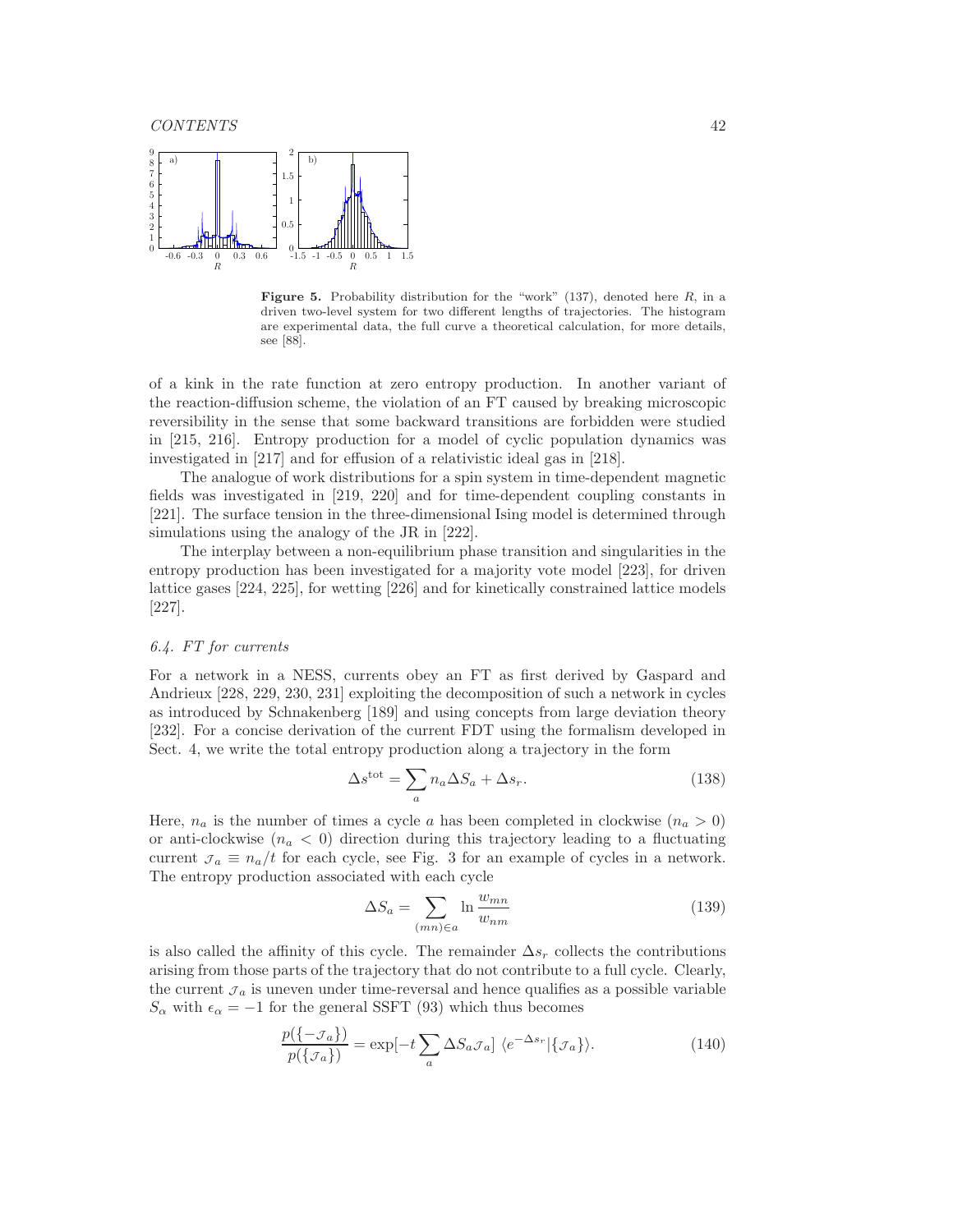For large t,  $\Delta s_r$  and hence the second factor remains of order 1. It can thus be ignored when taking the logarithm in the long-time limit leading to the current FT

$$
\lim_{t \to \infty} \frac{1}{t} \ln \frac{p(\{\mathcal{I}_a\})}{p(\{-\mathcal{I}_a\})} = \sum_a \Delta S_a \mathcal{I}_a. \tag{141}
$$

For a network coupled to different reservoirs at different temperatures or chemical potentials, the cycle affinites  $\Delta S_a$  arise from externally imposed affinites  $\mathcal{F}_k$  as discussed in more detail in Sect. 10.2 below. These affinites give rise to mesoscopic currents

$$
\mathcal{J}_k = \sum_a \mathcal{J}_a d_a^k \tag{142}
$$

where  $d_a^k$  are a generalized distance counting how much each cycle contributes to the respective current. Expressed in these currents, the FT reads

$$
\lim_{t \to \infty} \frac{1}{t} \ln \frac{p(\{\mathcal{I}_k\})}{p(\{-\mathcal{I}_k\})} = \sum_k \mathcal{F}_k \mathcal{I}_k. \tag{143}
$$

In this derivation, it is crucial that all currents that contribute to the entropy production (either on the cycle or on the mesoscopic level) are included.

Generalizations of such an FT have been derived for just one current in [233], for networks with multiple transitions between states in [234], to a current not related to entropy production for a growth model on a lattice in [235] and for networks with a particular topology in [236]. Geometrical and topologial aspects were studied in [237, 238, 239, 240]. Periodically driven systems were investigated in [241] and a relation to supersymmetry is made in [242]. In another extension, Hurtado et al. have derived an "isometric fluctuation relation" that compares pdfs for currents with different orientations [243].

The FT for entropy production has been discussed for various chemical reaction networks in the papers by Gaspard and Andrieux quoted above, and, more recently, be applied to transport in mesoscopic devices which, despite their quantum character, can often still be described by a master equation whenever coherences can be, or are, ignored. For a few recent examples, see, e.g., [204, 205, 244, 245, 246, 247, 248, 249, 250, 251, 252, 253].

There is a large literature arising from the recent progress of understanding current fluctuations in NESS in general, not necessarily related to the FT, for which the review by Derrida could serve as a point of departure [254].

## 7. Optimization, irreversibility, information and feedback

## 7.1. Optimal protocols

7.1.1. General aspects The integral fluctuation theorems like the Jarzynski relation hold for any external protocol  $\lambda(\tau)$  and any time interval t. An optimal protocol  $\lambda^*(\tau)$ is the one that extremizes the mean of a functional of the trajectory like work or heat for given initial value  $\lambda_i \equiv \lambda(0)$  and final value  $\lambda_f \equiv \lambda(t)$  of a control parameter and a fixed total time t allocated to this process.

Mean work as objective functions is arguably the most relevant case. For  $t \to \infty$ , the minimal mean work required for a transition is given by the free energy difference  $\Delta \mathcal{F} \equiv \mathcal{F}(\lambda_f) - \mathcal{F}(\lambda_i)$ . For any finite time t, the mean work should be larger and the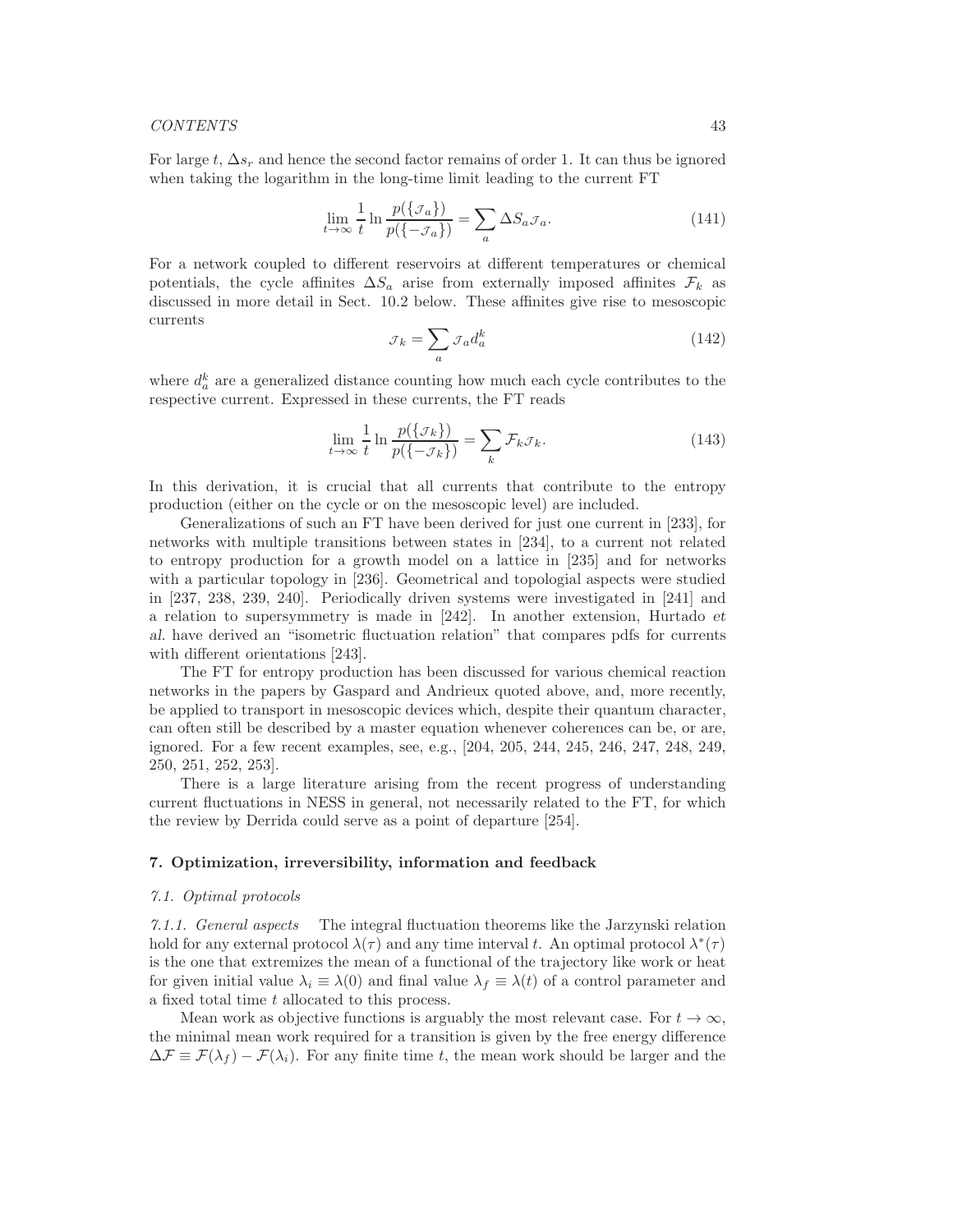question for the optimal protocol becomes non-trivial. Understanding this problem will allow to extract the maximum amount of work from a given free energy difference in finite time.

Formulated as a variational problem, the optimal protocol obeys a quite complicated Euler-Lagrange equation which is non-local in time since changing the control parameter at time  $t_1$  affects the work increment at all later times  $t_2$ . Crucial insight into general features of the solution, however, has been obtained by investigating case studies involving harmonic potentials [255]. As a general feature, jumps of the optimal protocol were found that are absent in a linear response treatment [256].

A second motivation for minimizing the work could be an attempt to improve convergence of the Jarzynski estimate to obtain free energy differences since one might expect that a small mean work may also to lead to a smaller variance. Due to the non-linearity of  $\exp[-w/T]$ , however, one should rather find the optimal protocol for minimizing  $\langle \exp[-2w/T] \rangle$  which turns out to have jumps as well [257].

7.1.2. Overdamped dynamics The generic jumps in the optimal protocol were first found in case studies involving harmonic potentials [255]. The simplest case is a process where the center of a harmonic potential  $V(x, \lambda) = (x - \lambda)^2/2$  is shifted from  $\lambda_i = 0$  to  $\lambda_f$  in a finite time t. Such a shift does not involve any free energy difference. Hence, the mean work required for this task will approach 0 for  $t \to \infty$ . For a finite time, the optimal protocol can be calculated analytically by expressing the mean work as a functional of the mean position of the particle which renders the problem local in time. The optimal protocol (in dimensionless units for time)

$$
\lambda(\tau) = \lambda_f(\tau + 1)/(t + 2) \tag{144}
$$

involves two jumps

$$
\Delta\lambda \equiv \lambda(0+) - \lambda_0 = \lambda_f - \lambda(t-) = \lambda_f/(t+2) \tag{145}
$$

at the beginning and the end of the process. The physical reason for, e.g., the first jump is the fact that with this jump the dissipation rate is constant throughout the process. If the trap moved with constant speed without initial jump, the friction would slowly build up at the beginning of the process which ultimately would imply stronger dissipation. The size of the in this case symmetric jumps at beginning and end vanishes as  $t \to 0$ .

Similar jumps have also been found in a second case study where the stiffness of a harmonic potential  $V(\lambda, x) = \lambda x^2/2$  is changed in finite time from an initial value  $\lambda_i$  to  $\lambda_f$  [255]. For overdamped motion of a dipol in a magnetic field that switches the orientation, the optimal protocol can even show a degeneracy [258]. Further examples for optimal protocols involving non-linear potentials were studied numerically in [257].

An intriguing mapping of this optimization problem to deterministic optimal transport like mass transport by a Burgers velocity field has been discussed in [259, 260]. For total entropy production as objective function, turning an earlier scaling argument [261] into a mathematical proof, a general bound can thus be derived,  $\Delta S^{\text{tot}} \geq C/t$  valid for any t, where C depends on the given initial and final distribution [262]. The key point is that this optimization takes place in the space of all probability distributions rather than in a restricted space of driving potentials with a few variational parameters. In the latter case, the  $\sim 1/t$  behavior will hold only for long times.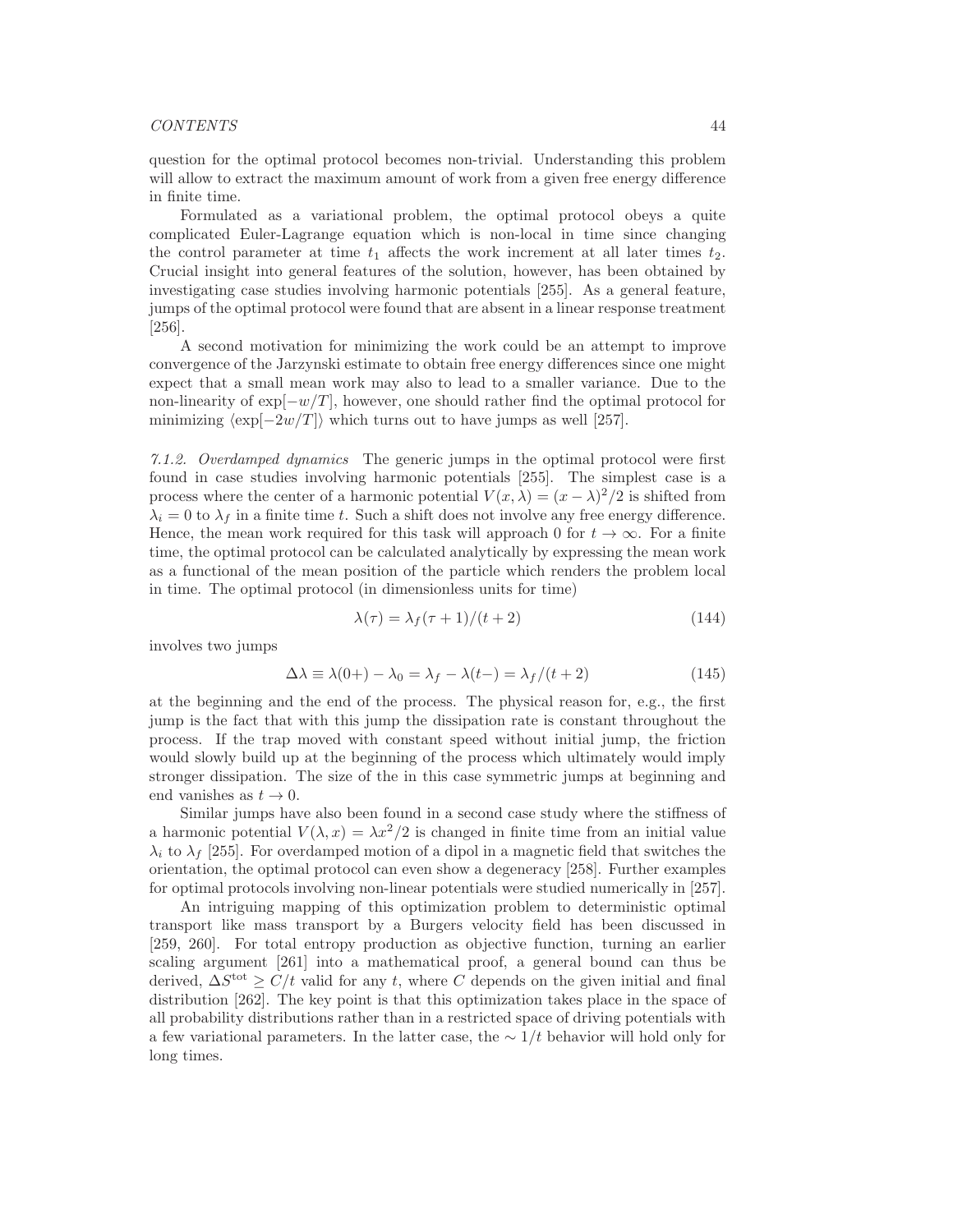7.1.3. Underdamped dynamics For under-damped dynamics, the optimal protocol involves even stronger singularities at beginning and end of the process given by additional  $\delta$ -peaks in the protocol [263]. Physically, these terms guarantee that the particle at the beginning acquires, and at the end looses, a finite mean momentum instantaneously which again minimizes total dissipation.

7.1.4. Discrete dynamics Optimal protocols can also be investigated for master equation dynamics on a discrete set of states. A simple case has been studied as a model for a quantum dot with a single energy level E connected to a reservoir with chemical potential  $\mu \equiv E - \epsilon(\tau)$ . The optimal protocol for an externally controllable gap  $\epsilon(\tau)$  and given  $\epsilon(0)$  and  $\epsilon(t)$  minimizing the mean work  $W \equiv \int_0^t d\tau p(\tau) \dot{\epsilon}(\tau)$ , where  $p(\tau)$  is the probability that the energy level is occupied, shows jumps in the optimal  $\epsilon^*(\tau)$  at beginning and end which are nicely explained in physical terms in [264]. A more general approach to the optimal protocol connecting arbitrary given initial and final distributions is given in [265].

## 7.2. Quantifying time's arrow

The concepts developed for deriving the FTs can also lead to a more quantitative understanding of irreversibility. In Sect. 4, the time-reversed process was introduced as a mere tool for deriving the FTs. By considering such a time-reversed process seriously and comparing it to the original time-forward process, one can indeed derive an interesting relation between dissipation and irreversibility. An essential tool in this analysis is the relative entropy or Kullback-Leibler distance

$$
D[p||q] \equiv \int dy \ p(y) \ln[p(y)/q(y)] \ge 0 \qquad (146)
$$

between two distributions  $p(y)$  and  $q(y)$ . Essentially, this quantity measures how distinct the two distributions are [266].

We present here the stochastic version of the basic idea first introduced using Hamiltonian dynamics [267, 268]. For a process with a time-dependent potential  $V(\mathbf{x},\lambda)$  and its time-reversal, which start and end in the respective equilibrium states, the quantity R in the generalized FT (79) becomes  $R = w - \Delta \mathcal{F}$ . This FT thus implies

$$
\langle \exp[-(w - \Delta F)] | s_{\alpha} \rangle = p^{\dagger}(\epsilon_{\alpha} s_{\alpha}) / p(s_{\alpha}) \tag{147}
$$

where the average is conditioned on the value  $s_{\alpha}$  of an arbitrary functional  $S_{\alpha}[\mathbf{x}(\tau)]$ along the trajectory with a definite parity  $\epsilon_{\alpha}$  under time-reversal. By choosing  $S_{\alpha} = w - \Delta \mathcal{F}$ , averaging the logarithm of (147) yields

$$
\langle w \rangle - \Delta \mathcal{F} = D[p(w - \Delta \mathcal{F}) || p^{\dagger} (-(w - \Delta \mathcal{F})]. \tag{148}
$$

This relation, which can be seen as a consequence of the CFT (61), shows that the dissipated work determines how different the distributions for this quantity along the forward and the backward paths are. Likewise, a large difference of these two distribution implies a substantial dissipated work.

By choosing  $S_{\alpha} = \mathbf{x}(t_1) = \mathbf{x}^{\dagger}(t - t_1)$ , i.e., the state of the system at any intermediate time  $t_1$ , one gets from  $(147)$  the lower bound

$$
\langle w \rangle - \Delta \mathcal{F} \ge D[p(\mathbf{x}(t_1))||p^\dagger(\mathbf{x}^\dagger(t_1))]. \tag{149}
$$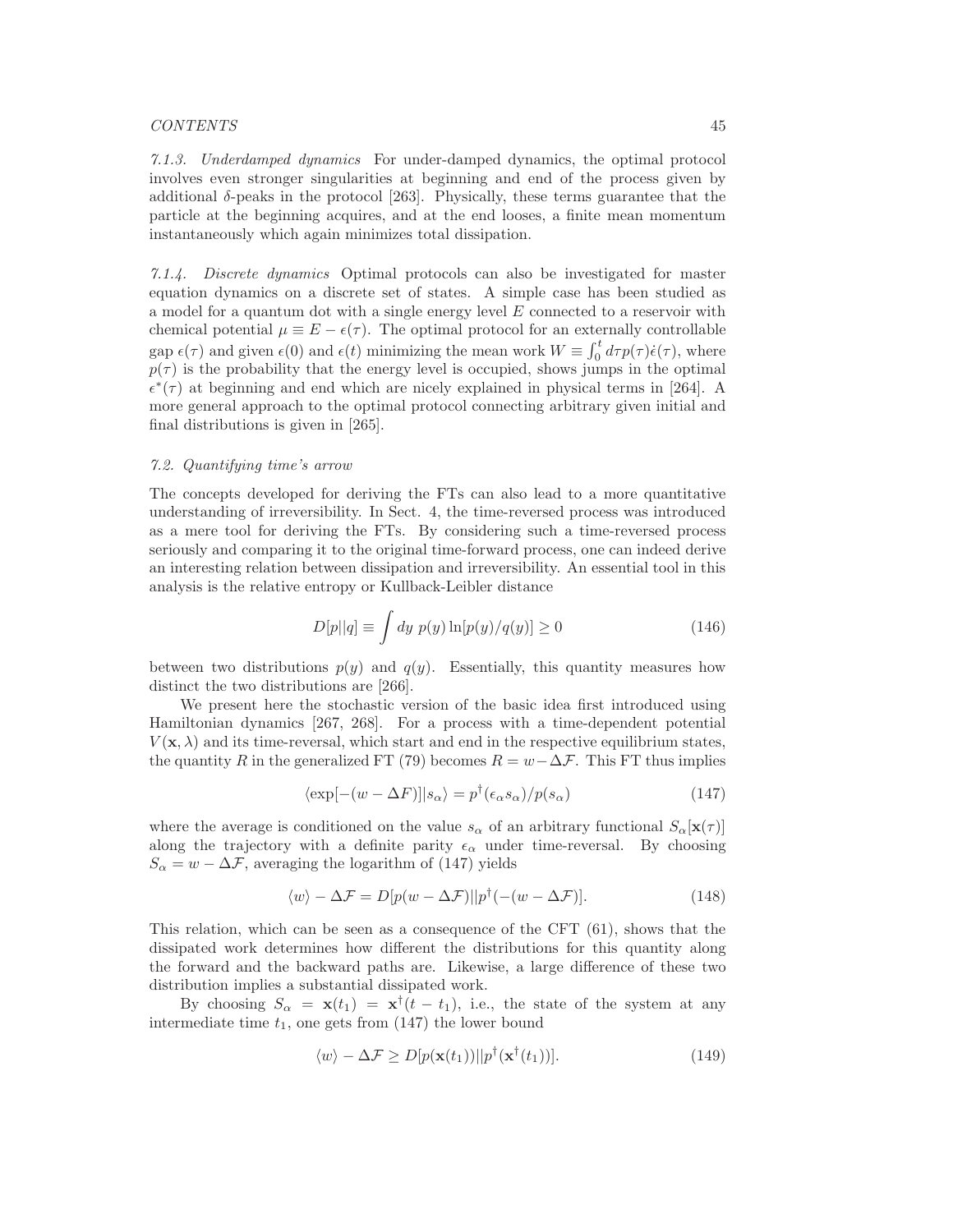on the dissipated work. In contrast to this stochastic case, for a Hamiltonian dynamics, one obtains an equality in (149) due to Liouville's theorem [267]. For both types of dynamics, further coarse graining, i.e., looking at the distributions for a variable  $y = y(\mathbf{x}(t_1))$ , leads to a lower bound on the dissipated work since relative entropy decreases under coarse graining [266] as nicely illustrated in the present context in [269].

Similarly, by choosing  $t_1 = t$ , one immediately obtains the inequality

$$
\langle w \rangle - \Delta \mathcal{F} \ge D[p(\mathbf{x}(t))||p^{\text{eq}}(\mathbf{x}(t))]
$$
\n(150)

which bounds dissipation by the distinguishability of the instantaneous distribution with the corresponding equilibrium distribution as derived and discussed in [270].

It is trivial to derive similar relations for processes involving genuine steady states that at constant control parameter reach a NESS rather than equilibrium as pointed out in [271]. Essentially, in (147–150), one has to replace  $\langle w \rangle - \Delta \mathcal{F}$  by  $\langle \Delta s^m + \Delta \phi \rangle$ where  $\phi$  is the non-equilibrium potential (11).

Related inequalities have been discussed for transitions between specified initial and final states [272]. Relations between other information theoretic measures and non-linear averages of work and entropy along non-equilibrium trajectories have been derived in [273, 274, 275]. An intriguing relation between generating information and dissipation has been made for DNA replication in [276] with a corresponding pedagogical introduction in [277].

#### 7.3. Measurement and feedback

7.3.1. Feedback and the second law According to the Kelvin-Planck formulation of the second law, one cannot extract work from an equilibrated system at constant temperature without leaving any traces of this process somewhere else. The situation becomes apparently different if information about the state of the system during this process becomes available through a measurement as the classical example of Maxwell's demon and the Szilard engine reviewed in [278, 279] demonstrate.¶ Based on the result of a measurement, one can choose a particular protocol for a control parameter which will indeed allow either to extract work in a cyclic process or, in a non-cyclic process, to extract more work than the corresponding free energy difference of initial and final equilibrium state. These statements are still compatible with the second law since erasing the information acquired will also cost free energy according to Landauer's principle. Taking this additional effect into account, the ordinary second law is restored. Typically, for discussing these processes within stochastic thermodynamics the cost of measurement and erasure process is first ignored in the problem of how to convert the acquired information into work (most efficiently) as it also will be ignored in the following discussion of the main concept where we use an approach based on FTs. Related earlier work will be briefly mentioned in Sect. 7.3.5.

7.3.2. Measurement and information For a quantitative description, we assume a system evolving according to a master equation as introduced in Sect. 6. If the system at time  $t_1$  is in state  $n_1 = n(t_1)$ , a measurement yields a result  $y_1$  with the probability  $p(y_1|n_1) = p(n_1|y_1)p(y_1)/p(n_1, t_1)$ . Here,  $p(n, t)$  is the ordinary solution of the master equation for the given initial condition and  $p(y_1)$  the probability for

¶ For an instructive criticism of one of the assumptions of the Szilard engine, see [280].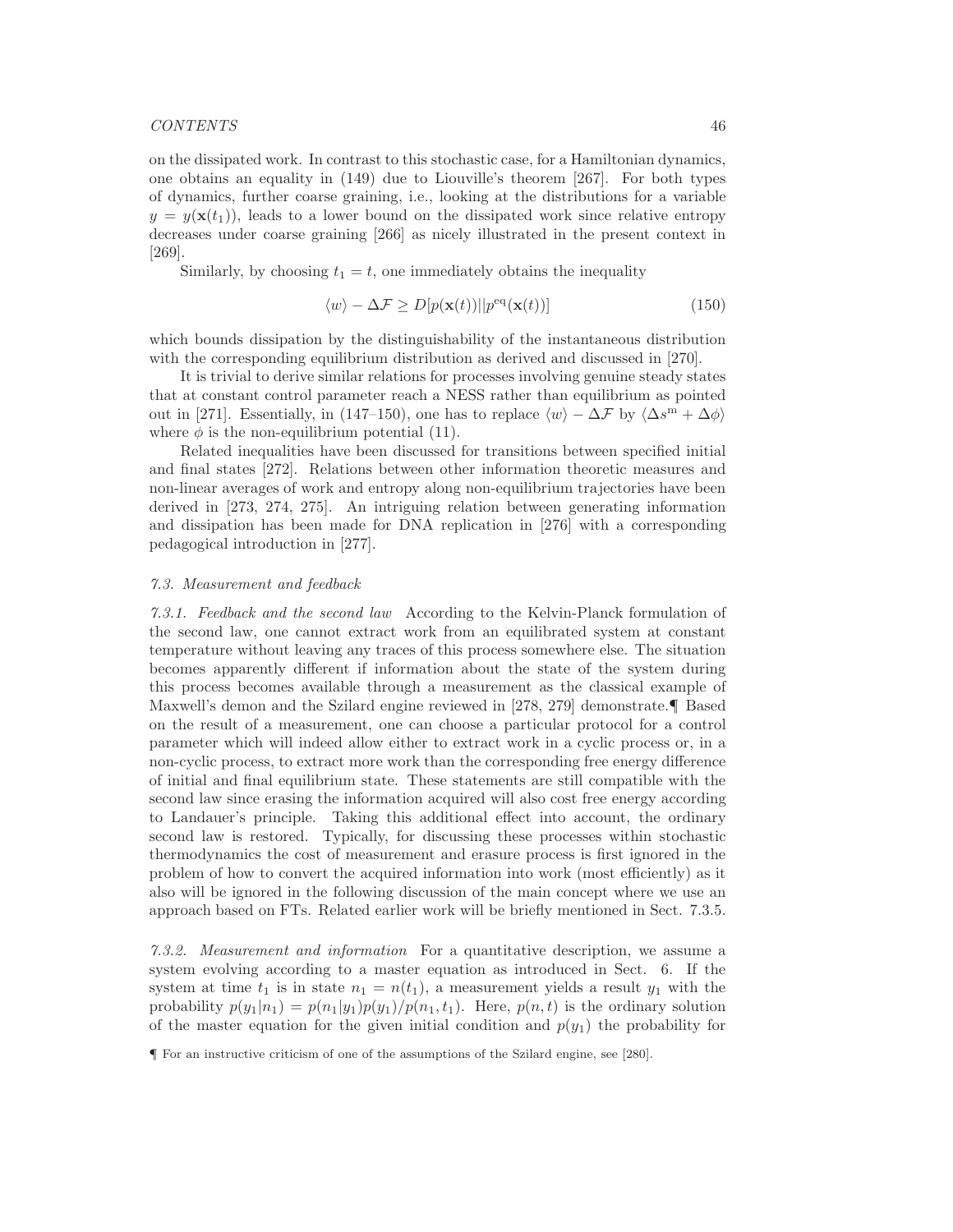obtaining the result  $y_1$  irrespective of  $n_1$ . The (trajectory-dependent) information acquired in this measurement is [281]

$$
\tau(n_1, y_1) \equiv \ln[p(n_1|y_1)/p(n_1, t_1)] = \ln[p(y_1|n_1)/p(y_1)]. \tag{151}
$$

Upon averaging with  $p(y_1|n_1)$ , this trajectory dependent information becomes the relative entropy  $D[p(n_1|y_1)||p(n_1)]$  which still depends on the result  $y_1$  of the measurement. Further averaging over  $y_1$  leads to the mutual information

$$
\mathcal{I} \equiv \int dy_1 p(y_1) D[p(n_1|y_1)||p(n_1)] \tag{152}
$$

$$
= \int dy_1 \int dn_1 p(n_1, y_1) \mathcal{I}(n_1, y_1). \tag{153}
$$

7.3.3. Sagawa-Ueda equality (SUE) and a generalization After a measurement, the control parameter  $\lambda(\tau, y_1)$  for the subsequent evolution  $t_1 \leq \tau \leq t$  depends uniquely on the outcome  $y_1$  leading to the probability distribution  $p_1(n, \tau | y_1)$ . For a system with a time-dependent potential  $V(n, \lambda)$ , i.e., a system that at any fixed  $\lambda$  reaches a genuine equilibrium state, Sagawa and Ueda have generalized the JR (58) to this feedback-driven process in the form [281, 282]

$$
\langle \exp[-(w - \Delta \mathcal{F} + \tau)] \rangle = 1 \tag{154}
$$

which implies for the maximal mean extractable work  $W^{\text{out}} \equiv -\langle w \rangle$  the bound

$$
W^{\text{out}} \le -\Delta \mathcal{F} + \mathcal{I} \tag{155}
$$

with  $\mathcal{I} \equiv \langle \mathcal{I} \rangle$ . Thus, acquiring information through a measurement allows to extract more work than what one would get from a process without feedback.

The original formulation of the SUE requires the notion of a free energy difference for initial and final state. For transitions involving genuine non-equilibrium states, i.e., those that at constant control parameter reach a NESS, the analogous relation

$$
\langle \exp[-(\Delta s^{\text{tot}} + \tau)] \rangle = 1 \tag{156}
$$

with the inequality

$$
\langle \Delta s^{\text{tot}} \rangle \ge -\mathcal{I} \tag{157}
$$

hold true as well.<sup>+</sup>

A concise proof of (156), which will be valid with a minor modification for (154) as well∗, not requiring explicit time-reversal follows from exploiting the IFTs (84,85) [283]. By using  $\Delta s^{\text{tot}} = \Delta s + \Delta s^{\text{m}}$ , splitting the last term into the two contributions associated with the two time intervals  $i = (0 \leq \tau < t_1)$  and  $ii = (t_1 \leq \tau \leq t)$ , making the total entropy change of the system explicit with  $\Delta s = -\ln p(n_t, t|y) + \ln p_0(n_0, 0)$ , and the specific expression for the information (151), the lhs of (156) can be written

<sup>+</sup> Note that even for detailed balanced systems, the equalities (154) and (156) are different since, in general  $w - \Delta \mathcal{F} \neq \Delta s^{\text{tot}}$ .

<sup>\*</sup> For proving the SUE (154), one only needs to replace  $p_1(n_t, t|y_1)$  by  $p^{eq}(n_t, t|y_1)$  in (158).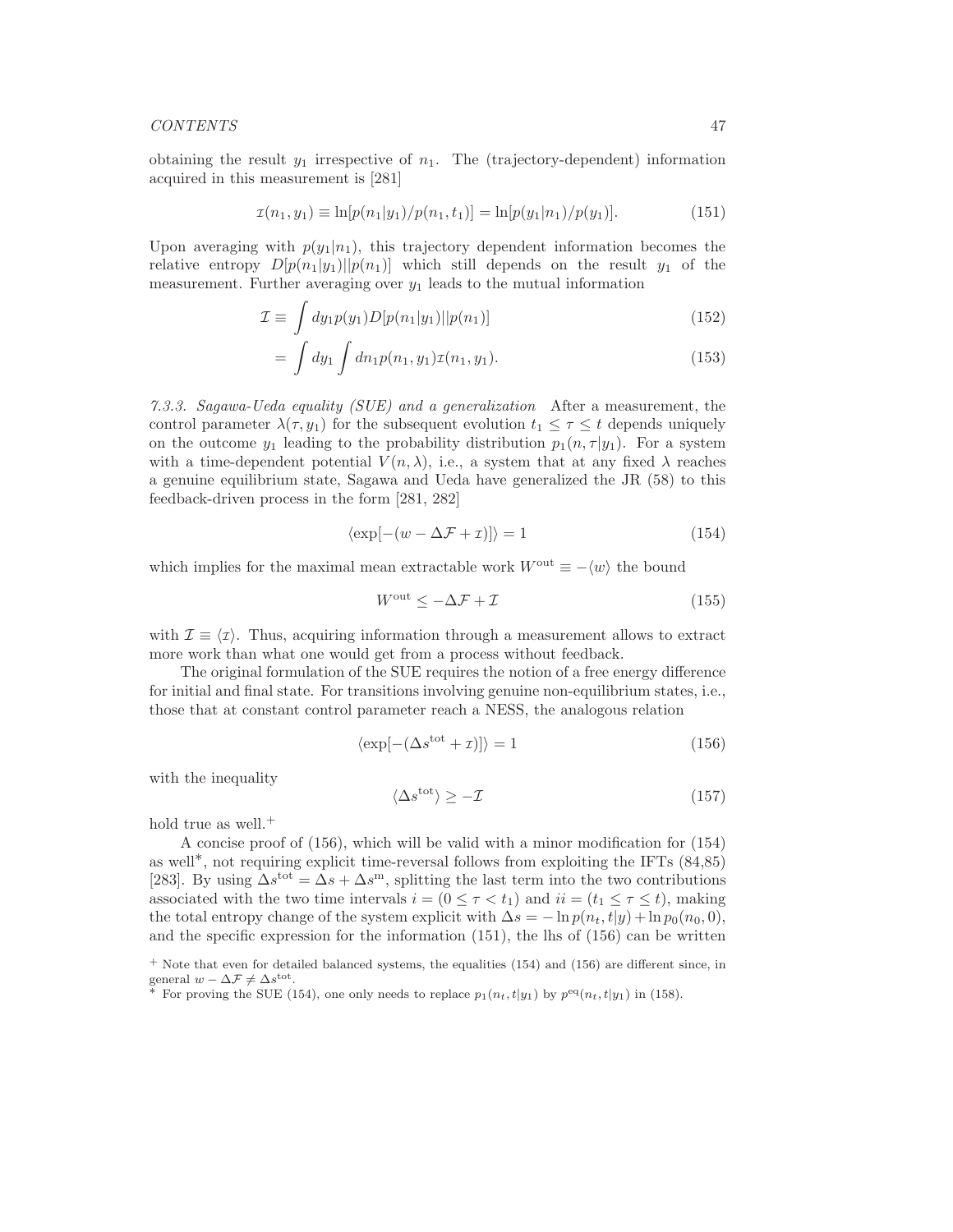$$
\quad \text{as} \quad
$$

$$
\left\langle \frac{1}{p_0(n_0)} e^{-\Delta s_i^m} \frac{p(n_1, t_1)}{p_1(n_1, t_1|y_1)} e^{-\Delta s_{ii}^m} p_1(n_t, t|y_1) \right\rangle
$$
  
= 
$$
\sum_{m_1} \left\langle \frac{1}{p_0(n_0)} e^{-\Delta s_i^m} |n_1 = m_1 \right\rangle_i p(n_1, t_1) \times
$$
  

$$
\times \left\langle e^{-\Delta s_{ii}^{ex}} p_1(n_t, t|y_1) |n_1 \right\rangle_{ii} = 1.
$$
 (158)

Introducing conditioned averages on the two intervals  $i$  and  $ii$  eliminates the explicit factor  $1/p_1(n_1, t_1|y_1)$ . The underlined term is 1 for any  $m_1$  due to (84). Likewise, the subsequent summation over  $m_1$  is 1 due to (85). The SUE thus holds force for trajectory-averages still conditioned on the results  $y_1$ . Of course, further averaging over all possible outcomes  $y_1$  is allowed. This proof (as the original one) is easily extended to multiple measurements. Thus, the Sagawa-Ueda equality and its variant (156) with the corresponding inequalities hold for any number of measurements [282, 283, 284, 285, 286].

For processes involving genuine non-equilibrium states, the generalization of the Hatano-Sasa relation (66) to processes with feedback in the form [283]

$$
\langle \exp[-(\Delta s^{\text{tot}} - \Delta s^{\text{hk}} + \tau)] \rangle = 1 \tag{159}
$$

with the inequality

$$
\langle \Delta s^{\text{tot}} \rangle \ge \langle \Delta s^{\text{hk}} \rangle - \mathcal{I}
$$
\n(160)

follows as easily starting with conditioned variants of (87). The bound (160) is much stronger than (157) since  $\langle \Delta s^{\text{hk}} \rangle$  will typically scale with the total time t. For systems that at constant  $\lambda$  exhibit detailed balance,  $\Delta s^{\text{hk}} = 0$ , in which case (159, 160) become (156, 157).

7.3.4. Efficiency of Brownian information machines For a cyclically operating information machine, where measurements are repeated at regular intervals separated by  $t_m$  [287], the inequality (157) implies that one can extract at most a mean power  $\dot{W}^{\text{out}}$  bounded by

$$
\dot{W}^{\text{out}} \leq \dot{\mathcal{I}},\tag{161}
$$

where  $\dot{\mathcal{I}}$  is the rate with which information is acquired. Likewise, for processes involving transitions between genuine non-equilibrium states, the inequality (160) implies

$$
\dot{W}^{\text{out}} \le \dot{W}^{\text{in}} - \langle \dot{q}^{\text{hk}} \rangle + \dot{\mathcal{I}}.\tag{162}
$$

If the rate of acquiring information is large enough, i.e., if  $\dot{\mathcal{I}} > \langle \dot{q}^{hk} \rangle$ , the extracted power can exceed the power  $\dot{W}^{\text{in}}$  required to sustain these non-equilibrium steady states as demonstrated explicitly with a simple example in [283]. Characteristically, the power extracted from such a machine becomes larger, the smaller the intervals  $t_m$ between the measurements are.

A quite natural definition for the efficiency [287, 288] of such a Brownian information machines obeying  $0 \leq \eta \leq 1$  is in the first case

$$
\eta \equiv \dot{W}^{\text{out}}/\dot{\mathcal{I}} \tag{163}
$$

and, analogously,

$$
\eta \equiv \dot{W}^{\text{out}}/[\dot{W}^{\text{in}} - \langle \dot{q}^{\text{hk}} \rangle + \dot{\mathcal{I}}] \tag{164}
$$

for the second case.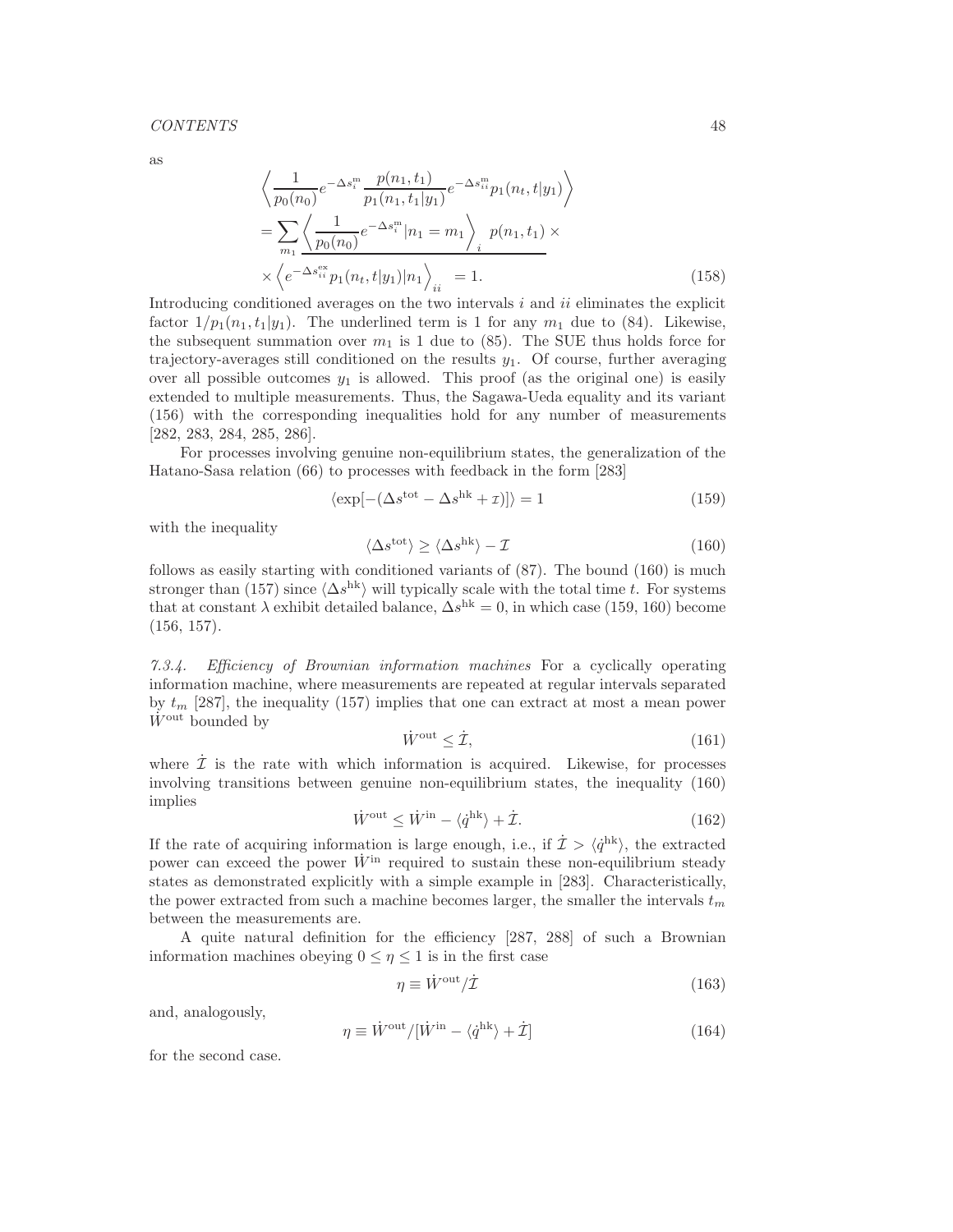7.3.5. Further theoretical work and case studies Several theoretical studies have investigated various aspects of such feedback driven processes for stochastic dynamics. Kim and Qian have considered an underdamped particle controlled by a velocitydependent force [289, 290]. This problem has been analyzed from the perspective of total entropy production in [291]. Suzuki and Fujitani investigate Brownian motion both under a time-dependent force [292] and for linear systems more generally [293]. Similarly, Sagawa and Ueda illustrated their concept using a particle that is transported in a movable harmonic trap and can still extract work from the surrounding heat bath [281]. Feedback driven transport for ratchet-type systems has been optimized in [294, 295, 296]. Maximum power for such a model has been studied in [297]. Information-theoretic and thermodynamic concepts have been combined in [298, 288, 299]. The thermodynamic cost of a measurement has been modelled in [300].

The optimal protocol for extracting the maximal work from cyclic processes for particles in harmonic traps with adjustable center and stiffness based on imperfect positional measurements has been calculated in [301] where it was shown that the bound (155) cannot be saturated if only the center of the trap is under control. Only by additionally adjusting the stiffness, all the information can be recovered provided an infinite time is allocated to the process. For such a machine, the efficiency at finite cycle time has been calculated in [287]. The issue of saturating this bound has been investigated in more depth introducing the notion of "reversible" feedback by Horowitz and Parrondo [302, 303]. A model for the cost of erasing information using a Brownian particle in a double well potential was discussed in [304].

7.3.6. Experimental illustrations Experimentally, the Sagawa-Ueda equality has been demonstrated by using an ingenious set-up involving electric fields that upon measuring the position of a colloidal particle on a "stair" prevent that the particle slides down a step that it has just climbed by thermal excitation [305]. In another experiment, Landauer's principle has been illustrated using a colloidal particle trapped in a modulated double-well potential. The mean dissipated heat indeed saturates at the Landauer bound in the limit of long erasure cycles [306].

7.3.7. Hamiltonian dynamics for microcanonical initial conditions Deviating from the restriction to stochastic dynamics as applied generally in this review, I mention a few recent studies that use Hamiltonian dynamics and feedback since they provide an additional perspective on what has just been described. The Kelvin-Planck statement of the second law does not hold for micro-canonical initial conditions which indeed allow to extract work, i.e., to decrease the mean energy from a Hamiltonian system by manipulating an external control parameter [307]. Specific examples have been given for a harmonic oscillator in [308], for a particle between movable walls [309] and for motion in a double well potential [310]. While for such microcanonical initial conditions no measurement is necessary, these results could be applied to an initially canonical ensemble if the energy of the system is measured with subsequent adaption of the protocol of the control parameter in a feedback process. As shown explicitly in [310], the full analysis including the cost of erasing information exorcizes this "demon" and restores the ordinary second law.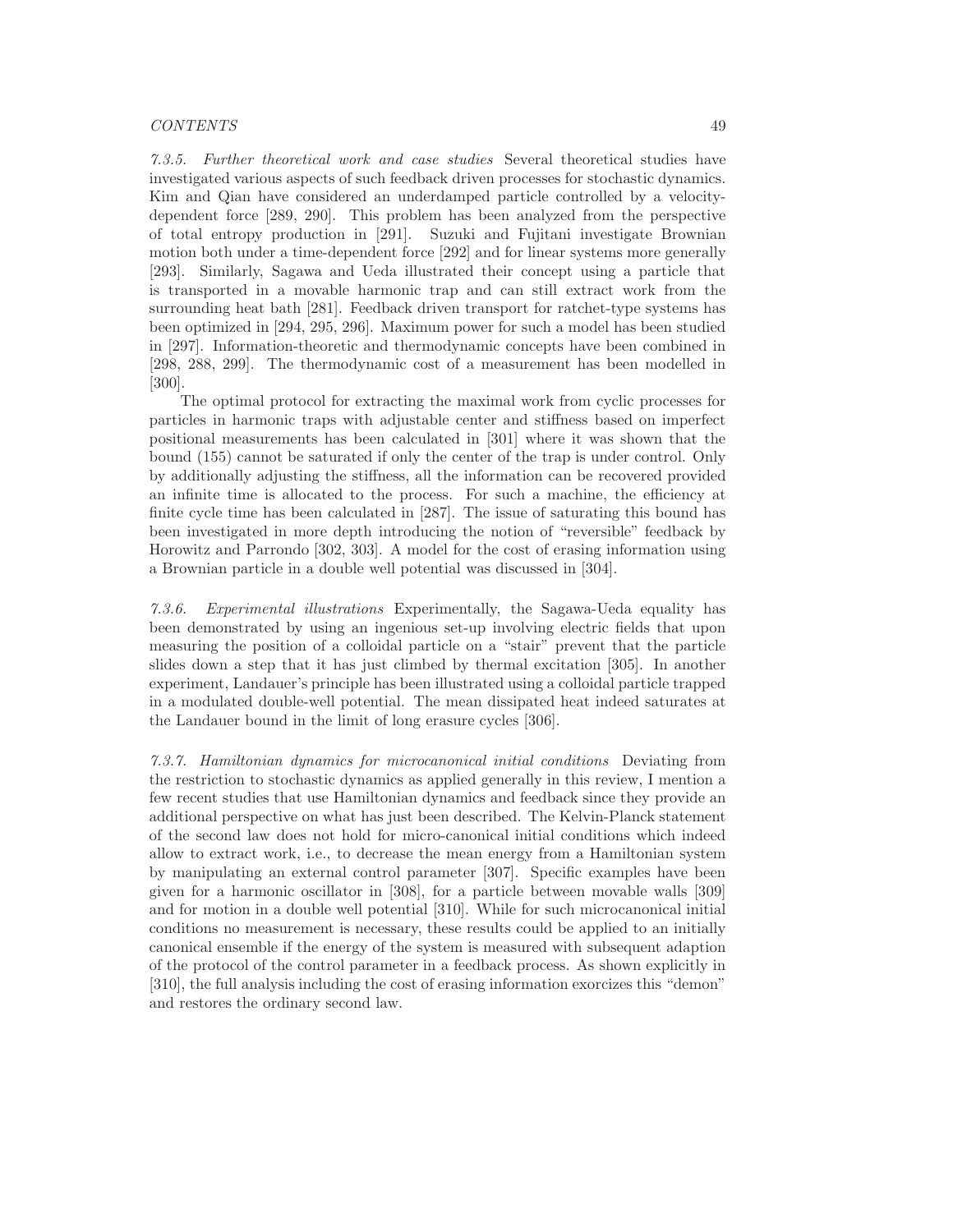## 8. Fluctuation-dissipation theorem (FDT) in a NESS

#### 8.1. Overview

8.1.1. FDT in equilibrium Equilibrium systems react to small perturbations in a quite predictable way formally expressed by the FDT, see, e.g., [311]. The response of an observable A at time  $\tau_2$  to a perturbation h applied at time  $\tau_1$  can be written in the form of an equilibrium correlation function as

$$
T\delta\langle A(\tau_2)\rangle/\delta h(\tau_1)|_{h=0} \equiv TR_A^{\text{eq}}(\tau_2 - \tau_1) = \partial_{\tau_1} \langle A(\tau_2)B(\tau_1)\rangle^{\text{eq}},\tag{165}
$$

where the conjugate variable

$$
B = -\partial_h E \tag{166}
$$

follows from the energy  $E(h)$  of the system. Here it is assumed that for any small fixed  $h$  the energy of the system is still well-defined. This FDT is the formalization and generalization of Onsager's regression hypothesis that states that the decay of an excitation is independent of whether it has been generated externally by a force (or field) h or by a thermal fluctuation. This theorem is of great practical significance since it allows to predict the response to a perturbation without ever applying one just by sampling the corresponding equilibrium fluctuations either in experiments or in simulations. Characteristically, the same  $B$  holds for any  $A$  and any time difference  $\tau_2 - \tau_1$ .

8.1.2. FDT in a NESS Whether a similarly universal relation exists for NESSs has been addressed using various approaches since the seventies. For an underlying stochastic dynamics, Agarwal has expressed the response function by a correlation function involving the typically unknown stationary distribution [312]. Bochkov and Kuzovlev [12, 313, 314] and Hänggi and Thomas [315] have derived a variety of formal expressions for stochastic processes. A comprehensive review of the general relation between fluctuations and response including, in particular, deterministic chaotic systems is given in [316].

More recently, taking up a theme introduced earlier [317], Harada and Sasa derived a relation where the "violation" of the equilibrium FDT in a NESS was related to the rate of energy dissipation for a Langevin system [318, 319] later generalized to a description in terms of a density field [320]. For the special case of a driven colloidal particle it was shown in [321] that the FDT in the NESS could be obtained from the equilibrium FDT (165) by subtracting from the right-hand side a second correlation function involving the local mean velocity. This result suggested that in the locally co-moving frame the Onsager hypothesis could be restored which was later extended to sheared systems [322] and proven for general diffusive dynamics in [323, 324]. Thus, for these systems, the decay of an excitation around a local NESS is still the same whether generated externally or by the thermal fluctuations still present in the NESS.

A concise formal derivation and discussion of the general FDT in a NESS has been given by Baiesi et al. [325, 326, 327]. The response of particular observables was treated at the same time by Prost et al. [328]. In [329], it was then shown that the latter result holds indeed for any observable and that the FDT for a NESS becomes particularly transparent when using the concept of stochastic entropy with its splitting into a total and a medium one. In this latter work, the apparent multitude of FDTs in a NESS was rationalized in terms of an equivalence relation holding for observables in NESS correlation functions.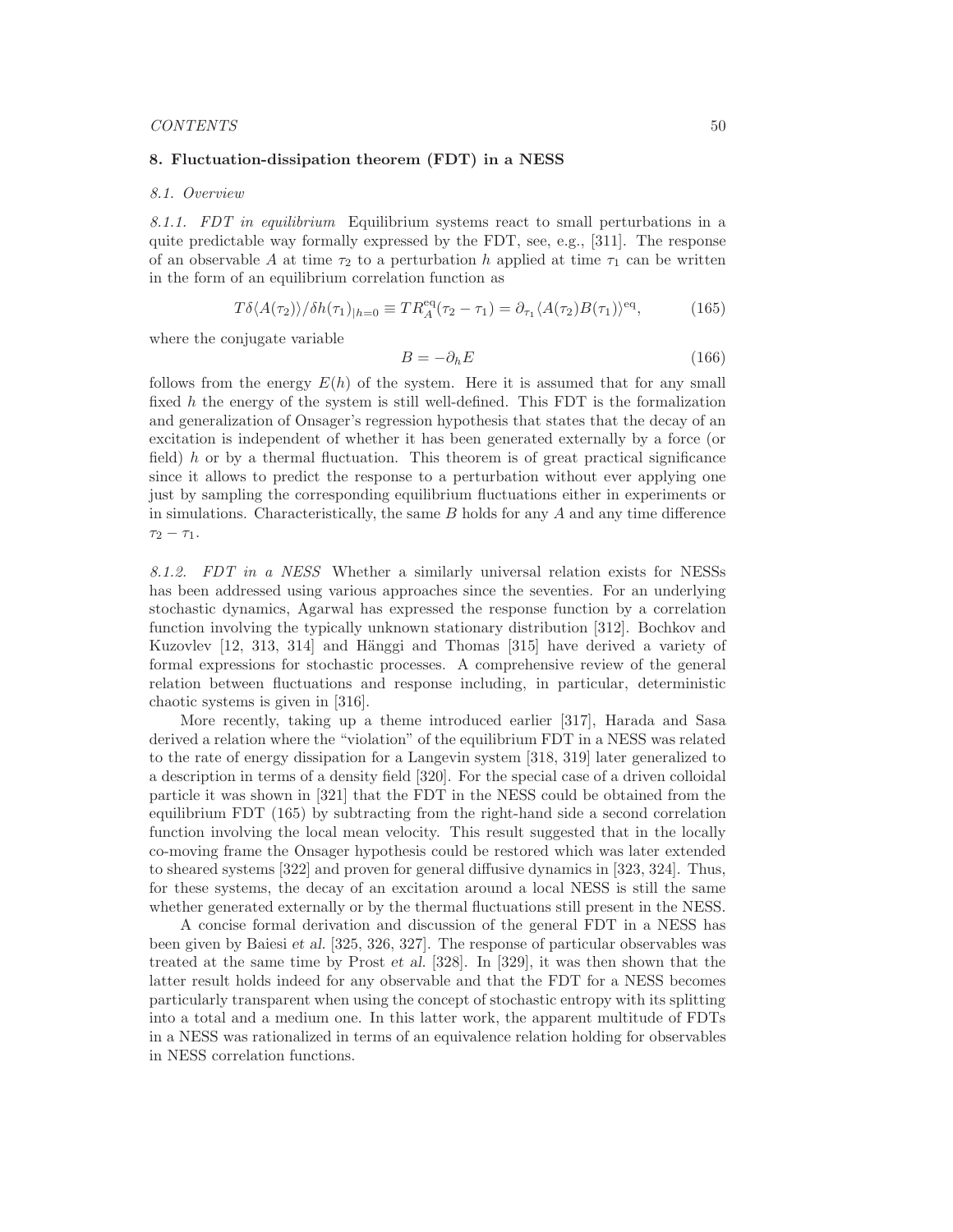An elegant synthesis using mathematically somewhat more demanding concepts has just been given in [330]. An extension of these concepts to obtain an FDT around non-stationary non-equilibrium states is derived in [331]. A connection with gauge fields is made in the geometrical approach of [332].

8.1.3. Effective temperature The derivation of recent exact versions of the FDT for a NESS which as a result typically express the response function by a sum of two correlation functions should be distinguished from the phenomenological concept of an effective temperature that has been reviewed in [333]. Originally introduced in the context of ageing systems, it can be formulated also for a NESS. Simply stated, guided by the equilibrium form (165) an effective temperature is defined as

$$
T^{\text{eff}}(A,\tau_2-\tau_1) \equiv \partial_{\tau_1} \langle A(\tau_2)B(\tau_1) \rangle^s / R_A(\tau_2-\tau_1)
$$
\n(167)

where  $R_A$  is now taken in the NESS. In general,  $T^{\text{eff}}$  will depend on both the observable A and the time-difference  $\tau_2 - \tau_1$  which upon Fourier transformation corresponds to frequency  $\omega$ . Obviously, this concept can become meaningful only if these dependencies are not too pronounced.

From a theoretical point of view, a strictly observable and frequency-independent  $T<sup>eff</sup>$  follows for a Langevin system like (42) with  $\mathbf{f} = 0$  if the non-equilibrium conditions are caused by an additional "active" noise  $\eta$  with correlations  $\langle \eta(\tau_2)\eta(\tau_1)\rangle = 2(T<sup>eff</sup> T\mu\delta(\tau_2-\tau_1)$ . For a linear system and active noise correlated on a scale  $\tau^{\rm ac}$ ,  $T^{\rm eff}$  will depend on frequency. For  $\omega \tau^{ac} \gg 1$ , one gets the ordinary temperature, whereas for  $\omega \tau^{\text{ac}} \ll 1$  the enhanced fluctuations lead to a larger  $T^{\text{eff}}$ .

On the other hand, if the non-equilibrium is generated by a non-conservative force of field, such a simple reasoning is no longer possibe. Still, in interacting systems one often finds numerically good agreement with the concept of an effective temperature as briefly mentioned in Sect. 8.4 below for sheared suspensions. A fundamental understanding when and why this is the case in general seems still to be missing.

For insight into the frequency and observable dependence for specific models and systems, see, e.g, [334, 335] for a binary Lennard-Jones mixture in a simple shear flow, [336] for a glassy model system, [337, 338, 339, 340] for simple interacting model systems, [341, 342, 343] for simple Langevin systems, and [344] for field-theoretical models.

Examples of investigating biophysical systems using an effective temperature include [345] for hair bundle oscillations, [346, 347] for the cytoskeleton, [348, 349] for filament oscillations in an active medium, [350] for self-propelled particles, [351] for vesicle and [352, 353] for red-blood cell fluctuations. If the response of such a system acts effectively "against" the perturbation, the effective temperature becomes negativ as occasionally found in these studies. Such an observation shows that this concept should not be taken too literally.

An intriguing, apparently simple system in this context is "hot Brownian motion" where a diffusing particle heated by a laser acts as a local heat source [354, 355, 356, 357] for which in simulations various "effective temperatures" were determined [358]. Local heating in the context of the FT has been discussed theoretically in [359].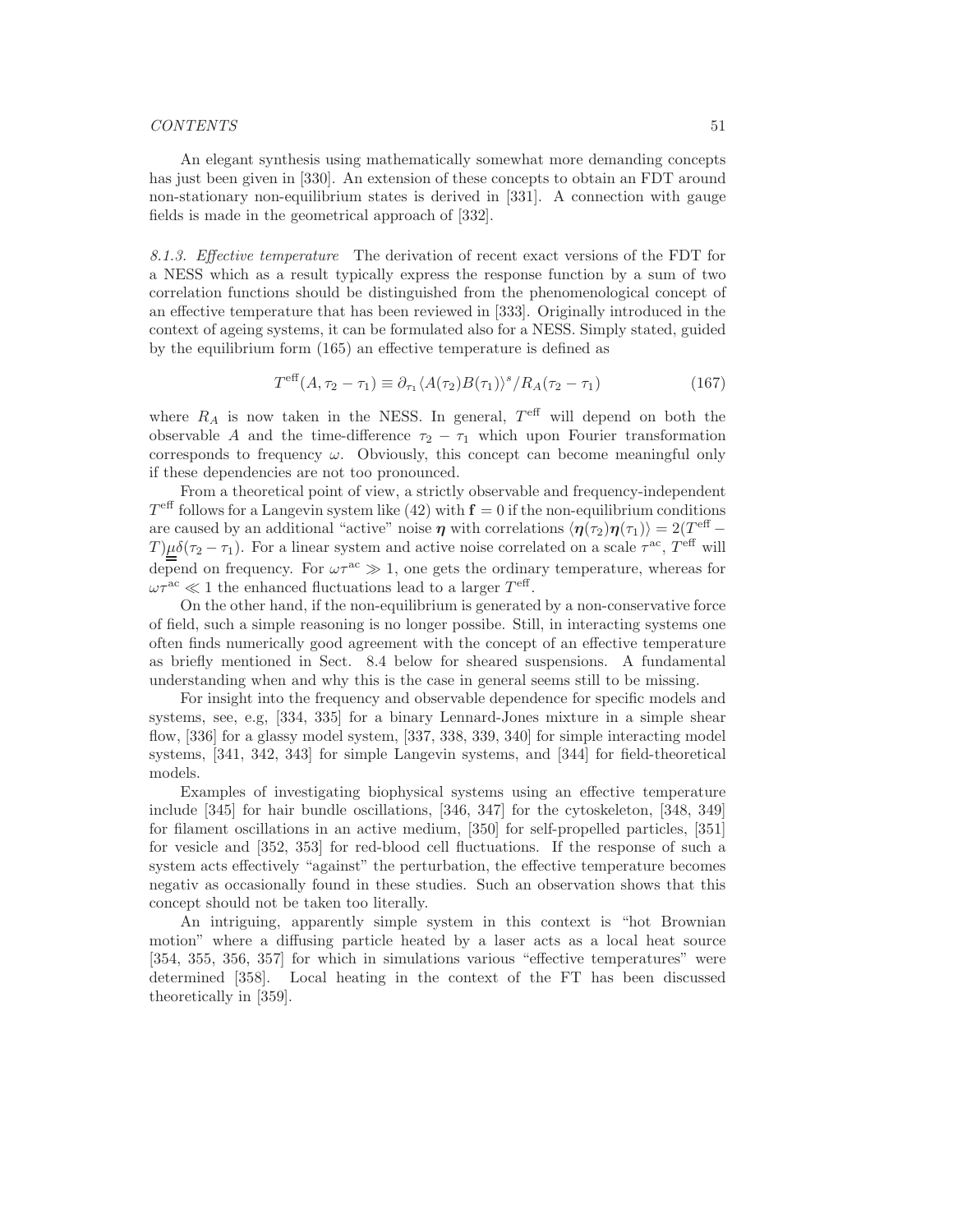## 8.2. Derivation and discussion

In this section, we sketch the derivation of the various forms of the FDT in a NESS from a unifying perspective for a general Markovian dynamics on a discrete set of states. Since overdamped Langevin systems can always be discretized, this case is a very general one. We follow the concepts introduced in [325, 329] which were briefly reviewed in their continuum version in [360]. Earlier related work for a Markovian dynamics on a discrete set of states making somewhat more explicit assumptions on observable and rates for spin models include [361, 362, 363, 364, 365, 366, 367, 368] and for ageing in supercooled liquids [369].

8.2.1. Equivalent correlation functions in a NESS We consider a class of NESSs with rates  $w_{mn}(h)$  that depend on a perturbation h. The stationary distribution of the master equation dynamics (110) obeys

$$
\sum_{n} L_{mn}(h) p_n^s(h) = 0 \tag{168}
$$

with the generator

$$
L_{mn}(h) \equiv w_{nm}(h) - \delta_{mn} \sum_{k} w_{mk}(h).
$$
 (169)

For fixed  $h$ , any dynamic information is fully contained in the propagator

$$
G_{kl}(\tau) \equiv \text{prob}[n(\tau) = k | n(0) = l] \tag{170}
$$

for which the master equation (110) implies the evolution

$$
\partial_{\tau} G_{kl} = \sum_{m} L_{km} G_{ml}(\tau) = \sum_{m} G_{km}(\tau) L_{ml}.
$$
 (171)

In a NESS, denoted in the following with  $\langle ... \rangle^s$ , two point correlation functions for state variables of the form  $A(\tau) = \sum_m A_m \delta_{n(\tau)m}$  are given by

$$
\langle A(\tau_2)B(\tau_1)\rangle^s = \sum_{mn} A_m G_{mn}(\tau_2 - \tau_1) B_n p_n^s \tag{172}
$$

if  $\tau_2 > \tau_1$ . Using (169) and (171), a time derivative with respect to the earlier time can thus be written as an ordinary two-point correlation function

$$
\partial_{\tau_1} \langle A(\tau_2) B(\tau_1) \rangle^s = \langle A(\tau_2) C(\tau_1) \rangle^s \tag{173}
$$

with

$$
C_n = B_n \sum_m w_{nm} - \sum_m B_m w_{mn} p_m^s / p_n^s
$$
  
= 
$$
\sum_m (B_n - B_m) p_m^s w_{mn} / p_n^s.
$$
 (174)

Besides state variables as observables we will also need current variables of the type

$$
D(\tau) \equiv \sum_{j} \delta(\tau - \tau_j) d_{n_j - n_j +}
$$
\n(175)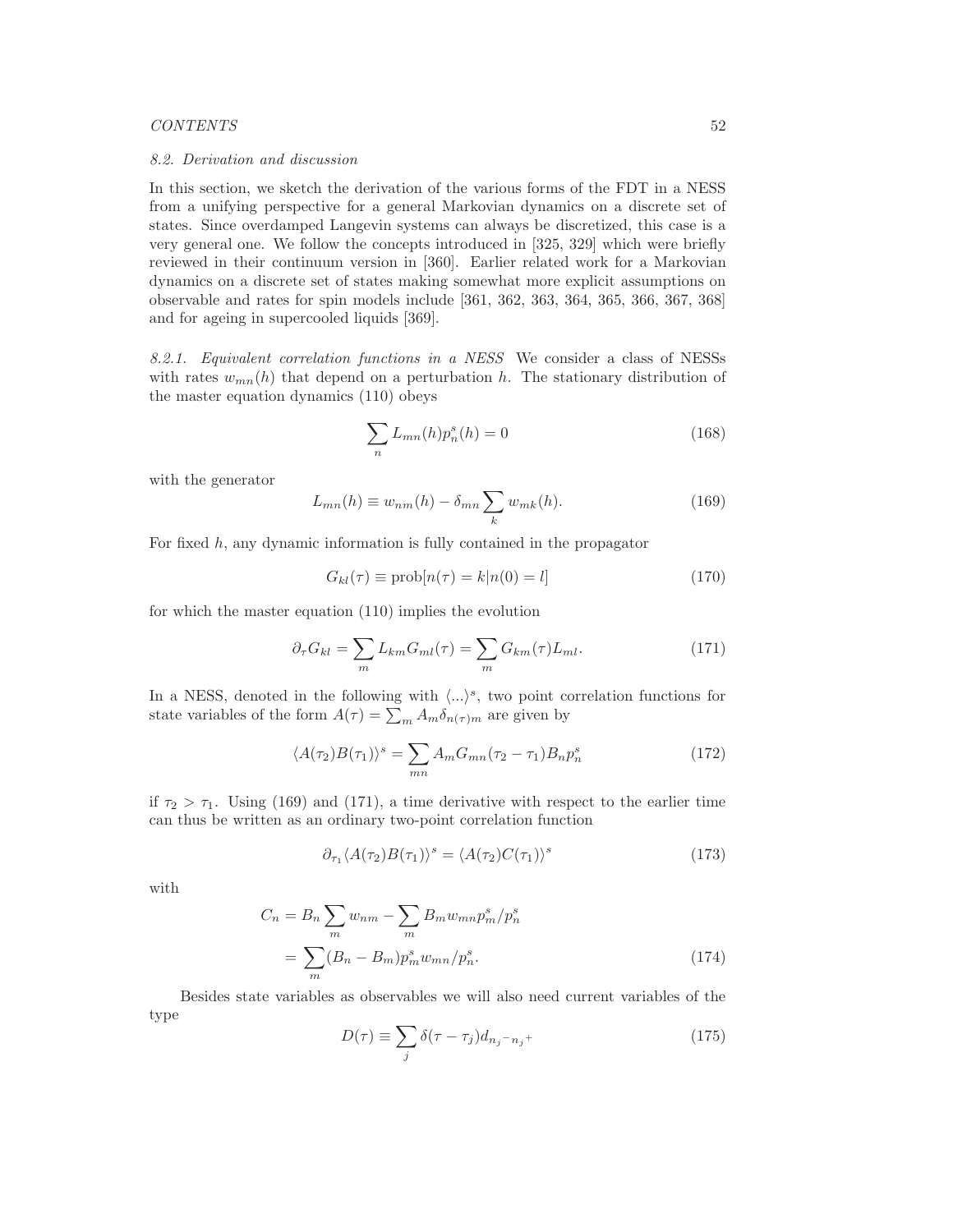that yield  $d_{n_j - n_j +}$  whenever a corresponding transition takes place. Their NESS average is given by  $\langle D(\tau)\rangle^s = \sum_{mn} p_m^s w_{mn} d_{mn}$ . If  $D(\tau)$  shows up in a correlation function at the earlier time  $\tau_1$ , we get

$$
\langle A(\tau_2)D(\tau_1)\rangle^s = \sum_{mkl} A_m G_{ml}(\tau_2 - \tau_1)p_k^s w_{kl} d_{kl}
$$
\n(176)

$$
= \langle A(\tau_2)E(\tau_1)\rangle^s \tag{177}
$$

with

$$
E_n = \sum_k p_k^s w_{kn} d_{kn} / p_n^s. \tag{178}
$$

These relations imply, in particular, that the formal current variable

$$
\dot{B}(\tau) \equiv \sum_{j} \delta(\tau - t_j)(B_{n_j^+} - B_{n_j^-})
$$
\n(179)

obeys

$$
\langle A(\tau_2)\dot{B}(\tau_1)\rangle^s = \partial_{\tau_1} \langle A(\tau_2)B(\tau_1)\rangle^s \tag{180}
$$

which demonstrates, quite expectedly, that time derivatives can be pulled in and out a NESS correlation function straigthforwardly.

The fact that NESS correlation functions can have the same value if the variable at the earlier time is written differently gives rise to an equivalence relation denoted by

$$
O^{(1)}(\tau) \cong O^{(2)}(\tau) \tag{181}
$$

if

$$
\langle A(\tau_2)O^{(1)}(\tau_1)\rangle^s = \langle A(\tau_2)O^{(2)}(\tau_1)\rangle^s \tag{182}
$$

holds for all A and times  $\tau_1 < \tau_2$  [329]. For the variables defined above we obviously have

$$
D(\tau) \cong E(\tau) \quad \text{and} \quad \dot{B}(\tau) \cong C(\tau) \tag{183}
$$

which summarizes how current variables and time derivatives can be replaced by state variables in NESS correlation functions. This freedom will explain why apparently so differently looking FDTs can be derived for a NESS.

8.2.2. Equivalent forms of the FDT The apparent plethora of FDTs can be rationalized by starting with an expression for the response function using the path weight (119). In the presence of a time-dependent perturbation  $h(\tau)$ , the mean value of the observable  $A(\tau)$  is given by [325, 329]

$$
\langle A(\tau) \rangle = \sum_{n(\tau)} A(\tau) p[n(\tau); h(\tau) | n_0] p_{n_0}^s
$$
  
= 
$$
\sum_{n(\tau)} A(\tau) \frac{p[n(\tau); h(\tau) | n_0]}{p[n(\tau) | n_0]} p[n(\tau) | n_0] p_{n_0}^s.
$$
 (184)

The response function

$$
R_A(\tau_2 - \tau_1) \equiv \delta \langle A(\tau_2) \rangle / \delta h(\tau_1)|_{h=0} \equiv \langle A(\tau_2) B^p(\tau_1) \rangle^s \tag{185}
$$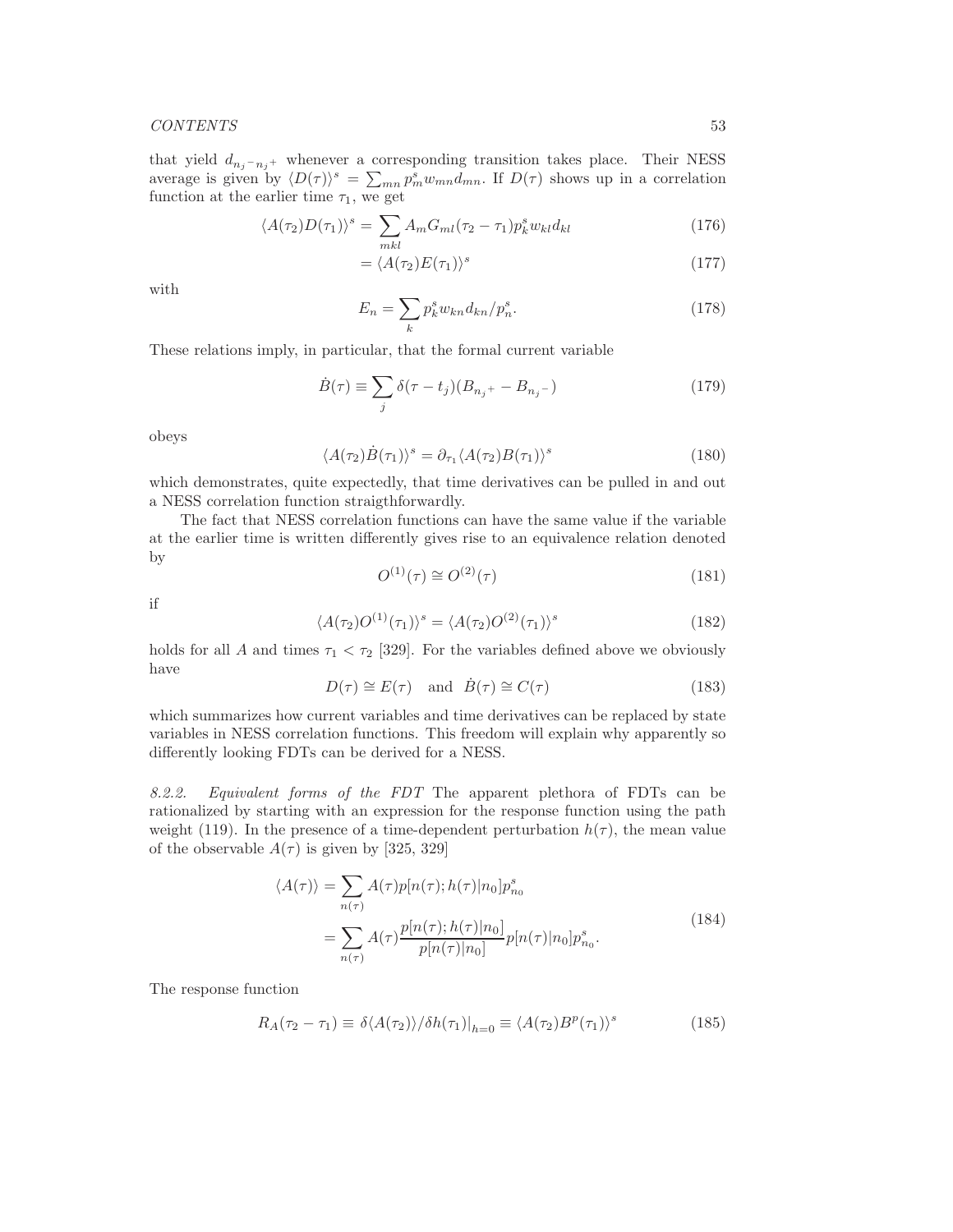can be expressed by a two-point correlation function in the unperturbed NESS by evaluating (184) with the action (119) as

$$
B^{p}(\tau_1) = -\delta \mathcal{A}[n(\tau); h(\tau)] / \delta h(\tau_1)|_{h=0}
$$
\n(186)

$$
= -\sum_{k} w_{n(\tau)k} \alpha_{n(\tau)k} + \sum_{j} \delta(t - \tau_j) \alpha_{n_j - n_j + \cdot}.
$$
 (187)

where

$$
\alpha_{mn} \equiv \partial_h \ln w_{mn}(h)|_{h=0}.\tag{188}
$$

This form of the conjugate variable (with the superscript<sup>p</sup> alluding to the derivation through the path weight) is convenient since it allows to determine the response function by measuring a correlation function that requires only knowledge about how the rates depend on the control parameter which is easily availabe in simulations. The more formal aspect that the first term in (187) arises from the time-symmetric part of the action and the second one from its time-asymmetric one is emphasized and further exploited in [325, 326, 327].

A second equivalent representation of the conjugate variable is obtained by replacing (by following the scheme (175-178)) the second (current) part in  $B<sup>p</sup>$  by its equivalent state variable form which leads to  $B^p \cong B^a$  with

$$
B_n^a = -\sum_k w_{nk} \alpha_{nk} + \sum_k w_{kn} \alpha_{kn} p_k^s / p_n^s \qquad (189)
$$

$$
=\sum_{k}\partial_{h}L_{nk}(h)|_{h=0}p_{k}^{s}/p_{n}^{s}.\tag{190}
$$

The last equality follows from expanding  $(169)$  in h and the definition  $(188)$ . This expression for the conjugate variable involving only state variables can also be derived by straightforward time-dependent perturbation theory of the Fokker-Planck equation as originally derived by Agarwal (hence, the superscipt<sup> $a$ </sup>) [312]. Using this expression, however, requires knowledge of the stationary distribution which for interacting systems with many degrees of freedom is not easily available in either simulations or experiments.

Finally, as a third, arguably physically most transparent form of the conjugate variable, it is easy to check explicitly that  $-\partial_h \dot{s} \cong B^a$  by expanding (168) in h and following the recipe of how to pull a time-derivative into a correlation function given in the previous subsection. Consequently, one has [329]

$$
R_A(\tau_2 - \tau_1) = -\langle \partial_h \dot{s}(\tau_1) \rangle^s \tag{191}
$$

$$
= \langle \partial_h \dot{s}^{\mathbf{m}}(\tau_1) \rangle^s - \langle \partial_h \dot{s}^{\text{tot}}(\tau_1) \rangle^s. \tag{192}
$$

The first form expresses the response function as a time-derivative of a correlation function where the observable  $A(\tau_2)$  is correlated with the h-derivative of the stochastic entropy at  $\tau_1$ . This form of the conjugate variable is actually unique if one wants to write the response function as a time derivative of a correlation function. Moreover, it allows a physically transparent interpretation by splitting it into the sum of medium and total entropy production as shown in the second line.

8.2.3. Comparison with equilibrium FDT For a comparison with the equilibrium FDT assume that the steady state is a genuine equilibrium state for  $h = 0$ . In fact, two classes of such systems should be distinguished.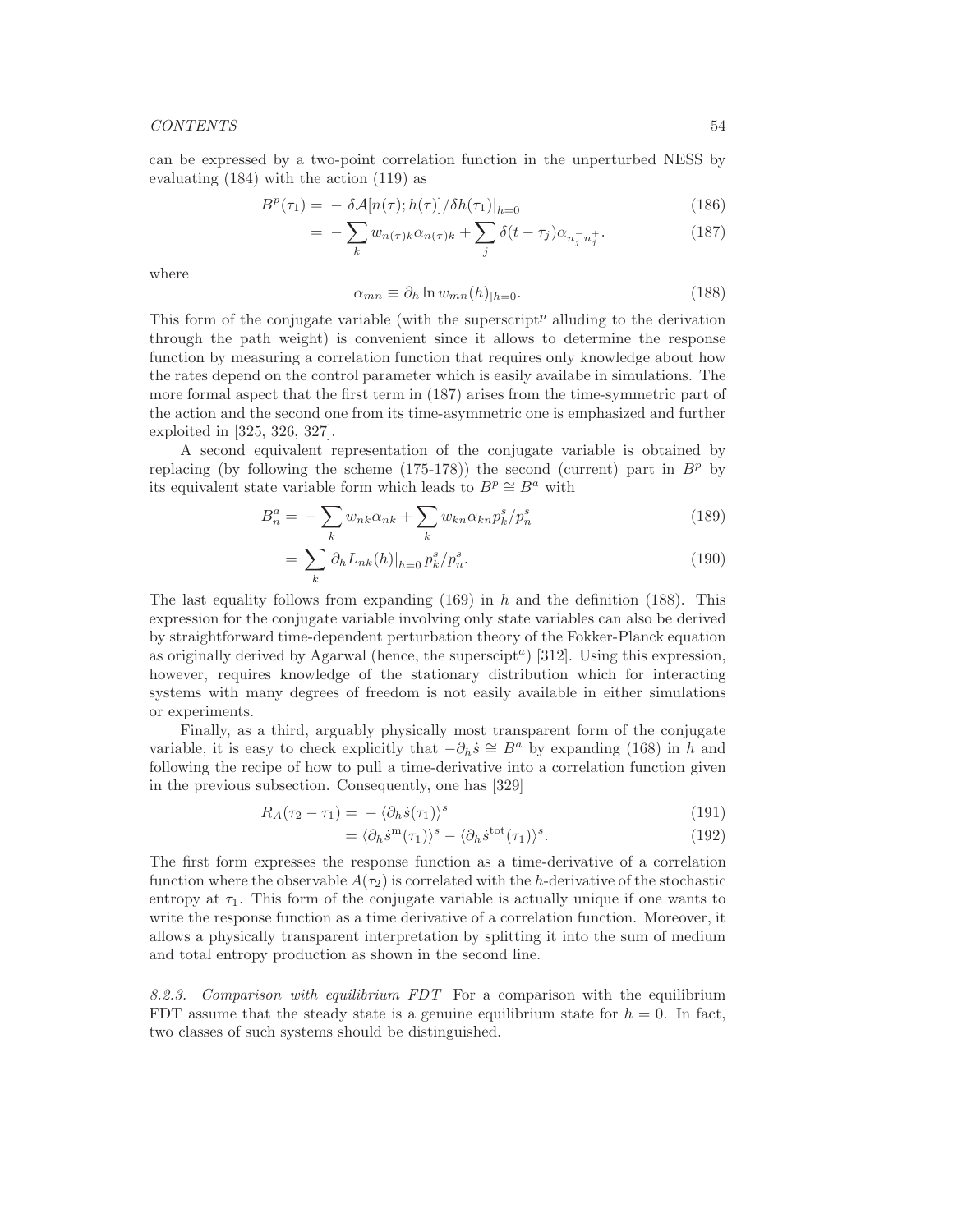First, if the system is not only in equilibrium at  $h = 0$  but also at small h, the stationary distribution is given by the Boltzmann distribution

$$
p_n^{\text{eq}}(h) = \exp\{-[E_n(h) - \mathcal{F}(h)]/T\},\tag{193}
$$

where  $E_n(h)$  is the internal energy and  $\mathcal{F}(h)$  the h-dependent free energy of the system. The stochastic entropy obeys  $s_n(h) = -\ln p_n^{\text{eq}}(h) = [E_n(h) - \mathcal{F}(h)]/T$ . Along an individual trajectory,  $\mathcal{F}(h)$  is constant and hence we have

$$
T\partial_h \dot{s}_n(h)|_{h=0} = \partial_h \dot{E}_n(h)|_{h=0}
$$
\n(194)

Inserting this equivalence into (191), the FDT acquires its well-known equilibrium form  $(165,166)$  involving the observable conjugated to h with respect to energy.

Second, a system may be in equilibrium at  $h = 0$  but driven into a NESS even at constant small  $h$ . The paradigmatic example is a perturbation through shear flow for which there is no corresponding  $E(h)$  for any  $h \neq 0$ . For such systems, the equilibrium FDT can still be written in the form (191) but also in the pure state form with  $B^a$ from (189,190).

8.2.4. Systems with local detailed balance A further comparison between the equilibrium and the NESS-FDT is instructive for systems for which the perturbation enters the ratio of the rates in the form of a local detailed balance condition

$$
\frac{w_{mn}(h)}{w_{nm}(h)} = \frac{w_{mn}(0)}{w_{nm}(0)} \exp[hd_{mn}/T],
$$
\n(195)

where  $d_{mn} = -d_{nm}$  is the distance conjugate to the field covered by the transition  $m \to n$ . For  $h = 0$ , the system is supposed to be in genuine equilibrium with averages denoted by  $\langle ... \rangle^{\text{eq}}$ ; for  $h = h_0 \neq 0$  a genuine NESS denoted by  $\langle ... \rangle^s$  is reached. In equilibrium, using the global detailed balance condition (113), one easily verifies  $\partial_h \dot{s}^{\mathbf{m}} \cong B^a$  and hence one has the equilibrium FDT

$$
TR_A^{\text{eq}}(\tau_2 - \tau_1) = \langle A(\tau_2)B^a(\tau_1) \rangle^{\text{eq}} = \langle A(\tau_2)\partial_h \dot{s}^{\text{m}}(\tau_1) \rangle^{\text{eq}}.
$$
 (196)

On the other hand, the NESS-FDT in the form (192) always holds. Since for such systems

$$
\partial_h \dot{s}^{\text{m}} = \sum_j \delta(\tau - \tau_j) d_{n_j - n_j +}/T \tag{197}
$$

is independent of  $h$ , the recipe for getting the FDT in a NESS from the equilibrium FDT is to keep as a first term the observables showing up in the correlation function but to evaluate the latter under NESS conditions and to subtract an expression involving the total entropy production [329].

8.2.5. Generalized Green-Kubo relations In equilibrium, the Green-Kubo relations express transport coefficients like conductivity or viscosity by time-integrals over equilibrium correlation functions of the corresponding currents. Based on the FDT derived above, it is possible to derive similar relations between transport coefficients in a NESS and appropriate current-current correlation functions [370] as illustrated for a simple models of molecular motors in [371]. This approach of studying the linear response of a NESS should be distinguished from extensions of the Onsager symmetry relations to the non-linear response coefficients of an equilibrium system [372].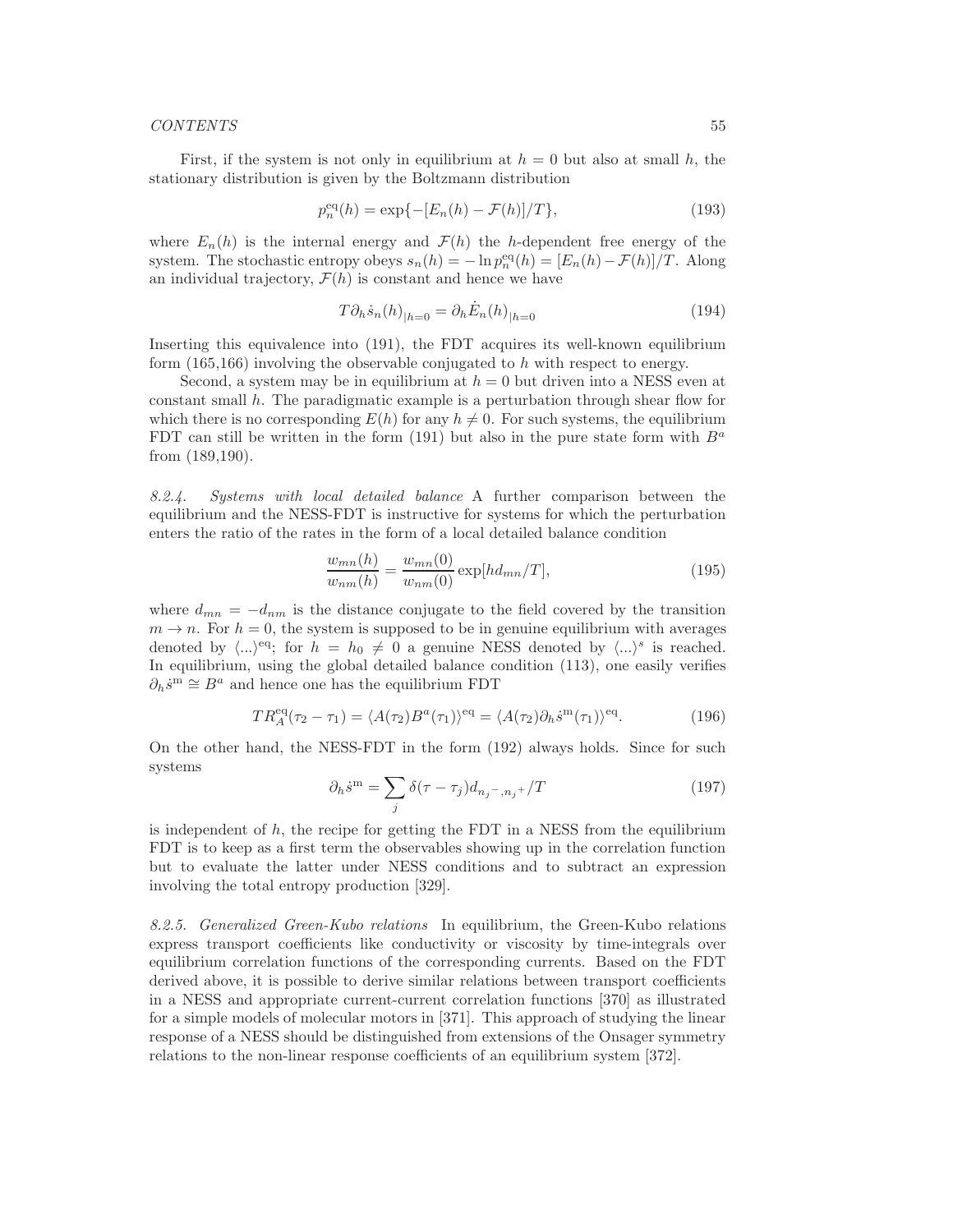#### 8.3. Colloidal particle on a ring as paradigm

The overdamped particle driven along a periodic potential, see Fig. 1, as discussed in Sect. 2.2 can serve as paradigm for illustrating the different versions of the FDT [329].

8.3.1. Equivalent correlation functions The equivalence relation introduced in Sect. 8.2.1 for variables occuring in correlation functions in a NESS exists for continuous variables as well. For a discretized position variable, jump rates can easily be derived from discretizing the path integral. Going then through the steps as in Sect. 8.2.2 shows that the equivalence

$$
\dot{x} \cong 2v^s(x) - \mu F(x) \tag{198}
$$

can be used in a NESS correlation function at the earlier time.♯ The mean local velocity  $v^s(x)$  has been introduced in (12). Sometimes, the generalization

$$
g(x)\dot{x} \cong g(x)[2v^s(x) - \mu F(x)] - \mu T \partial_x g(x) \tag{199}
$$

is useful which can be derived similarly.††

8.3.2. Three equivalent forms First, consider a NESS generated by a force  $f_0$  which is further perturbed by an additional delta-like force impuls acting at time  $\tau_1$ . The response function can be written as correlation function in the three equivalent forms

$$
TR_A(\tau_2 - \tau_1)|_{h_0 \neq 0} = \langle A(\tau_2)[\dot{x} - \mu F(x)]_{|\tau_1}/2 \rangle^s
$$
\n(200)

$$
= \langle A(\tau_2)[v^s(x) - \mu F(x)]_{|\tau_1}\rangle^s \tag{201}
$$

$$
= \langle A(\tau_2)[\dot{x} - v^s(x)]_{|\tau_1}\rangle^s. \tag{202}
$$

The first form follows from applying perturbation theory to the path integral expression. The advantage of this expression is that it does not require explicit knowledge of the stationary distribution. By replacing the velocity with the corresponding state variable as shown in (198) one obtains the second form. This expression can also easily directly obtained from perturbation theory of the Fokker-Plank equation as in the original derivation [312]. Finally, a simple linear combination of the first two lines leads to the third form originally first derived in [321]. In this form, both the additive correction to the equilibrium form  $TR_A(\tau_2 - \tau_1) = \langle A(\tau_2) \dot{x}(\tau_1) \rangle^{\text{eq}}$ and the significance of a locally co-moving frame become apparent.

8.3.3. Generalized Einstein relation The Einstein relation (3) connecting the bare mobility  $\mu$  embedded in a viscous fluid with its diffusion constant D has arguably been the first form of an FDT which was based on a microscopic understanding of thermal motion. This relation has many manifestations in more complex soft matter systems as reviewed in [48]. If such a particle is in a periodic potential  $V(x)$ , the diffusion coefficient

$$
D[V(x)] = \lim_{t \to \infty} [\langle x^2(t) \rangle - \langle x(t) \rangle^2]/2t \tag{203}
$$

 $\sharp$  In equilibrium, this equivalence becomes  $\dot{x} \cong \mu \partial_x V(x)$  where the crucial sign difference compared to naively ignoring the noise in the Langevin equation (1) should be noted.

|†Applied to a NESS correlation function with  $A(\tau_2) = 1$ , this relation leads to  $\langle g(x)\dot{x}\rangle^s =$  $\langle g(x)[2v^s(x) - \mu F(x)]\rangle^s - \mu T \langle \partial_x g(x)\rangle^s = \langle g(x)v^s(x)\rangle^s$  which corresponds to (34) applied to a NESS.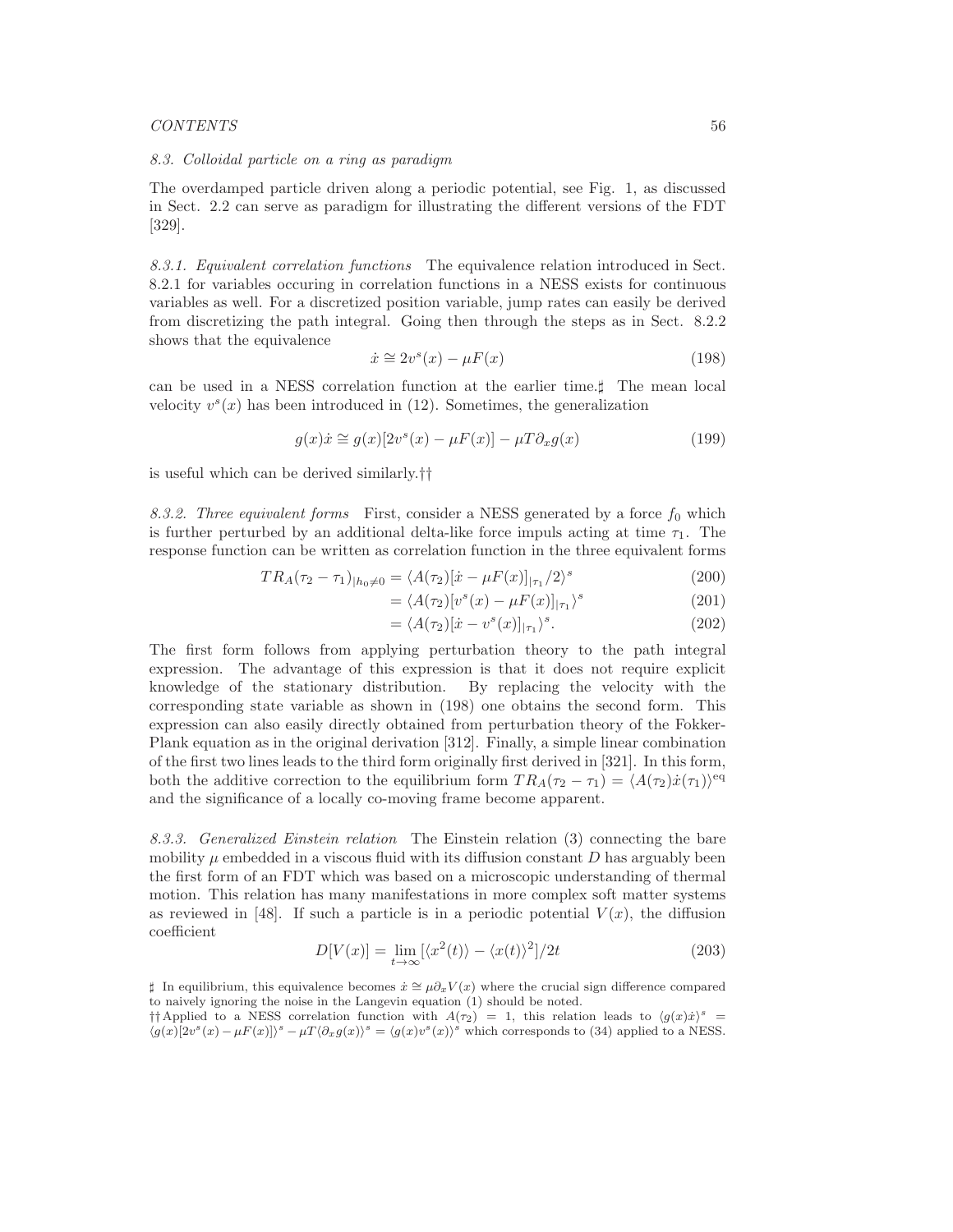and the effective mobility

$$
\mu[V(x)] = \partial_f \langle \dot{x} \rangle_{|f=0} \tag{204}
$$

still obey  $D[V(x)] = T\mu[V(x)]$  even though both terms are exponentially suppressed if the barriers exceed the thermal energy.

In the presence of a non-zero base force, an effective diffusion constant  $D[V(x), f]$ and a mobility  $\mu[V(x), f]$  as in (203) and (204) evaluated at a finite force, respectively, are still defined. The effective mobility is the time-integrated response function. Hence, the generalized Einstein relation between  $D[V(x), f]$  and  $\mu[V(x), f]$  follows from integrating (202) from  $\tau_2 = -\infty$  to  $\tau_2 = \tau_1$  as [321]

$$
T\mu[V(x),f] = D[V(x),f] + \int_0^\infty d\tau[\langle \dot{x}(\tau) - \langle \dot{x} \rangle][v^s(x(0)) - \langle \dot{x} \rangle)^s]
$$
(205)

which shows how the "violation" of the usual Einstein relation can be expressed as an integral over velocity correlation functions. This relation is a simple example of a Green-Kubo relation generalized to a NESS [370]. Its form for other simple geometries like two-dimensional motion in the presence of a magnetic field has been studied in [373] and for a discrete model showing anomalous diffusion in [374].

8.3.4. Experiments The generalized Einstein relation (205) has been measured experimentally in [375]. Significantly, in this experiment, the extra integral term in (205) can be about four times as big as  $T\mu[V(x), f]$  which shows clearly that this experiment probes a genuine NESS far from any linear response regime of an equilibrium system. Still, the description of the colloidal motion by a Markovian Brownian motion with unaltered thermal noise and a drift obviously remains a faithful representation. The very fact that around a critical force  $f \simeq \max[\partial_x V(x)]$  the diffusion coefficient becomes quite large is known as giant diffusion [376, 377].

The time-resolved version of this FDT has been studied experimentally in [378] where it was shown that even though the different correlation functions (200-202) are theoretically equivalent their statistics can be vastly different. Not surprisingly, the variant (201) involving only state functions shows better convergence properties than the ones requiring  $\dot{x}$ . The response not to a force but to a change in the amplitude of the periodic potential was studied experimentally in [379, 380].

#### 8.4. Sheared suspensions

For studying the relation between fluctuations and response in interacting nonequilibrium systems, a colloidal suspension in shear flow provides a paradigmatic case. Such a system follows a dynamics as introduced in Sect. 2.6.3 with  $\mathbf{u}(\mathbf{r}) = \gamma y \mathbf{e}_x$  (or the corresponding underdamped version) and some pair interaction V .

One obvious question is to investigate the generalized Einstein relation between the self-diffusion coefficient  $D_{ij}(\dot{\gamma})$  and the mobility  $\mu_{ij}(\dot{\gamma})$  of a tagged particle which both become tensorial quantities in such an anisotropic system. Szamel [381] studied these quantitities analytically using the memory-function formalism. Krüger and Fuchs [382] have studied this relation analytically and numerically near the glass transition. Our numerical study in the fluid phase [383] revealed that for moderate densitities the results can surpringly well be expressed as an effective temperature since the ratios  $D_{ii}(\dot{\gamma})/\mu_{ii}(\dot{\gamma})$  of the diagonal elements become isotropic with a roughly quadratic increase with shear rate. This effective temperature which turns out to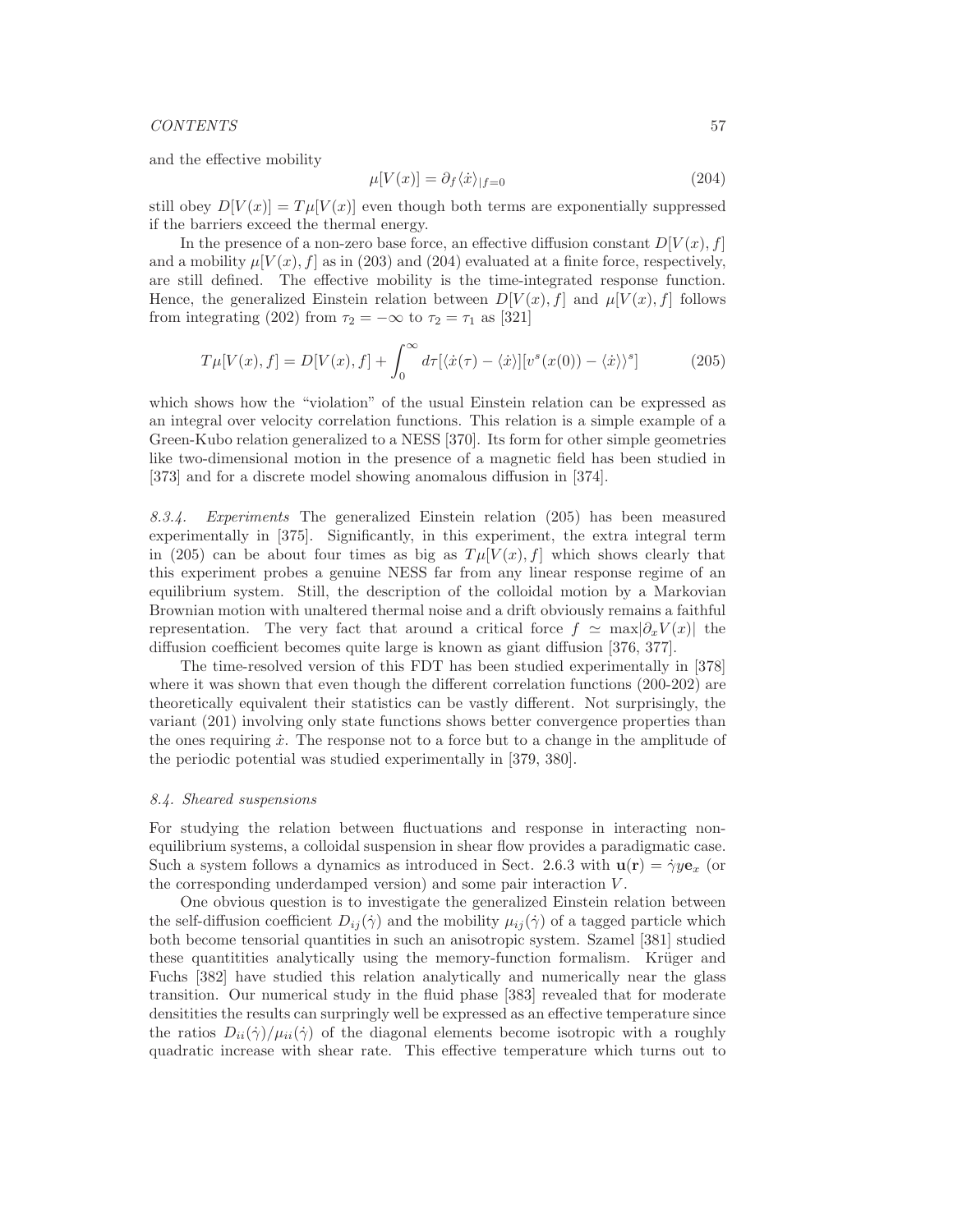be the kinetic one can be rationalized by comparing this interacting system to a harmonically bound single particle in shear flow [384]. The response to a perturbation in the shear rate has been investigated in [322] and the one to a static external long wave-length perturbation in [385, 386].

Further studies of the general FDT for sheared suspensions include the integration through transient formalism [387, 388]. One advantage of this approach is that all quantities can be expressed in terms of (albeit complicated) equilibrium correlation functions. The response to a time-dependent additional shear strain has been studied numerically in [322] using essentially the form (191) that makes the excess compared to the equilibrium case explicit. The relation between the violation of the equilibrium FDT and energy dissipation using field variables has been addressed in [320].

## 9. Biomolecular systems

#### 9.1. Overview

Single molecules and (small) biomolecular networks constitute a paradigmatic class of systems to which the concepts of stochastic thermodynamics can be applied. Conformational changes of single molecules have become observable through a variety of methods often summarized as single molecule techniques [389, 390, 391]. There are essentially two ways of exposing such a molecule that is embedded in an aqueous solution of well-defined temperature containing different solutes at specified concentrations to non-equilibrium conditions. First, one can apply a (possibly timedependent) mechanical force if one end is connected via polymeric spacers to the tip of an AFM or to beads in an optical tweezer. This set-up allows to study, e.g., forceinduced unfolding of proteins. Another source of non-equilibrium are unbalanced chemical reactions catalyzed by the enzyme under study. In combination with a mechanical force, this set-up allows in particular to resolve individual steps of a molecular motor and to measure force-velocity curves of such a molecular machine [392, 393].

The fluctuating conformations of biomolecules in non-equilibrium can be described in two ways [34, 394, 395]. First, one can model the observable degrees of freedom like the end to end-distance of a protein by a continuous degree of freedom subject to a Langevin equation. Such an approach is particularly appropriate for studying force-induced un- and refolding of biopolymers, in particular, with the perspective of recovering free energy differences and even landscapes from nonequilibrium experiments as reviewed in Sect. 9.3 below.

Second, one can identify discrete, distinguishable states between which (sudden) transitions take place as it has often been done to model molecular motors [396, 397, 398, 399, 400, 401, 402, 403, 404, 405, 406, 407, 408, 409, 410, 411, 412]. In most of these works the focus has been on elucidating the cycles involved in the action of the motor and on deriving force-velocity curves and their dependence on ATP and ADP concentrations. A combination of both types of models has been used for describing molecular motors by a Langevin dynamics in a ratchet potential that depends explicitly on the current chemical state of the motor as reviewed in [413, 414, 415, 416].

From the perspective of stochastic thermodynamics, one would like to formulate a first law, discuss entropy production and derive the corresponding fluctuation theorems on the single molecule level. Within a discrete state description, a first law along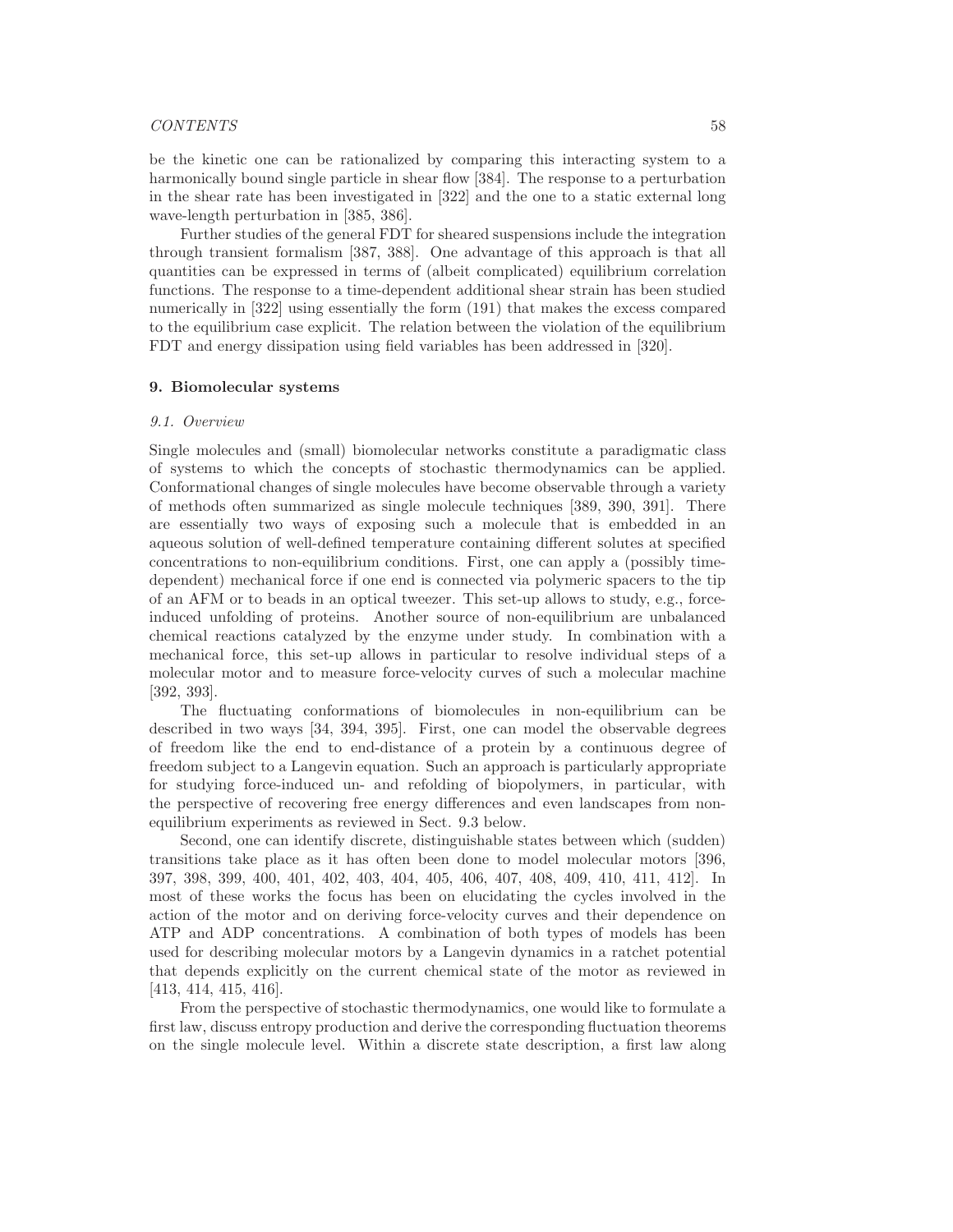an individual trajectory has been discussed for single enzymes in [84, 208, 417], for molecular motors in [400, 404, 405, 406, 407, 408, 409], and for small biochemical reaction networks in [228, 418, 419]. Fluctuation theorems without explicit reference to a first law were discussed for such systems in [401, 410, 420, 421, 422, 423, 424].

From a theoretical point of view, there are essentially two new aspects that enter the stochastic thermodynamics of biomolecular systems beyond a naive combination of the stochastic thermodynamics of colloids as developed in Sect. 2 and the discrete dynamics as introduced in Sect. 6. First, the rates are not arbitrary as in Sect. 6 but are rather constrained by thermodynamic consistency [189, 190, 425] as discussed in detail below. Second, each of the states visited along a stochastic trajectory contains many microstates. Transitions between these (unobserved) microstates are fast so that thermal equilibrium is reached within each state. Transitions between the states, however, are slower, observable and can be driven by external forces, flows or chemical gradients. As a consequence, each of the states described by stochastic thermodynamics carries an intrinsic entropy arising from the coupling to the fast polymeric degrees of freedom and to those of the heat bath. This effect must be taken into account in any consistent identification of heat on the single trajectory level [84, 408, 426, 427]. Some of the earlier studies quoted above missed this contribution and, hence, failed to identify the dissipated heat correctly.

How these systems can be described from the perspective of a thermodynamic engine will be pursued in Sect. 10.

#### 9.2. Biopolymers with continuous degrees of freedom

In this section, we show how a continuum description fits into the framework developed for systems without relevant internal degrees of freedom like a colloidal particle. This systematic presentation is largely original, even though some of the essential concepts are implicit in most of the works dealing with free energy recovery discussed in Sect. 9.3 below.

9.2.1. Thermodynamic states from a microscopic model A biopolymer contains a large number of coupled microscopic degrees of freedom most of which will not be accessible in experiments. Still, these microscopic degrees of freedom affect processes on a larger scale that are described by stochastic thermodynamics. The microscopic configurational degrees of freedom collectively denoted by  $\xi$  are subject to a microscopic potential energy  $\Phi(\xi, \lambda)$  containing the interactions within the molecule (and possibly with some of the surrounding solvent and solute molecules). The dependence on  $\lambda$  allows for an external potential like an AFM or an optical tweezer whose position can be controlled through  $\lambda$ .

Under non-equilibrium conditions, an external force (or field or flow) is applied to the molecule leading to conformational changes apparent through, e.g., a changing end-to-end distance. Such a quantity is an example of a meso-scale description that involves a certain number of variables denoted by x. Each such state effectively comprises many micro states. Formally, one can split all microstates  $\{\xi\}$  in classes  $\mathcal{C}_{\mathbf{x}}$ such that each  $\xi$  belongs to exactly one  $\mathcal{C}_{\mathbf{x}}$ . The dynamics of x is supposed to be slow and observable whereas equilibration among the micro states making up one state  $x$ is fast. Under this crucial assumption, the conditioned probability  $p(\xi|\mathbf{x},\lambda)$  that a microstate is occupied is given by

$$
p(\xi|\mathbf{x},\lambda) = \exp[-(\Phi(\xi,\lambda) - F(\mathbf{x},\lambda))/T]
$$
\n(206)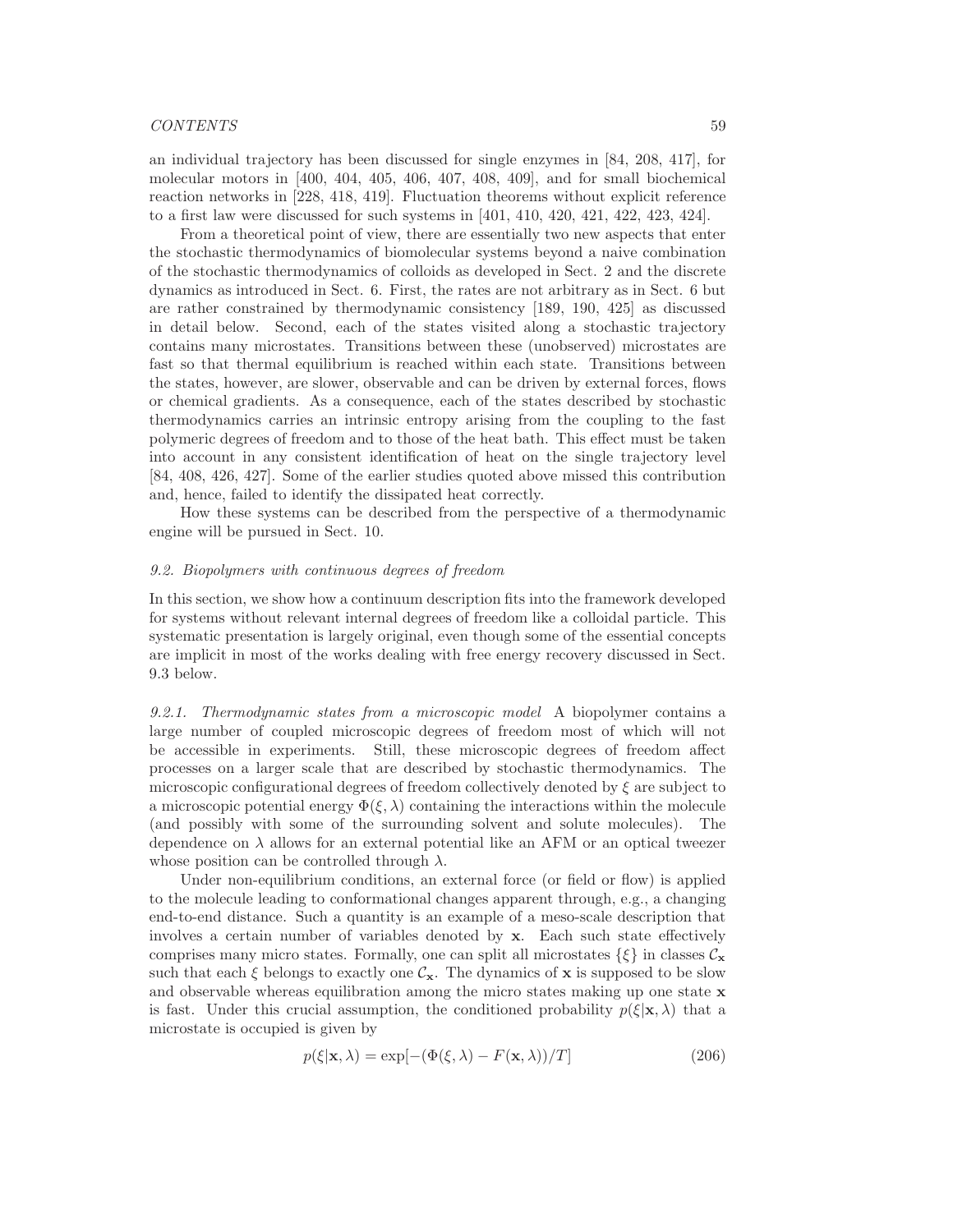with the constrained free energy

$$
F(\mathbf{x}, \lambda) \equiv E(\mathbf{x}, \lambda) - TS(\mathbf{x}, \lambda) \equiv -T \ln \sum_{\xi \in \mathcal{C}_{\mathbf{x}}} \exp[-\Phi(\xi, \lambda)/T], \tag{207}
$$

the constrained intrinsic entropy

$$
S(\mathbf{x}, \lambda) \equiv -\partial_T F(\mathbf{x}, \lambda) = -\sum_{\xi \in \mathcal{C}_{\mathbf{x}}} p(\xi | \mathbf{x}, \lambda) \ln p(\xi | \mathbf{x}, \lambda)
$$
(208)

and constrained internal energy

$$
E(\mathbf{x}, \lambda) = \sum_{\xi \in \mathcal{C}_{\mathbf{x}}} \Phi(\xi, \lambda) p(\xi | \mathbf{x}, \lambda).
$$
 (209)

This model includes but is more general than a more conventional description of the configurational potential in the additive form

$$
\Phi(\mathbf{x}, \xi, \lambda) = \Phi^0(\mathbf{x}, \lambda) + \Phi^{\text{int}}(\mathbf{x}, \xi, \lambda) + \Phi^{\text{med}}(\xi, \lambda)
$$
\n(210)

made up by a system, a coupling (of arbitrary stength) and a potential for the degrees of freedom of the medium, which all may depend on the control parameter. Here, all degrees of freedom are split into those of the system x and those of the heat bath ξ. By replacing  $\Phi(\xi, \lambda)$  in (206,207) with  $\Phi(\mathbf{x}, \xi, \lambda)$  and summing without constraint over all  $\xi$ , the relations (206-209) remain true for the potential (210).

9.2.2. First law For a time-dependent  $\lambda(\tau)$ , representing, e.g., the center of a moving laser trap, the increment in applied work reads

$$
dw = \sum_{\xi \in \mathcal{C}_{\mathbf{x}}} \partial_{\lambda} \Phi(\xi, \lambda) p(\xi | \mathbf{x}, \lambda) \ d\lambda \tag{211}
$$

$$
= \partial_{\lambda} F(\mathbf{x}, \lambda) d\lambda = dF(\mathbf{x}, \lambda) - \nabla F(\mathbf{x}, \lambda) d\mathbf{x}.
$$
 (212)

In the first equality, for a changing external parameter the work arising from the microscopic interaction  $\Phi(\mathbf{x},\lambda)$  is expressed as an average over all microstates contributing to the state with (fixed) x. The second equality follows with (206). Compared to the expression in the colloidal case (15), the essential difference here is that  $F(\mathbf{x}, \lambda)$  is a free energy rather than a bare potential, i.e., internal energy. Consequently, the first law that, of course, should involve internal energies rather than free energies becomes

$$
dw = dE(\mathbf{x}, \lambda) + dq = dF(\mathbf{x}, \lambda) + TdS(\mathbf{x}, \lambda) + dq.
$$
\n(213)

This relation together with (212) implies for the increment in heat

$$
dq = -\nabla F(\mathbf{x}, \lambda) d\mathbf{x} - T dS(\mathbf{x}, \lambda), \qquad (214)
$$

which makes the contribution to heat that arises from the intrinsic entropy  $S(\mathbf{x}, \lambda)$ clear.

For a practical evaluation of the work, one would have to know  $F(\mathbf{x}, \lambda)$ , which, in general, has a complicated  $\lambda$ -dependence if the microscopic potential  $\Phi(\xi, \lambda)$  is genuinely λ-dependent. However, if the external potential couples only to the slow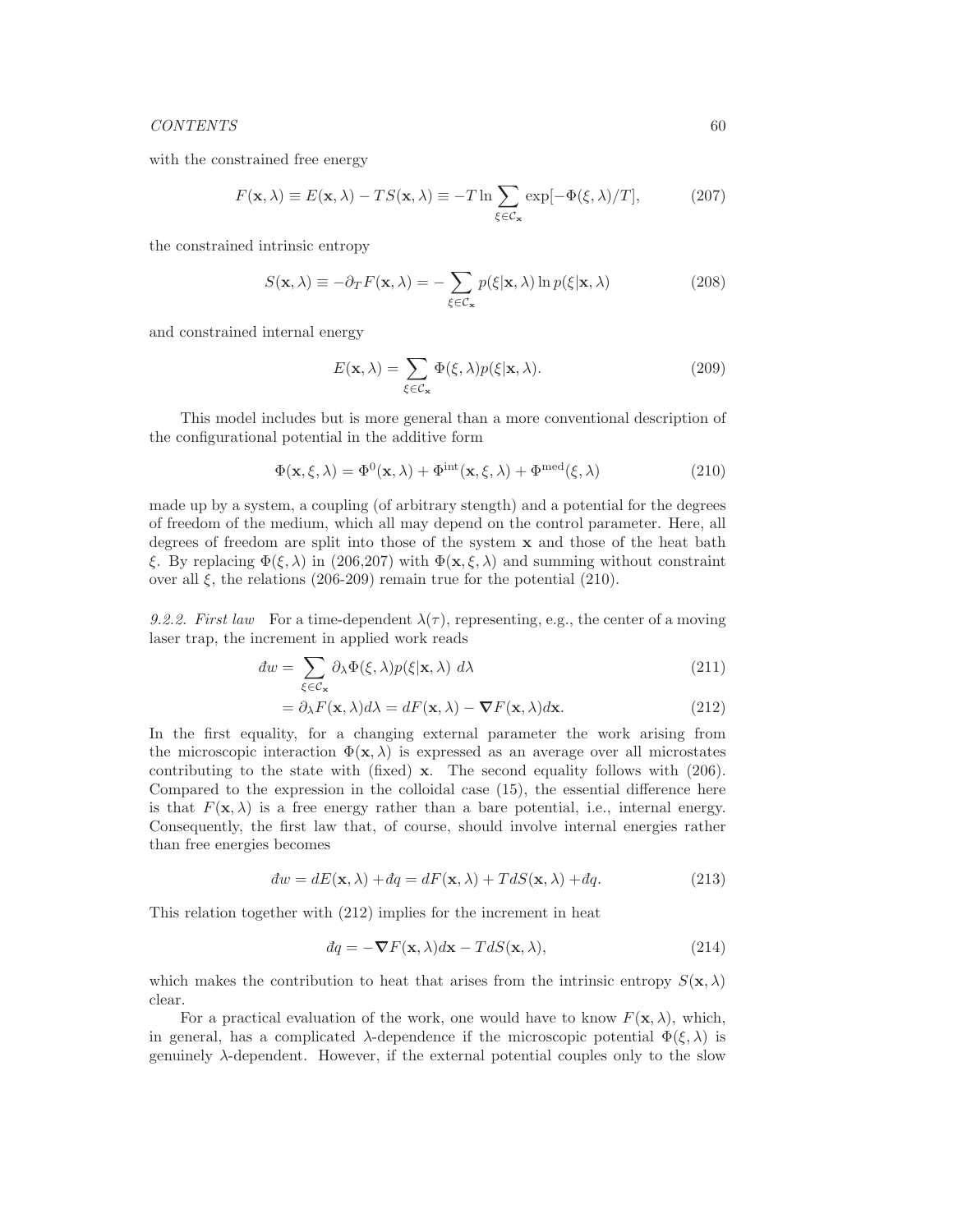

Figure 6. Schematic view of a protein stretched by a bead in a laser trap. In a meso-scale description, the configuration is characterized by the positions  $\mathbf{x} = \{x_1, x_2, x_3, x_4, x_5, x\}$  where x is the position of the bead. The control parameter  $\lambda$  denotes the center of the trap.

degrees of freedom  $x$  as typically assumed, see Fig. 6, a significant simplification occurs. In this case, one can write

$$
F(\mathbf{x}, \lambda) = F^{0}(\mathbf{x}) + V(\mathbf{x}, \lambda) = E^{0}(\mathbf{x}) - TS^{0}(\mathbf{x}) + V(\mathbf{x}, \lambda),
$$
\n(215)

where the quantities with superscript<sup>0</sup> are the thermodynamic potentials  $(207-209)$  of the molecule for constrained slow variables x in the absence of the external potential. As a consequence

$$
dw = \partial_{\lambda} V(\mathbf{x}, \lambda) d\lambda \tag{216}
$$

which becomes trivial for the typical case of a harmonic potential  $V(\mathbf{x}, \lambda) = k(x_i - \lambda)$  $\lambda$ )<sup>2</sup>/2, with  $x_i$  the relevant coordinate for the coupling and k the effective stiffness of the AFM tip or optical trap centered at  $\lambda(\tau)$ .

9.2.3. Dynamics For the dynamics of the slow degrees of freedom one has the Langevin equation

$$
\dot{\mathbf{x}} = \underline{\mu}[-\nabla F(\mathbf{x}, \lambda)] + \zeta \tag{217}
$$

with the noise correlations as in (43). Likewise, the Fokker-Planck equation reads

$$
\partial_{\tau} p(\mathbf{x}, \tau) = \nabla (\underline{\mu} \nabla F(\mathbf{x}, \lambda) p(\mathbf{x}, \tau) + T \underline{\mu} \nabla p(\mathbf{x}, \tau)), \tag{218}
$$

Compared to the discussion in Sect. 2.6.2 the key point here is that whenever states carry intrinsic entropy, the gradient of the free energy (rather than of internal energy) has to show up in the Langevin and Fokker-Planck equations since for any fixed  $\lambda$ , the system has to reach equilibrium with the Boltzmann factor

$$
p^{\text{eq}}(\mathbf{x}, \lambda) = \exp[-(F(\mathbf{x}, \lambda) - \mathcal{F}(\lambda)/T] \tag{219}
$$

with the  $\lambda$ -dependent free energy

$$
\mathcal{F}(\lambda) \equiv -T \ln \int d\mathbf{x} \exp[-F(\mathbf{x}, \lambda)/T]. \tag{220}
$$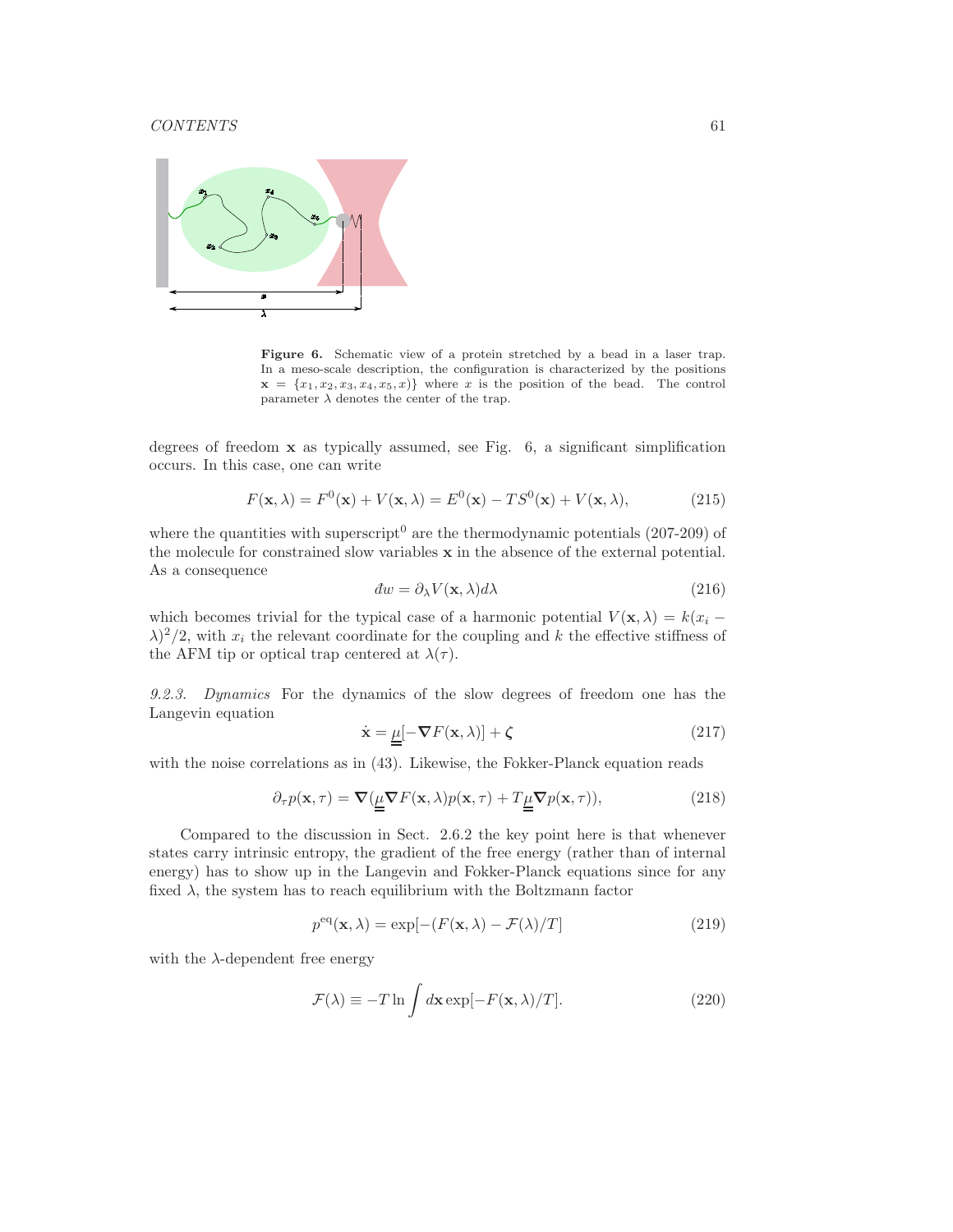9.2.4. Entropy production The stochastic entropy along the trajectory  $\mathbf{x}(\tau)$  becomes

$$
s(\tau) \equiv -\ln p(\mathbf{x}(\tau), \tau) \tag{221}
$$

where  $p(\mathbf{x}, \tau)$  follows from solving the Fokker-Planck equation (218) with an appropriate initial condition. For such a system with intrinsic entropy, the total entropy production along a trajectory during time  $t$ 

$$
\Delta s^{\text{tot}} \equiv \int_0^t d\tau \dot{s}^{\text{tot}} = \int_0^t d\tau [\dot{s}(\tau) + \dot{S}(\mathbf{x}, \lambda) + \dot{q}/T] \tag{222}
$$

contains three contributions rather than two as in the case without relevant intrinsic degrees of freedom.

9.2.5.  $FTs$  In principle, the FTs holds true in the presence of intrinsic entropy as well provided the latter is taken into account properly. The crucial point is that the master functional  $R_1$  defined in (71) when using as conjugate process the time-reversed one becomes

$$
R_1 = \Delta s^{\text{int}} + q/T \tag{223}
$$

where

$$
\Delta s^{\text{int}} \equiv S(\mathbf{x}_t, \lambda_t) - S(\mathbf{x}_0, \lambda_0) \tag{224}
$$

is the change in intrinsic entropy along the forward trajectory. This result follows from evaluating the action in the path weight corresponding to the Langevin equation (217) and by using the first law (213) integrated along the trajectory.

As a consequence, the FTs involving entropy production discussed in Sects. 3.3 and 4 essentially hold true with the replacement

$$
\Delta s^{\mathbf{m}} \to \Delta s^{\mathbf{m}} + \Delta s^{\text{int}}.\tag{225}
$$

All FTs involving total entropy production hold true unmodified.

The FTs involving work as defined in (212) hold true as well. In particular, the JR stands with  $\Delta \mathcal{F} = \mathcal{F}(\lambda_t) - \mathcal{F}(\lambda_0)$  where the free energies have been defined in (220). The reason why the intrinsic entropy does not spoil these relations is the fact that both the work and the force in the Langevin equation are determined by the free energy  $F(\mathbf{x}, \lambda)$  very much in the same way as the bare protential  $V(x, \lambda)$  determines the corresponding quantities in the colloidal case. Loosely speaking, the results of the simpler case hold true provided one replaces the potential  $V(x, \lambda)$  by the free energy (i.e, potential of mean force)  $F(\mathbf{x}, \lambda)$ .

In the presence of intrinsic entropy, the FDT (192) must be modified accordingly by replacing  $\dot{s}^{\text{m}}$  by  $\dot{s}^{\text{m}} + \dot{s}^{\text{int}}$ .

## 9.3. Free energy recovery from non-equilibrium data

9.3.1. Hummer-Szabo relation (HSR) and variants From a practical perspective, arguably the most relevant FT for biomolecules is the Hummer-Szabo relation [10, 428]. As a kind of JR resolved along a reaction coordinate, it allows to determine the free energy landscape  $F^0(\mathbf{x})$  from non-equilibrium work measurements through an external potential  $V(\mathbf{x}, \lambda)$  conditioned on a fixed value of x. It reads

$$
\exp[-F^{0}(\mathbf{x})/T] = \exp[(V(\mathbf{x}, \lambda_{t}) - \mathcal{F}(\lambda_{0}))/T] \times \langle \exp[-w/T] \delta(\mathbf{x}_{t} - \mathbf{x}) \rangle.
$$
 (226)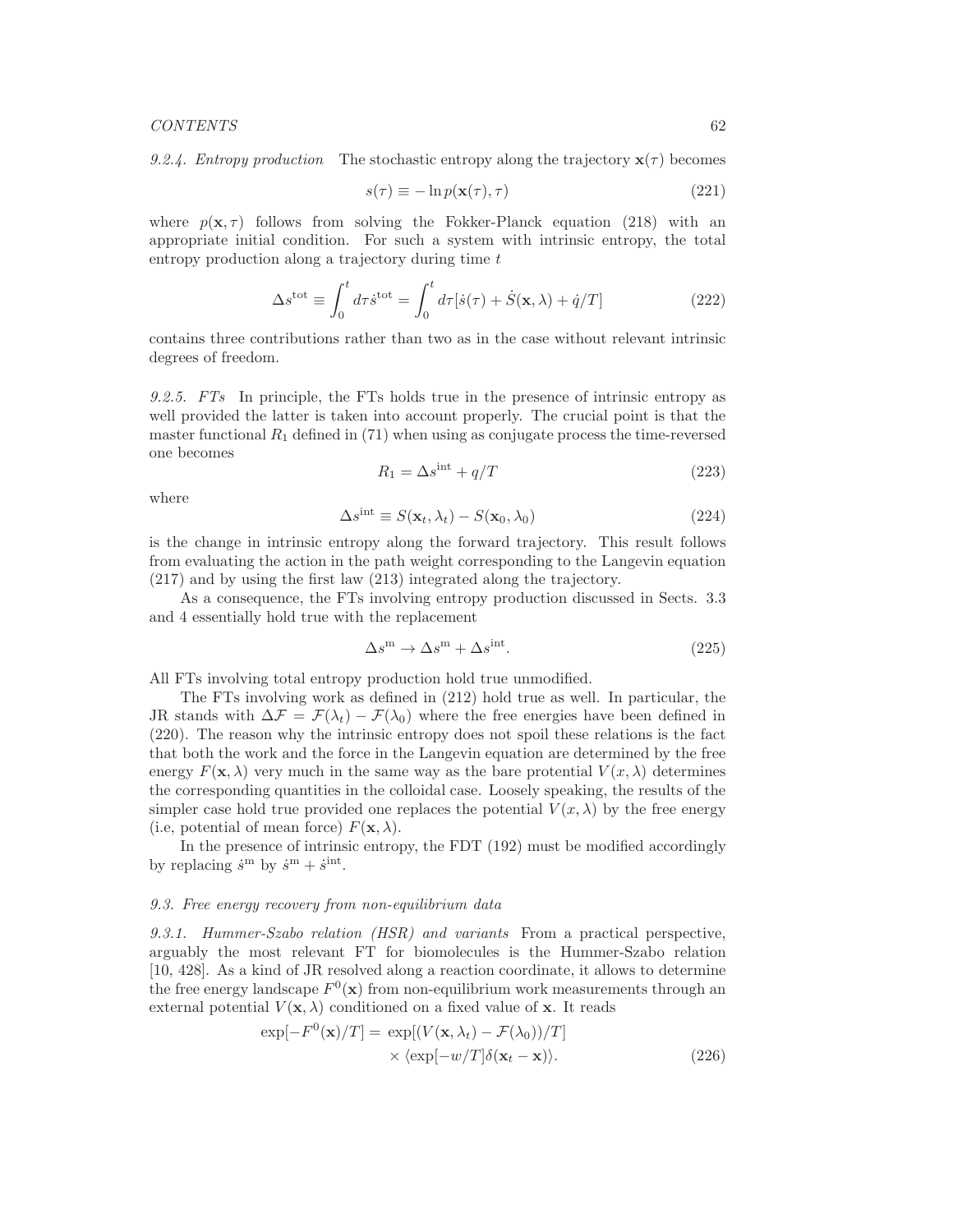The right hand side is evaluated by measuring the accumulated work  $w$  as a function of position  $x_t$  irrespective of the particular t.

A concise derivation [21] of the HSR starts with the IFT (80). With the necessary replacement (225), the initial equilibrium distribution  $p_0(\mathbf{x}, \lambda_0) = \exp[-(F(\mathbf{x}_0, \lambda_0) \mathcal{F}(\lambda_0)/T$ , the free choice  $p_1(\mathbf{x}_t) = \delta(\mathbf{x}_t - \mathbf{x})$ , the first law (213) and the assumption (215), it follows within a couple of lines.

A variant of the HSR not requiring the position histograms in (226) can be derived for a harmonic coupling  $V(\mathbf{x}, \lambda_t)$  [429]. Moreover, similarly as the CFT generalizes the JR by including information from the time-reversed process, bidirectional variants of the HSR have been derived and tested in model calculations [430, 431].

9.3.2. Experiments The first experimental application of the JR to biomolecules was the determination of the free energy involved in partially unfolding RNA hairpins [432]. The CFT was first applied in another experiment measuring the free energies in RNA hairpins and RNA three-helix junctions [433]. In a series of experiments, Ritort and co-workers have used the CFT to determine the free energy involved in unfolding DNA hairpins [87, 434, 435, 436]. The free energy involved in unfolding the multidomain protein, titin, has been measured in [437] using a simplified variant of the JR leading to some criticism [438, 439]. The CFT has been used to determine free energy changes induced by mechanically unfolding coiled-coil structures [440, 441] and different topological variants of a protein [442]. Axis-dependent anisotropy in protein unfolding was investigated using the HSR in [443]. The free energy landscape derived from the HSR has been compared to equilibrium measurements in [444]

9.3.3. Numerical work As relatively scarce real experimental studies using the FTs still are, as large is the number of "numerical" experiments illustrating the use of the HSR and its variants for recovering free energy landscapes. The following brief list is necessarily incomplete. Model calculations for a single coordinate deal with the advantage of applying a periodic force protocol [445], with random forcing [446], comparison with "inherent structures" [447], with motion in a periodic potential [448], and with recovering an unknown spatially dependent mobility [449]. Multidimensional landscapes were reconstructed in [450]. Monte-Carlo or molecular dynamic simulations were used for an off-lattice model protein [451], for a protein domain in [452] and for a membrane protein in [453].

An important line of research in this context is to find methods for dealing with the error caused by having only finite (and even noisy) data for evaluating the nonlinear averages involved in the JR and the HSR. Some of the papers dealing with this issue are [86, 137, 454, 455, 456, 457, 458, 459, 460, 461, 462, 463, 464, 465, 466, 467, 468, 469, 470, 471, 472, 473, 474, 475, 476, 477, 478, 479, 480].

### 9.4. Enzymes and molecular motors with discrete states

In this section, we show how the general framework for a Markovian dynamics on a discrete set of states can be adapted to describe the stochastic thermodynamics of enzymes and molecular motors in a thermal environment starting again from a microscopic model. Apart from keeping track of the intrinsic entropy of the states the essential point is to incorporate the enzymatic reactions involving solute molecules consistently.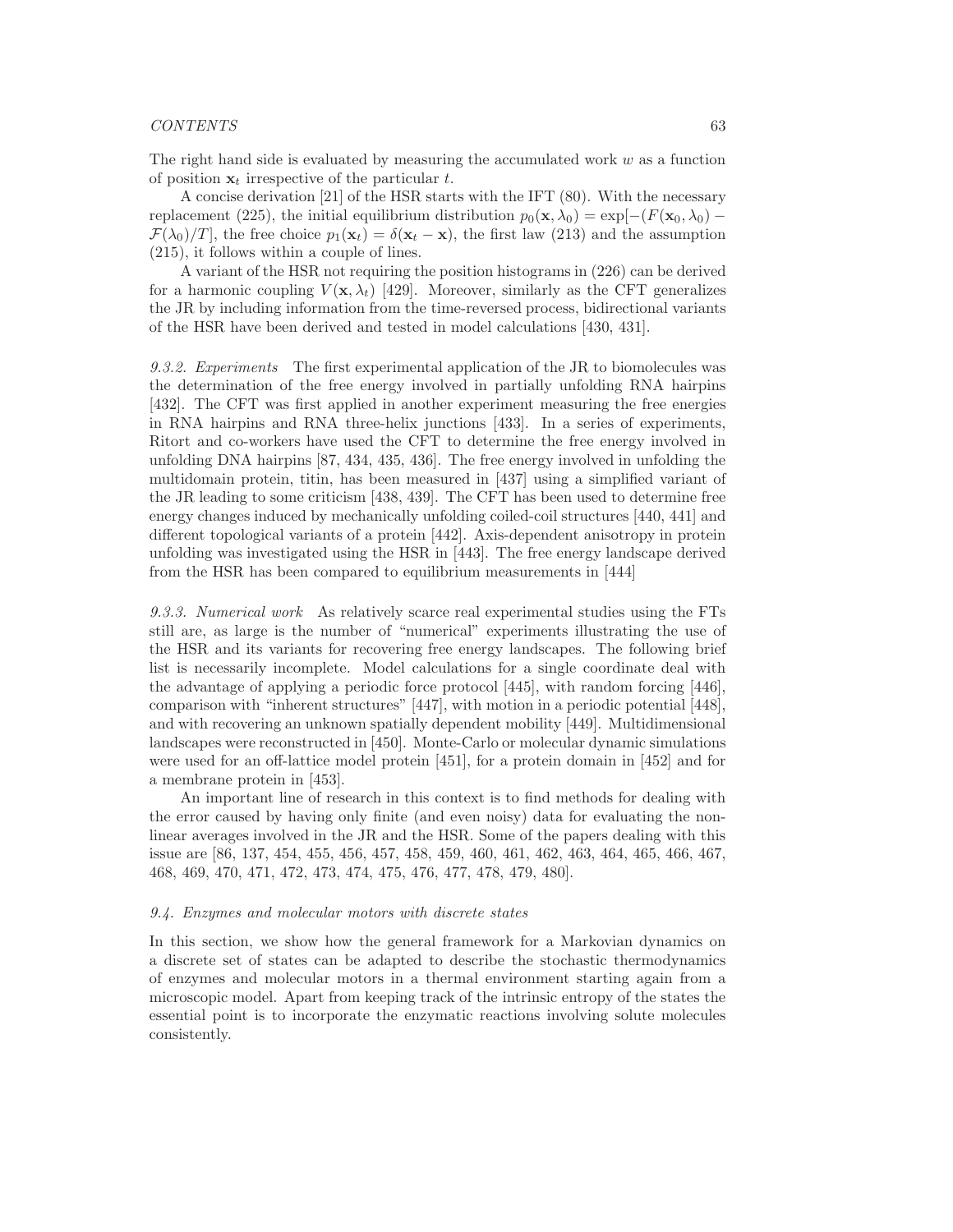9.4.1. Thermodynamic states The enzyme is in an aqueous solution which consists of molecules of type i with concentrations  ${c_i}$  and chemical potentials  ${\mu_i}$  enclosed in a volume  $V$  at a temperature  $T$ . It exhibits a set of states such that equilibration among microstates corresponding to the same state is fast whereas transitions between these states are assumed to be slower and observable. Under these conditions, one can assign to each state *n* of the enzyme a free energy  $F_n^{\text{enz}}$ , an internal energy  $E_n^{\text{enz}}$ , and an intrinsic entropy  $S_n^{\text{enz}}$ . As explicitly discussed in [427], these quantities follow from any microscopic model that specifies the energy of the microstates of enzyme and solution. They obey the usual thermodynamic relation

$$
F_n^{\text{enz}} = E_n^{\text{enz}} - TS_n^{\text{enz}} \tag{227}
$$

despite the fact that the enzyme is small. Moreover, there is no need to assume that the interaction between enzyme and solution is somehow weak. In general, these thermodynamic variables of the enzyme depend on the concentrations of the various solutes.

9.4.2. First law In this section, we discuss the first law for the three classes of (i) pure conformational changes, (ii) enzymatic reactions including binding and release of solutes, and (iii) motor proteins.

(i) Conformational changes: If the enzyme jumps from state m to state n, the change in internal energy

$$
\Delta E^{\text{enz}} \equiv E_n^{\text{enz}} - E_m^{\text{enz}} = -q \tag{228}
$$

must be identified with an amount  $q$  of heat being released into (or, if negative, being taken up from) the surrounding heat bath since there is no external work involved.

(ii) Enzymatic reactions: The more interesting case are enzymatic transitions that involve binding of solute molecules  $A_i$ , their transformation while bound, and finally their release from the enzyme. Quite generally, one considers transitions written as

$$
n_{\rho}^- + \sum_i r_i^{\rho} A_i \rightleftharpoons n_{\rho}^+ + \sum_i s_i^{\rho} A_i \tag{229}
$$

where  $1 \leq \rho \leq N_\rho$  labels the possible transitions. Here,  $n_\rho^-$  and  $n_\rho^+$  denote the states of the enzyme before and after the reaction, respectively. For  $s_i^{\rho} = 0$ , this scheme describes pure binding of solutes, and for  $r_i^{\rho} = 0$  release of bound solutes. A transformation (like bound ATP to bound ADP +  $P_i$ ) can also be described by the above scheme with  $r_i^{\rho} = s_i^{\rho} = 0$  and the understanding that the enzyme states contain the bound solutes, see [427] for a more detailed discussion.

The free energy difference involved in such a transition

$$
\Delta F_{\rho} = \Delta E_{\rho} - T \Delta S_{\rho} \equiv \Delta F_{\rho}^{\text{enz}} + \Delta F_{\rho}^{\text{sol}} \tag{230}
$$

has two contributions where

$$
\Delta F_{\rho}^{\text{enz}} = \Delta E_{\rho}^{\text{enz}} - T \Delta S_{\rho}^{\text{enz}} \equiv F_{n_{\rho}^{+}}^{\text{enz}} - F_{n_{\rho}^{-}}^{\text{enz}} \tag{231}
$$

denotes the free energy change of the enzyme and

$$
\Delta F_{\rho}^{\text{sol}} = \Delta E_{\rho}^{\text{sol}} - T \Delta S_{\rho}^{\text{sol}} \equiv \sum_{i} (s_i^{\rho} - r_i^{\rho}) \mu_i \equiv \Delta \mu_{\rho}
$$
\n(232)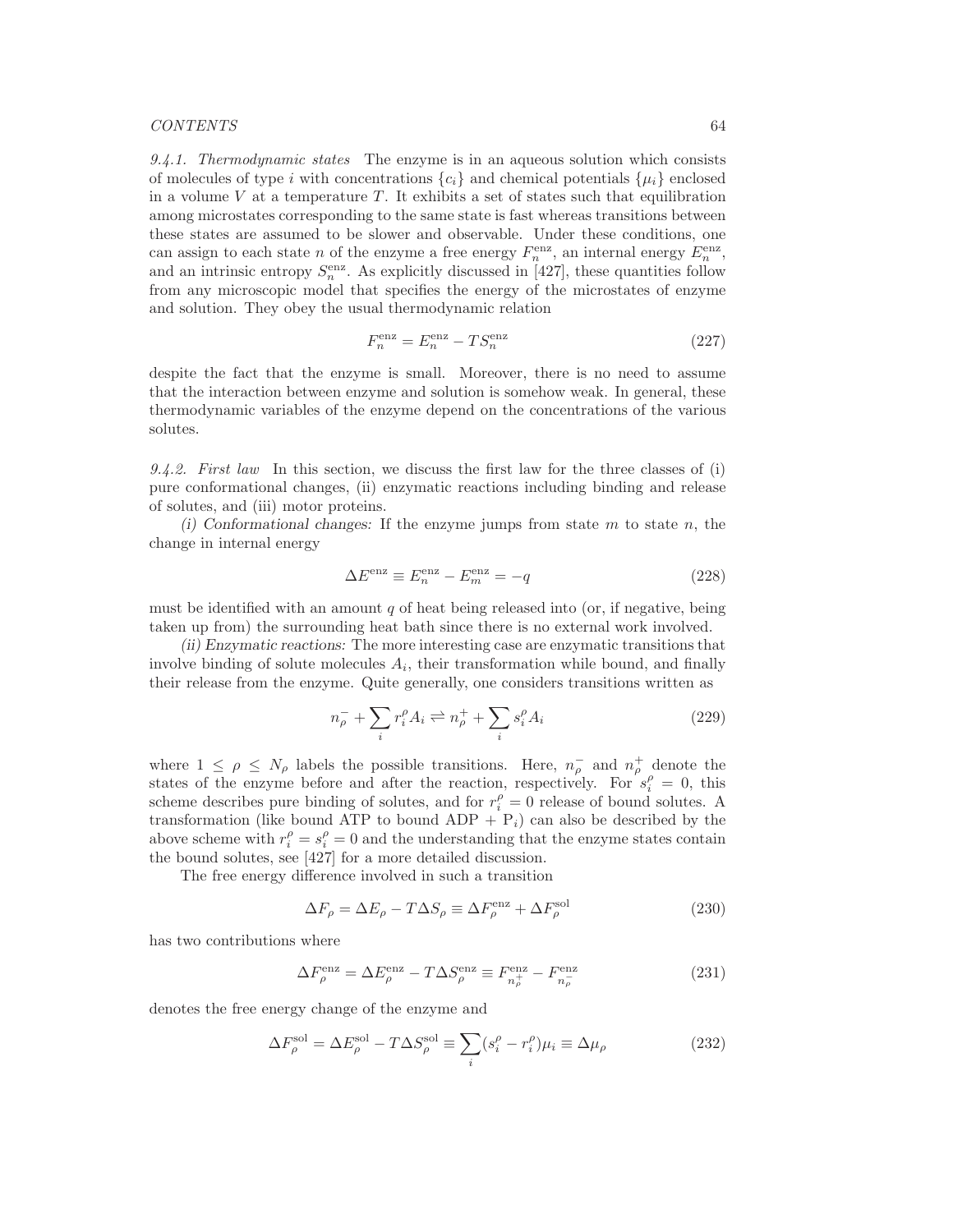denotes the free energy change attributed to the solution in this reaction. Both free energy contributions can as usually be split into internal energy and intrinsic entropy.

As in the case of pure conformational changes, one assigns a first law type energy balance to each reaction of type  $\rho$  (229). Once an initial state is prepared, in the closed system (enzyme plus solution) there is obviously no source of external work. Neither does the system perform any work. Hence, the heat released in this transition is given by minus the change of internal energy of the combined system [427]

$$
q_{\rho} = -\Delta E_{\rho} = -\Delta E_{\rho}^{\text{enz}} - \Delta \mu_{\rho} - T \Delta S_{\rho}^{\text{sol}}.
$$
\n(233)

This relation shows that the enzyme and the solution are treated on the same footing since only their combined change in internal energy enters. Since the heat is released into the solution acting as a thermal bath, the configurational change of the enzyme as well as binding and releasing solute molecules contribute to the same bath.

(iii) Molecular motors: Essentially the same formalism applies to an enzyme acting as a molecular motor often described by such discrete states. Most generally, if the motor undergoes a forward transition of type  $\rho$  as in (229) it may advance a distance  $d_{\rho}$  in the direction of the applied force f (or, if  $f < 0$ , opposite to it). The special cases  $d_{\rho} = 0$  (pure chemical step) or  $s_i^{\rho} = r_i^{\rho} = 0$  (pure mechanical step) are allowed. For  $d_{\rho} \neq 0$ , the mechanical work

$$
w_{\rho}^{\text{mech}} \equiv f d_{\rho} \tag{234}
$$

is applied to (or, if negative, delivered by) the motor.

The motor operates in an environment where the concentration of molecules like ATP, ADP or  $P_i$  are essentially fixed. The first law for a single transition of type  $\rho$ becomes [427]

$$
q_{\rho} = w_{\rho}^{\text{mech}} - \Delta E_{\rho} = f d_{\rho} - \Delta E_{\rho}^{\text{enz}} - \Delta \mu_{\rho} - T \Delta S_{\rho}^{\text{sol}}.
$$
 (235)

9.4.3. Role of chemiostats: Genuine NESS conditions The more recent form (235) of the first law differs from an expression discussed previously for molecular motors [400, 404, 405, 406, 407, 408]. There, in the present notation and sign convention, the first law for a step like in (229) reads

$$
\bar{q}_{\rho} = w_{\rho}^{\text{mech}} - \Delta E_{\rho}^{\text{enz}} - \Delta \mu_{\rho}.
$$
\n(236)

The difference between the two expressions for the heat

$$
\bar{q}_{\rho} - q_{\rho} = T \Delta S_{\rho}^{\text{sol}} \tag{237}
$$

involves the entropy change in the solution resulting from the reaction.

The physical origin of the two different forms arises from the fact that in the older work the enzyme is thought to be coupled to "chemiostats" providing and accepting molecules at an energetic cost (or benefit) given by their chemical potential. Introducing the notion of a "chemical work"

$$
w_{\rho}^{\text{chem}} \equiv -\Delta \mu_{\rho} \tag{238}
$$

the first law is then written in the form

$$
w_{\rho}^{\text{mech}} + w_{\rho}^{\text{chem}} = \Delta E_{\rho}^{\text{enz}} + \bar{q}_{\rho}.
$$
 (239)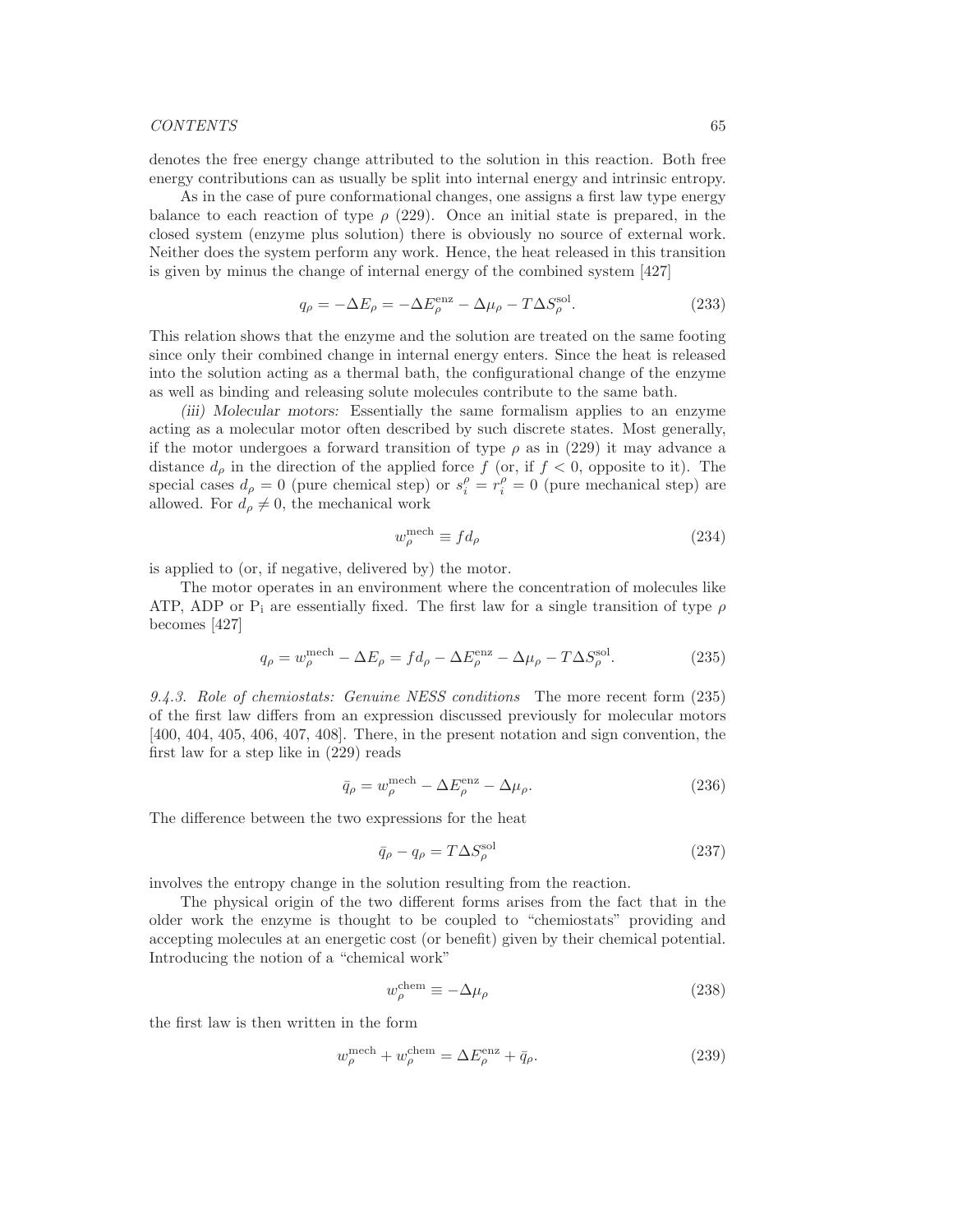The concept of chemiostats is supposed to guarantee that the concentration of solute molecules remains strictly constant. Physically, it could be implemented by an ATP buffer of ATP-regeneration scheme that involves additional enzymes. From the perspective of stochastic thermodynamics as long as one focusses on single tranistions, however, it would be more appropriate to treat these additional enzymes and the chemical reactions they catalyze in the same way as the reaction involving the motor protein. It turns out that if these additional reactions operate quasistatically, then  $\bar{q}_{\rho}$  is the dissipated heat that under steady state conditions would enter an ensemble average [427]. Therefore, choosing the heat  $\bar{q}\rho$  is appropriate whenever one deals with strict NESS conditions while not wanting to consider the heat involved in enforcing these conditions explicitly as an extra contribution. On the trajectory level for a single motor protein, there seems to be no sensible way for assigning  $\bar{q}_\rho$  instead of  $q_\rho$  to an individual transition.

9.4.4. Stochastic trajectory and ensemble A trajectory of the enzyme can be characterized by the sequence of jump times  $\{\tau_j\}$  and the sequence of reactions  $\{\rho_j^{\sigma_j}\}$ where  $\rho_j$  denotes the corresponding reactions (229) and  $\sigma_j = \pm$  characterizes the direction in which the reaction takes place.

An ensemble is defined by specifying (i) the initial probability  $p_n(0)$  for finding the enzyme in state n and (ii) the set of rates  $w_{\rho}^{\pm}$  with which the reactions (229) take place in either direction. Both inputs will then determine the probability  $p_n(\tau)$  to find the enzyme in state n at time  $\tau$ .

9.4.5. Rates and local detailed balance An identification of entropy production along the trajectory requires some input from the rates determining the transitions. For the simple case of pure conformational changes,  $m \rightleftharpoons n$ , choosing rates that obey

$$
\frac{w_{mn}}{w_{nm}} = \exp[-\left(F_n^{\text{enz}} - F_m^{\text{enz}}\right)/T] \tag{240}
$$

is required by thermodynamic consistency. Indeed, only this choice guarantees that irrespectively of the initial conditions the ensemble will eventually reach thermal equilibrium,

$$
p_n(\tau) \to p_n^{\text{eq}} \equiv \exp[-(F_n^{\text{enz}} - \mathcal{F}^{\text{enz}})/T],\tag{241}
$$

with the free energy of the enzyme

$$
\mathcal{F}^{\text{enz}} \equiv -T \ln \sum_{n} \exp[-F_n^{\text{enz}}/T]. \tag{242}
$$

Fixing the ratio of the rates still leaves one free parameter per pair of states which can only be determined from knowing the dynamics of the underlying more microscopic model.

The corresponding relation for transitions that involve enzymatic reactions (229),

$$
\frac{w_{\rho}^{+}}{w_{\rho}^{-}} = \exp[-\Delta F_{\rho}/T] = \exp[-(\Delta F_{\rho}^{\text{enz}} + \Delta \mu_{\rho})/T],
$$
\n(243)

and for transitions of molecular motors,

$$
\frac{w_{\rho}^{+}}{w_{\rho}^{-}} = \exp[-(\Delta F_{\rho}^{\text{enz}} + \Delta \mu_{\rho} - w_{\rho}^{\text{mech}})/T], \qquad (244)
$$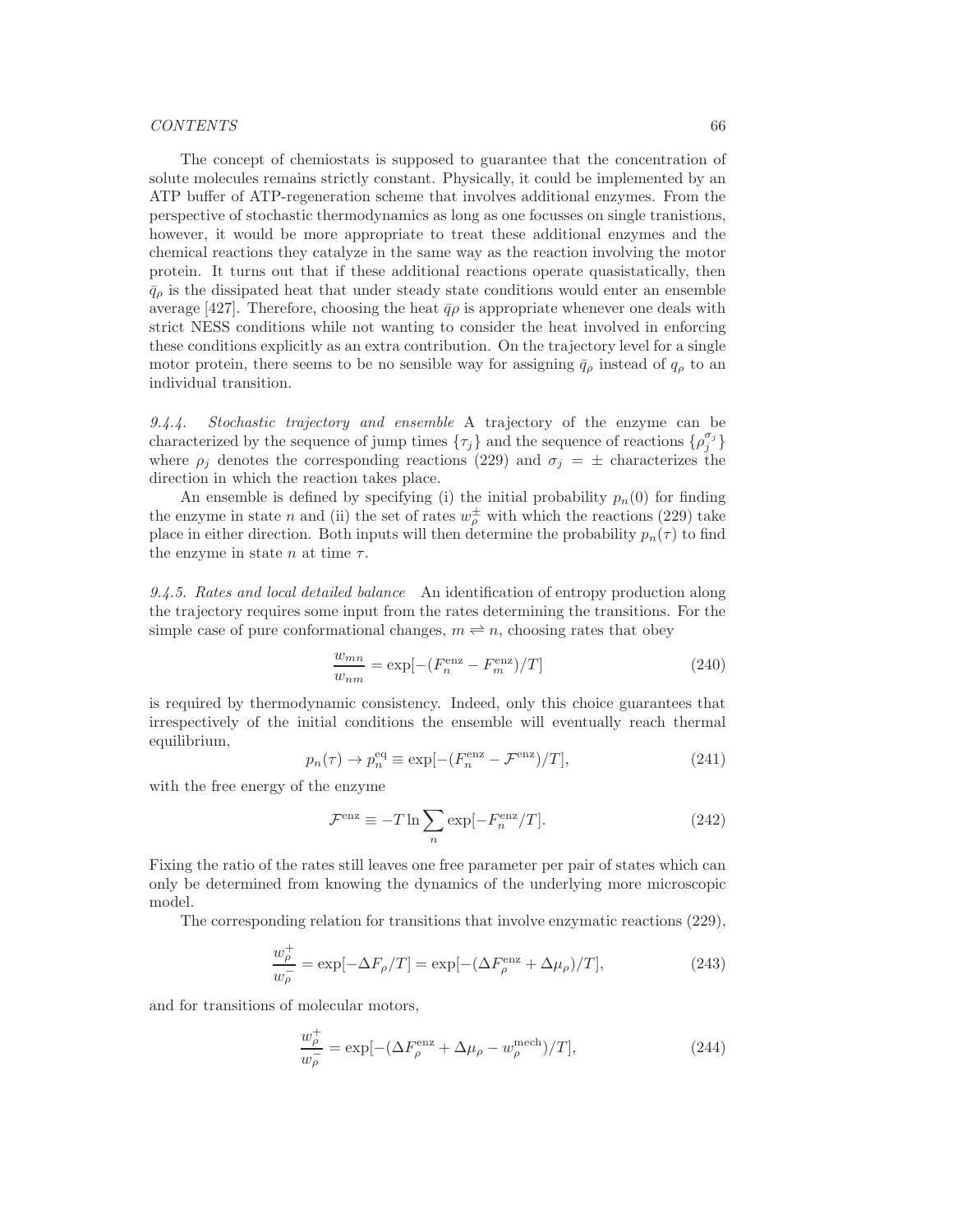are somewhat less obvious. Essentially, three types of justifications for choosing such ratios can be given.

First, even though microreversibility is often invoked it seem unclear how to obtain these ratios rigorously using this concept if chemical reactions are involved.

Second, one can derive (243) using the following argument. For any enzymatic reaction there will be concentrations  $\{c_i^{\text{eq}}\}$  of the solutes such that the enzyme will reach equilibrium. For these particular equilibrium concentrations, a choice of rates respecting (243) is mandatory as in the case of pure conformational changes. If one now assumes that (i) the reaction rates obey the mass action law and that (ii) the concentrations and the chemical potentials are related by the ideal solution expression,  $\mu_i(c_i) = \mu_i^{\text{eq}} + T \ln(c_i/c_i^{\text{eq}})$ , then the form (243) follows.

Third, more recently it has been shown that by requiring a consistent stochastic thermodynamic description on the trajectory level, one can indeed derive these conditions on the rates using rather mild assumptions [427].

In all cases by invoking the respective first laws (228,233,235), the ratio of the rates can also be written in the form

$$
\frac{w_{\rho}^{+}}{w_{\rho}^{-}} = \exp[\Delta S_{\rho} + q_{\rho}/T] \tag{245}
$$

showing that this ratio is determined by the change of intrinsic and medium entropy involved in this transition. This important relation should be compared with (20) in the colloidal case where the continuum version of such a ratio involves only the dissipated heat since there is no relevant intrinsic entropy change given here by  $\Delta S_{\rho}$ . Similarly, for a biopolymer within a continuum description, the relation (223) shows the contribution of intrinsic entropy.

9.4.6. Entropy production and FTs The total entropy production involved in one forward transition  $\rho$  at time  $\tau$  can be derived from the general expression (126) and by using the ratio of the rates (245) as

$$
\Delta s_{\rho}^{\rm tot}(\tau) = \ln \frac{p_{n_{\rho}}(\tau) w_{\rho}^{+}}{p_{n_{\rho}^{+}}(\tau) w_{\rho}^{-}} = \Delta s_{\rho} + \Delta S_{\rho} + q_{\rho}/T.
$$
\n(246)

It consists of three contributions. The first is the change in stochastic entropy,

$$
\Delta s_{\rho}(\tau) = -\ln[p_{n_{\rho}^{+}}(\tau)/p_{n_{\rho}^{-}}(\tau)].
$$
\n(247)

The second denotes the change in the intrinsic entropy (230) of the system which consists here of enzyme and surrounding solution. The third term arises from the dissipated heat (233,235).

Summing over all reactions taking place up to time  $t$  and adding the concomitant change in stochastic entropy,  $\Delta s = -\ln p_{n_t}(t) + \ln p_{n_0}(0)$ , one obtains the total entropy production along a trajectory

$$
\Delta s^{\text{tot}} = \Delta s + \sum_{j} \sigma_j [\Delta S_{\rho_j}(\tau_j) + q_{\rho_j}(\tau_j)/T], \qquad (248)
$$

where  $\sigma_j = \pm 1$  denotes the direction in which the transition  $\rho_j$  takes place at time  $\tau_j$ .

The arguably most relevant situation for an enzyme modelled by discrete states is a NESS generated by non-equilibrated solute concentrations and/or an applied external force in the case of a motor protein. In such a NESS, one has the SSFT (65) for the total entropy production as defined in (248).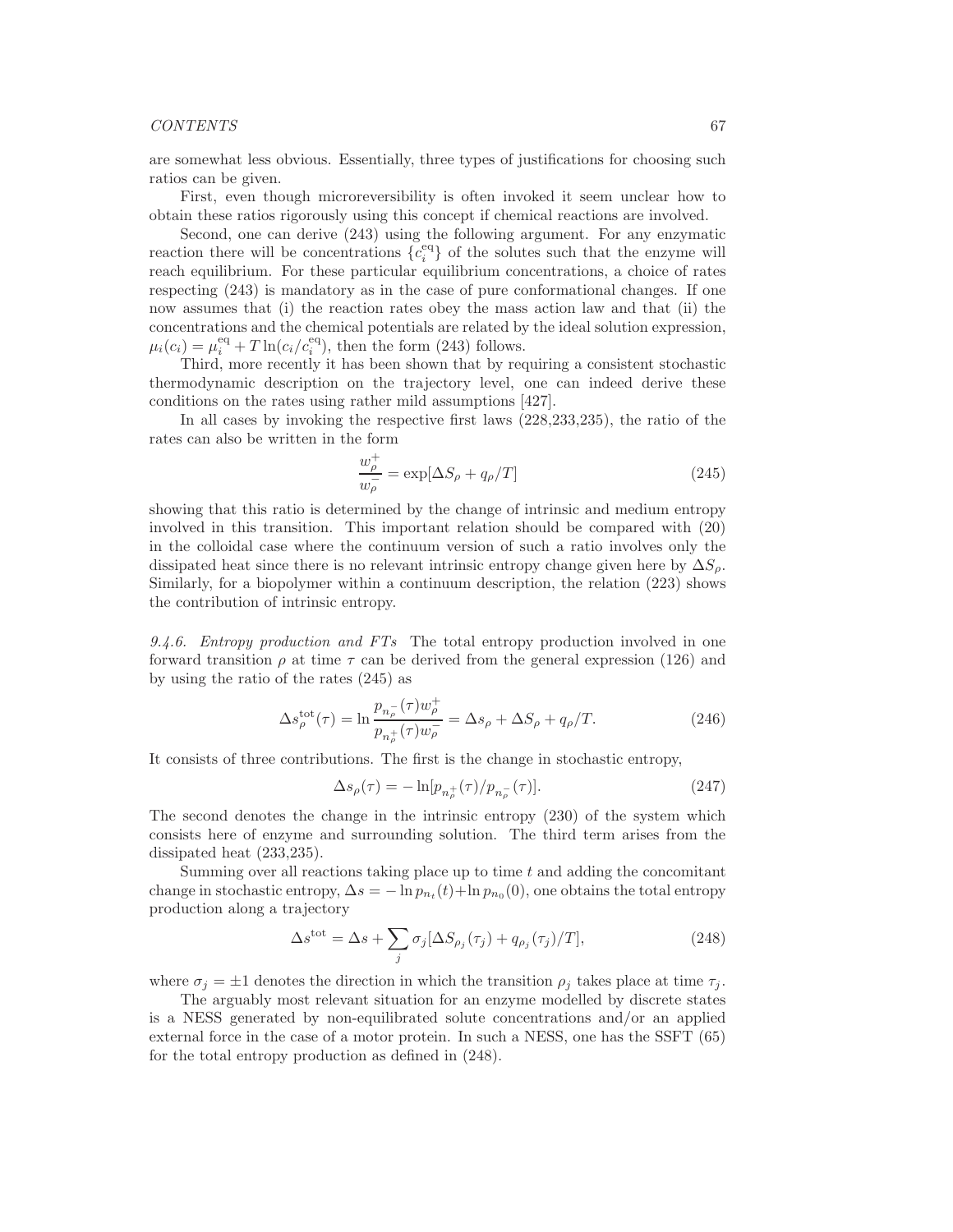9.4.7. Time-dependent rates and work So far, it was implicitly assumed that the rates are time-independent. Time-dependent rates could arise either since the concentrations of the solutes are externally modulated (or, in a finite system, depleted due to the action of the enzymes) or since the forces applied to motor proteins are time-dependent. The ratio of the rates is then still constrained by (243, 244). However, under such time-dependent external conditions characterized by a parameter  $\lambda(\tau)$ , the thermodynamic state variables  $E_n$ ,  $S_n$  and  $F_n$  can become time-dependent as well. In consequence, there are contributions to the first law and to entropy production even if the enzyme remains in the same state. Specifically, if the enzyme remains in state  $n$ , in analogy to  $(212)$  the first law becomes

$$
dw_n = \partial_{\lambda} F_n d\lambda = (\partial_{\lambda} E_n - T \partial_{\lambda} S_n) d\lambda = \partial_{\lambda} E_n d\lambda + dq_n.
$$
 (249)

Hence, there is exchanged heat,  $dq_n = -T dS_n$ , even if the system remains in the same state whenever the intrinsic entropy depends on a changing external parameter (like, e.g., the concentration of the solutes).

These expressions of heat and work resemble those of quasistatic processes as they should since it is implicitly assumed that the distribution of microstates that contribute to the state  $n$  adapts (almost) instantaneously to thermal equilibrium. Consequently, these contributions to work and heat do not enter the FTs non-trivially.

9.4.8. Experiments: F1-ATPase Apart from free energy reconstructions described above, experimental work using the concepts of stochastic thermodynamics is still scarce. For the F1-ATPase, two groups have published work pointing in this direction. In an intriguing example of exploiting the SSFT, the torque exterted by the F1-ATPase on a bead in an optical trap could be measured without knowing the friction constant of the bead [481]. The implicite assumption, however, with this type of analysis is that no further dissipative mechanisms exist. In another study of this molecule [482, 483], it was inferred that this motor transfers almost the full free energy from ATP hydrolysis into loading the elastic element connecting the motor with the bead.

9.4.9. Biochemical reaction networks The formalism described above for a single enzyme can easily be extended to networks involving several types of (different) enzymes [84] or ordinary chemical reactions networks using chemical master equations [228, 419]. Specific examples for which the distribution of entropy production has been calculated are [484, 485, 486].

#### 10. Autonomous isothermal machines

#### 10.1. General aspects

Enzymes and molecular motors as described in Sect. 9 from the stochastic thermodynamics perspective provide a paradigm for isothermal machines. In contrast to heat engines, which in their classical form are the archetypical thermodynamic machines and which in their stochastic version will be described in Sect. 11, isothermal machines do not transform heat but rather chemical energy into mechanical work (or vice versa) while the temperature of the surrounding medium remains constant.

A general classification relevant to machines is whether or not they operate autonomously. In the stochastic setting, an autonomous machine will typically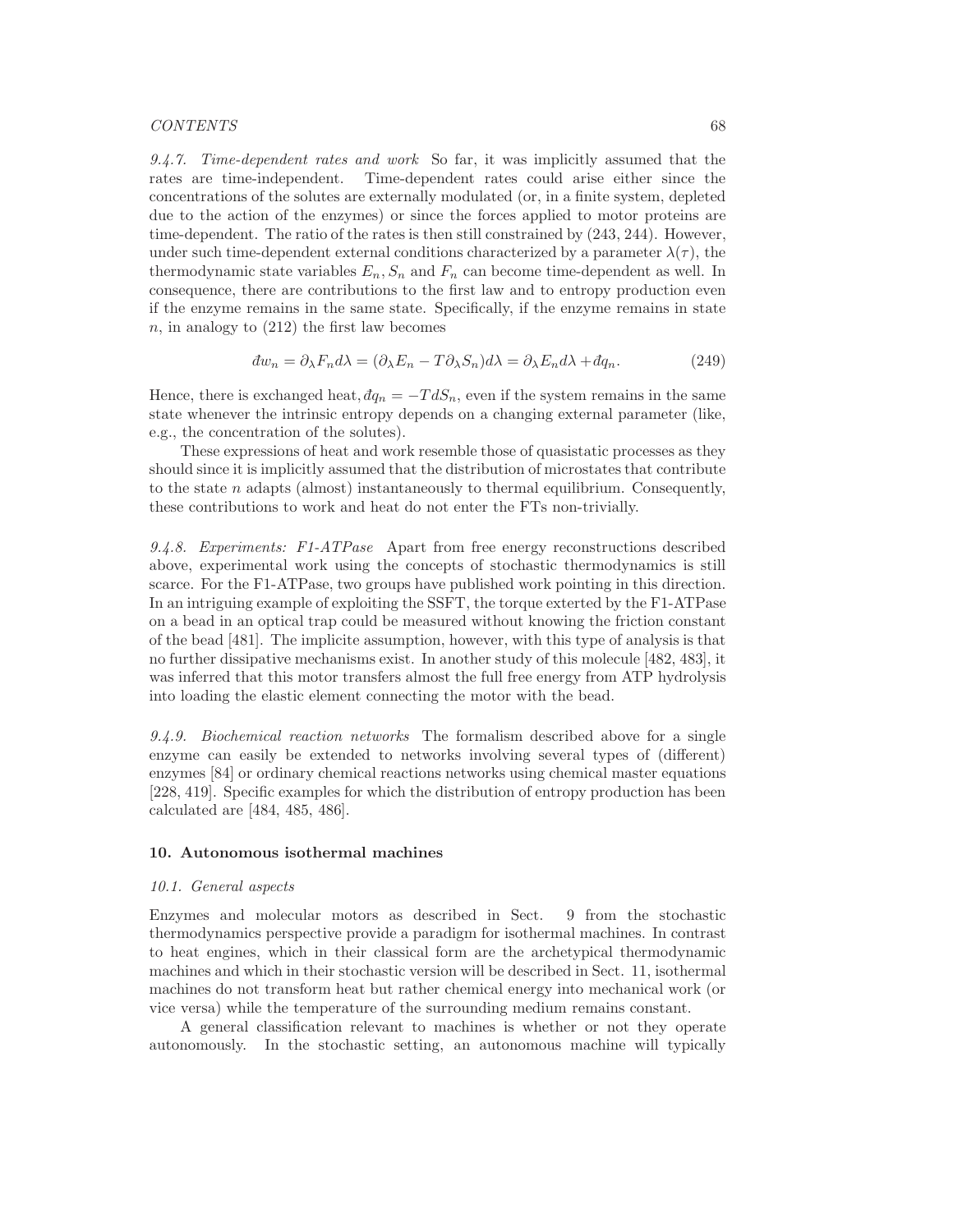correspond to a NESS driven by externally imposed time-independent boundary conditions. Any molecular motor is a typical example of such an autonomous isothermal machine, since single molecule assays typically provide conditions of constant non-equilibrium concentrations of "fuel" molecules like ATP. For a nonautonomous machine, some time-dependent external control is required that "leads" the machine through its cycle. Building reliable artificial molecular motors in the lab still constitutes a major challenge as reviewed in [487, 488, 489, 490, 491, 492].

In this section, we present a systematic theory for isothermal autonomous machines in the discrete state version based on the representation in terms of cycles of the underlying network. In principle, this approach includes earlier models based on continuous coordinates diffusing in a ratchet potential that depends on the chemical state of the motor since any continuum model can be discretized. The emphasis here, however, is on the basic principles, and, in particular, how the thermodynamic constraints are implemented consistently.

An important quantity for any type of machine is its efficiency defined as the ratio between the power delivered by the machine and the rate of "fuel" consumption. Thermodynamics constrains this efficiency by 1 for isothermal machines and by the Carnot efficiency for thermal heat engines operating between heat baths of different temperature. In both cases working at the highest possible efficiency comes at the cost of zero delivered power since reaching the thermodynamic bound requires a quasistatic, i.e., infinitely slow operation. A practically more relevant question then is about efficiency at maximum power (EMP). We will see that in this thermodynamic framework rather general expressions for power, efficiency and efficiency at maximum power emerge.

It would be interesting to pursue these issues also for periodically driven machines, which are one step more complex than the autonomous ones. While there is a vast literature on how to generate transport by periodic modulation of system parameters as reviewed in [415, 493, 494, 495] the problem of efficiency and efficiency at maximum power, however, seems not to have been addressed systematically for such stochastic machines. One reason is that even making explicit statements about the periodic steady state is much harder than for the NESS engine at constant external parameters.

# 10.2. General framework for autonomous machines: Cycle representation and entropy production

An autonomously operating device or machine can be modelled as a Markov process on a network in a steady state. Transitions between different states in this NESS depend on rates that reflect both the coupling of the machine to reservoirs with different chemical potentials for solutes or particles and external forces or loads. These non-equilibrium conditions can be expressed by generalized thermodynamic forces or "affinities"  $\mathcal{F}_k$  as listed in Tab. 1.

For a systematic presentation it is useful first to recall the representation of a NESS in terms of cycle currents [189, 190], see Fig. 3. Rather than summing over the individual transitions  $(mn)$  or reactions  $\rho$  as we have done so far, in a NESS probability currents can be expressed by a sum over directed cycle currents

$$
j_a \equiv j_a^+ - j_a^- = j_a^+ (1 - j_a^- / j_a^+) = j_a^+ (1 - \prod_{\rho \in a} w_\rho^- / w_\rho^+) \tag{250}
$$

where a labels the cycles and  $j_a^+$  and  $j_a^-$  denote the inverse mean times required for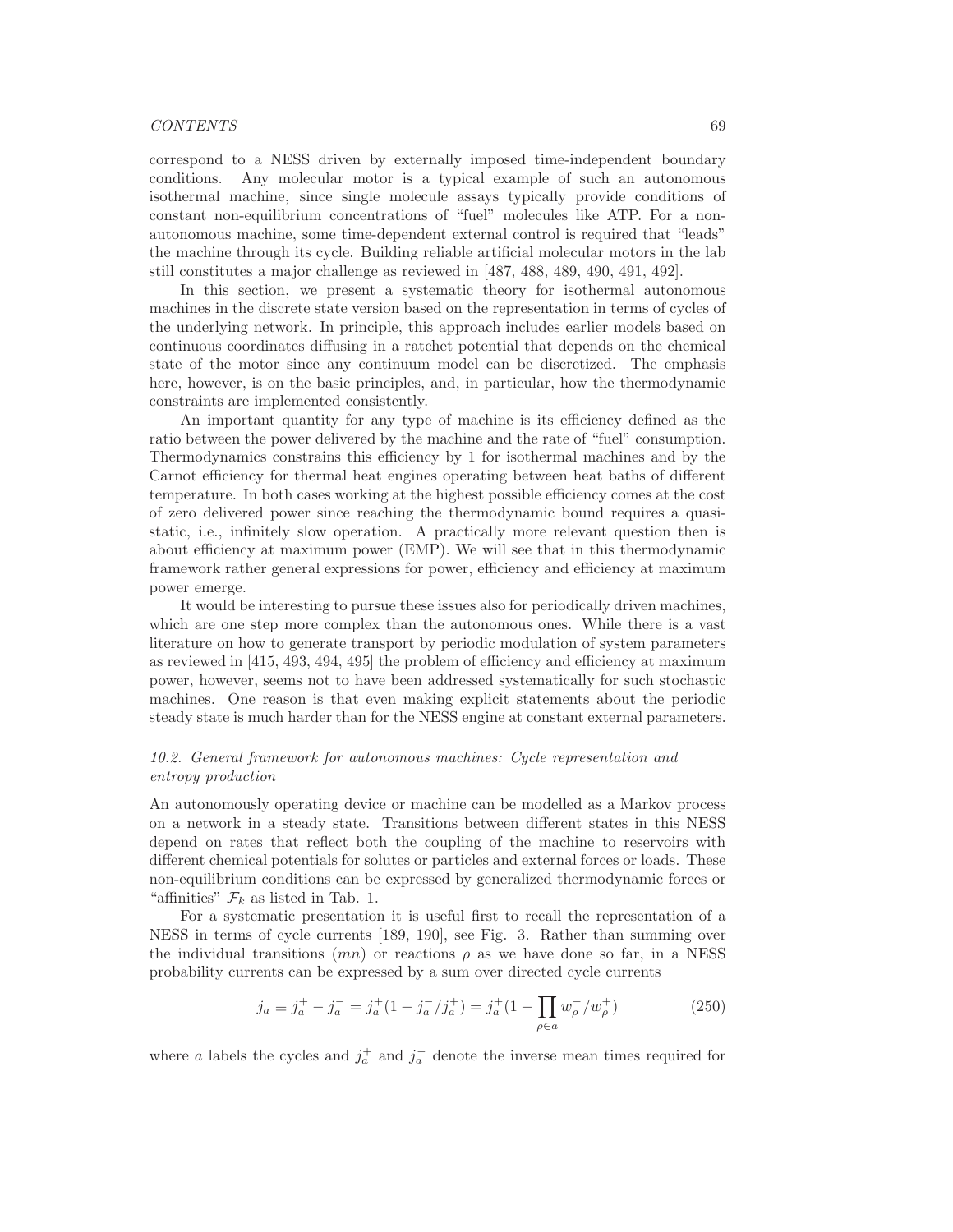| process            | affinity $\mathcal{F}_k$ | gen. distance $d^k$ |
|--------------------|--------------------------|---------------------|
| linear motion      | force $f/T$              | linear distance $d$ |
| rotation           | torque $N/T$             | angle $\Delta\phi$  |
| particle transport | $-\Delta \mu/T$          | $(typically)$ 1     |
| chemical reaction  |                          | $(typically)$ 1     |

Table 1. Affinities and generalized distance for isothermal machines

completing the cycle in forward and backward direction, respectively.† These forward and backward (probability) currents can be expressed in a diagrammatic way by the transition rates of the whole network (not just those of the respective cycle). However, the ratio  $j_a^-/j_a^+$ , is given by the ratio between the product of all backward rates and the product of all forward rates contributing to the cycle a.

Thermodynamic consistency as formulated in (139) or (245) allows to express this ratio

$$
\prod_{\rho \in a} w_{\rho}^- / w_{\rho}^+ = \exp(-\Delta S_a) \tag{251}
$$

by the sum

$$
\Delta S_a \equiv \sum_{\rho \in a} (q_\rho/T + \Delta S_\rho) \equiv q_a/T + \sum_{\rho \in a} \Delta S_\rho = \bar{q}_a/T \tag{252}
$$

of the entropy changes in the reservoirs and heat baths associated with this cycle. The last equality recalls the definition of heat under strict steady state conditions which includes the quasi-static refilling of the reservoirs as discussed in Sect. 9.4.3. With the first law (239) summed along a cycle, this entropy change can also be written as

$$
\Delta S_a = (w_a^{\text{mech}} + w_a^{\text{chem}})/T.
$$
\n(253)

This representation alluding to the definition of a "chemical work" introduced in Sect. 9.4.3 becomes convenient when discussing the efficiency.

Alternatively, expressed in terms of affinities, the entropy change associated with a cycle becomes

$$
\Delta S_a = \sum_k d_a^k \mathcal{F}_k,\tag{254}
$$

where  $d_a^k$  is a generalized distance conjugate to the force  $\mathcal{F}_k$  as listed in Tab. 1. To each affinity  $\mathcal{F}_k$ , there corresponds a conjugate flux or current

$$
J_k \equiv \sum_a (j_a^+ - j_a^-) d_a^k = \sum_a j_a^+ [1 - \exp(-\Delta S_a)] d_a^k \tag{255}
$$

describing the rate with which the respective quantity is "processed" by the machine. The mean entropy production rate can be written as

$$
\sigma = \sum_{a} (j_a^+ - j_a^-) \Delta S_a \tag{256}
$$

$$
= \sum_{a} j_a^+ [1 - \exp(-\Delta S_a)] \Delta S_a = \sum_{k} J_k \mathcal{F}_k. \tag{257}
$$

These expressions are exact and do not imply any linear response assumption as the final bilinear form may suggest.

† The directed cycle current  $j_a \equiv \langle \mathcal{J}_a \rangle$  is the mean of the fluctuating current  $\mathcal{J}_a$  introduced in Sect. 6.4.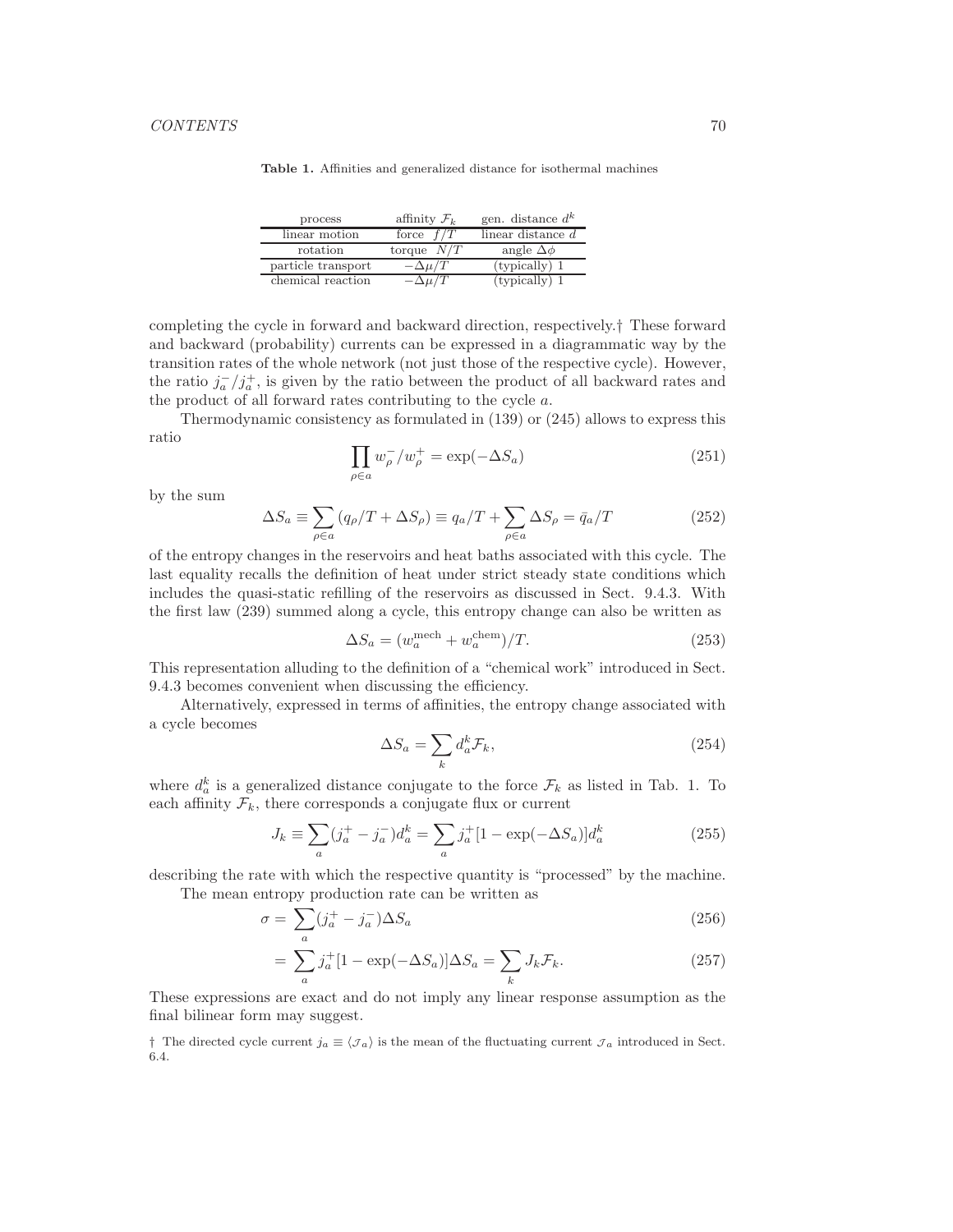## 10.3. Power and efficiency

10.3.1. Input and output power A device or machine is supposed to deliver some output from consuming some input. Characteristically for nano-machines, the role of output and input can easily be reversed as it depends on the signs of the corresponding affinities. Input has to be offered to the machine with a positive affinity  $\mathcal{F}_i > 0$  whereas output is associated with a current or flux that is opposite to an applied affinity  $\mathcal{F}_{o} < 0$ .

Quite generally, for an isothermal machine in a NESS, the total rate of production of output and input,  $P_o$  and  $P_i$ , respectively, is given by the product between a pair of corresponding flux and affinity according to

$$
P_{o,i} = \epsilon_{o,i} J_{o,i}(T\mathcal{F}_{o,i})
$$
\n
$$
(258)
$$

$$
= \epsilon_{o,i} \sum_{a} j_a^+ [1 - \exp(-\Delta S_a)] d_a^{o,i} (T \mathcal{F}_{o,i})
$$
\n(259)

where  $\epsilon_o \equiv -1$  and  $\epsilon_i \equiv 1$  reflect the fact that the output is delivered against an external load  $\mathcal{F}_o < 0$ . Expressed in terms of a cycle-specific work input

$$
w_{i,a} \equiv \mathcal{F}_i d_a^i \tag{260}
$$

and work output

$$
w_{o,a} \equiv -\mathcal{F}_o d_a^o,\tag{261}
$$

the power can also be written as [496]

$$
P_{o,i} = \sum_{a} j_a^+ [1 - \exp(w_{i,a} - w_{o,a})] T w_{\{o,i\}a}.
$$
 (262)

In the contribution of each cycle, the expressions (259, 262) separate a system specific kinetic prefactor,  $j_a^+ = j_a^+({\{\mathcal{F}_k\}})$ , from the remaining thermodynamic quantities.

10.3.2. Efficiency and efficency at maximum power (EMP) The efficiency of a machine is defined as the ratio

$$
\eta \equiv P_o/P_i. \tag{263}
$$

It has occasionally been argued that the traditional definition of efficiency (263) should be modified for molecular motors pulling cargo in order to include the "work" required for overcoming Stokes friction even in the absence of an external force [497, 498]. More recently, a "sustainable" efficiency has been suggested as an alternative concept [499, 500]. In this review, we keep the traditional expression (263).

For the paradigmatic case of just two non-zero affinities, the entropy production rate (257) becomes

$$
\sigma = (P_i - P_o)/T \ge 0\tag{264}
$$

implying that efficiency of isothermal machines is bounded by  $0 \leq \eta \leq 1$ . Working at the highest possible efficiency comes at the cost of zero delivered power since reaching the thermodynamic bound requires a quasi-static, i.e., infinitely slow operation. A practically more relevant question then is about efficiency at maximum power.

The notion of efficiency at maximum power (EMP) requires one or several parameters  $\{\lambda_i\}$  with respect to the variation of which  $P_o$  can become maximal, i.e.,  $P_o^* \equiv \max_{\{\lambda_i\}} P_o \equiv P_o(\{\lambda_i^*\})$ . EMP is then given by

$$
\eta^* \equiv P_o^* / P_i(\{\lambda_i^*\}).\tag{265}
$$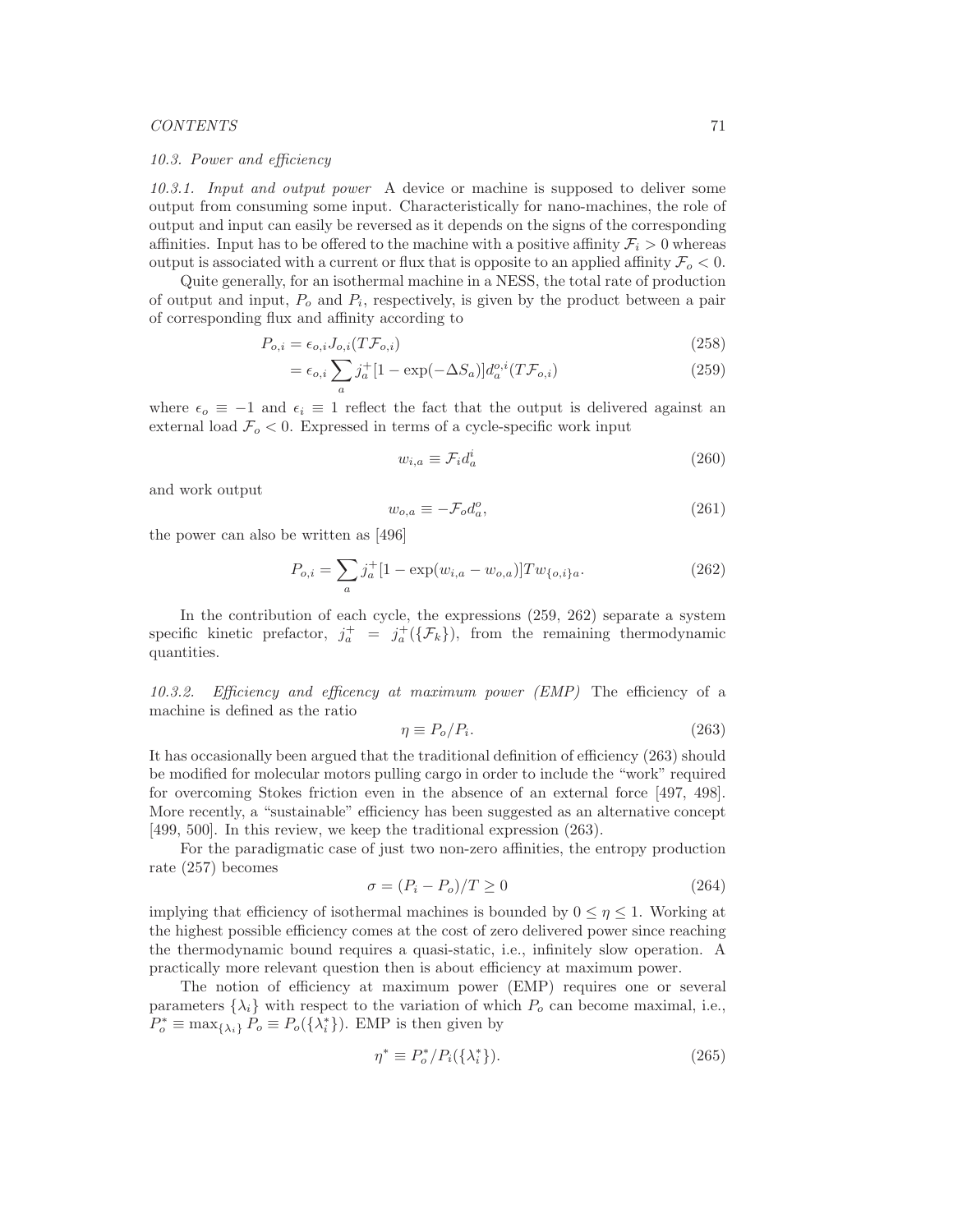In general, the result for EMP will depend strongly both on the choice and the allowed range of the variational parameters  $\{\lambda_i\}$  [496, 501] which is a fact occasionally ignored when statements about the EMP are made. In particular, one should distinguish variation with respect to the externally imposed affinities from those with respect to structural or intrinsic parameters of the machine. Examples for the latter are the topology of the network and common prefactors for forward and backward rates that leave their ratio and thus the thermodynamics invariant.

#### 10.4. Linear response: Relation to phenomenological irreversible thermodynamics

At this point, it is instructive to consider a machine operating close to equilibrium and to cast the results into the framework of linear irreversible thermodynamics [502, 503]. This theory truncates an expansion of the fluxes in the first order of the affinities, i.e., assumes that

$$
J_k = \sum_l L_{kl} \mathcal{F}_l \tag{266}
$$

with the Onsager coefficients  $L_{kl}$ . By expanding (255) for small affinities and using (254), we obtain for the Onsager coefficients the cycle representation

$$
L_{kl} = \sum_{a} j_a^{+eq} d_a^k d_a^l. \tag{267}
$$

Here,  $j_a^{+eq} \equiv j_a^{+}(\lbrace \mathcal{F}_k \rbrace = 0)$  is the equilibrium forward current of a cycle a. In this approach, the Onsager symmetry  $L_{kl} = L_{lk}$  is satisfied automatically. Similarly, the rate of total entropy production (257) becomes

$$
\sigma \approx \sum_{a} j_a^+ (\Delta S_a)^2 = \sum_{kl} L_{kl} \mathcal{F}_k \mathcal{F}_l.
$$
 (268)

In this lowest order, power input and output (259) become

$$
P_{o,i} = \epsilon_{o,i} J_{o,i}(T\mathcal{F}_{o,i}) = \epsilon_{o,i} T \sum_{k} L_{\{o,i\}k} \mathcal{F}_k \mathcal{F}_{o,i}.
$$
 (269)

In the paradigmatic case of two affinities, for fixed input affinity  $\mathcal{F}_i > 0$  and choosing the output affinity as variational parameter  $\mathcal{F}_o$ , maximum power is reached for

$$
\mathcal{F}_o^* = -L_{oi}\mathcal{F}_i/2L_{oo} \tag{270}
$$

leading to an EMP of [504]

$$
\eta^* = L_{oi}^2 / [4L_{oo}L_{ii} - 2L_{oi}L_{io}] \le 1/2. \tag{271}
$$

The upper bound imposed by the positivity of entropy production is realized for a degenerate matrix of Onsager coefficients,

$$
L_{oo}L_{ii} = L_{oi}L_{io},\tag{272}
$$

which implies that  $J_0 \sim J_i$ . Possible realizations of this structural condition are (i) all unicyclic machines and (ii) tightly coupled multicyclic machines. These two classes and the third one of weakly coupled multicyclic machines will be defined and discussed in the next sections.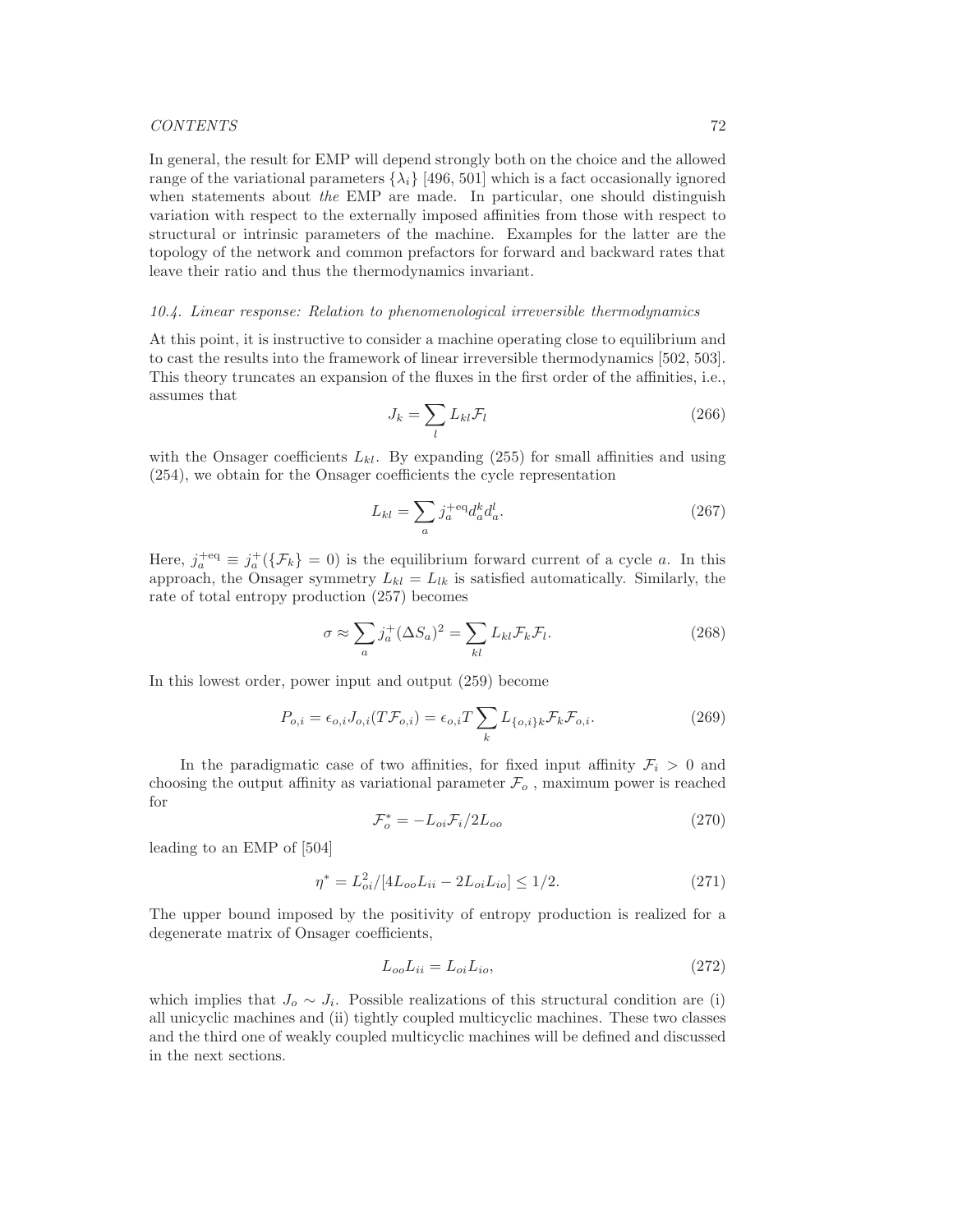### 10.5. Unicyclic machines

Unicyclic machines consist of only one cycle which allows to drop the cycle index a in this section, see Fig. 3 for an example. In general, the power delivered and used by a unicyclic motor becomes with (262)

$$
P_{o,i} = Tj^+[1 - e^{w_o - w_i}]w_{o,i}.
$$
\n(273)

Its efficiency  $\eta \equiv w_o/w_i$  depends thus trivially only on the externally imposed affinities  $\mathcal{F}_k$  and the intrinsic properties  $d^{o,i}$  but is independent of the detailed kinetics. In the regime  $0 < w_o < w_i$ , the motor will work as intended. For  $w_o = w_i$ , the motor has optimal efficiency  $\eta = 1$  but does not deliver any power since it then cycles as often in forward as in backward direction.

The concept of EMP requires to identify the admissible variational parameters. A simple and physically transparent choice is to fix the input  $w_i$  and vary the output  $w<sub>o</sub>$ , e.g., by changing the applied force or torque in the case of a molecular motor. The condition  $dP_o/dw_o = 0$  leads to the implicit relation [496]

$$
w_i = w_o^* + \ln[1 + w_o^*/(1 + x_o w_o^*)]
$$
\n(274)

for the optimal output  $w_o^*$  at fixed input  $w_i$  with

$$
x_o \equiv d \ln j^+ / dw_o \approx x_o^{\text{eq}} + O(w_i, w_o). \tag{275}
$$

These expressions can easily be evaluated for any unicyclic machine with specified rates which determine the non-universal  $j^+$ .

The linear response regime is defined by the condition  $w_0 < w_i \ll 1$ . By expanding (274), one obtains

$$
\eta^* = w_o^* / w_i \approx 1/2 + (x_o^{\text{eq}} + 1/2) w_i / 8 + O(w_i^2)
$$
\n(276)

which shows how system specific features like the coefficient  $x_o^{\text{eq}}$  enter EMP beyond the universal value 1/2. This expression proves that, depending on the value of the non-universal parameter  $x_o^{\text{eq}}$ , EMP may well rise beyond the linear response regime as found first in a case study of molecular motors [505]. These results seem to be at variance with another study along similar lines where a universal bound of 1/2 was found for EMP [499]. The difference, however, is that the latter authors constrain the optimization to a parameter space that leaves the stationary distribution invariant which seems to be a somewhat artificial condition. Further analytical and numerical results for EMP of unicyclic machines using  $w<sub>o</sub>$  or both,  $w<sub>i</sub>$  and  $w<sub>o</sub>$ , as variation parameters can be found in [496]. Bounds on EMP on simple unicyclic machines have been derived in [506].

### 10.6. Multicyclic machines: Strong vs weak coupling

A discussion of multicylic machines along similar lines does not require much additional conceptual effort [496]. The crucial distinction becomes the one between "strong" (or tight) and "weak" (or loose) coupling first introduced within the phenomenological linear response treatment in [504] and later stressed by van den Broeck and co-workers mostly in the context of heat engines as reviewed in the next section. In a strongly coupled multicylic machine, any cycle containing the input transition also contains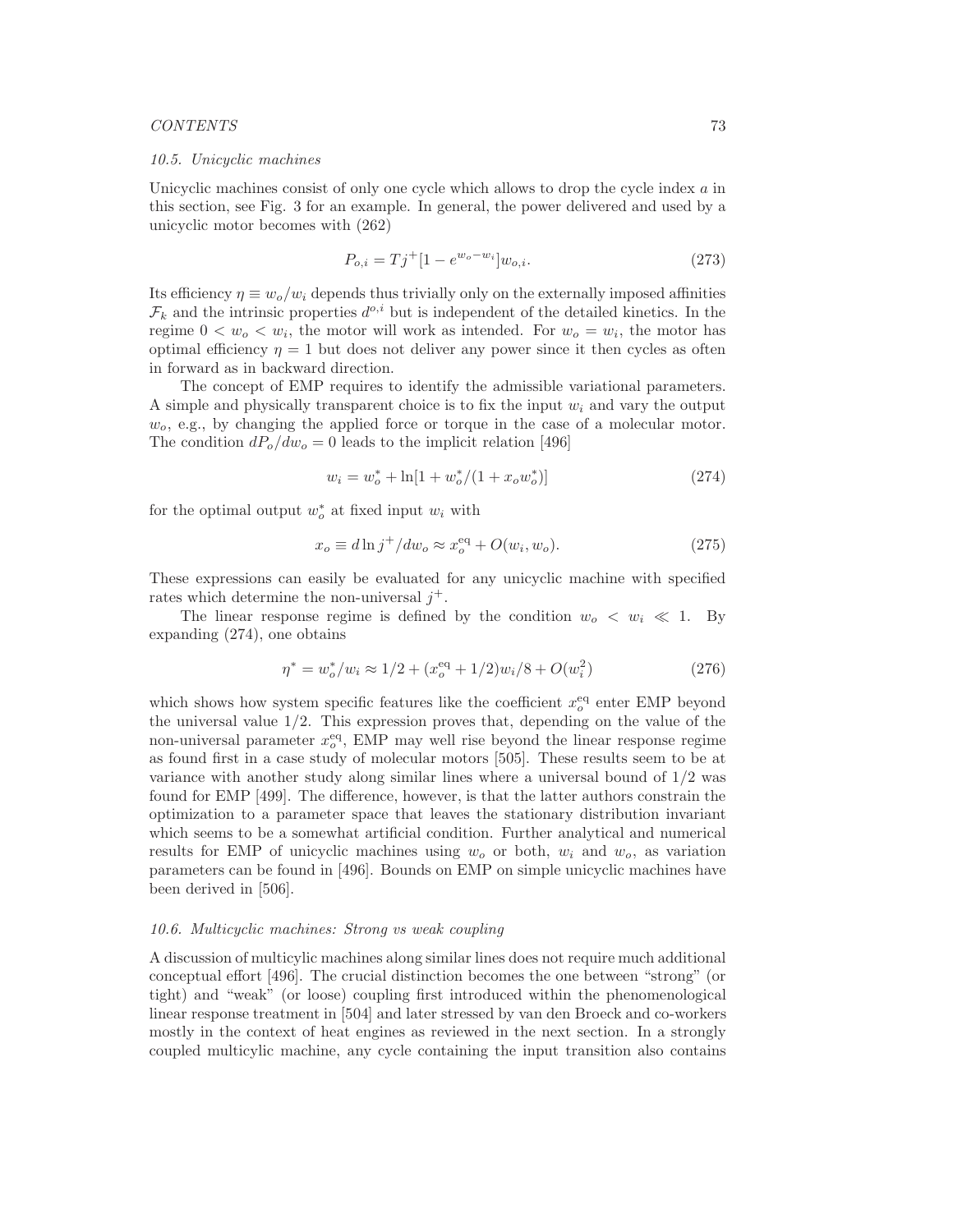the output transition (assuming for simplicity that input and output affect only one transition each). For such strongly coupled machines exactly the same formalism as for unicyclic machines applies with the only caveat that  $j^+$  appearing there is now given by  $j^+ \equiv \sum_a j_a^+$  where the sum runs over all cycles that include input and output transition and the  $j_a^+$  are the corresponding forward cycle currents. Thus, such strongly coupled machines obey the same relations for efficiency and EMP as unicyclic machines.

In the weak coupling case, there are cycles containing the input but not the output transition. Running through such a cycle the machine "burns" the input without delivering any output which clearly decreases the efficiency. In particular, it turns out that in the linear response regime, EMP is less that  $1/2$ , but may still rise when moving deeper into the non-equilibrium regime [496].

## 10.7. Efficiency and EMP of molecular motors

One important class of potential applications of the theory just described are molecular motors that transform chemical energy into mechanical energy (or vice versa). As mentioned in the introductory section above, two general types of models must be distinguished for these systems.

For dynamics on a discrete set of states, efficiency (rather than EMP) has been investigated recently for various models [507, 508]. Genuine EMP has been studied for both the simplest unicyclic and a simple multicycle network in [505]. It would be interesting to do so for more intricate models like, e.g., the one introduced in [405], but also for artificial swimmers like the one discussed in [509].

Traditionally, efficiency of molecular motors has been studied within ratchet models where the motor undergoes a continuous motion in a periodic potential that depends on the current chemical state of the motor [510, 511, 413, 414, 415, 416]. Dissipation then involves both, the continuous degree of freedom which should be treated along the lines discussed in Sect. 2 and the discrete switching of the potential due to an enzymatic event. Model systems of this type have been investigated in [403, 512, 513, 514, 515]. For a recent study of EMP in such a continuum description, see [516].

There is a second motivation for studying such models combining discrete with continuous dynamics. In the typical experimental set-up for measuring the efficiency of a molecular motor under load, an external force or torque is applied to a micron-sized bead that is connected to the molecular motor like in the recent example of the rotary motor F1-ATPase [482, 483, 517]. The discrete nano-sized steps of the motor become visible only through monitoring the biased Brownian motion of the bead which clearly is continuous. For a comprehensive description, both dissipation in the discrete steps of the motor and the one associated with the continuous motion of the bead should be combined [518].

## 11. Efficiency of stochastic heat engines

# 11.1. Carnot, Curzon-Ahlborn and beyond

In classical thermodynamics, a heat engine, delivering work  $-W$  by extracting heat  $-Q_1$  from a hot bath at temperature  $T_1$  and releasing heat  $Q_2$  into a cold bath at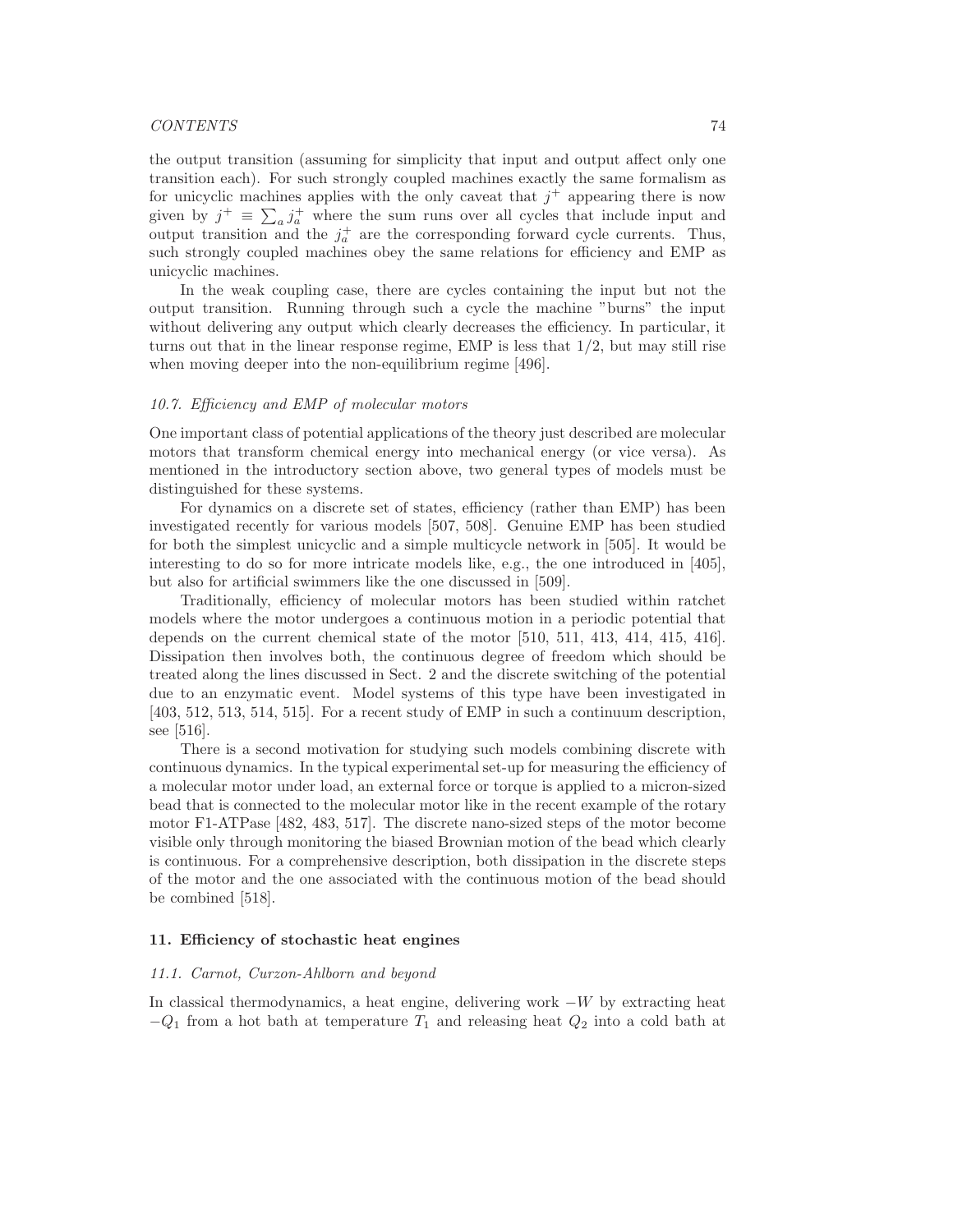## CONTENTS TO THE SERVICE OF THE SERVICE OF THE SERVICE OF THE SERVICE OF THE SERVICE OF THE SERVICE OF THE SERVICE OF THE SERVICE OF THE SERVICE OF THE SERVICE OF THE SERVICE OF THE SERVICE OF THE SERVICE OF THE SERVICE OF

temperature  $T_2$ , has an efficiency

$$
\eta \equiv |W|/|Q_1| \le \eta_C \equiv 1 - T_2/T_1 \tag{277}
$$

limited by the Carnot efficiency  $\eta_C$  which provides a universal bound that follows from combining the first with the second law. Reaching the upper bound comes at the price of zero power since this condition requires a quasistatic, i.e., infinitely slow operation. A practially more relevant efficiency is the one at maximum power,  $\eta^*$ , which becomes well-defined only if the parameter space available for the maximization is specified. For macroscopic thermodynamics, introduction of this problem is often attributed to Curzon and Ahlborn [519] even though their result has been described earlier, see [520] and the comment made in Ref.1 of [501]. Subsequent work for macroscopic engines pursued under the label of finite-time thermodynamics is reviewed in [521, 522, 523, 524].

Curzon and Ahlborn (CA) assume ordinary heat conduction between the baths and the engine that is supposed to operate without further internal losses. By optimizing the power with respect to (i) the temperature difference responsible for the heat exchange between the baths and the machine, and (ii) the duration of the two isothermal steps (while fixing a constant ratio between the time allocated to isothermal and adiabatic steps) they obtained for EMP the expression

$$
\eta_{CA} \equiv 1 - (T_2/T_1)^{1/2} \approx \eta_C/2 + \eta_C^2/8 + O(\eta_C^3). \tag{278}
$$

which is independent of the thermal conductivities between baths and engine.

Whether or not the CA result can claim more universality that under the original "endoreversible" assumptions, or is even a bound on EMP, is a subtle, if not even ill-defined, issue since maximum power depends crucially on the admissible parameter space. Beyond the original assumption there are conditions like for a cascade of intermediate engines [525, 526] and for "weak symmetric dissipation" [527] where CA can be shown to hold for a rather reasonable choice of variational conditions. Numerical simulations of finite-time Carnot cycles for a weakly interacting gas have been analyzed for efficiency and EMP in [528, 529, 530].

A related question is the range of universal validity of the expansion in (278) for EMP. For tightly coupled machines defined by an output work flux that is proportional to the heat flux taken from the hot reservoir, the leading term,  $\eta_C/2$ , follows from simple linear irreversible thermodynamics for fixed input and variable output [504]. Such a result will hold both for macroscopic as for small engines.

The question of efficiency and EMP are indeed as relevant and applicable to small engines or devices as they are for macroscopic ones. The new aspect concerns the role of fluctuations not in the sense that a fluctuating efficiency is defined which might lead to ill-defined results given the fact that sometimes the heat taken from the hot bath would be zero or even negativ. One rather keeps the definition  $(277)$  but now W and Q are mean values that are determined by averaging over the fluctuations.‡ A main advantage of a stochastic approach compared to the macroscopic phenomenological one is the fact that a thermodynamically consistent kinetics valid beyond the linear response regime can easily be imposed.

Whether the CA result has any relevance to these small thermal engines has been one of the main issues in the field especially since the coefficient 1/8 in the second term

<sup>‡</sup> The inequality (277) is a trivial consequence of the IFT for total entropy production, if the latter quantities are expressed by fluctuating work and heat contributions [531].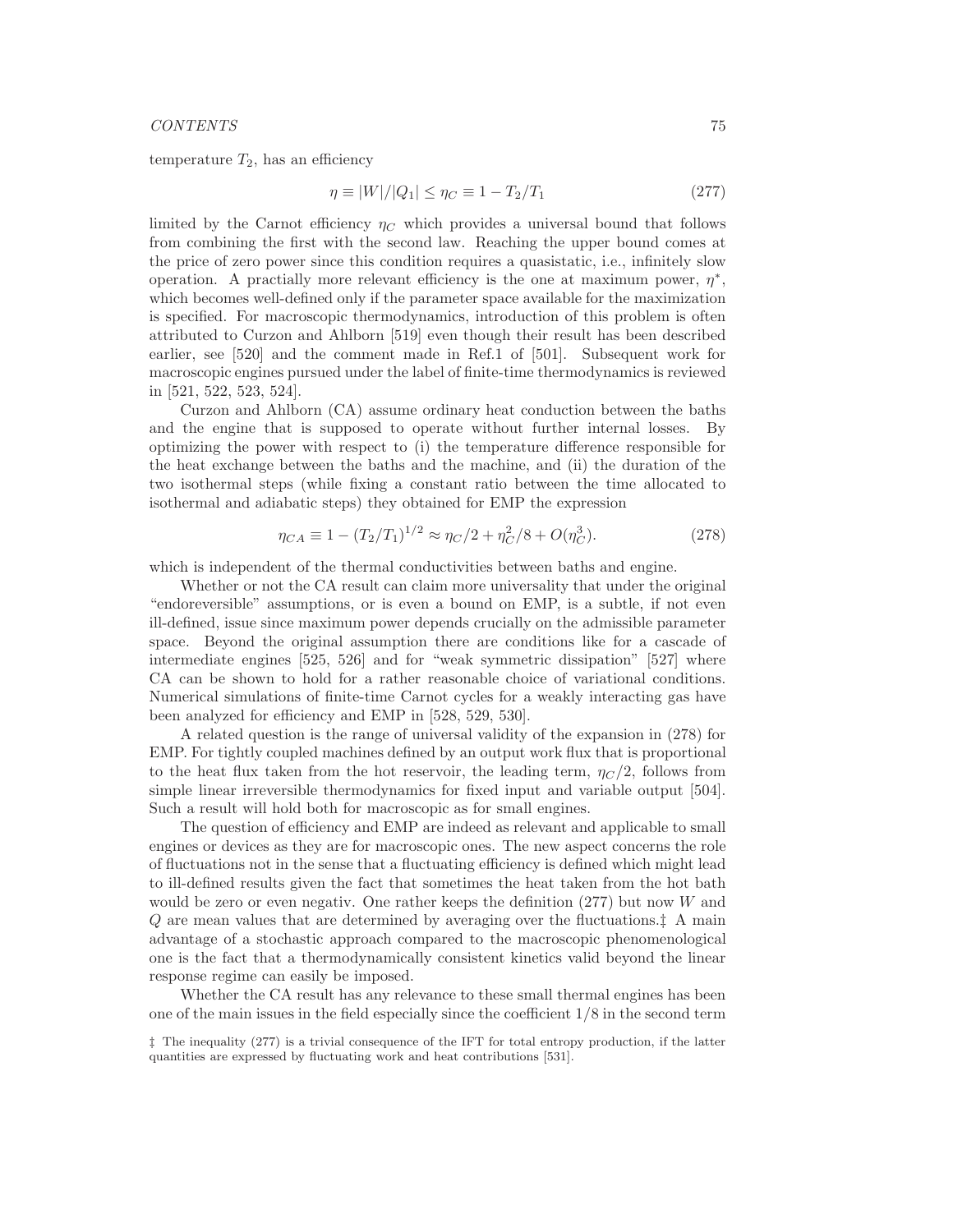of an expansion of efficiency at maximum power in  $\eta_C$  was found in quite different systems [261, 532]. For autonomous machine, i.e., in the steady state regime, the 1/8 is indeed universal if the system possesses an additional (left-right) symmetry [533]. It should be stressed, however, that getting this coefficient requires a second (intrinsic or structural) variational parameter beyond the output control required for getting the 1/2. For such steady state machines, beyond the second term in the expansion (278), the full CA result is irrelevant.

On the other hand, for small cyclic machines, which can be treated formally in a spirit closer to  $CA$ 's original approach, obtaining the factor  $1/8$  requires a symmetry in the exchange with the hot and cold bath [533]. Moreover, for such a machine it is possible to obtain the CA result over the full temperature range for certain conditions [261, 533].

In the following, we decribe paradigmatically how small heat engines or devices fit into the stochastic framework from which these and further results for both autonomous (steady state) and periodically driven machines can easily be derived. We focus on both the formal similarities and differences with the isothermal machines and the issue of efficiency of maximum power.  $\mathcal S$  Even though we restrict the following discussion to heat engines, similar concepts can be applied to refrigerators, see, e.g., [535].

### 11.2. Autonomous heat engines

For understanding both the general issues and the necessary ramifications of the comparably simpler framework introduced in Sect. 10 for the isothermal case, it is helpful to have a few specific examples in mind.

11.2.1. Büttiker-Landauer (BL) and Feynman ratchet Transport of a colloidal particle in a periodic potential can be induced by an external force at constant temperature as discussed in Sect. 2. As an alternative, in the absence of an external force, a spatially periodic temperature profile (out of phase with the potential) will also lead to net motion as discussed by Büttiker [536], van Kampen [537] and Landauer [538]. This set-up is one example of noise-induced transport which is comprehensively reviewed by Reimann [415]. From a more thermodynamic perspective, and in the presence of an additional opposing external force, such a Büttiker-Landauer (BL) ratchet is a simple example for a stochastic heat engine that transforms heat into mechanical work. One can then ask for the efficiency of such a device which is a subtle question especially when using the overdamped limit for a discontinuous temperature profile [14, 539, 540, 541, 542, 543]. The optimization of such a device for maximal power has been studied both for variation of the external force [544, 545] and for variation of the intrinsic potential [546, 547]. These issues become technically simpler in discretized versions [532, 548, 549, 550, 551] as in the simple model sketched and described in Fig. 7. This system can also be seen as a simplified (one degree of freedom) version of the famous Feyman ratchet [552] that as a paradigm for rectification of thermal noise has its own conceptual subtleties [553, 14]. The Feynman ratchet has inspired various model systems which have been analyzed both analytically and in numerical simulations [554, 555].

S Universality of the efficiency if other quantities are optimized has been studied in [534].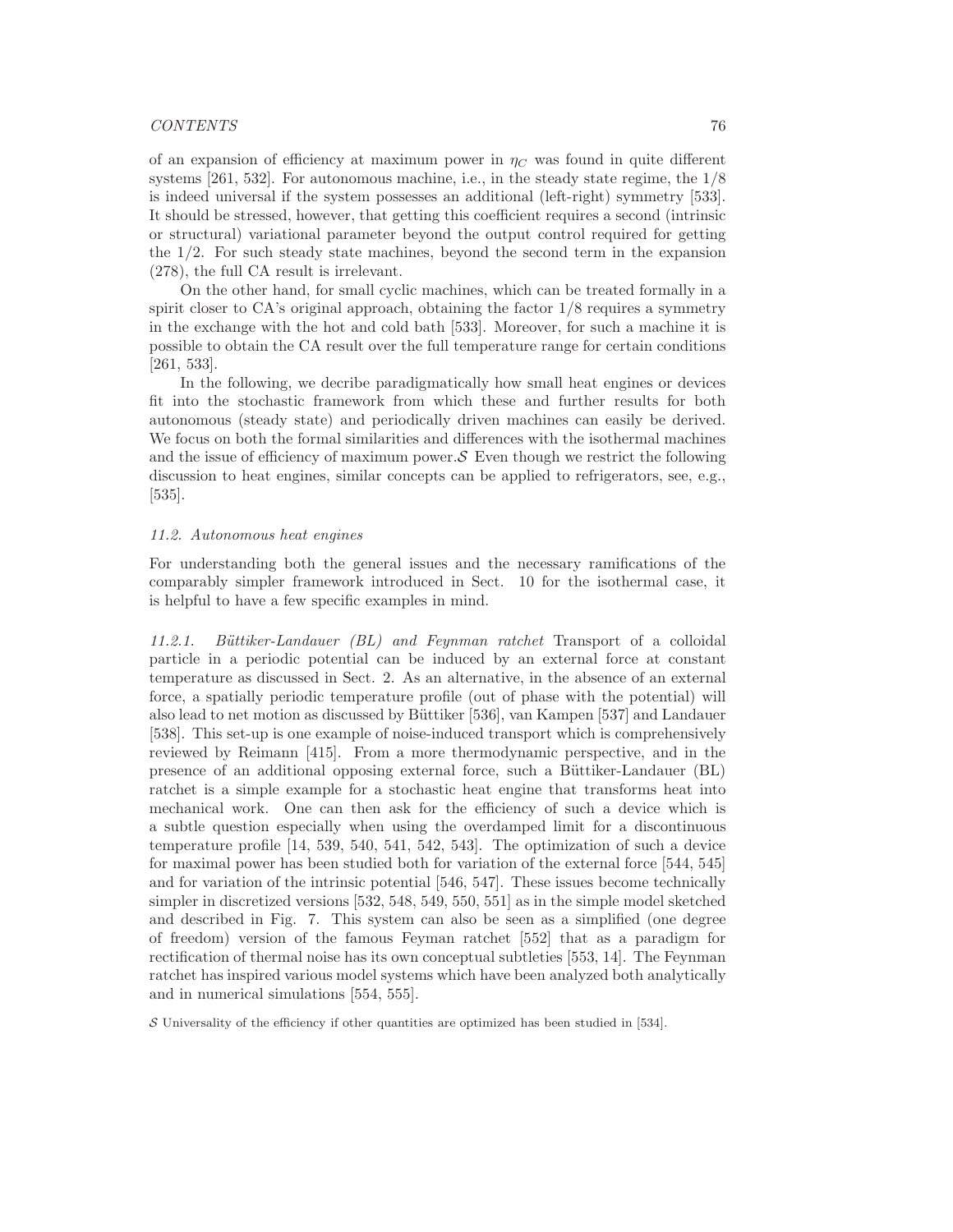

Figure 7. In a BL ratchet, a particle preferentially climbs a potential barrier with height E over a distance  $d_1$  while in contact with a heat bath at  $T_1$ . It slides down a distance  $d_2$  on the cold side with  $T_2 = T_1 - \Delta T$ . This temperature-difference driven motion to the right persists for a small enough force  $f < 0$  pulling to the left.



Figure 8. In a thermoelectric device, simplified here as a quantum dot with a single relevant energy level E, electrons are transported on average from a hot reservoir with  $\mu_1$  and  $T_1$  to a cold reservoir with  $\mu_2 = \mu_1 + \Delta \mu > \mu_1$  and  $T_2=T_1-\Delta T$  using heat from the hot reservoir.

From an experimental perspective, realizing such a ratchet in aqueous solution is not straightforward since one needs significant temperature differences on rather small length scales as realized in single particle studies of thermophoresis, see, e.g., [556].

11.2.2. Electronic devices In electronic devices, temperature differences can more easily be imposed as it is done, e.g., in thermoelectrics where temperature differences are exploited to transport electrons against an electro-chemical potential. For such systems, thermodynamic considerations have been emphasized by Linke and coworkers who pointed out that such machines can indeed operate at the Carnot limit [557, 558]. More recent studies based on simple models for quantum dots have addressed in particular the issue of efficiency at maximum power [559, 560, 561]. The simple paradigm discussed in [559] is sketched in Fig. 8.

A particularly intriguing aspect of such devices is the observation that in the presence of a magnetic field the Onsager-Casimir symmetry relations, in principle, seem to allow Carnot efficiency at finite power [562]. This issue deserves further study through the analysis of microscopic models as the one suggested in [563].

Likewise, any photo-electric device is also coupled to a reservoir of rather high temperature since the photons being absorbed from the sun come with the black-body distribution of the sun's temperature. Therefore, photo-electric devices are amenable to a thermodynamic description focussing of efficiency and EMP, see, e.g., [564].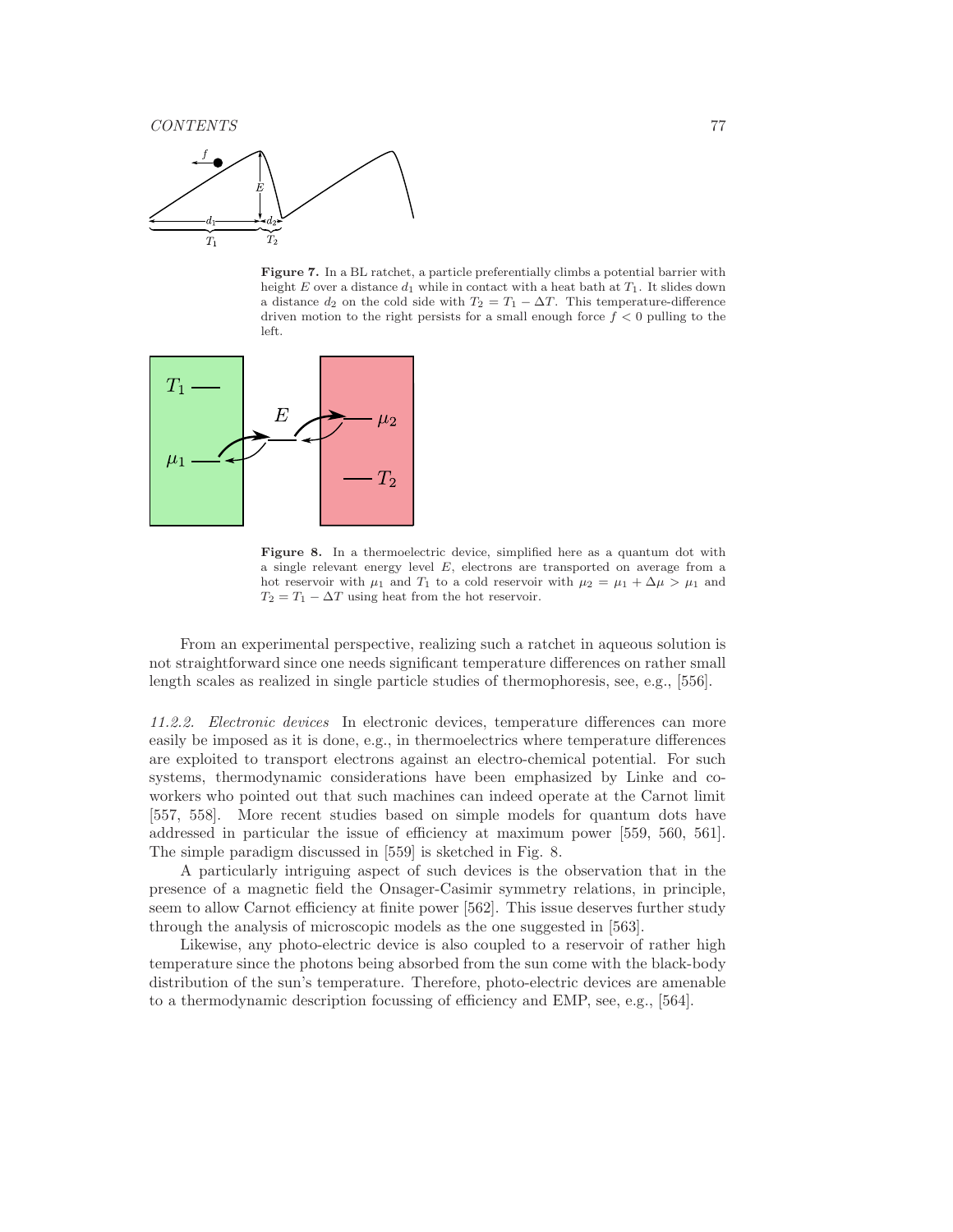

Figure 9. Common three-state diagram for the simplified BL ratchet (Fig. 7) and the thermo-electric device (Fig. 8). For the BL-ratchet L and R refer to the particle sitting in the mininum and E corresponds to the particle being on the barrier top. For the electronic device, L and R refer to the electron being in the left or right reservoir. E corresponds to the electron sitting on the quantum dot. In both cases, the state R should be identified with L after the electron or particle has been transported from left to right thus completing the cycle. The log-ratio of the transition rates is given in Tab. 2.

11.2.3. General theory For any discrete autonomous heat engines in contact with heat baths of at least two different temperatures, it must be specified for each transition at which temperature it takes place, i.e., with which heat bath the machine is in contact at this particular transition. As in the isothermal case, the assumption of local detailed balance implies thermodynamic constraints on the ratios of forward and backward rates as given in Fig. 9 and Tab. 2 for the two examples introduced above.

The thermodynamic constraints imply that the total entropy production along a cycle still fulfills (251). For the representation (254), one needs the affinities with the corresponding conjugate distances entering the conjugate fluxes given for the two examples in Tab. 3. The general differences compared to the isothermal case arise from the presence of (at least) two different temperatures. First, there is a new affinity associated with the two heat baths with energy flow as the corresponding

Table 2. Ratio of rates for the devices shown in Figs. 7 and 8 with their network representation Fig. 9.

|                        | $\ln w_1^+$           | $\ln w_2^+$<br>$w_{\alpha}$ |
|------------------------|-----------------------|-----------------------------|
| BL ratchet             | $-(E+ f d_1)/T_1$     | $(E -  f d_2)/T_2$          |
| thermo-electric device | $E)/T_1$<br>$(\mu_1)$ | $\mu_2)/T_2$<br>E           |

Table 3. Characteristic quantities for the two example of unicyclic heat engines shown in Figs. 7 and 8.

|                | relevant affinities     | $\mathcal{F}_k$ in                         | conjugate      | Input                      | Output          |
|----------------|-------------------------|--------------------------------------------|----------------|----------------------------|-----------------|
|                |                         | linear response                            | distance $d^k$ | $-\bar{q}^{(1)} = T_2 w_i$ | $T_2w_o$        |
| ВL             | $1/T_2 - 1/T_1$         | $\Delta T/T_2^2$                           |                | $E+ f d_1$                 |                 |
| ratchet        | $f/T_1, f/T_2$          | $f/T_2, f/T_2$                             | $d_1, d_2$     |                            | $f (d_1+d_2)$   |
| thermoelectric | $1/T_2 - 1/T_1$         | $\overline{\Delta T}/T_2^2$                |                | $E-\mu_1$                  |                 |
| device         | $\mu_1/T_1 - \mu_2/T_2$ | $-(\Delta \mu/T_2 + \mu_1 \Delta T/T_2^2)$ |                |                            | $\mu_2 - \mu_1$ |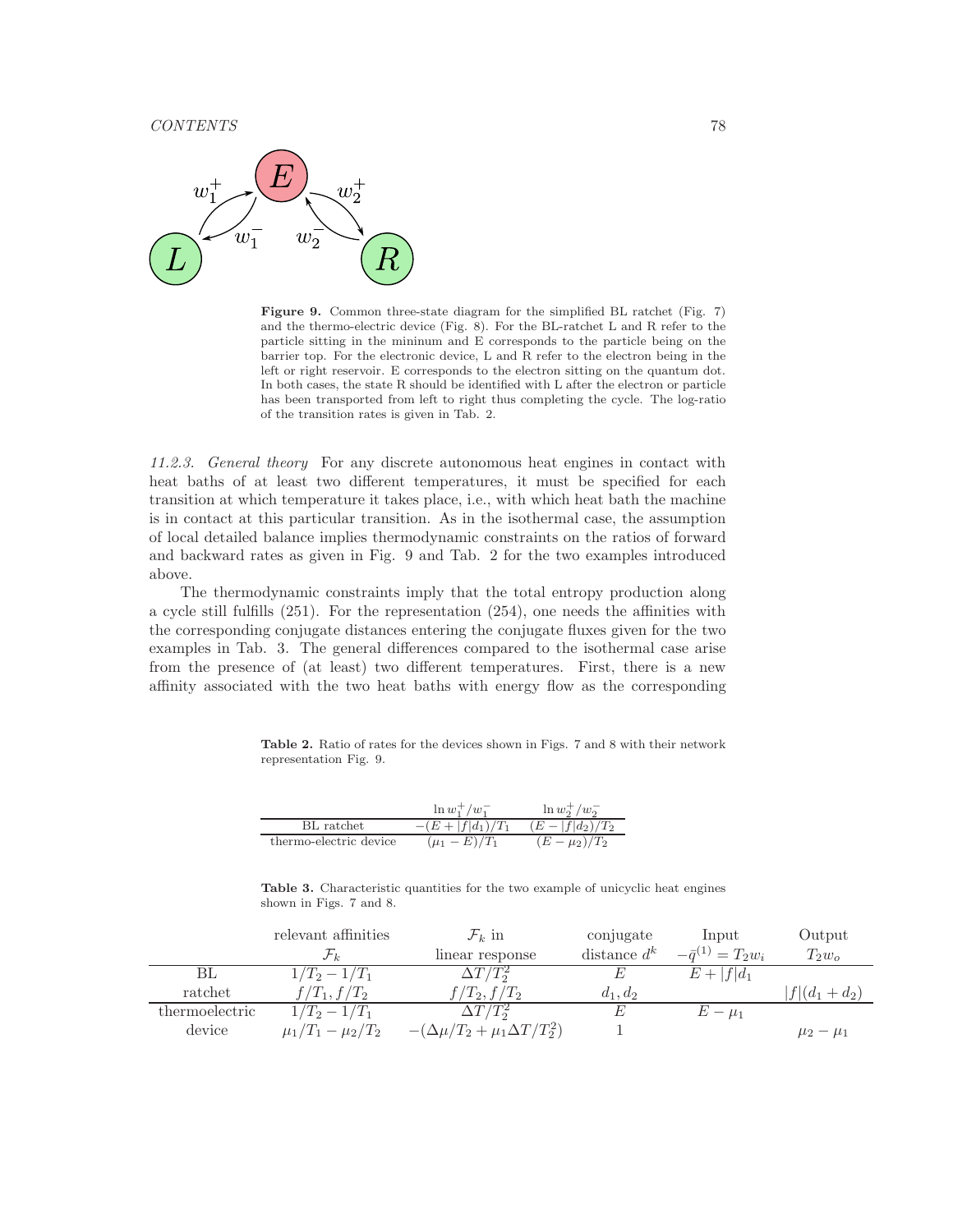flux. Second, if matter is transported between baths of different chemical potential and different temperature, the corresponding affinity involves the two temperatures. As a consequence, in linear response, the latter affinity carries both a  $\Delta \mu$  and a  $\Delta T$  term. Finally, a force applied to a particle in a thermal ratchet subject to two different temperature requires to introduce even two affinities with this force. As in the isothermal case, for an autonomous heat engine the total entropy production rate can be expressed by affinities and conjugate fluxes according to (257).

On the cycle level, the total entropy change becomes

$$
\Delta S_a = \bar{q}_a^{(1)} / T_1 + \bar{q}_a^{(2)} / T_2,\tag{279}
$$

where we use the heat as appropriate under NESS conditions which fulfills first laws of the type

$$
w_a^{\text{mech}(1,2)} + w_a^{\text{chem}(1,2)} = \bar{q}_a^{(1,2)} + \Delta E_a^{(1,2)} \tag{280}
$$

where  $\Delta E_a^{(1)} = -\Delta E_a^{(2)}$  is the change in internal energy of the system arising from the transitions associated with the respective heat baths labelled by superscripts. With this relation, the total entropy change along a cycle (279) can also be expressed by the heat extracted from the hot reservoir as

$$
\Delta S_a = -\bar{q}_a^{(1)} \eta_C / T_2 + (w_a^{\text{mech}} + w_a^{\text{chem}}) / T_2 \equiv w_{i,a} \eta_C - w_{o,a},\tag{281}
$$

where the work terms refer to the sum of the contributions from the respective bath contacts. The definition of dimensionless input  $w_{i,a}$  is motivated by the fact that for a heat engine the input is the heat extracted from the hotter bath. Dimensionless output denoted by  $w_{o,a}$  is either mechanical or chemical work delivered by the machine.

The power of the machine can now be expressed analogously to the isothermal case as

$$
P_{o,i} = \epsilon_{o,i} \sum_{a} j_a^+ [1 - \exp(-w_{i,a}\eta_C + w_{o,a})] T_2 w_{\{o,i\}a}.
$$
 (282)

where the occurence of the Carnot efficiency  $\eta_C$  in the exponent compared to the isothermal case (262) is crucial. In the affinity representation, the difference to the isothermal case is even more drastic since output and input power can no longer be written as simple products of a pair of conjugate flux  $J_{o,i}$  and affinity  $T\mathcal{F}_{o,i}$  as in (259). One could have anticipated this complication since with two baths it is not obvious which temperature should be chosen in (259) when trying to generalize to the non-isothermal case.

11.2.4. EMP for unicyclic machines For unicyclic machines (and hence dropping the cycle index a), maximizing the power  $P<sub>o</sub>$  with respect to the output  $w<sub>o</sub>$ , which would physically correspond to varying the external force or chemical potentials, leads to the analogue of (274) in the form

$$
w_i = (w_o^* + \ln[1 + w_o^*/(1 + x_o w_o^*)])/\eta_C.
$$
\n(283)

This relation implies immediately the universal  $\eta^* \equiv w_o^* / w_i \approx \eta_C / 2 + O(\eta_C^2)$  in the linear response regime which can also easily be obtained from a phenomenological treatment analogously to the one presented in Sect. 10.4 [525].

Maximizing the power with respect to the input variable  $w_i$  leads to

$$
w_i^* = [w_o^* + \ln(1 - \eta_C/x_i)]/\eta_C
$$
 (284)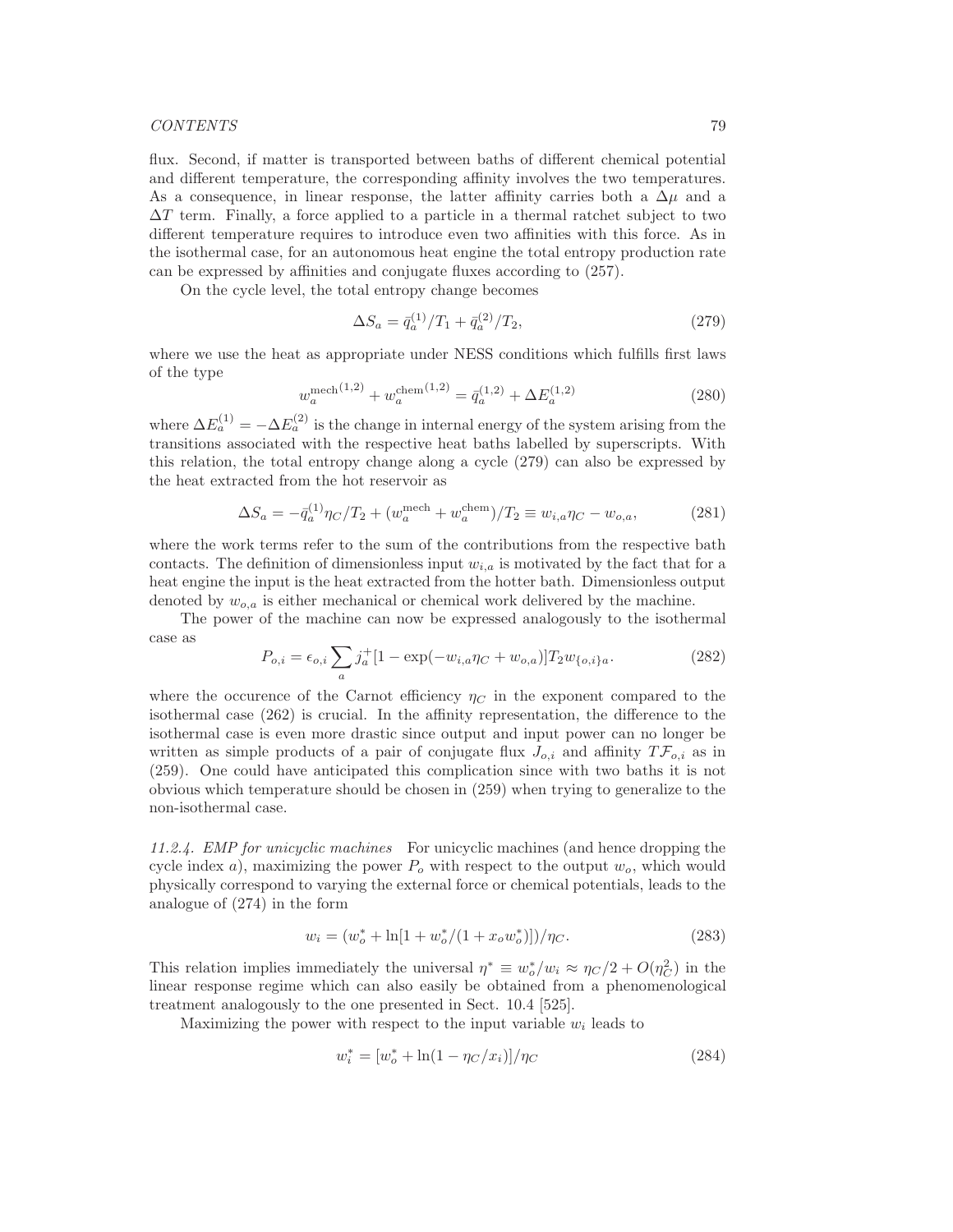with

$$
x_i \equiv d \ln j^+ / dw_i \approx x_i^{\text{eq}} + O(\eta_C, w_o). \tag{285}
$$

As the respective column in Tab.  $3 \text{ show}, w_i$  involves an intrinsic parameter of the machine like the relevant energy level. Combining the relations (283,284) and varying both  $w_o$  and  $w_i$  leads to the EMP

$$
\eta^{**} = \eta_C / [1 - (x_o + x_i / \eta_C) \ln(1 - \eta_C / x_i)] \tag{286}
$$

$$
\approx \eta_C/2 - [(2x_o^{\text{eq}} + 1)/x_i^{\text{eq}}]\eta_C^2/8 + O(\eta_C^3)
$$
\n(287)

which shows that the second order coefficient is system-specific.

It can be checked that for a unicyclic device with spatial symmetry, for which the current j reverses sign when the affinities  $\mathcal{F}_k$  change sign, the square-bracket prefactor of the second term is indeed -1 thus recovering the overall 1/8 as previously derived by extending the phenomonological irreversible thermodynamics approach to second order [533].

For an explicit evaluation of the EMP (286) one needs the specific form of  $x_{o,i} = x_{o,i}(w_o, w_i)$  which requires assumptions on the specific rates beyond the constraints imposed by thermodynamics exploited so far. For the mechanical BL ratchet, it is interesting to note that even for  $d_1 \neq d_2$ , an explicit calculation for  $w_2^+ = w_1^- = 1$  (and the other rates as given in Tab. 2) recovers the coefficient  $1/8$  despite the obvious breaking of the left-right symmetry. The case  $d_2 = 0$  is discussed for the full temperature range in [532], where, not surprisingly, deviations from the CA result are found. The thermoelectric device is treated in [533, 559]. For a photo-electric device, explicit results can be found in [564], where also the role of non-radiative transition is discussed. Further examples of EMP in a three and five state network have been discussed in [501].

## 11.3. Periodically driven heat engines

The autonomous machines just discussed reach a NESS since they are permanently connected to both heat baths. For a periodically driven heat engine, contact with either one bath or, in an adiabatic step, with none, is periodically enforced externally.

11.3.1. Brownian heat engine Within stochastic thermodynamics such a model was introduced in [261] for a Brownian particle in a time-dependent potential, see Fig. 10. Optimizing for both, the potential and the time-interval spent in the isothermal transitions, EMP for fixed  $T_{1,2}$  was shown to be

$$
\eta^* = \eta_C / (2 - \alpha \eta_C) \approx \eta_C + (\alpha/4)\eta_C^2 + O(\eta_C^3)
$$
\n(288)

where

$$
\alpha \equiv 1/[1 + (\mu(T_1)/\mu(T_2))^{1/2}] \tag{289}
$$

is a system-specific coefficient given by the temperature-dependence of the mobility  $\mu(T)$ . If the latter is independent of temperature, one recovers the coefficient 1/8. Since  $0 \le \alpha \le 1$ , the expression (288) implies the bounds

$$
\eta_C/2 \le \eta^* \le \eta_C/(2 - \eta_C) \tag{290}
$$

on EMP later also derived under the assumption of "weak" dissipation which leads to a quite similar formalism [527, 565]. Further ramifications and classifications of such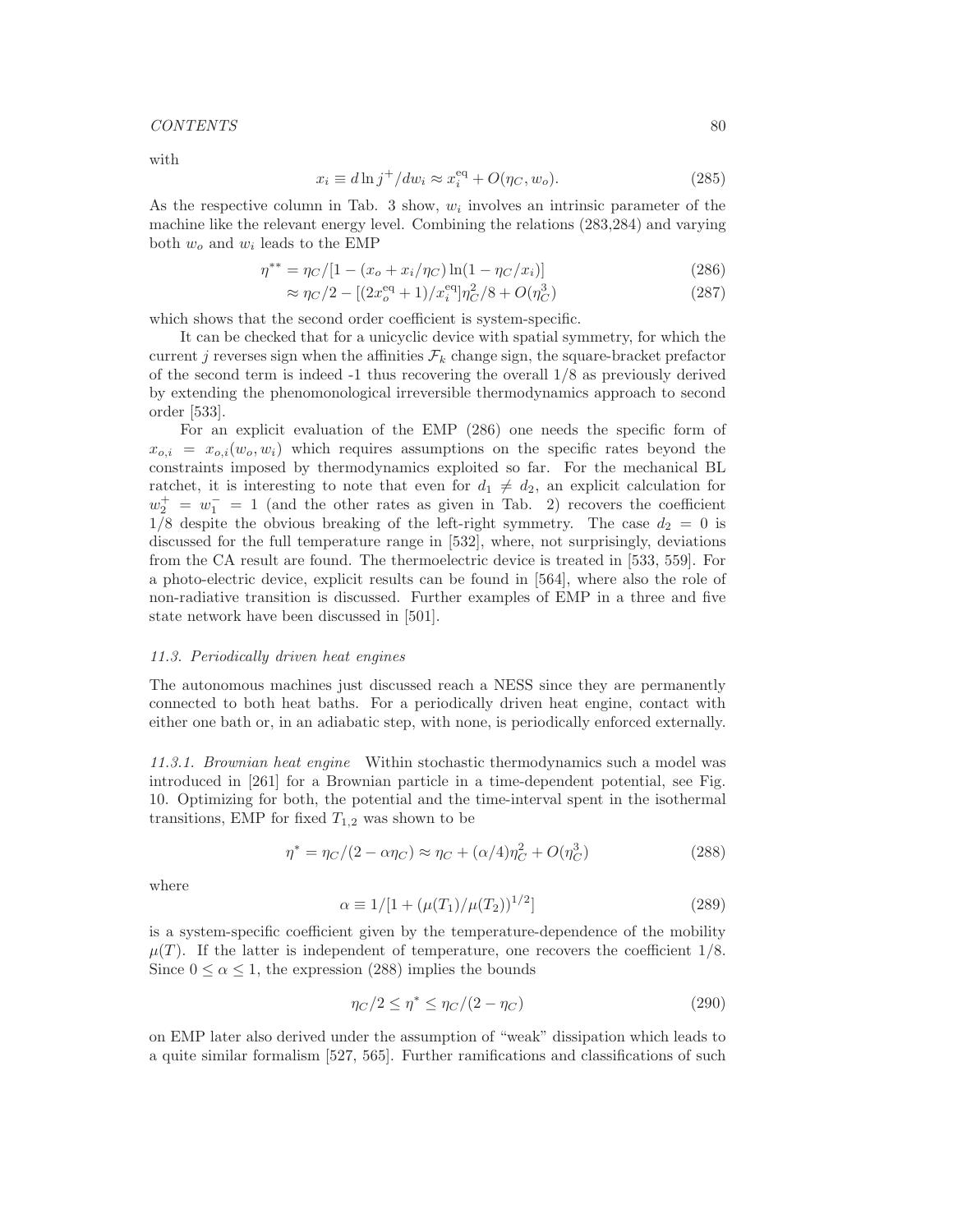

Figure 10. Paradigm for a stochastic heat engine based on a colloidal particle in a time-dependent harmonic laser trap in consecutive contact with a hot  $(T_h)$ and cold  $(T_c)$  bath [261]. The steps 1 and 3 are isothermal; the steps 2 and 4 are instantanous and adiabatic during which the distributions are  $p_b$  and  $p_a$ , respectively.

bounds have been discussed by Wang and Tu [566, 567] and in [568]. The Onsager coefficients for a linear response treatment of this heat engine have been defined and calculated in [569].

A micron-sized heat engine based on the Stirling version of the scheme shown in Fig. 10 has just been realized experimentally [570]. The colloidal particle as "working fluid" in a laser trap acting as the analogue of a piston can be heated locally thereby realizing the contact with a hot bath. By varying the cycle time both a maximum in the power at finite time and the approach to the maximal efficiency in the quasi-static limit could be demonstrated. For further interesting comments on this experiment, see [571].

11.3.2. Quantum dot A similar analysis can be applied to a finite-time Carnot cycle of a quantum dot that can be connected to two different reservoirs similar as the set-up shown in Fig. 8 [572]. For a cyclic engine, the energy level  $E(\tau)$  is controlled in both the isothermal steps when the dot is connected to either one bath and in the adiabatic steps when it is disconnected. Optimizing for the protocol  $E(\tau)$  as well as for the duration of isothermal and adiabatic steps, one finds for EMP an expression similar to (288). In the limit of weak dissipation, i.e., for small deviations from the respective thermal population of the energy level, and symmetric conditions, the coefficient  $\alpha$ turns out to be  $\alpha = \eta_{CA}/\eta_C$  and hence one can here recover the CA result over the full temperature range. The distributions of work and heat for such a simple two-state engine have been calculated in [573].

### 12. Concluding perspective

After this long exposition it may be appropriate to recall the basic assumption of this approach, to summarize the main achievements and to raise a few open general issues.

# 12.1. Summary

Stochastic thermodynamics applies to systems where a few observable degrees of freedom like the positions of colloidal particles or the gross conformations of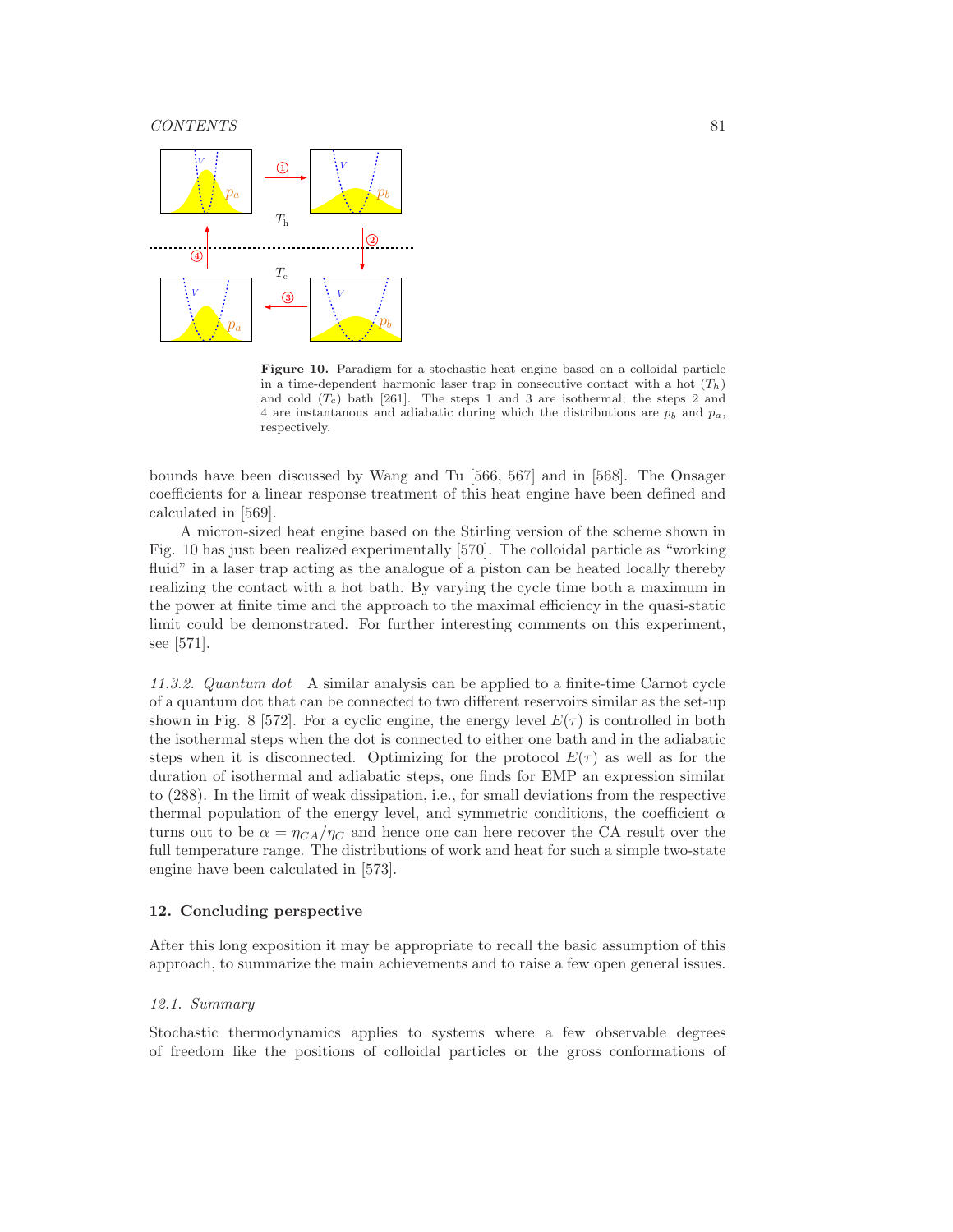biomolecules are in non-equilibrium due to the action of possibly time-dependent external forces, fields, flow or unbalanced chemical reactants. The unobserved degrees of freedom like those making up the aqueous solution, however, are assumed to be fast and thus always in the constrained equilibrium imposed by the instantaneous values of the observed slow degrees of freedom. Then internal energy, intrinsic entropy and free energy are well-defined and, if a microscopic Hamiltonian was given, in principle, computable for fixed values of the slow variables. This assumption is sufficient to identify a first-law like energy balance along any fluctuating trajectory recording the changing state of the slow variables.

Entropy change along such a trajectory consists of three parts: heat exchanged with the bath, intrinsic entropy of the states and stochastic entropy. The latter requires in addition an ensemble from which this trajectory is taken. If the same trajectory is taken from a different ensemble it leads to a different stochastic entropy. Thermodynamic consistency of the Markovian dynamics generating the trajectory imposes a local-detailed balance condition constraining either the noise in a Langevintype continuum dynamics or the ratio of transition rates in a discrete dynamics.

At their core, the fluctuation theorems are mathematical identities derived from properties of the weight of stochastic paths under time reversal or other transformations. They acquire physical meaning by associating the mathematical ingredients with the thermodynamic quantities identified within stochastic thermodynamics. The detailed fluctuation theorems then express a symmetry of the distribution function for thermodynamic quantities. An open question is whether the probability distributions of work, heat and entropy production can be grouped into "universality classes" characterized, e.g., by the asymptotics of such distributions, and, if yes, which specific features of a system determine this class. The more generally applicable integral theorems often can be expressed as refinements of the second law for transitions between certain states. Still, these integral fluctuation theorems should not be considered a "proof" of the second law since irreversibility has been implemented consistently from the beginning by choosing a stochastic dynamics including the local detailed balance condition.

Conceptually, a major step has been to include feedback schemes based on perfect or imperfect measurements into this framework which requires surprisingly little additional effort due to the strong formal similarity of stochastic entropy with information. Still missing is a full integration of measurement apparatus and the erasure process into the thermodynamic balance of the efficiency for specific information machines.

The crucial ingredient for the developments summarized so far is the notion of an individual trajectory and the concomitant concept of distributions for thermodynamic quantities which represents the main difference compared to classical thermodynamics.

New insights, however, have emerged from this approach even when focussing on averages and correlation functions as we have done in the second part of the review. The general fluctuation-dissipation theorem for non-equilibrium steady states shows how the response of any observable to a perturbation can be expressed as a sum of two correlation functions involving entropy production. In which cases this additive relation between response and correlation can be reformulated as a multiplicative one using the concept of an effective temperature is still not understood despite some insights gained from specific case studies.

Our discussion of molecular motors, machines and devices centered on the notion of efficiency and efficiency at maximum power. Despite the fundamental difference of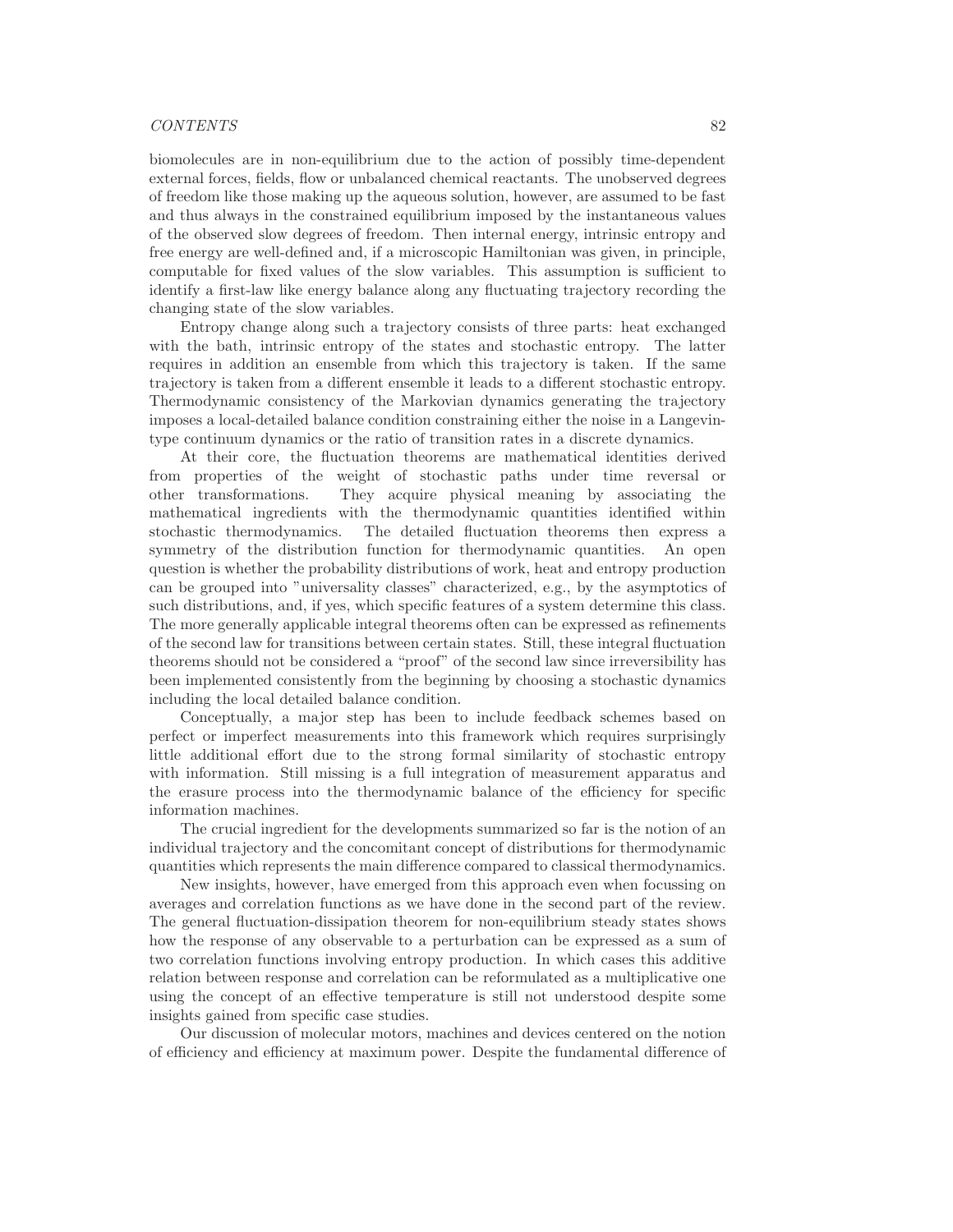isothermal engines operating at one temperature as do all cellular ones from genuine heat engines like thermoelectric devices involving two baths of different temperature, a common framework exists based on the representation of entropy production in terms of cycles of the underlying network of states. Clearly, more realistic networks need to be studied in the future, in particular, for applications and modelling of specific biophysical systems but the basic concepts seem to be identified. One particulary intriguing perspective comes from the recent analysis of the energetic cost of sensory adaptation using the concepts of stochastic thermodynamics [574].

## 12.2. Beyond a Markovian dynamics: Memory effects and coarse-graining

The identification of states, of work and of internal energy, i.e., of the ingredients entering the first law on the level of trajectories is logically independent of the assumption of a Markovian dynamics connecting these states. The crucial step is the splitting of all degrees of freedom in slow and fast ones, the latter always being in a constraint equilibrium imposed by the instantaneous values of the slow ones. Likewise, the identification of entropy production only requires the notion of an ensemble which determines stochastic entropy along an individual trajectory. Any dynamics guaranteeing that for fixed external parameters compatible with genuine equilibrium, this equilibrium will be reached for an arbitrary initial distribution of the slow variables could qualify as a thermodynamically consistent one.

12.2.1. Continuous states A popular choice for a non-Markovian dynamics obeying these constraints is Langevin dynamics with a memory kernel that, for thermodynamics consistency, determines the correlations of the coloured noise. Under this assumption, the notions of stochastic thermodynamics are well-defined and the various fluctuation theorems hold true as shown quite generally in [343, 578, 579, 580, 581]. Some of these papers contains illustrations for model systems as do the references [582, 583, 584]. One specific motivation to explore such a dynamics arises from the recent fascinating experimental data that show how hydrodynamic effects lead to a frequency dependent mobility for colloidal motion [585].

A somewhat different and more subtle situation occurs if not all slow variables are accessible in the experiment or the simulation. The effective dynamics for the observable ones will then no longer be Markovian and its specific form in the case on non-harmonic interactions between the slow one is typically not accessible. The proper identification of, e.g., entropy production is then difficult if not impossible. Still, one might be inclined to infer an apparent entropy production by applying the rules for Markovian dynamics and to check whether this quantity obeys the FT. In a recent study using two coupled driven colloidal particles it turned out that the apparent entropy production based on the observation of just one particle shows an FT-like symmetry but with a different prefactor for a surprisinglingly large range of parameter values. However, there are also clear cases for which not even an effective FT can be identified [586]. This type of coarse-graining in the context of the FDT for a NESS has been explored in [587].

k Stochastic thermodynamics for a non-Markovian dynamics not obeying such a constraint has been explored for generalized Langevin equations in [575, 343], for delayed Langevin systems in [576], and for Poissonian shot noise in [577].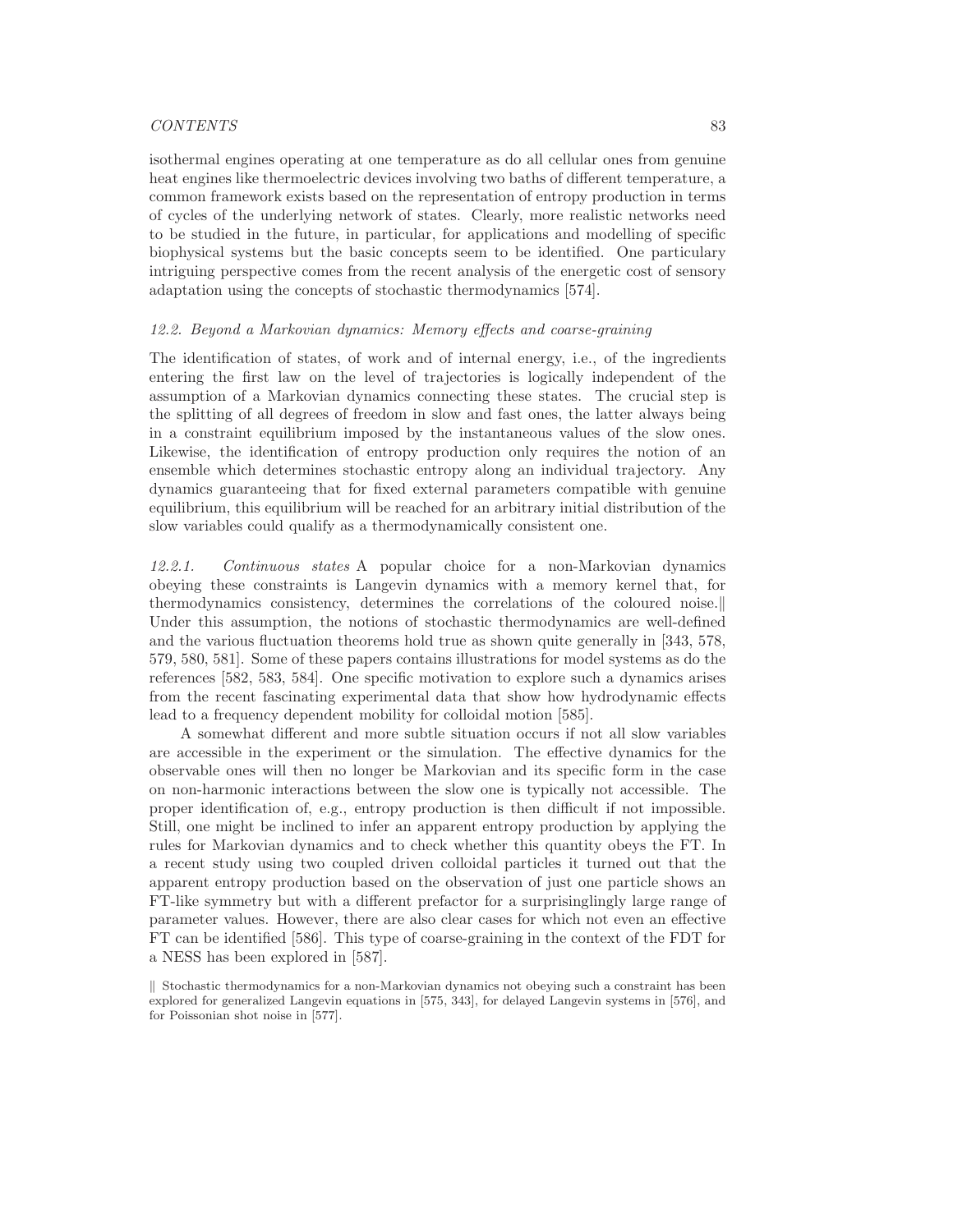12.2.2. Discrete states For an underlying dynamics on a discrete set of states following a Markovian master equation, one option for coarse-graining is to group several states into new "meso-states" or aggregated states. Typically, the dynamics between these meso-states is then no longer Markovian. One question is whether one can then distinguish genuine equilibrium from a NESS if only the coarse-grained trajectory is accessible. For a three state system coarse-grained into a two-state system, this issue has been addressed in [588, 589] and, for more general cases, in [590, 591].

Coarse-graining of a discrete network becomes systematically possible if states among which the transitions are much faster are grouped together. From the perspective of stochastic thermodynamics, entropy production and fluctuation theorems this approach has been followed in [592, 593, 594, 595, 596, 597, 598, 599].

## 12.3. Coupling of non-equilibrium steady states: A zeroth law?

Besides the first and the second law, classical thermodynamics is founded on a zeroth law stating that the notion of temperature and chemical potential for equilibrium systems is transitive, i.e., if a system A is in separate equilibrium with system B and system C, then upon contact of B and C neither heat nor particle flow will occur between these two systems. A natural question is whether a similar equilibration also occurs for non–equilibrium systems brought in contact such that they can exchange energy or particles. Do then quantities exist resembling temperature or chemical potential that govern "equilibration" between such steady states? On a phenomenological level this question has been introduced within the context of steady state thermodynamics by Oono and Paniconi [46] and further refined by Sasa and Tasaki [47]. For simple one-dimensional model systems like zero-range processes in contact a non-equilibrium chemical potential is indeed well-defined [600]. For twodimensional driven lattice gases in contact, numerical work has revealed that in a large parameter range such a putative zeroth law and a corresponding thermodynamic structure is approximately valid [601, 602].

## 12.4. Final remark

From its very beginnings, thermodynamics fascinated scientists by posing deep conceptual issues that needed to be resolved for understanding and optimizing quite practical matters like the design of heat engines. With the experimentally realized micron-sized heat engine [570] discussed in one of the last sections of this review, these latest developments have brought us back to the very origins of classical thermodynamics albeit on quite different time and length scales and, quite importantly, with a much refined view on individual trajectories. Indeed, without the spectacular advances in experimental techniques concerning tracking and manipulation of single particles and molecules, stochastic thermodynamics could still have been conceived as a theoretical framework but would have not reached the broader appeal that it has gained over the last fifteen years. Whether the next decade of research in the field will be dominated by specific applications, most likely for biomolecular networks and devices facilitating transport of all sorts, or by further conceptual work exploring the ultimate limits of a thermodynamic approach to non-equilibrium beyond the Markovian paradigm into feedback-driven, informationprocessing, strongly interacting systems remains to be seen.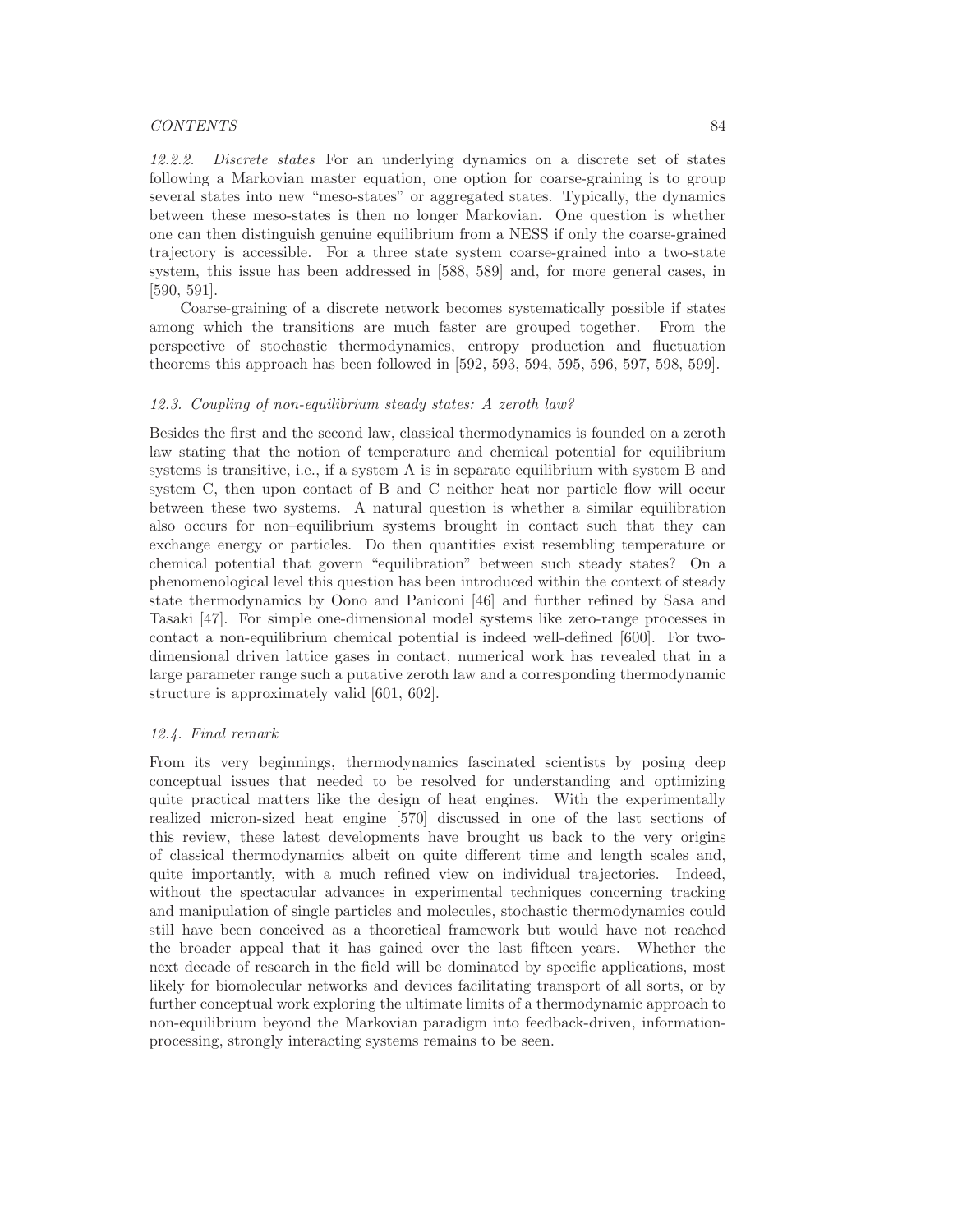# Acknowledgments

I thank T. Speck for a long-standing enjoyable collaboration on several topics treated in this review. Many of my graduate students, in particular, D. Abreu, E. Dieterich, B. Lander, T. Schmiedl and E. Zimmermann have contributed through their thesis works to my understanding of special topics discussed here. I have enjoyed a productive interaction with two experimental groups in Stuttgart headed by C. Bechinger and J. Wrachtrup and their students and post-docs, especially, V. Blickle, J. Mehl and C. Tietz. Discussion on fundamental aspects with C. van den Broeck, M. Esposito, P. Hänggi, C. Jarzynski, J. Parrondo, F. Ritort, K. Sekimoto, H. Spohn, H. Wagner and R. Zia have always been most inspiring. Funding through DFG and ESF is gratefully acknowledged.

# References

- [1] D. J. Evans, E. G. D. Cohen, and G. P. Morriss. Probability of second law violations in shearing steady states. *Phys. Rev. Lett.*, 71:2401, 1993.
- [2] G. Gallavotti and E. G. D. Cohen. Dynamical ensembles in nonequilibrium statistical mechanics. *Phys. Rev. Lett.*, 74:2694, 1995.
- [3] J. Kurchan. Fluctuation theorem for stochastic dynamics. *J. Phys. A: Math. Gen.*, 31:3719, 1998.
- [4] J. L. Lebowitz and H. Spohn. A Gallavotti-Cohen-type symmetry in the large deviation functional for stochastic dynamics. *J. Stat. Phys.*, 95:333, 1999.
- [5] D. J. Evans and D. J. Searles. Equilibrium microstates which generate second law violating steady states. *Phys. Rev. E*, 50:1645, 1994.
- [6] C. Jarzynski. Nonequilibrium equality for free energy differences. *Phys. Rev. Lett.*, 78:2690, 1997.
- [7] C. Jarzynski. Equilibrium free-energy differences from nonequilibrium measurements: A master-equation approach. *Phys. Rev. E*, 56:5018, 1997.
- [8] G. E. Crooks. Entropy production fluctuation theorem and the nonequilibrium work relation for free energy differences. *Phys. Rev. E*, 60:2721, 1999.
- [9] G. E. Crooks. Path-ensemble averages in systems driven far from equilibrium. *Phys. Rev. E*, 61:2361, 2000.
- [10] G. Hummer and A. Szabo. Free energy reconstruction from nonequilibrium single-molecule pulling experiments. *Proc. Natl. Acad. Sci. U.S.A.*, 98:3658, 2001.
- [11] G. N. Bochkov and Y. E. Kuzovlev. General theory of thermal fluctuations in nonlinear systems. *Sov. Phys. JETP*, 45:125–130, 1977.
- [12] G. N. Bochkov and Y. E. Kuzlovlev. Fluctuation-disspation relations for nonequilibrium processes in open systems. *Sov. Phys. JETP*, 49:543–551, 1979.
- [13] T. Hatano and S. Sasa. Steady-state thermodynamics of Langevin systems. *Phys. Rev. Lett.*, 86:3463, 2001.
- [14] K. Sekimoto. Kinetic characterisation of heat bath and the energetics of thermal ratchet models. *J. Phys. Soc. Jpn.*, 66:1234–1237, 1997.
- [15] K. Sekimoto. Langevin equation and thermodynamics. *Prog. Theor. Phys. Supp.*, 130:17, 1998.
- [16] K. Sekimoto. *Stochastic Energetics*. Springer-Verlag, Berlin, Heidelberg, 2010.
- [17] C. Maes. On the origin and use of fluctuation relations for entropy. *Sém. Poincaré*, 2:29, 2003.
- [18] C. Maes and K. Netocn´y. Time-reversal and entropy. *J. Stat. Phys.*, 110:269, 2003.
- [19] H. Qian. Mesoscopic nonequilibrium thermodynamics of single macromolecules and dynamic entropy-energy compensation. *Phys. Rev. E*, 65:016102, 2002.
- [20] U. Seifert. Entropy production along a stochastic trajectory and an integral fluctuation theorem. *Phys. Rev. Lett.*, 95:040602, 2005.
- [21] U. Seifert. Stochastic thermodynamics: Principles and perspectives. *Eur. Phys. J. B*, 64:423– 431, 2008.
- [22] C. van den Broeck. Stochastic thermodynamics. In W. Ebeling and H. Ulbricht, editors, *Selforganization by Nonlinear Irreversible Processes. Proceedings of the Third International Conference, K¨uhlungsborn, GDR, March 18-22, 1985*, pages 57–61, Berlin, 1985. Springer.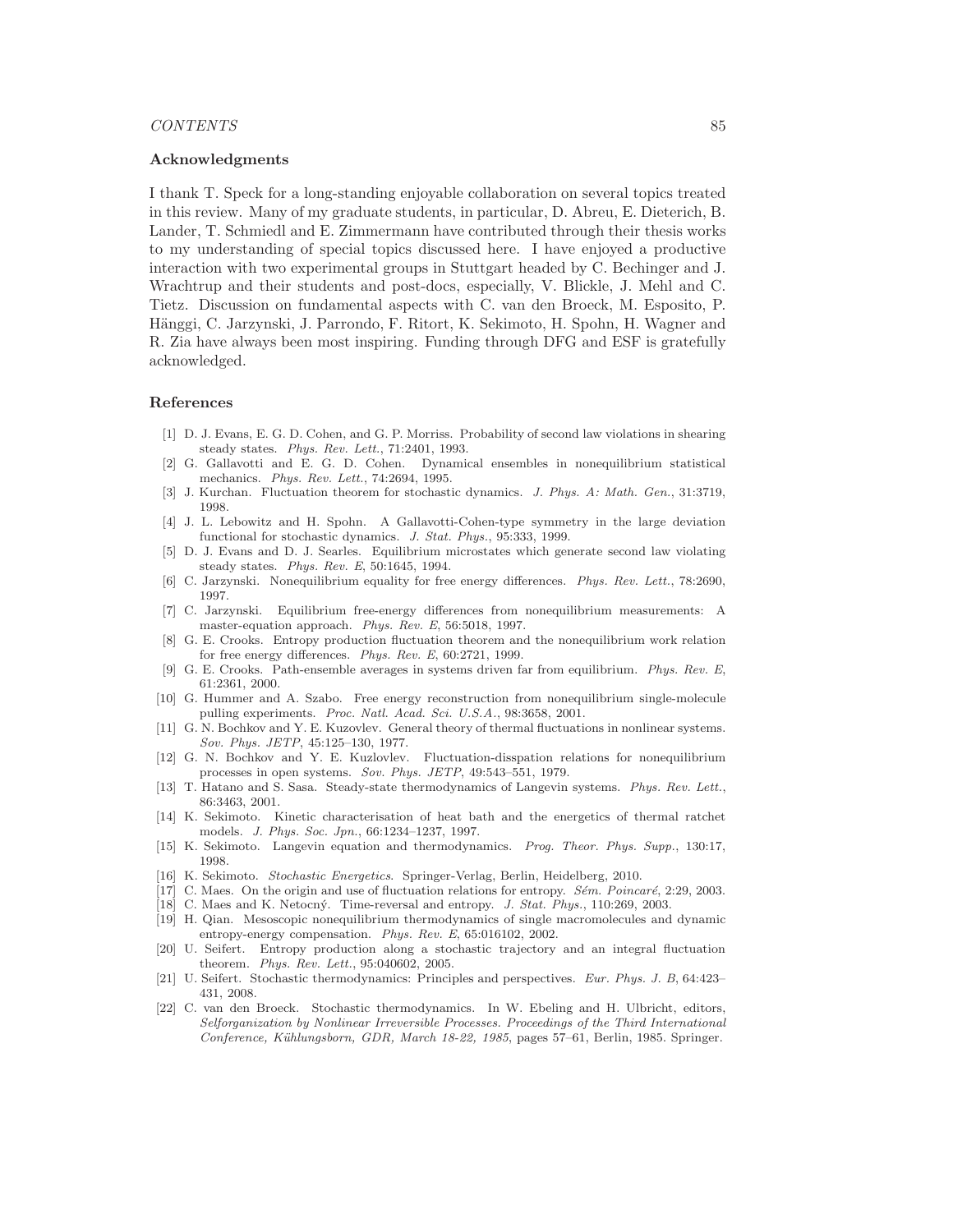- [23] C. Y. Mou, J.-L. Luo, and G. Nicolis. Stochastic thermodynamics of nonequilibrium steady states in chemical reaction systems. *J. Chem. Phys.*, 84:7011, 1986.
- [24] D. J. Evans and G. P. Morriss. *Statistical mechanics of nonequilibrium liquids*. Cambridge Univ. Press, Cambridge, 2nd edition, 2008.
- [25] M. Esposito, U. Harbola, and S. Mukamel. Nonequilibrium fluctuations, fluctuation theorems, and counting statistics in quantum systems. *Rev. Mod. Phys.*, 81:1665–1702, 2009.
- [26] M. Campisi, P. Hänggi, and P. Talkner. Colloquium. quantum fluctuation relations: Foundations and applications. *Rev. Mod. Phys*, 83:771–791, 2011.
- [27] C. Bustamante, J. Liphardt, and F. Ritort. The nonequilibrium thermodynamics of small systems. *Physics Today*, 58(7):43, 2005.
- [28] C. Jarzynski. Equalities and inequalities: Irreversibility and the second law of thermodynamics at the nanoscale. *Ann. Rev. Cond. Mat. Phys.*, 2:329–351, 2011.
- [29] C. van den Broeck. The many faces of the second law. *J. Stat. Mech.*, page P10009, 2010.
- [30] H. Qian. Open-system nonequilibrium steady state: Statistical thermodynamics, fluctuations, and chemical oscillations. *J. Phys. Chem. B*, 110:15063–15074, 2006.
- [31] J. Kurchan. Non-equilibrium work relations. *J. Stat. Mech.: Theor. Exp.*, page P07005, 2007.
- [32] A. Imparato and L. Peliti. Work and heat probability distributions in out-of-equilibrium systems. *C. R. Physique*, 8:556–566, 2007.
- [33] R. Klages, W. Just, and C. Jarzynski, editors. *Nonequilibrium Statistical Physics of Small Systems: Fluctuation relations and beyond*. Reviews of Nonlinear Dynamics and Complexity. Wiley-VCH, Weinheim, 2012.
- [34] F. Ritort. Nonequilibrium fluctuations in small systems: From physics to biology. *Adv. Chem. Phys.*, 137:31–123, 2008.
- [35] S. Ciliberto, S. Joubaud, and A. Petrosyan. Fluctuations in out-of-equilibrium systems: from theory to experiment. *J. Stat. Mech.: Theor. Exp.*, page P12003, 2010.
- [36] R. J. Harris and G. M. Schütz. Fluctuation theorems for stochastic dynamics. *J. Stat. Mech.: Theor. Exp.*, page P07020, 2007.
- [37] D. J. Evans and D. J. Searles. The fluctuation theorem. *Adv. Phys.*, 51:1529 1585, 2002.
- [38] G. Gallavotti. *Statistical mechanics. A short treatise.* Springer, Berlin Heidelberg, 1999.
- [39] L. Rondoni and C. Mejía-Monasterio. Fluctuations in nonequilibrium statistical mechanics: models, mathematical theory, physical mechanisms. *Nonlinearity*, 20:R1–R37, 2007.
- [40] F. Zamponi. Is it possible to experimentally verify the fluctuation relation? A review of theoretical motivations and numerical evidence. *J. Stat. Mech.: Theor. Exp.*, page P02008, 2007.
- [41] E.M. Sevick, R. Prabhakar, S. R.Williams, and D. J. Searles. Fluctuation theorems. *Annu. Rev. Phys. Chem.*, 59:603–633, 2008.
- [42] P. Attard. The second entropy: a general theory for non-equilibrium thermodynamics and statistical mechanics. *Annu. Rep. Prog. Chem. Sect. C*, 105:63–173, 2009.
- [43] D. Jou, J. Casas-V´azquez, and G. Lebon. *Extended irreversible thermodynamics*. Springer, New York, Dordrecht, Heidelberg, London, 3rd enlarged edition, 2001.
- [44] H. C. Ottinger. Beyond Equilibrium Thermodynamics. Wiley, Hoboken, New Jersey and Canada, 2004.
- [45] D. Reguera, J. M. Rubí, and J. M. G. Vilar. The mesoscopic dynamics of thermodynamic systems. *J. Phys. Chem. B*, 109:21502, 2005.
- [46] Y. Oono and M. Paniconi. Steady state thermodynamics. *Prog. Theor. Phys. Suppl.*, 130:29, 1998.
- [47] S. I. Sasa and H. Tasaki. Steady State Thermodynamics. *J. Stat. Phys.*, 125:125–224, 2006.
- [48] E. Frey and K. Kroy. Brownian motion: a paradigm of soft matter and biological physics. *Ann. d. Physik*, 14:20–50, 2005.
- [49] T. Chou, K. Mallick, and R. K. P. Zia. Non-equilibrium statistical mechanics: from a paradigmatic model to biological transport. *Rep. Prog. Phys.*, 74:116601, 2011.
- [50] C. W. Gardiner. *Handbook of Stochastic Methods*. Springer-Verlag, Berlin, 3rd edition, 2004. [51] H. Risken. *The Fokker-Planck Equation*. Springer-Verlag, Berlin, 2nd edition, 1989.
- [52] M. Chaichian and A. Demichev. *Path integrals in physics. Volume I: Stochastic processes and quantum mechanics*. Institute of Physics publishing, Bristol and Philadelphia, 2001.
- [53] M. Chaichian and A. Demichev. *Path integrals in physics. Volume II: Quantum field theory, statistical physics and other modern applications*. Institute of Physics, Bristol and Philadelphia, 2001.
- [54] J. Tailleur, J. Kurchan, and V. Lecomte. Mapping out-of-equilibrium into equilibrium in onedimensional transport models. *J. Phys. A Math. Theor.*, 41:505001, 2008.
- [55] J. M. G. Vilar and J. M. Rubi. Failure of the work-Hamiltonian connection for free-energy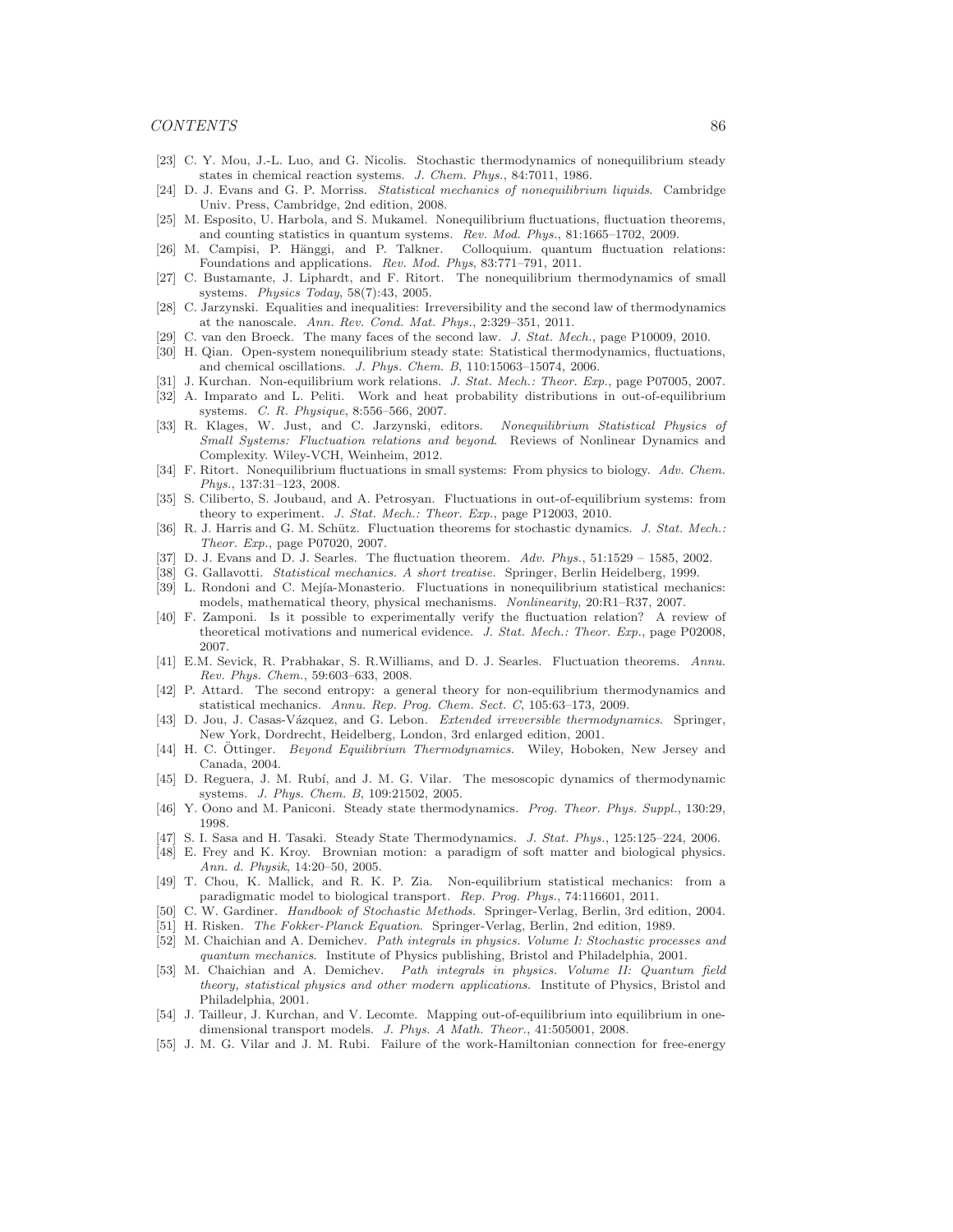calculations. *Phys. Rev. Lett.*, 100:020601, 2008.

- [56] L. Peliti. Comment on 'Failure of the work-Hamiltonian connection for free-energy calculations'. *Phys. Rev. Lett.*, 101:098903, 2008.
- [57] L. Peliti. On the workHamiltonian connection in manipulated systems. *J. Stat. Mech.*, page P05002, 2008.
- [58] J. Horowitz and C. Jarzynski. Comment on 'Failure of the work-Hamiltonian connection for free-energy calculations'. *Phys. Rev. Lett.*, 101:098901, 2008.
- [59] T. Speck, J. Mehl, and U. Seifert. Role of external flow and frame invariance in stochastic thermodynamics. *Phys. Rev. Lett.*, 100:178302, 2008.
- [60] C. Jarzynski. Nonequilibrium work relations: foundations and applications. *Eur. Phys. J. B*, 64:331–340, 2008.
- [61] N. Merhav and Y. Kafri. Statistical properties of entropy production derived from fluctuation theorems. *J. Stat. Mech.: Theor. Exp.*, page P12022, 2010.
- [62] E. G. D. Cohen and D. Mauzerall. A note on the Jarzynski equality. *J. Stat. Mech.: Theor. Exp.*, page P07006, 2004.
- [63] C. Jarzynski. Nonequilibrium work theorem for a system strongly coupled to a thermal environment. *J. Stat. Mech.: Theor. Exp.*, page P09005, 2004.
- [64] C. Jarzynski. Comparison of far-from-equilibrium work relations. *C. R. Physique*, 8:495–506, 2007.
- [65] J. Horowitz and C. Jarzynski. Comparison of work fluctuation relations. *J. Stat. Mech.: Theor. Exp.*, page P11002, 2007.
- [66] O. Mazonka and C. Jarzynski. Exactly solvable model illustrating far-from-equilibrium predictions. cond-mat/9912121, 1999.
- [67] T. Speck and U. Seifert. Dissipated work in driven harmonic diffusive systems: General solution and application to stretching rouse polymers. *Eur. Phys. J. B*, 43:543, 2005.
- [68] T. Speck and U. Seifert. Distribution of work in isothermal nonequilibrium processes. *Phys. Rev. E*, 70:066112, 2004.
- [69] J. Hermans. Simple analysis of noise and hysteresis in (slow-growth) free energy simulations. *J. Phys. Chem.*, 95:9029, 1991.
- [70] R. H. Wood, W. C. F. Mühlbauer, and P. T. Thompson. Systematic errors in free energy perturbation calculations due to a finite sample of configuration space: Sample-size hysteresis. *J. Phys. Chem.*, 95:6670, 1991.
- [71] D. A. Hendrix and C. Jarzynski. A "fast growth" method of computing free energy differences. *J. Chem. Phys.*, 114:5974, 2001.
- [72] T. Speck. Work distribution for the driven harmonic oscillator with time-dependent strength: exact solution and slow driving. *J. Phys. A: Math. Theor.*, 44:305001, 2011.
- [73] A. Engel. Asymptotics of work distributions in nonequilibrium systems. *Phys. Rev. E*, 80:021120, 2009.
- [74] D. Nickelsen and A. Engel. Asymptotics of work distributions: The pre-exponential factor. *Eur. Phys. J. B*, 82:207–218, 2011.
- [75] A. Saha, J. K. Bhattacharjee, and S. Chakraborty. Work probability distribution and tossing a biased coin. *Phys. Rev. E*, 83:011104, 2011.
- [76] C. Perez-Espigares, A. B. Kolton, and J. Kurchan. An infinite family of second law-like inequalities. *arXiv: 1110.0967*, 2011.
- [77] E. H. Trepagnier, C. Jarzynski, F. Ritort, G. E. Crooks, C. J. Bustamante, and J. Liphardt. Experimental test of Hatano and Sasa's nonequilibrium steady-state equality. *Proc. Natl. Acad. Sci. U.S.A.*, 101:15038, 2004.
- [78] T. Speck and U. Seifert. Integral fluctuation theorem for the housekeeping heat. *J. Phys. A: Math. Gen.*, 38:L581–L588, 2005.
- [79] V. Y. Chernyak, M. Chertkov, and C. Jarzynski. Path-integral analysis of fluctuation theorems for general Langevin processes. *J. Stat. Mech.: Theor. Exp.*, page P08001, 2006.
- [80] R. Chetrite and K. Gawedzki. Fluctuation relations for diffusion processes. *Comm. Math. Phys.*, 282:469–518, 2008.
- [81] H. Ge and D.-Q. Jiang. Generalized Jarzynski's equality of inhomogeneous multidimensional diffusion processes. *J. Stat. Phys.*, 131:675–689, 2008.
- [82] F. Liu and Z.-C. Ou-Yang. Generalized integral fluctuation theorem for diffusion processes. *Phys. Rev. E*, 79:060107, 2009.
- [83] Y. Sughiyama and M. Ohzeki. Extended Jarzynski equality in general Langevin systems. *Physica E*, 43:790–793, 2011.
- [84] T. Schmiedl, T. Speck, and U. Seifert. Entropy production for mechanically or chemically driven biomolecules. *J. Stat. Phys.*, 128:77, 2007.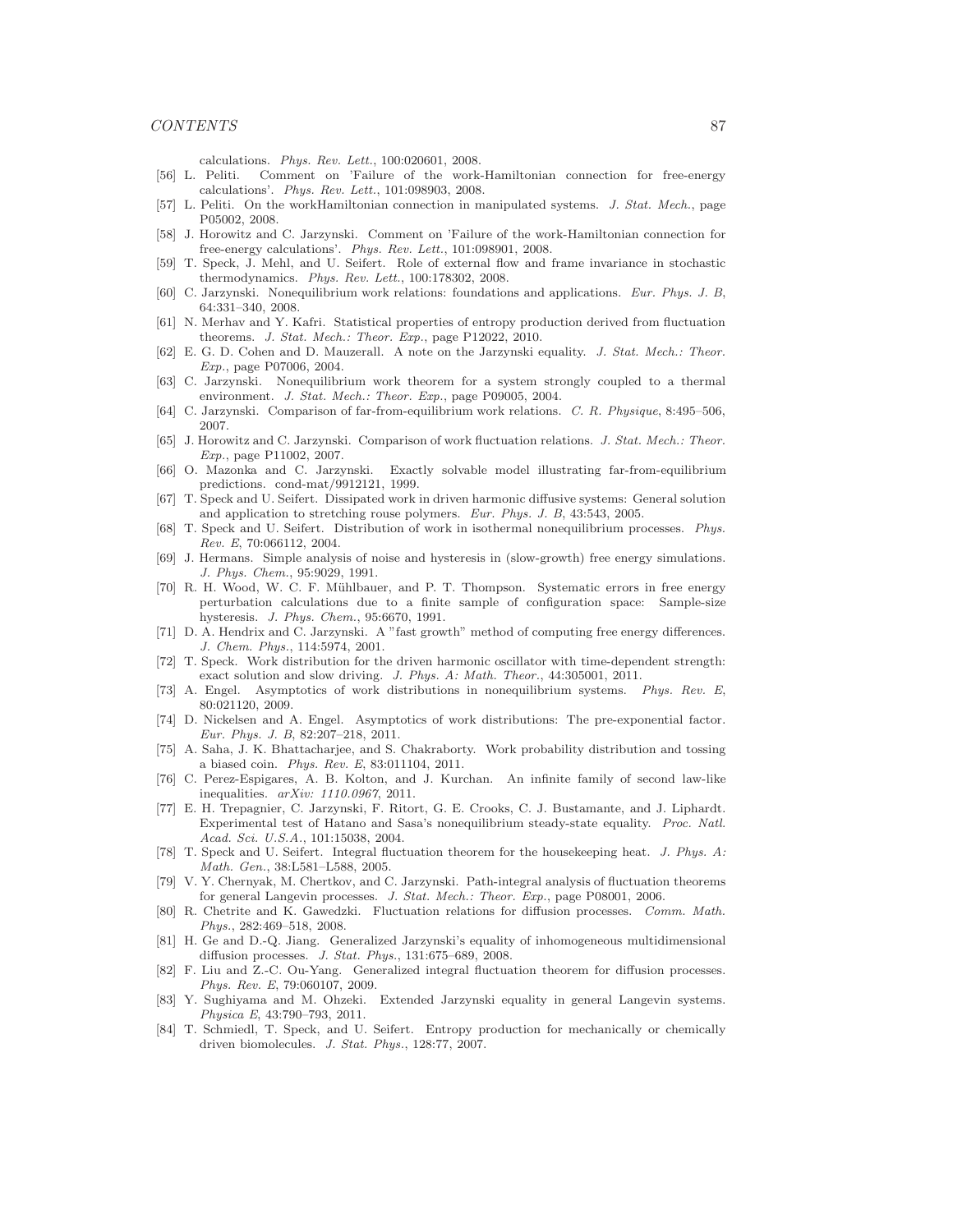- [85] R. García-García, D. Dominguez, V. Lecomte, and A. B. Kolton. Unifying approach for fluctuation theorems from joint probability distributions. *Phys. Rev. E*, 82:030104(R), 2010.
- [86] P. Maragakis, F. Ritort, C. Bustamante, M. Karplus, and G. E. Crooks. Bayesian estimates of free energies from nonequilibrium work data in the presence of instrument noise. *J. Chem. Phys.*, 129:024102, 2008.
- [87] I. Junier, A. Mossa, M. Manosas, and F. Ritort. Recovery of free energy branches in single molecule experiments. *Phys. Rev. Lett.*, 102:070602, 2009.
- [88] S. Schuler, T. Speck, C. Tietz, J. Wrachtrup, and U. Seifert. Experimental test of the fluctuation theorem for a driven two-level system with time-dependent rates. *Phys. Rev. Lett.*, 94:180602, 2005.
- [89] M. Baiesi, T. Jacobs, C. Maes, and N. S. Skantzos. Fluctuation symmetries for work and heat. *Phys. Rev. E*, 74:021111, 2006.
- [90] C. Tietz, S. Schuler, T. Speck, U. Seifert, and J. Wrachtrup. Measurement of stochastic entropy production. *Phys. Rev. Lett.*, 97:050602, 2006.
- [91] B. H. Shargel and T. Chou. Fluctuation theorems for entropy production and heat dissipation in periodically driven markov chains. *J. Stat. Phys.*, 137:165–188, 2009.
- [92] T. S. Komatsu and N. Kakagawa. Expression for the stationary distribution in nonequilibrium steady states. *Phys. Rev. Lett.*, 100:030601, 2008.
- [93] T. S. Komatsu, N. Nakagawa, and S. Sasa. Steady-state thermodynamics for heat conduction: Microscopic derivation. *Phys. Rev. Lett.*, 100:230602, 2008.
- [94] T. S. Komatsu, N. Nakagawa, S. Sasa, and H. Tasa. Representation of nonequilibrium steady states in large mechanical systems. *J. Stat. Phys.*, 134:401–423, 2009.
- [95] T. S. Komatsu, N. Nakagawa, S. Sasa, and H. Tasaki. Entropy and nonlinear thermodynamic relation for heat conducting steady states. *J. Stat. Phys.*, 142:127–153, 2011.
- [96] M. Colangeli, C. Maes, and B. Wynants. A meaningful expansion around detailed balance. *J. Phys. A Math. Theor.*, 44:095001, 2011.
- [97] A. Imparato and L. Peliti. Fluctuation relations for a driven Brownian particle. *Phys. Rev. E*, 74:026106, 2006.
- [98] K. Turitsyn, M. Chertkov, V.Y. Chernyak, and A. Puliafito. Statistics of entropy production in linearized stochastic systems. *Phys. Rev. Lett.*, 98(180603):180603, 2007.
- [99] P. Pradhan and U. Seifert. Nonexistence of classical diamagnetism and nonequilibrium fluctuation theorems for charged particles on a curved surface. *EPL*, 89:37001, 2010.
- [100] N. Kumar and K. V. Kumar. Classical Langevin dynamics of a charged particle moving on a sphere and diamagnetism: A surprise. *EPL*, 86:17001, 2009.
- [101] M. Esposito and C. van den Broeck. Three detailed fluctuation theorems. *Phys. Rev. Lett.*, 104:090601, 2010.
- [102] M. Esposito and C. van den Broeck. Three faces of the second law. I. Master equation formulation. *Phys. Rev. E*, 82:011143, 2010.
- [103] C. van den Broeck and M. Esposito. Three faces of the second law. II. Fokker-Planck formulation. *Phys. Rev. E*, 82:011144, 2010.
- [104] R. García-García, V. Lecomte, A. B. Kolton, and D. Dominguez. Joint probability distributions and fluctuation theorems. *J. Stat. Mech.: Theor. Exp.*, page P02009, 2012.
- [105] G. Verley, R. Chétrite, and D. Lacoste. Inequalities generalizing the second law of thermodynamics for transitions between non-stationary states. *Phys. Rev. Lett.*, 108:120601, 2012.
- [106] M. Kardar. *Statistical Physics of Fields*. Cambridge Univ. Press, Cambridge, 2007.
- [107] M. Baiesi and C. Maes. Enstrophy dissipation in two-dimensional turbulence. *Phys. Rev. E*, 72:056314, 2005.
- [108] K. Mallick, M. Moshe, and H. Orland. A field-theoretic approach to non-equilibrium work identities. *J. Phys. A: Math. Theor.*, 44:095002, 2011.
- [109] S. Ramaswamy. The mechanics and statistics of active matter. *Ann. Rev. Cond. Mat. Phys.*, 1:323–345, 2010.
- [110] V. Mustonen and M. Lässig. Fitness flux and ubiquity of adaptive evolution. *Proc. Natl. Acad. Sci. U.S.A.*, 107:4248–4251, 2010.
- [111] H. C. Fogedby and A. Imparato. Heat distribution function for motion in a general potential at low temperature. *J. Phys. A: Math. Theor.*, 42:475004, 2009.
- [112] D. Chatterjee and B. J. Cherayil. Exact path-integral evaluation of the heat distribution function of a trapped Brownian oscillator. *Phys. Rev. E*, 82:051104, 2010.
- [113] D. Chatterjee and B. J. Cherayil. Single-molecule thermodynamics: the heat distribution function of a charged particle in a static magnetic field. *J. Stat. Mech.: Theor. Exp.*, page P03010, 2011.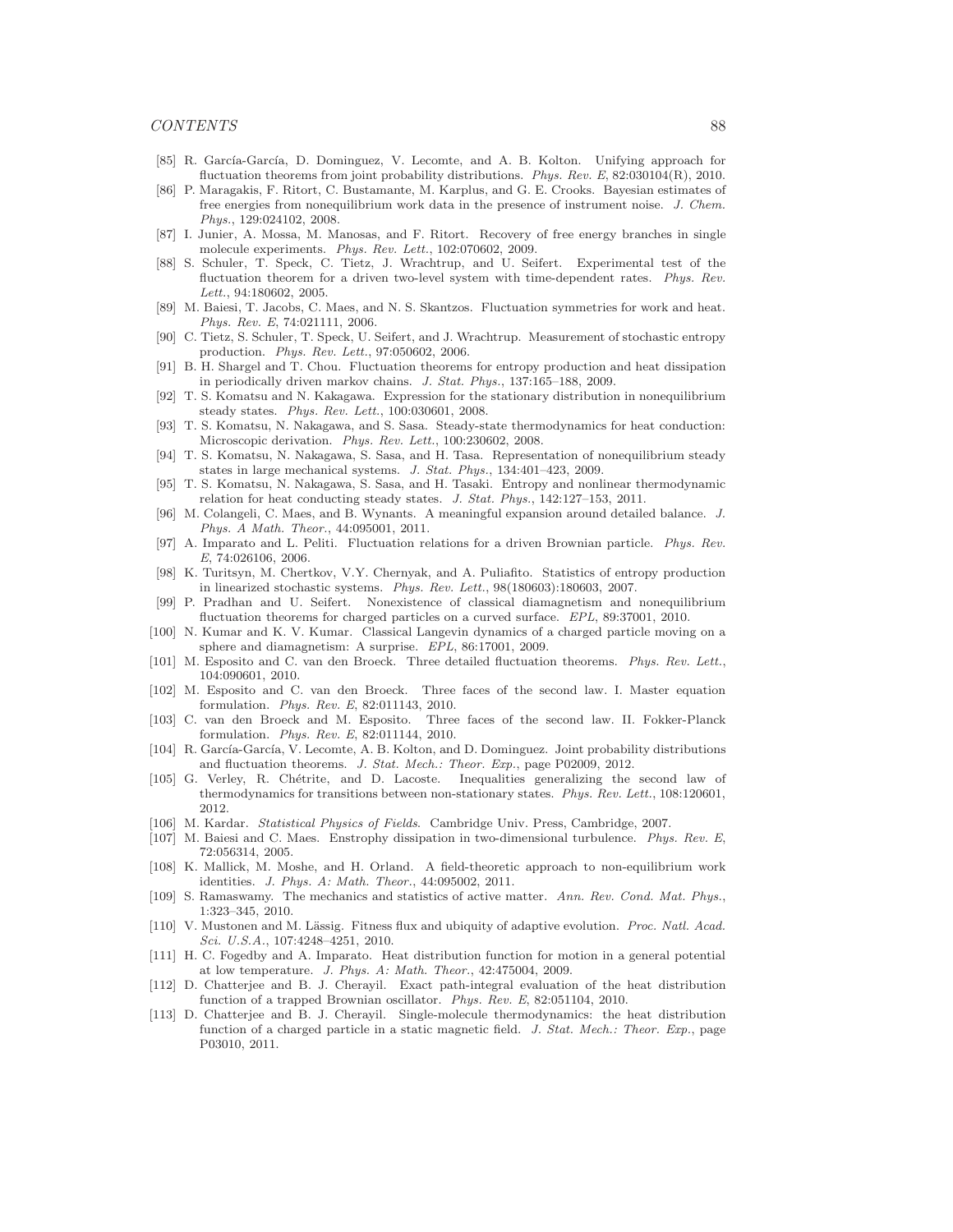- [114] G. M. Wang, E. M. Sevick, E. Mittag, D. J. Searles, and D. J. Evans. Experimental demonstration of violations of the second law of thermodynamics for small systems and short time scales. *Phys. Rev. Lett.*, 89:050601, 2002.
- [115] G. M. Wang, J. C. Reid, D. M. Carberry, D. R. M. Williams, E. M. Sevick, and D. J. Evans. Experimental study of the fluctuation theorem in a nonequilibrium steady state. *Phys. Rev. E*, 71:046142, 2005.
- [116] R. van Zon and E. G. D. Cohen. Stationary and transient work-fluctuation theorems for a dragged Brownian particle. *Phys. Rev. E*, 67:046102, 2003.
- [117] R. van Zon and E. G. D. Cohen. Extension of the fluctuation theorem. *Phys. Rev. Lett.*, 91:110601, 2003.
- [118] R. van Zon and E. G. D. Cohen. Extended heat-fluctuation theorems for a system with deterministic and stochastic forces. *Phys. Rev. E*, 69:056121, 2004.
- [119] A. Imparato, L. Peliti, G. Pesce, G. Rusciano, and A. Sasso. Work and heat probability distribution of an optically driven Brownian particle: Theory and experiments. *Phys. Rev. E*, 76(5):050101, Nov 2007.
- [120] A. Saha, S. Lahiri, and A. M. Jayannavar. Entropy production theorems and some consequences. *Phys. Rev. E*, 80:011117, 2009.
- [121] A. M. Jayannavar and M. Sahoo. Charged particle in a mangetic field: Jarzynski equality. *Phys. Rev. E*, 75:032102, 2007.
- [122] J. I. Jimenez-Aquino, R. M. Velasco, and F. J. Uribe. Fluctuation relations for a classical harmonic oscillator in an electromagnetic field. *Phys. Rev. E*, 79:061109, 2009.
- [123] J. I. Jimenez-Aquino, F. J. Uribe, and R. M. Velasco. Work-fluctuation theorems for a particle in an electromagnetic field. *J. Phys. A Math. Theor.*, 43:255001, 2010.
- [124] J. I. Jimenez-Aquino. Entropy production for a charged particle in an eletromagnetic field. *Phys. Rev. E*, 82:051118, 2010.
- [125] J. I. Jimenez-Aquino. Work-fluctuation theorem for a charged harmonic oscillator. *J. Phys. A Math. Theor.*, 44:295002, 2011.
- [126] A. Saha and A. M. Jayannavar. Nonequilibrium work distributions for a trapped Brownian particle in a time-dependent magnetic field. *Phys. Rev. E*, 77:022105, 2008.
- [127] R. van Zon, S. Ciliberto, and E. G. D. Cohen. Power and heat fluctuation theorems for electric circuits. *Phys. Rev. Lett.*, 92:130601, 2004.
- [128] N. Garnier and S. Ciliberto. Nonequilibrium fluctuations in a resistor. *Phys. Rev. E*, 71:060101(R), 2005.
- [129] S. Joubaud, N. B. Garnier, and S. Ciliberto. Fluctuations of the total entropy production in stochastic systems. *EPL*, 82:30007, 2008.
- [130] C. Falcon and E. Falcon. Fluctuations of energy flux in a simple dissipative out-of-equilibrium system. *Phys. Rev. E*, 79:041110, 2009.
- [131] M. Bonaldi, L. Conti, P. De Gregorio, L. Rondoni, G. Vedovato, A. Vinante, M. Bignotto, M. Cerdonio, P. Falferi, N. Liguori, S. Longo, R. Mezzena, A. Ortolan, G. A. Prodi, F. Salemi, L. Taffarello, S. Vitale, and J.-P. Zendri. Nonequilibrium steady-state fluctuations in actively cooled resonators. *Phys. Rev. Lett.*, 103:010601, 2009.
- [132] J. Berg. Out-of-equilibrium dynamics of gene expression and the Jarzynski equation. *Phys. Rev. Lett.*, 100:188101, 2008.
- [133] D. M. Carberry, J. C. Reid, G. M. Wang, E. M. Sevick, D. J. Searles, and D. J. Evans. Fluctuations and irreversibility: An experimental demonstration of a second-law-like theorem using a colloidal particle held in an optical trap. *Phys. Rev. Lett.*, 92:140601, 2004.
- [134] M. Khan and A. K. Sood. Irreversibility-to-reversibility crossover in transient response of an optically trapped particle. *EPL*, 94:60003, 2011.
- [135] J. R. Gomez-Solano, A. Petrosyan, and S. Ciliberto. Heat fluctuations in a nonequilibrium bath. *Phys. Rev. Lett.*, 106:200602, 2011.
- [136] V. Blickle, T. Speck, L. Helden, U. Seifert, and C. Bechinger. Thermodynamics of a colloidal particle in a time-dependent nonharmonic potential. *Phys. Rev. Lett.*, 96:070603, 2006.
- [137] S. X. Sun. Generating generalized distributions from dynamical simulation. *J. Chem. Phys.*, 118:5769, 2003.
- [138] L. Gammaitoni, P. Hänggi, P. Jung, and F. Marchesoni. Stochastic resonance. Rev. Mod. *Phys.*, 70:223–287, 1998.
- [139] P. Jop, A. Petrosyan, and S. Ciliberto. Work and dissipation fluctuations near the stochastic resonance of a colloidal particle. *EPL*, 81(5):50005, 2008.
- [140] A. Imparato, P. Jop, A. Petrosyan, and S. Ciliberto. Probability density functions of work and heat near the stochastic resonance of a colloidal particle. *J. Stat. Mech.: Theor. Exp.*, page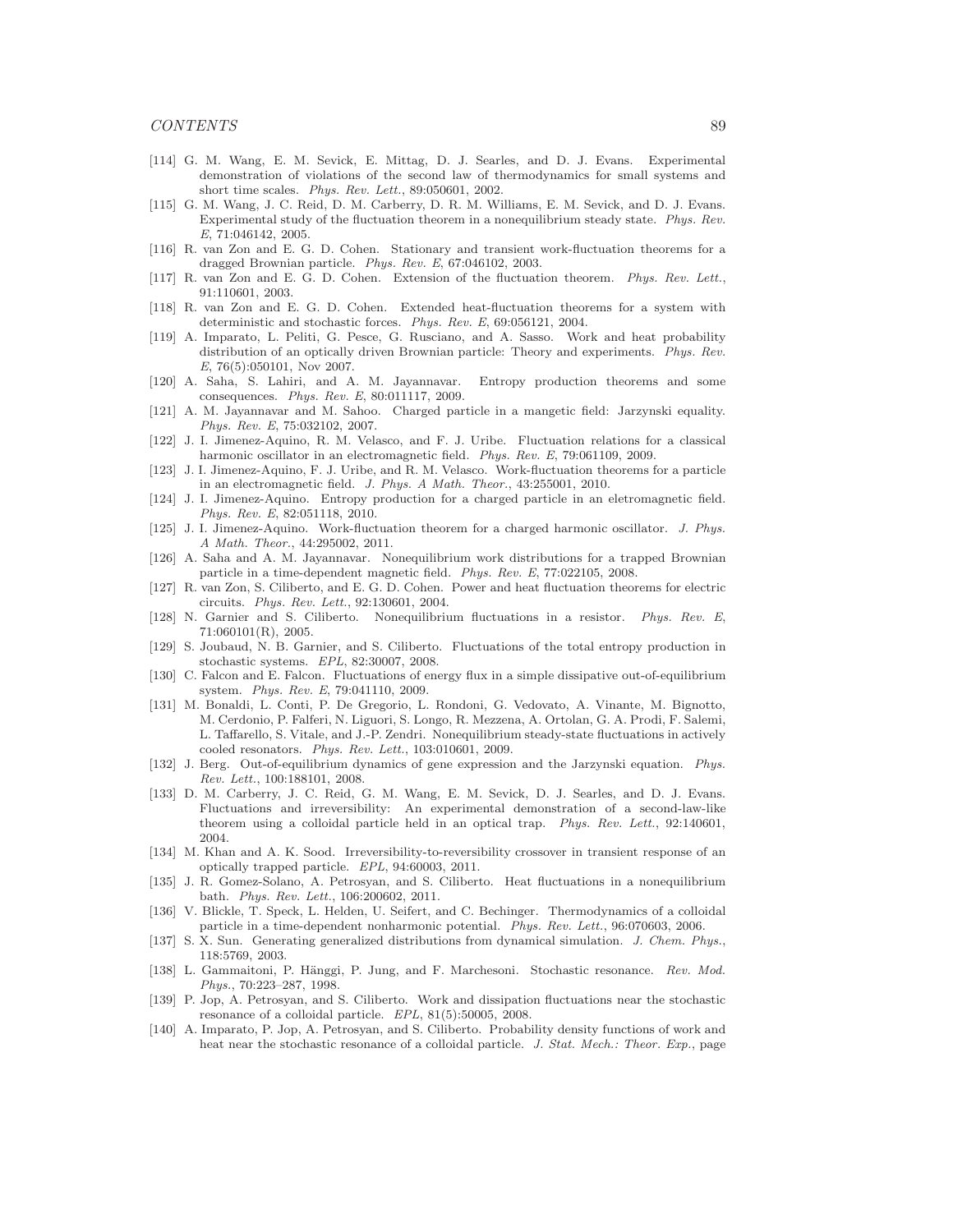P10017, 2008.

- [141] T. Iwai. Study of stochastic resonance by method of stochastic energetics. *Physica A*, 300:350– 358, 2001.
- [142] D. Dan and A. M. Jayannavar. Bona fide stochastic resonance: a view point from stochastic energetics. *Physica A*, 345:404–410, 2005.
- [143] S. Lahiri and A. M. Jayannavar. Total entropy production fluctuation theorems in a nonequilibrium time-periodic steady state. *Eur. Phys. J. B*, 69:87–92, 2009.
- [144] T. Speck, V. Blickle, C. Bechinger, and U. Seifert. Distribution of entropy production for a colloidal particle in a nonequilibrium steady state. *EPL*, 79:30002, 2007.
- [145] A. Gomez-Marin and I. Pagonabarraga. Test of the fluctuation theorem for stochastic entropy production in a nonequilibrium steady state. *Phys. Rev. E*, 74:061113, 2006.
- [146] J. Mehl, T. Speck, and U. Seifert. Large deviation function for entropy production in driven one-dimensional systems. *Phys. Rev. E*, 78:011123, 2008.
- [147] T. Nemoto and S. Sasa. Variational formula for experimental determination of high-order correlations of current fluctuations in driven systems. *Phys. Rev. E*, 83:030105, 2011.
- [148] F. Douarche, S. Ciliberto, A. Petrosyan, and I. Rabbiosi. An experimental test of the Jarzynski equality in a mechanical experiment. *Europhys. Lett.*, 70:593, 2005.
- [149] F. Douarche, S. Ciliberto, and A. Petrosyan. Estimate of the free energy difference in mechanical systems from work fluctuations: experiments and models. *J. Stat. Mech.: Theor. Exp.*, page P09011, 2005.
- [150] F. Douarche, S. Joubaud, N. B. Garnier, A. Petrosyan, and S. Ciliberto. Work fluctuation theorems for harmonic oscillators. *Phys. Rev. Lett.*, 97:140603, 2006.
- [151] S. Joubaud, N. B. Garnier, and S. Ciliberto. Fluctuation theorems for harmonic oscillators. *J. Stat. Mech.: Theor. Exp.*, page P09018, 2007.
- [152] J. Farago. Injected power fluctuations in Langevin equation. *J. Stat. Phys.*, 107:781, 2002.
- [153] T. Taniguchi and E. G. D. Cohen. Onsager-Machlup theory for nonequilibrium steady states and fluctuation theorems. *J. Stat. Phys.*, 126:1–41, 2007.
- [154] T. Taniguchi and E. G. D. Cohen. Inertial effects in nonequilibrium work fluctuations by a path integral approach. *J. Stat. Phys.*, 130:1–26, 2008.
- [155] T. Taniguchi and E. G. D. Cohen. Nonequilibrium steady state thermodynamics and fluctuations for stochastic systems. *J. Stat. Phys.*, 130:633, 2008.
- [156] E. G. D. Cohen. Properties of nonequilibrium steady states: a path integral approach. *J. Stat. Mech.: Theor. Exp.*, page P07014, 2008.
- [157] D. D. L. Minh and A. B. Adib. Path integral analysis of Jarzynski's equality: Analytical results. *Phys. Rev. E*, 79:021122, 2009.
- [158] B. Lev and A. D. Kiselev. Energy representation for nonequilibrium Brownian-like systems: Steady states and fluctuation relations. *Phys. Rev. E*, 82:031101, 2010.
- [159] A. Fingerle. Relativistic fluctuation theorems. *C. R. Physique*, 8:696–713, 2007.
- [160] S. Iso and S. Okazawa. Stochastic equations in black hole backgrounds and non-equilibrium fluctuation theorems. *Nucl. Phys. B*, 851:380–419, 2011.
- [161] S. Sabhapandit. Work fluctuations for a harmonic oscillator driven by an external random force. *EPL*, 96:20005, 2011.
- [162] J. R. Gomez-Solano, L. Bellon, A. Petrosyan, and S. Ciliberto. Steady-state fluctuation relations for systems driven by an external random force. *EPL*, 89(6):60003, 2010.
- [163] P. Visco. Work fluctuations for a Brownian particle between two thermostats. *J. Stat. Mech.: Theor. Exp.*, page P06006, 2006.
- [164] T. Tomé and M. J. de Oliveira. Entropy production in irreversible systems described by a Fokker-Planck equation. *Phys. Rev. E*, 82:021120, 2010.
- [165] H. C. Fogedby and A. Imparato. A bound particle coupled to two thermostats. *J. Stat. Mech.: Theor. Exp.*, page P05015, 2011.
- [166] S. Aumaitre, S. Fauve, S. McNamara, and P. Poggi. Power injected in dissipative systems and the fluctuation theorem. *Eur. Phys. J. B*, 19:449–460, 2001.
- [167] K. Feitosa and N. Menon. Fluidized granular medium as an instance of the fluctuation theorem. *Phys. Rev. Lett.*, 92:164301, 2004.
- [168] N. Kumar, S. Ramaswamy, and A. K. Sood. Symmetry properties of the large-deviation function of the velocity of a self-propelled polar particle. *Phys. Rev. Lett.*, 106:118001, 2011.
- [169] A. Naert. Experimental study of work exchange with a granular gas: the viewpoint of the fluctuation theorem. *EPL*, 97:20010, 2012.
- [170] L. G. Wilson, A. W. Harrison, W. C. K. Poon, and A. M. Puertas. Microrheology and the fluctuation theorem in dense colloids. *EPL*, 93:58007, 2011.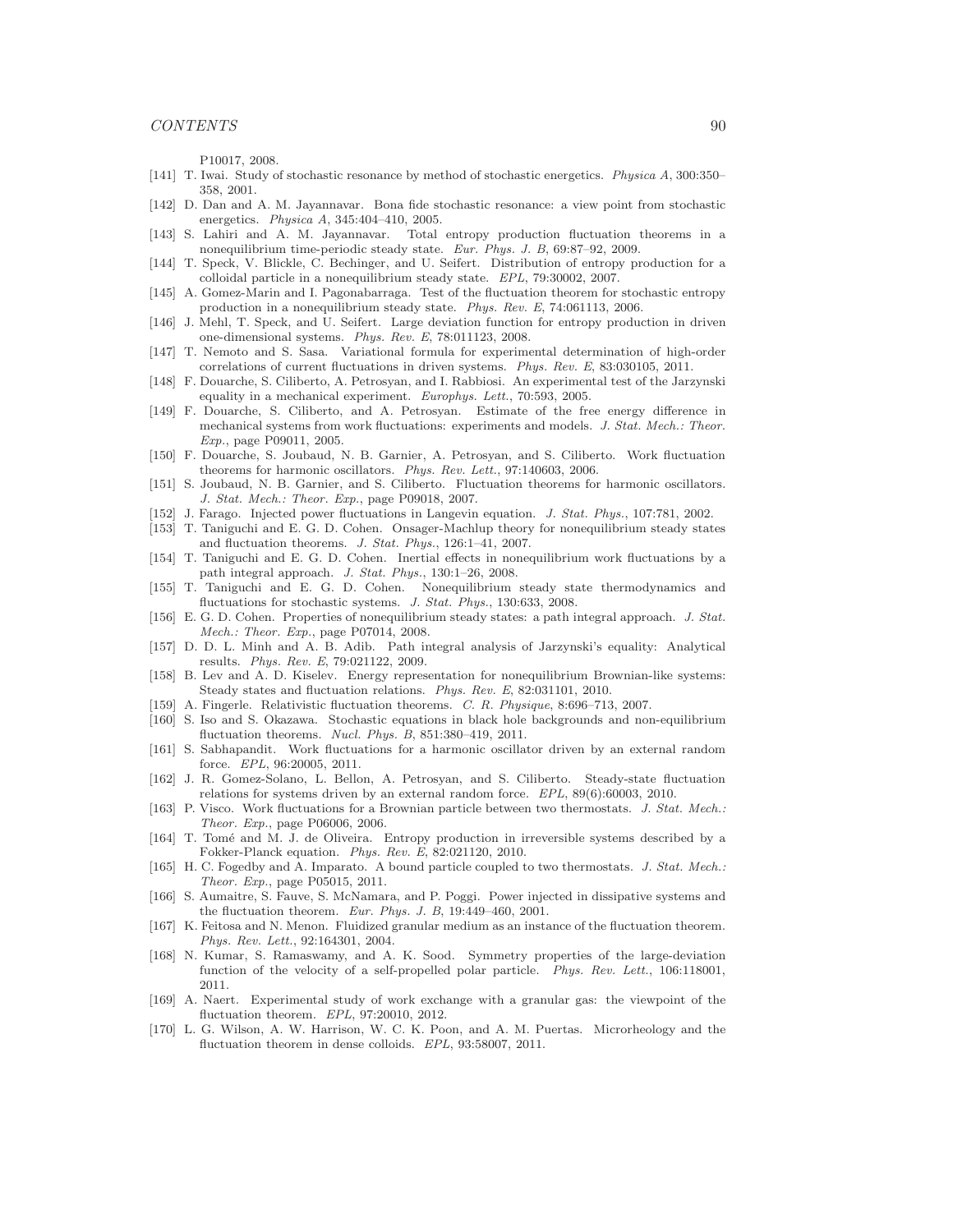- [171] P. Visco, A. Puglisi, A. Barrat, E. Trizac, and F. Van Wijland. Injected power and entropy flow in a heated granular gas. *Europhys. Lett.*, 72:55–61, 2005.
- [172] A. Puglisi, P. Visco, A. Barrat, E. Trizac, and F. van Wijland. Fluctuations of internal energy flow in a vibrated granular gas. *Phys. Rev. Lett.*, 95:110202, 2005.
- [173] A. Puglisi, P. Visco, E. Trizac, and F. Van Wijland. Dynamics of a tracer granular perticle as a nonequilibrium markov process. *Phys. Rev. E*, 73:021301, 2006.
- [174] A. Puglisi, L. Rondoni, and A. Vulpiani. Relevance of initial and final conditions for the fluctuation relation in markov processes. *J. Stat. Mech.: Theor. Exp.*, page P08010, 2006.
- [175] A. Sarracino, D. Villamaina, G. Gradenigo, and A. Puglisi. Irreversible dynamics of a massive intruder in dense granular fluids. *EPL*, page 34001, 2010.
- [176] S.-H. Chong, M. Otsuki, and H. Hayakawa. Generalized Green-Kubo relation and integral fluctuation theorem for driven dissipative systems without microscopic time reversibility. *Phys. Rev. E*, 81:041130, 2010.
- [177] J. A. Drocco, C. J. Olson Reichhardt, and C. Reichhardt. Characterizing plastic depinning dynamics with the fluctuation theorem. *Eur. Phys. J. E*, 34:117, 2011.
- [178] G. Gradenigo, U. Marini Bettolo Marconi, A. Puglisi, and A. Sarracino. Non-equilibrium fluctuations in a driven stochastic lorentz gas. *arXiv: 1111.5798*, 2011.
- [179] S. Ciliberto and C. Laroche. An experimental test of the Gallavotti-Cohen fluctuation theorem. *J. Phys. IV France*, 08:215–219, 1998.
- [180] S. Ciliberto, N. Garnier, S. Hernandez, C. Lacpatia, J.-F. Pinton, and G. Ruiz Chavarria. Experimental test of the Gallavotti-Cohen fluctuation theorem in turbulent flows. *Physica A*, 340:240, 2004.
- [181] X.-D. Shang, P. Tong, and K.-Q. Xia. Test of steady state fluctuation theorem in turbulent Rayleigh-B´enard convection. *Phys. Rev. E*, 72:015301R, 2005.
- [182] T. Gilbert. Entropy fluctuations in shell models of turbulence. *Europhys. Lett.*, 67:172–178, 2004.
- [183] M. Belushkin, R. Livi, and G. Foffi. Hydrodynamics and the fluctuation theorem. *Phys. Rev. Lett.*, 106:210601, 2011.
- [184] W. I. Goldburg, Y. Y. Goldschmidt, and H. Kellay. Fluctuation and dissipation in liquid-crystal electroconvection. *Phys. Rev. Lett.*, 87:245502, 2001.
- [185] S. Joubaud, G. Huillard, A. Petrosyan, and S. Ciliberto. Work fluctuations in a nematic liquid crystal. *J. Stat. Mech.: Theor. Exp.*, page P01033, 2009.
- [186] O. Cadot, A. Boudaoud, and C. Touz. Statistics of power injection in a plate set into chaotic vibration. *Eur. Phys. J. B*, 66:399–407, 2008.
- [187] R. Suzuki, H. R. Jiang, and M. Sano. Validity of fluctuation theorem on self-propelling particles. *arXiv: 1104.5607*, 2011.
- [188] N. G. van Kampen. *Stochastic Processes in Physics and Chemistry*. North-Holland, Amsterdam, 1981.
- [189] J. Schnakenberg. Network theory of microscopic and macroscopic behavior of master equation systems. *Rev. Mod. Phys.*, 48:571, 1976.
- [190] T. L. Hill. *Free Energy Transduction and Biochemical Cycle Kinetics*. Dover, Mineola, New York, 2nd edition, 1989.
- [191] R.K.P. Zia and B. Schmittmann. A possible classification of nonequilibrium steady states. *J. Phys. A: Math. Gen.*, 39:L407, 2006.
- [192] R. K. P. Zia and B. Schmittmann. Probability currents as principal characteristics in the statistical mechanics of non-equilibrium steady states. *J. Stat. Mech.: Theor. Exp.*, page P07012, 2007.
- [193] R. M. L. Evans. Rules for transition rates in nonequilibrium steady states. *Phys. Rev. Lett.*, 92:150601, 2004.
- [194] A. Baule and R. M. L. Evans. Invariant quantities in shear flow. *Phys. Rev. Lett.*, 101:240601, 2008.
- [195] A. Baule and R. M. L. Evans. Nonequilibrium statistical mechanics of shear flow: invariant quantities and current relations. *J. Stat. Mech.: Theor. Exp.*, page P03030, 2010.
- [196] C. Monthus. Non-equilibrium steady states: maximization of the Shannon entropy associated with the distribution of dynamical trajectories in the presence of constraints. *J. Stat. Mech.: Theor. Exp.*, 2011:P03008, 2011.
- [197] M. Polettini. Macroscopic constraints for the minimum entropy production principle. *Phys. Rev. E*, 84:051117, 2011.
- [198] T. Platini. Measure of the violation of the detailed balance criterion: A possible definition of a 'distance' from equilibrium. *Phys. Rev. E*, 83:011119, 2011.
- [199] C. Maes, K. Netocn´y, and B. Wynants. Monotonic return to steady nonequilibrium. *Phys.*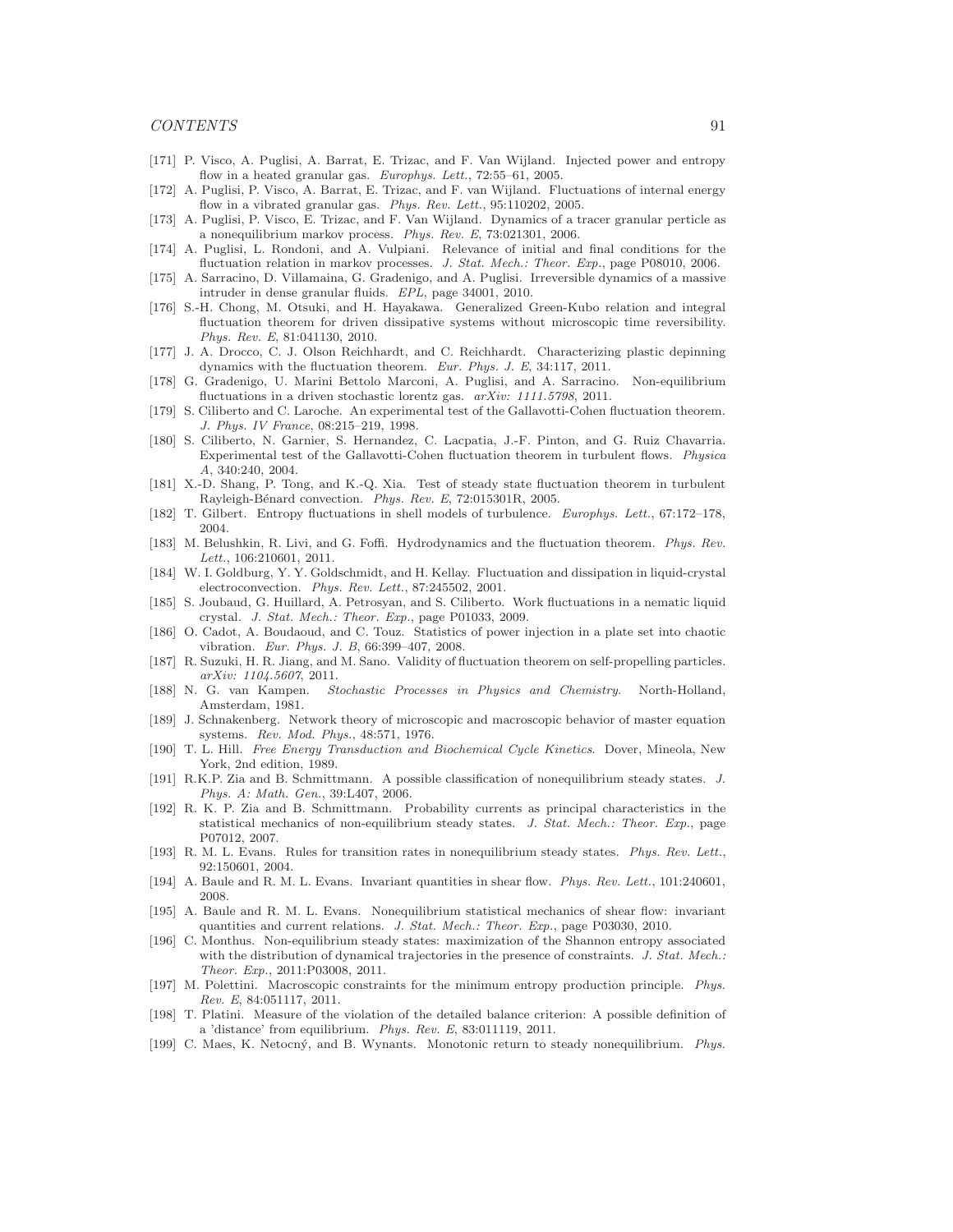*Rev. Lett.*, 107:010601, 2011.

- [200] M. Polettini. Nonequilibrium thermodynamics as a gauge theory. *EPL*, 97:30003, 2012.
- [201] J. L. Luo, C. van den Broeck, and G. Nicolis. Stability-criteria and fluctuations around nonequilibrium states. *Z. Phys. B Cond. Mat.*, 56:165–170, 1984.
- [202] T. Sagawa and H. Hayaka. Geometrical expression of excess entropy production. *Phys. Rev. E*, 84:051110, 2011.
- [203] H. Ge and H. Qian. Physical origins of entropy production, free energy dissipation, and their mathematical representations. *Phys. Rev. E*, 81:051133, 2010.
- [204] A. Altland, A. De Martino, R. Egger, and B. Narohzny. Fluctuation relations and rare realizations of transport. *Phys. Rev. Lett.*, 105:170601, 2010.
- [205] A. Altland, A. De Martino, R. Egger, and B. Narohzny. Transient fluctuation relations for time-dependent particle transport. *Phys. Rev. B*, 82:115323, 2010.
- [206] F. Liu, Y.-P. Luo, M.-C. Huang, and Z.-C. Ou-Yang. A generalized integral fluctuation theorem for general jump processes. *J. Phys. A Math. Theor.*, 42:332003, 2009.
- [207] T. Monnai. Fluctuation theorem in ratchet system. *J. Phys. A: Math. Gen.*, 37:L75–79, 2004.
- [208] U. Seifert. Fluctuation theorem for a single enzym or molecular motor. *Europhys. Lett.*, 70:36, 2005.
- [209] H. Sakaguchi. Efficiency and fluctuation in tight-coupling model of molecuar motor. *J. Phys. Soc. Japan*, 75:063001, 2006.
- [210] A. M. Berezhkovskii and S. M. Bezrukov. Counting translocations of strongly repelling particles through single channels: fluctuation theorem for membrane transport. *Phys. Rev. Lett.*, 100:038104, 2008.
- [211] B. Sun, D. G. Grier, and A. Y. Grosberg. Minimal model for Brownian vortexes. *Phys. Rev. E*, 82:021123, 2010.
- [212] N. Kumar, C. van den Broeck, M. Esposito, and K. Lindenberg. Thermodynamics of a stochastic twin elevator. *Phys. Rev. E*, 84:051134, 2011.
- [213] D. V. Averin and J. P. Pekola. Statistics of the dissipated energy in driven single-electron transitions. *EPL*, 96:67004, 2011.
- [214] S. Dorosz and M. Pleimling. Entropy production in the nonequilibrium steady states of interacting many-body systems. *Phys. Rev. E*, 83:031107, 2011.
- [215] S. Dorosz and M. Pleimling. Fluctuation ratios in the absence of microscopic time reversibility. *Phys. Rev. E*, 79:030102(R), 2009.
- [216] D. Ben-Avraham, S. Dorosz, and M. Pleimling. Realm of validity of the Crooks relation. *Phys. Rev. E*, 83:041129, 2011.
- [217] B. Andrae, J. Cremer, T. Reichenbach, and E. Frey. Entropy production of cyclic population dynamics. *Phys. Rev. Lett.*, 104:218102, 2010.
- [218] B. Cleuren, C. van den Broeck, and R. Kawai. Fluctuation theorem for the effusion of an ideal gas. *Phys. Rev. E*, 74:021117, 2006.
- [219] R. Marathe and A. Dhar. Work distribution functions for hysteresis loops in a single-spin system. *Phys. Rev. E*, 72:066112, 2005.
- [220] M. Einax and P. Maass. Work distributions for ising chains in a time-dependent magnetic field. *Phys. Rev. E*, 80:020101(R), 2009.
- [221] M. Ohzeki and H. Nishimori. Nonequilibrium relations for spin glasses with gauge symmetry. *J. Phys. So*, 79:084003, 2010.
- [222] C. Chatelain. A temperature-extended Jarzynski relation: application to the numerical calculation of surface tension. *J. Stat. Mech.: Theor. Exp.*, page P04011, 2007.
- [223] L. Crochik and T. Tomé. Entropy production in the majority-vote model. Phys. Rev. E, 72:057103, 2005.
- [224] M. J. de Oliveira. Irreversible models with Boltzmann-Gibbs probability distribution and entropy production. *J. Stat. Mech.: Theor. Exp.*, page P12012, 2011.
- [225] T. Tomé and M. J. de Oliveira. Entropy production in nonequilibrium systems at stationary states. *Phys. Rev. Lett.*, 108:020601, 2012.
- [226] A. C. Barato and H. Hinrichsen. Entropy production of a bound nonequilibrium interface. *J. Phys. A Math. Theor.*, 45:115005, 2012.
- [227] T. Speck and J. P. Garrahan. Space-time phase transitions in driven kinetically constrained lattice models. *Eur. Phys. J. B*, 79:1–6, 2011.
- [228] P. Gaspard. Fluctuation theorem for nonequilibrium reactions. *J. Chem. Phys.*, 120:8898, 2004.
- [229] D. Andrieux and P. Gaspard. Fluctuation theorem and Onsager reciprocity relations. *J. Chem. Phys.*, 121:6167, 2004.
- [230] D. Andrieux and P. Gaspard. Fluctuation theorem for transport in mesoscopic systems. *J.*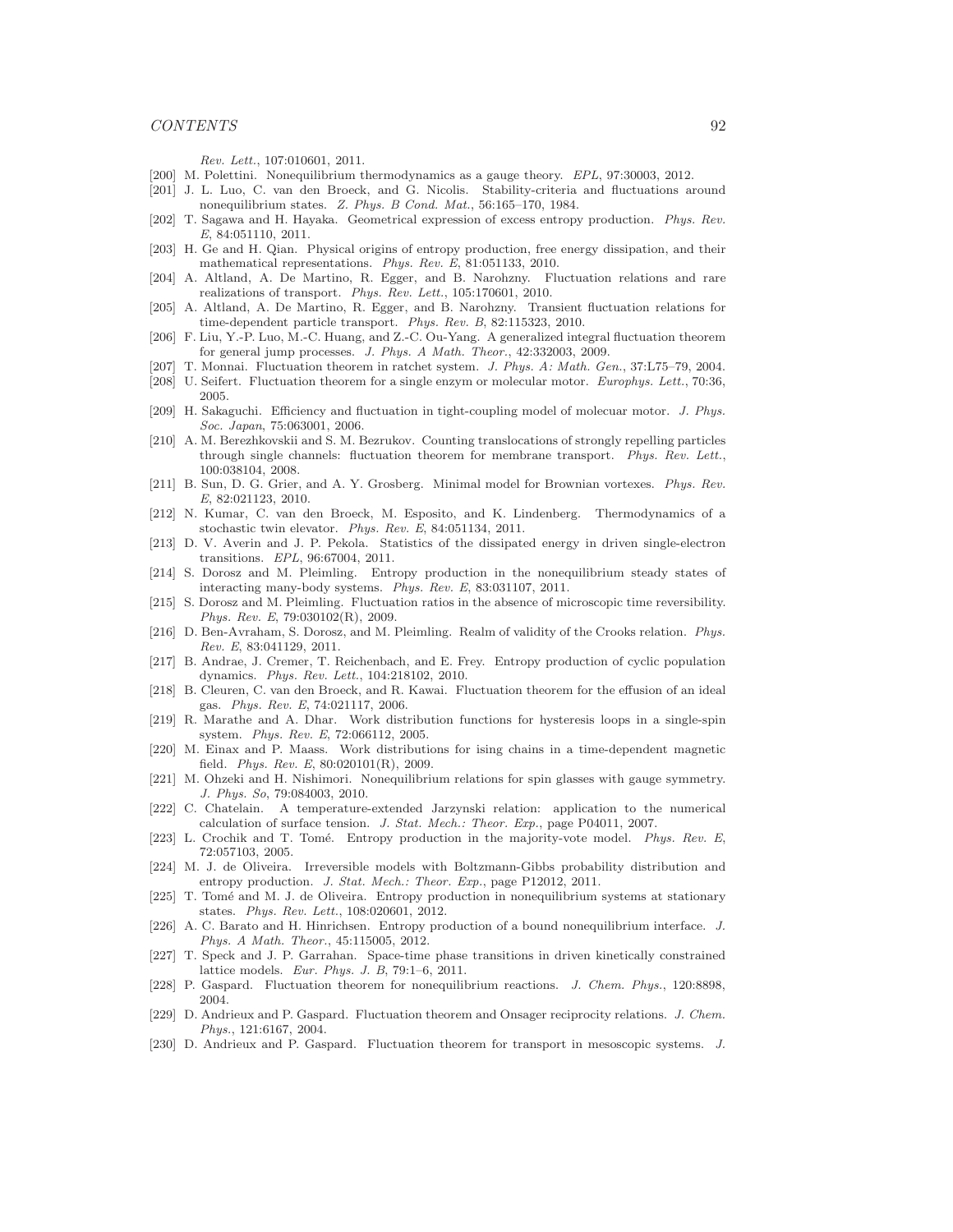*Stat. Mech.: Theor. Exp.*, page P01001, 2006.

- [231] D. Andrieux and P. Gaspard. Fluctuation theorem for currents and Schnakenberg network theory. *J. Stat. Phys.*, 127:107–131, 2007.
- [232] H. Touchette. The large deviation approach to statistical mechanics. *Phys. Rep.*, 478:1–69, 2009.
- [233] D. Andrieux and P. Gaspard. Network and thermodynamic conditions for a single macroscopic current fluctuation theorem. *C. R. Physique*, 8:579–590, 2007.
- Gallavotti-Cohen-type symmetry related to cycle decompositions for markov chains and biochemical applications. *J. Stat. Phys.*, 143:11– 32, 2011.
- [235] A. C. Barato, R. Chetrite, H. Hinrichsen, and D. Mukamel. Entropy production and fluctuation relations for a KPZ interface. *J. Stat. Mech.: Theor. Exp.*, page P10008, 2010.
- [236] A. C. Barato, R. Chetrite, H. Hinrichsen, and D. Mukamel. A gallavotii-Cohen-Evans-Morriss like symmetry for a class of Markov jump processes. *J. Stat. Phys.*, 146:294–313, 2012.
- [237] N. A. Sinitsyn and I. Nemenman. The berry phase and the pump flux in stochastic chemical kinetics. *EPL*, 77:58001, 2007.
- [238] V. Y. Chernyak, M. Chertkov, S. V. Malinin, and R. Teodorescu. Non-equilibrium thermodynamics and topology of currents. *J. Stat. Phys.*, 137:109147, 2009.
- [239] J. Ohkubo. The stochastic pump current and the non-adiabatic geometrical phase. *J. Stat. Mech.: Theor. Exp.*, 2008:P02011, 2008.
- [240] J. Ohkubo and T. Eggel. Noncyclic and nonadiabatic geometric phase for counting statistics. *J. Phys. A: Math. Gen.*, 43:425001, 2010.
- [241] N. Singh and B. Wynants. Dynamical fluctuations for periodically driven diffusions. *J. Stat. Mech.: Theor. Exp.*, page P03007, 2010.
- [242] N. A. Sinitsyn, A. Akimov, and V. Y. Chernyak. Supersymmetry and fluctuation relations for currents in closed networks. *Phys. Rev. E*, 83:021107, 2011.
- [243] P. I. Hurtado, C. Perez-Espigares, J. J. del Pozo, and P. L. Garrido. Symmetries in fluctuations far from equilibrium. *Proc. Natl. Acad. Sci. U.S.A.*, 108:7704–7709, 2011.
- [244] K. Saito and U. Yasuhiro. Symmetry in full counting statistics, fluctuation theorem, and relations among nonlinear transport coefficients in the presence of a magnetic field. *Phys. Rev. B*, 78:115429, 2008.
- [245] R. Sánchez, R. López, D. Sánchez, and M. Büttiker. Mesoscopic coulomb drag, broken detailed balance, and fluctuation relations. *Phys. Rev. Lett.*, 104:076801, 2010.
- [246] T. Monnai. Derivation of quantum master equation with counting fields by monitoring a probe. *Phys. Rev. E*, 82:051113, 2010.
- [247] Y. Utsumi, D. S. Golubev, M. Marthaler, K. Saito, T. Fujisawa, and G. Schön. Bidirectional single-electron counting and the fluctuation theorem. *Phys. Rev. B*, 81:125331, 2010.
- [248] D. S. Golubev, Y. Utsumi, M. Marthaler, and G. Schön. Fluctuation theorem for a double quantum dot coupled to a point-contact electrometer. *Phys. Rev. B*, 84:075323, 2011.
- [249] T. Krause, G. Schaller, and T. Brandes. Incomplete current fluctuation theorems for a fourterminal model. *Phys. Rev. B*, 84:195113, 2011.
- [250] L. Nicolin and D. Segal. Non-equilibrium spin-boson model: Counting statistics and the heat exchange fluctuation theorem. *J. Chem. Phys.*, 135:164106, 2011.
- [251] L. Nicolin and D. Segal. Quantum fluctuation theorem for heat exchange in the strong coupling regime. *Phys. Rev. B*, 84:161414, 2011.
- [252] G. B. Cuetara, M. Esposito, and P. Gaspard. Fluctuation theorems for capacitively coupled electronic currents. *Phys. Rev. B*, 84:165114, 2011.
- [253] S. Ganeshan and N. A. Sinitsyn. Fluctuation relations for current components in mesoscopic electric circuits. *Phys. Rev. B*, 84:245405, 2011.
- [254] B. Derrida. Non-equilibrium steady states: fluctuations and large deviations of the density and of the current. *J. Stat. Mech.: Theor. Exp.*, page P07023, 2007.
- [255] T. Schmiedl and U. Seifert. Optimal finite-time processes in stochastic thermodynamics. *Phys. Rev. Lett.*, 98:108301, 2007.
- [256] M. de Koning. Optimizing the driving function for nonequilibrium free-energy calculations in the linear regime: A variational approach. *J. Chem. Phys.*, 122:104106, 2005.
- [257] P. Geiger and C. Dellago. Optimum protocol for fast-switching free-energy calculations. *Phys. Rev. E*, 81(2):021127, 2010.
- [258] H. Then and A. Engel. Computing the optimal protocol for finite-time processes in stochastic thermodynamics. *Phys. Rev. E*, 77:041105, 2008.
- [259] E. Aurell, C. Mejia-Monasterio, and P. Muratore-Ginanneschi. Optimal protocols and optimal transport in stochastic thermodynamics. *Phys. Rev. Lett.*, 106:250601, 2011.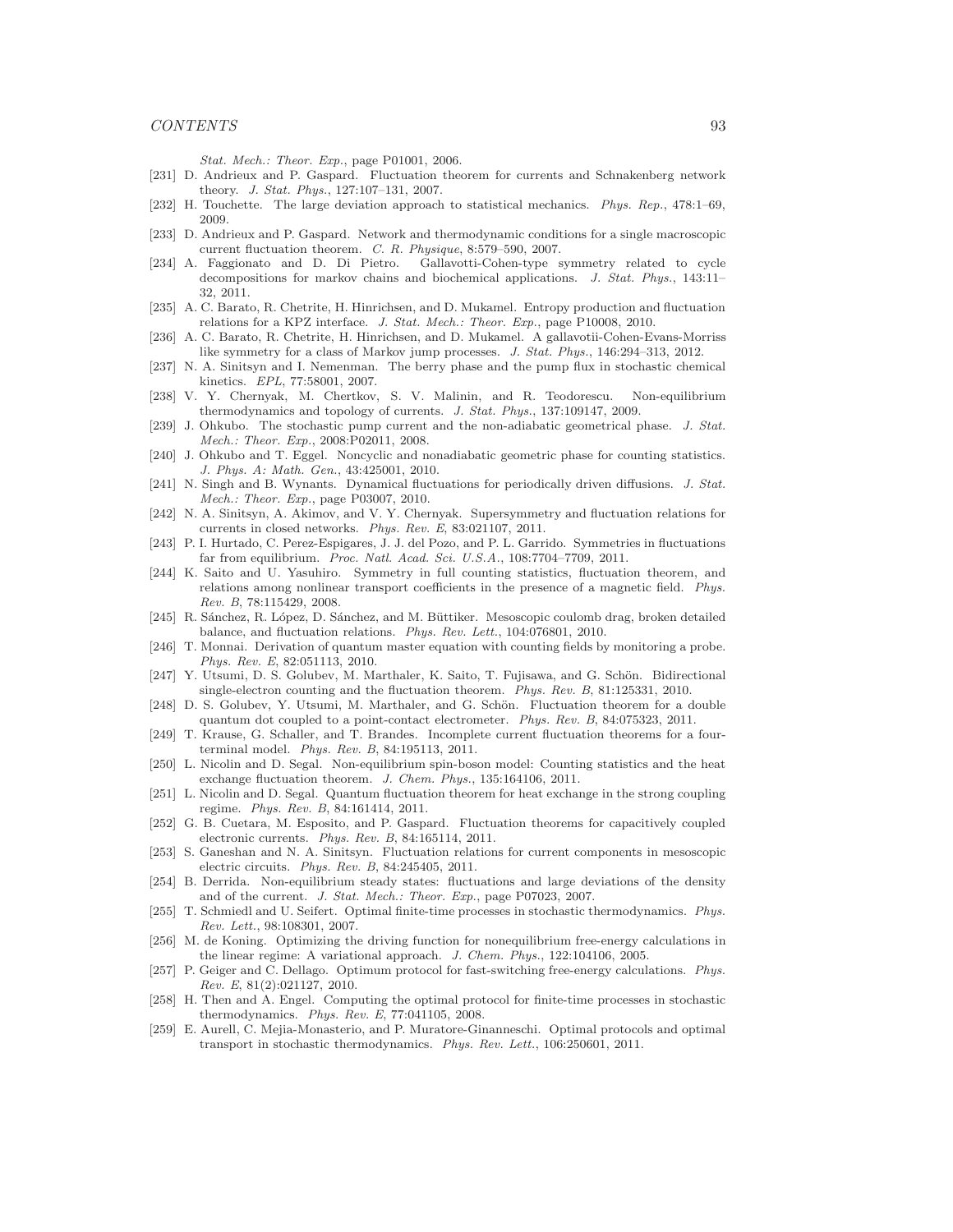- [260] E. Aurell, C. Mejía-Monasterio, and P. Muratore-Ginanneschi. Boundary layers in stochastic thermodynamics. *Phys. Rev. E*, 85:020103, 2012.
- [261] T. Schmiedl and U. Seifert. Efficiency at maximum power: An analytically solvable model for stochastic heat engines. *EPL*, 81:20003, 2008.
- [262] E. Aurell, K. Gawedzki, C. Mejía-Monasterio, R. Mohayaee, and P. Muratore-Ginanneschi. Refined second law of thermodynamics for fast random processes. *arXiv: 1201.3207*, 2012.
- [263] A. Gomez-Marin, T. Schmiedl, and U. Seifert. Optimal protocols for minimal work processes in underdamped stochastic thermodynamics. *J. Chem. Phys.*, 129:024114, 2008.
- [264] M. Esposito, R. Kawai, K. Lindenberg, and C. van den Broeck. Finite time thermodynamics for a single level quantum dot. *EPL*, 89:20003, 2010.
- [265] P. Muratore-Ginanneschi, C. Mejía-Monasterio, and L. Peliti. Heat release by controlled continuous-time markov jump processes. *arXiv: 1203.4062*, 2012.
- [266] T. M. Cover and J. A. Thomas. *Elements of information theory*. Telecommunications and signal processing. Wiley, Hoboken, NJ, and Canada, 2006.
- [267] R. Kawai, J. M. R. Parrondo, and C. van den Broeck. Dissipation: The phase-space perspective. *Phys. Rev. Lett.*, 98:080602, 2007.
- [268] J. M. R. Parrondo, C. van den Broeck, and R. Kawai. Entropy production and the arrow of time. *New J. Phys.*, 11:073008, 2009.
- [269] A. Gomez-Marin, J. M. R. Parrondo, and C. Van den Broeck. Lower bounds on dissipation upon coarse-graining. *Phys. Rev. E*, 78:011107, 2008.
- [270] S. Vaikuntanathan and C. Jarzynski. Dissipation and lag in irreversible processes. *EPL*, 87:60005, 2009.
- [271] R. A. Blythe. Reversibility, heat dissipation, and the importance of the thermal environment in stochastic models of nonequilibrium steady states. *Phys. Rev. Lett.*, 100:010601, 2008.
- [272] M. Esposito and C. van den Broeck. Second law and Landauer principle far from equilibrium. *EPL*, 95:40004, 2011.
- [273] E. H. Feng and G. E. Crooks. Length of time's arrow. *Phys. Rev. Lett.*, 101:090602, 2008.
- [274] E. H. Feng and G. E. Crooks. Far-from-equilibrium measurements of thermodynamic length. *Phys. Rev. E*, 79:012104, 2009.
- [275] G. E. Crooks and D. A. Sivak. Measures of trajectory ensemble disparity in nonequilibrium statistical dynamics. *J. Stat. Mech.: Theor. Exp.*, page P06003, 2011.
- [276] D. Andrieux and P. Gaspard. Nonequilibrium generation of information in copolymerization processes. *Proc. Natl. Acad. Sci. U.S.A.*, 105:9516–9521, 2008.
- [277] C. Jarzynski. The thermodynamics of writing a random polymer. *Proc. Natl. Acad. Sci. U.S.A.*, 105:9451–9452, 2008.
- [278] H. S. Leff and A. F. Rex. *Maxwell's Demon : Entropy, Classical and Quantum Information, Computing*. IOP, Bristol and Philadelphia, 2003.
- [279] K. Maruyama, F. Nori, and V. Vedral. Colloquium: The physics of Maxwell's demon and information. *Rev. Mod. Phys.*, 81(1):1, 2009.
- [280] T. Hondou. Equation of state in a small system: Violation of an assumption of Maxwell's demon. *EPL*, 80:50001, 2007.
- [281] T. Sagawa and M. Ueda. Generalized Jarzynski equality under nonequilibrium feedback control. *Phys. Rev. Lett.*, 104:090602, 2010.
- [282] T. Sagawa and M. Ueda. Nonequilibrium thermodynamics of feedback control. *Phys. Rev. E*, 85:021104, 2012.
- [283] D. Abreu and U. Seifert. Thermodynamics of genuine non-equilibrium states under feedback control. *Phys. Rev. Lett.*, 108:030601, 2012.
- [284] J. M. Horowitz and S. Vaikuntanathan. Nonequilibrium detailed fluctuation theorem for repeated discrete feedback. *Phys. Rev. E*, 82:061120, 2010.
- [285] M. Ponmurugan. Generalized detailed fluctuation theorem under nonequilibrium feedback control. *Phys. Rev. E*, 82(3):031129, Sep 2010.
- [286] S. Lahiri, S. Rana, and A. M. Jayannavar. Fluctuation theorems in the presence of information gain and feedback. *J. Phys. A: Math. Theor.*, 45:065002, 2012.
- [287] M. Bauer, D. Abreu, and U. Seifert. Efficiency of a Brownian information machine. *J. Phys. A Math. Theor.*, 45:162001, 2012.
- [288] F. J. Cao and M. Feito. Thermodynamics of feedback controlled systems. *Phys. Rev. E*, 79:041118, 2009.
- [289] K.-H. Kim and H. Qian. Entropy production of Brownian macromolecules with inertia. *Phys. Rev. Lett.*, 93:120602, 2004.
- [290] K.-H. Kim and H. Qian. Fluctuation theorems for a molecular refrigerator. *Phys. Rev. E*, 75:022102, 2007.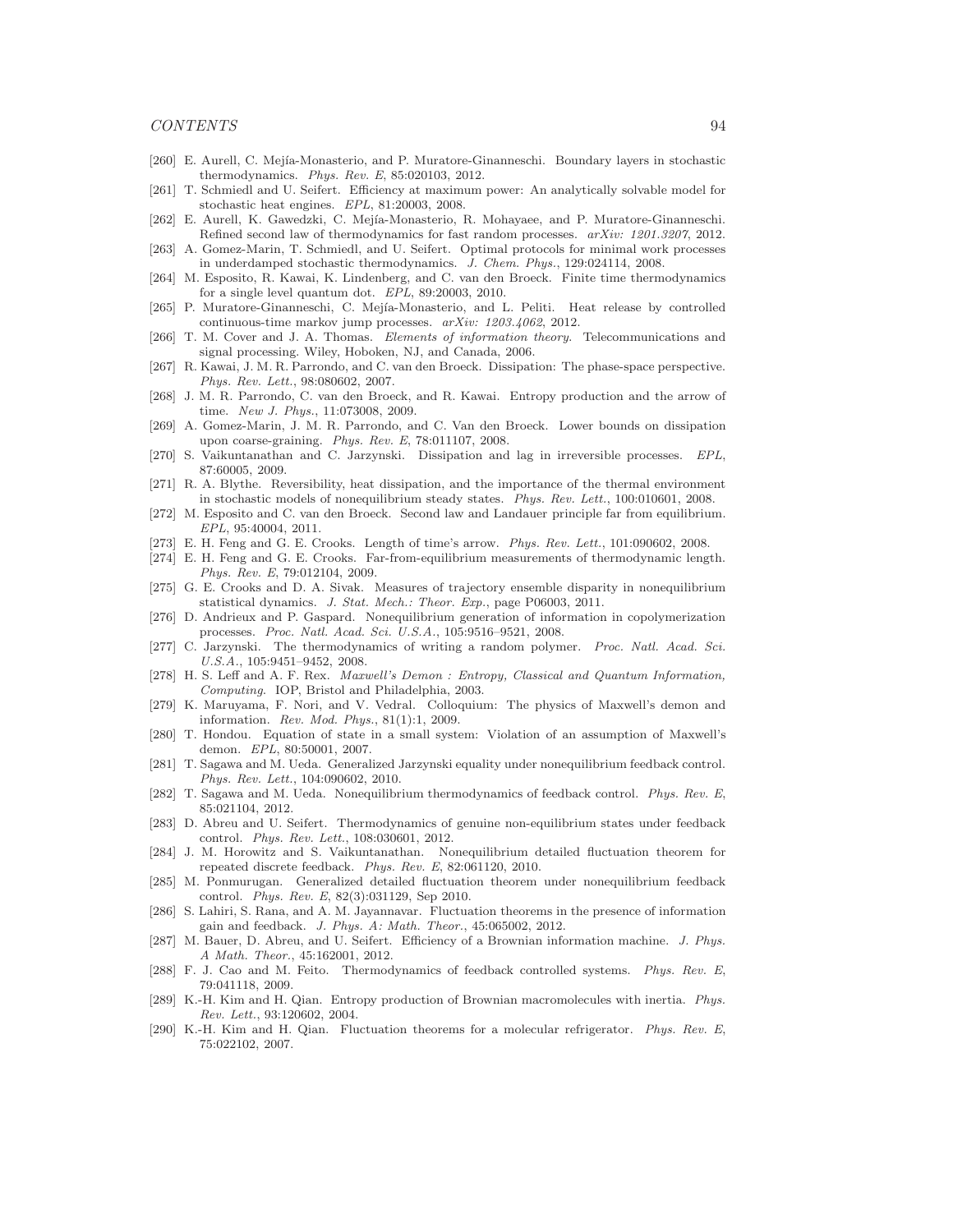- [291] T. Munakata and M. L. Rosinberg. Entropy production and fluctuation theorems under feedback control: the molecular refrigerator model revisited. *arXiv: 1202.0974*, 2012.
- [292] H. Suzuki and Y. Fujitani. One-dimensional shift of a Brownian particle under the feedback control. *Journal of the Physical Society of Japan*, 78:074007, 2009.
- [293] Y. Fujitani and H. Suzuki. Jarzynski equality modified in the linear feedback system. *Journal of the Physical Society of Japan*, 79(10):104003, 2010.
- [294] F. J. Cao, L. Dinis, and J. M. R. Parrondo. Feedback control in a collective flashing ratchet. *Phys. Rev. Lett.*, 93:040603, 2004.
- [295] L. Dinis, J. M. R. Parrondo, and F. J. Cao. Closed-loop control strategy with improved current for a flashing ratchet. *Europhys. Lett.*, 71:536–541, 2005.
- [296] M. Feito and F. J. Cao. Optimal operation of feedback flashing ratchets. *J. Stat. Mech.: Theor. Exp.*, page P010331, 2009.
- [297] M. Feito and F. J. Cao. Information and maximum power in a feedback controlled Brownian ratchet. *Eur. Phys. J. B*, 59:63–68, 2007.
- [298] H. Touchette and S. Lloyd. Information-theoretic limits of control. *Phys. Rev. Lett.*, 84:1156, 2000.
- [299] F.J. Cao, M. Feito, and H. Touchette. Information and flux in a feedback controlled Brownian ratchet. *Physica A*, 388(2-3):113 – 119, 2009.
- [300] L. Granger and H. Kantz. Thermodynamic cost of measurements. *Phys. Rev. E*, 84:061110, 2011.
- [301] D. Abreu and U. Seifert. Extracting work from a single heat bath through feedback. *Europhys. Lett.*, 94:10001, 2011.
- [302] J. M. Horowitz and J. M. R. Parrondo. Thermodynamic reversibility in feedback processes. *EPL*, 95(1):10005, 2011.
- [303] J. M. Horowitz and J. M. R. Parrondo. Designing optimal discrete-feedback thermodynamic engines. *New J. Phys.*, 13:123019, 2011.
- [304] R. Dillenschneider and E. Lutz. Memory erasure in small systems. *Phys. Rev. Lett.*, 102:210601, 2009.
- [305] S. Toyabe, T. Sagawa, M. Ueda, E. Muneyuki, and M. Sano. Experimental demonstration of information-to-energy conversion and validation of the generalized Jarzynski equality. *Nature Phys.*, 6:988, 2010.
- [306] A. Bérut, A. Arakelyan, A. Petrosyan, S. Ciliberto, R. Dillenschneider, and E. Lutz. Experimental verification of Landauer's principle linking information and thermodynamics. *Nature*, 483:187–189, 2012.
- [307] A.E. Allahverdyan and T.M. Nieuwenhuizen. A mathematical theorem as the basis for the second law: Thomsons formulation applied to equilibrium. *Physica A*, 305:542–552, 2002.
- [308] K. Sato. An example of a mechanical system whose ensemble average energy, starting with a microcanonical ensemble, decreases after an operation. *J. Phys. Soc. Japan*, 71:1065–1066, 2002.
- [309] R. Marathe and J. M. R. Parrondo. Cooling classical particles with a microcanonical Szilard engine. *Phys. Rev. Lett.*, 104(24):245704, 2010.
- [310] S. Vaikuntanathan and C. Jarzynski. Modeling Maxwell's demon with a microcanonical szilard engine. *Phys. Rev. E*, 83:061120, 2011.
- [311] R. Kubo, M. Toda, and N. Hashitsume. *Statistical Physics II*. Springer-Verlag, Berlin, 2nd edition, 1991.
- [312] G. S. Agarwal. Fluctuation-dissipation theorems for systems in non-thermal equilibrium and applications. *Z. Physik*, 252:25, 1972.
- [313] G. N. Bochkov and Y. E. Kuzovlev. Nonlinear fluctuation-dissipation relations and stochastic models in nonequilibrium thermodynamics I. Generalized fluctuation-dissipation theorem. *Physica A*, 106:443–479, 1981.
- [314] G. N. Bochkov and Y. E. Kuzovlev. Nonlinear fluctuation-dissipation relations and stochastic models in nonequilibrium thermodynamics II. Kinetic potential and variational principles for nonlinear irreversible processes. *Physica A*, 106:480–520, 1981.
- [315] P. Hänggi and H. Thomas. Stochastic processes: Time evolution, symmetries and linear response. *Phys. Rep.*, 88:207, 1982.
- [316] U. Marconi, A. Puglisi, L. Rondoni, and A. Vulpiani. Fluctuation-dissipation: Response theory in statistical physics. *Phys. Rep.*, 461:111–195, 2008.
- [317] L. F. Cugliandolo, D. S. Dean, and J. Kurchan. Fluctuation-dissipation theorems and entropy production in relaxational systems. *Phys. Rev. Lett.*, 79:2168, 1997.
- [318] T. Harada and S. Sasa. Equality connecting energy dissipation with a violation of the fluctuation-response relation. *Phys. Rev. Lett.*, 95:130602, 2005.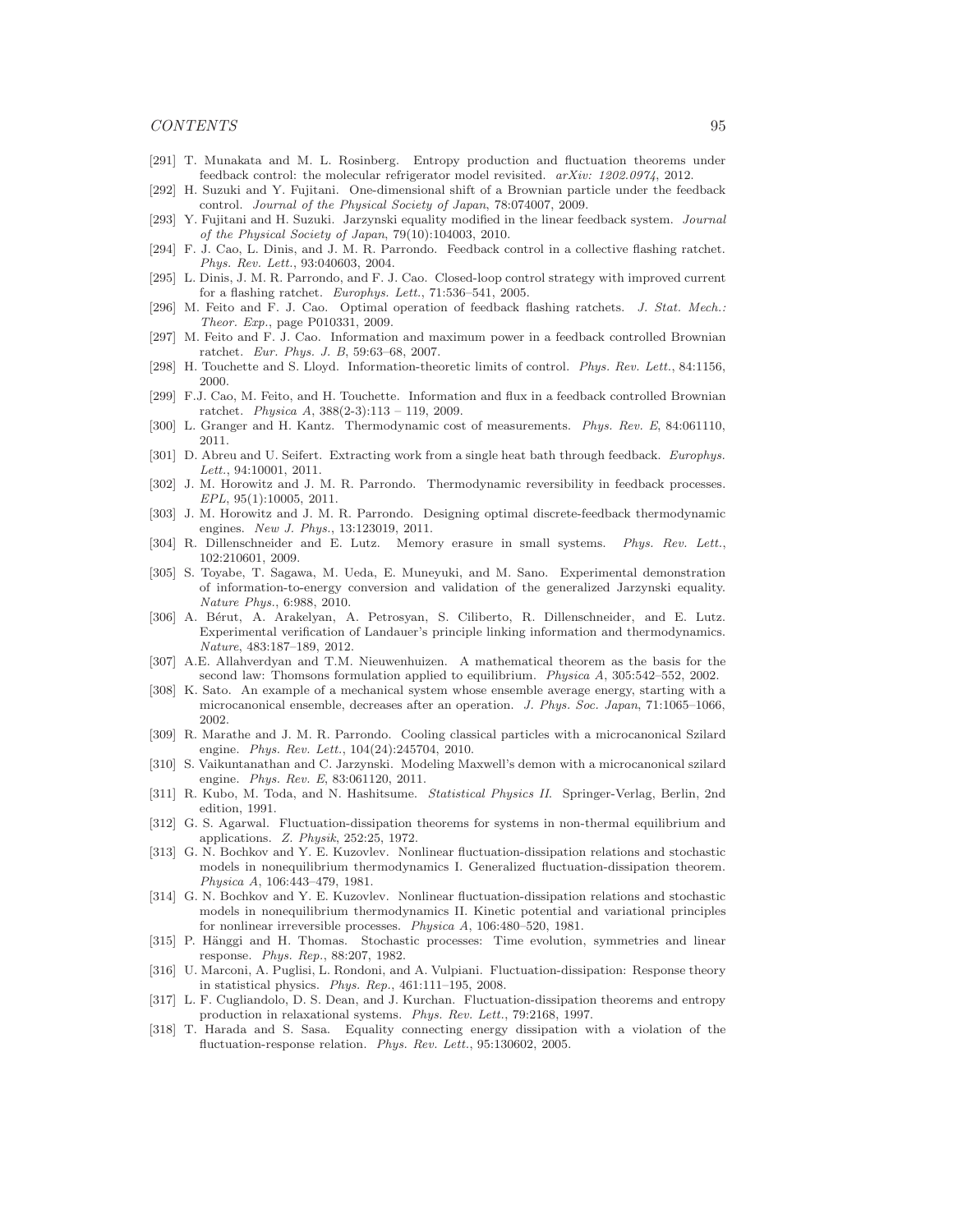- [319] T. Harada and S. Sasa. Energy dissipation and violation of the fluctuation-response relation in nonequilibrium Langevin systems. *Phys. Rev. E*, 73:026131, 2006.
- [320] T. Harada. Macroscopic expression connecting the rate of energy dissipation with the violation of the fluctuation response relation. *Phys. Rev. E*, 79:030106, 2009.
- [321] T. Speck and U. Seifert. Restoring a fluctuation-dissipation theorem in a nonequilibrium steady state. *Europhys. Lett.*, 74:391, 2006.
- [322] T. Speck and U. Seifert. Extended fluctuation-dissipation theorem for soft matter in stationary flow. *Phys. Rev. E*, 79:040102(R), 2009.
- [323] R. Chetrite, G. Falkovich, and K. Gawedzki. Fluctuation relations in simple examples of nonequilibrium steady states. *J. Stat. Mech.: Theor. Exp.*, page P08005, 2008.
- [324] R. Chetrite and K. Gawedzki. Eulerian and lagrangian pictures of non-equilibrium diffusions. *J. Stat. Phys.*, 137:890–916, 2009.
- [325] M. Baiesi, C. Maes, and B. Wynants. Fluctuations and response of nonequilibrium states. *Phys. Rev. Lett.*, 103:010602, 2009.
- [326] M. Baiesi, C. Maes, and B. Wynants. Nonequilibrium linear response for Markov dynamics, I: Jump processes and overdamped diffusion. *J. Stat. Phys.*, 137:1094–1116, 2009.
- [327] M. Baiesi, E. Boksenbojm, C. Maes, and B. Wynants. Nonequilibrium linear response for markov dynamics, II: Inertial dynamics. *J. Stat. Phys.*, 139:492–505, 2010.
- [328] J. Prost, J.-F. Joanny, and J. M. R. Parrondo. Generalized fluctuation-dissipation theorem for steady-state systems. *Phys. Rev. Lett.*, 103:090601, 2009.
- [329] U. Seifert and T. Speck. Fluctuation-dissipation theorem in nonequilibrium steady states. *EPL*, 89:10007, 2010.
- [330] R. Chetrite and S. Gupta. Two refreshing views of fluctuation theorems through kinematics elements and exponential martingale. *J. Stat. Phys.*, 143:543–584, 2011.
- [331] G. Verley, R. Chétrite, and D. Lacoste. Modified fluctuation-dissipation theorem near nonequilibrium states and applications to the glauber-ising chain. *J. Stat. Mech.: Theor. Exp.*, page P10025, 2011.
- [332] H. Feng and J. Wang. Potential and flux decomposition for dynamical systems and nonequilibrium thermodynamics: Curvature, gauge field, and generalized fluctuation-dissipation theorem. *J. Chem. Phys.*, 135:234511, 2011.
- [333] L. F. Cugliandolo. The effective temperature. *J. Phys. A Math. Theor.*, 44:483001, 2011.
- [334] L. Berthier and J.-L. Barrat. Nonequilibrium dynamics and fluctuation-dissipation relation in a sheared fluid. *J. Chem. Phys.*, 116:6228, 2002.
- [335] C. S. O'Hern, A. J. Liu, and S. R. Nagel. Effective temperatures in driven systems: static versus time-dependent relations. *Phys. Rev. Lett.*, 93:165702, 2004.
- [336] S. Fielding and P. Sollich. Observable dependence of fluctuation-dissipation relations and effective temperatures. *Phys. Rev. Lett.*, 88:050603, 2002.
- [337] Y. Srebro and D. Levine. Exactly solvable model for driven dissipative systems. *Phys. Rev. Lett.*, 93:240601, 2004.
- [338] Y. Shokef, G. Bunin, and D. Levine. Fluctuation-dissipation relations in driven dissipative systems. *Phys. Rev. E*, 73:046132, 2006.
- [339] K. Martens, E. Bertin, and M. Droz. Dependence of the fluctuation-dissipation temperature on the choice of observable. *Phys. Rev. Lett.*, 103(26):260602, 2009.
- [340] K. Martens, E. Bertin, and M. Droz. Entropy-based characterizations of the observable dependence of the fluctuation-dissipation temperature. *Phys. Rev. E*, 81:061107, 2010.
- [341] L. F. Cugliandolo, J. Kurchan, and G. Parisi. Off equilibrium dynamics and aging in unfrustrated systems. *J. Phys. I*, 4:1641, 1994.
- [342] L. F. Cugliandolo, J. Kurchan, and L. Peliti. Energy flow, partial equilibration, and effective temperatures in systems with slow dynamics. *Phys. Rev. E*, 55:3898, 1997.
- [343] F. Zamponi, F. Bonetto, L.F. Cugliandolo, and J. Kurchan. A fluctuation theorem for nonequilibrium relaxational systems driven by external forces. *J. Stat. Mech.: Theor. Exp.*, page P09013, 2005.
- [344] P. Calabrese and A. Gambassi. On the definition of a unique effective temperature for nonequilibrium critical systems. *J. Stat. Mech.: Theor. Exp.*, page P07013, 2004.
- [345] P. Martin, A. J. Hudspeth, and F. Jülicher. Comparison of a hair bundle's spontaneous oscillations with its response to mechanical stimulation reveals the underlying active process. *Proc. Natl. Acad. Sci. U.S.A.*, 98:14380, 2001.
- [346] D. Mizuno, C. Tardin, C. F. Schmidt, and F. C. MacKintosh. Nonequilibrium mechanics of active cytoskeletal networks. *Science*, 315:370–373, 2007.
- [347] A. J. Levine and F. C. MacKintosh. The mechanics and fluctuation spectrum of active gels. *J. Phys. Chem. B*, 113:3820–3830, 2009.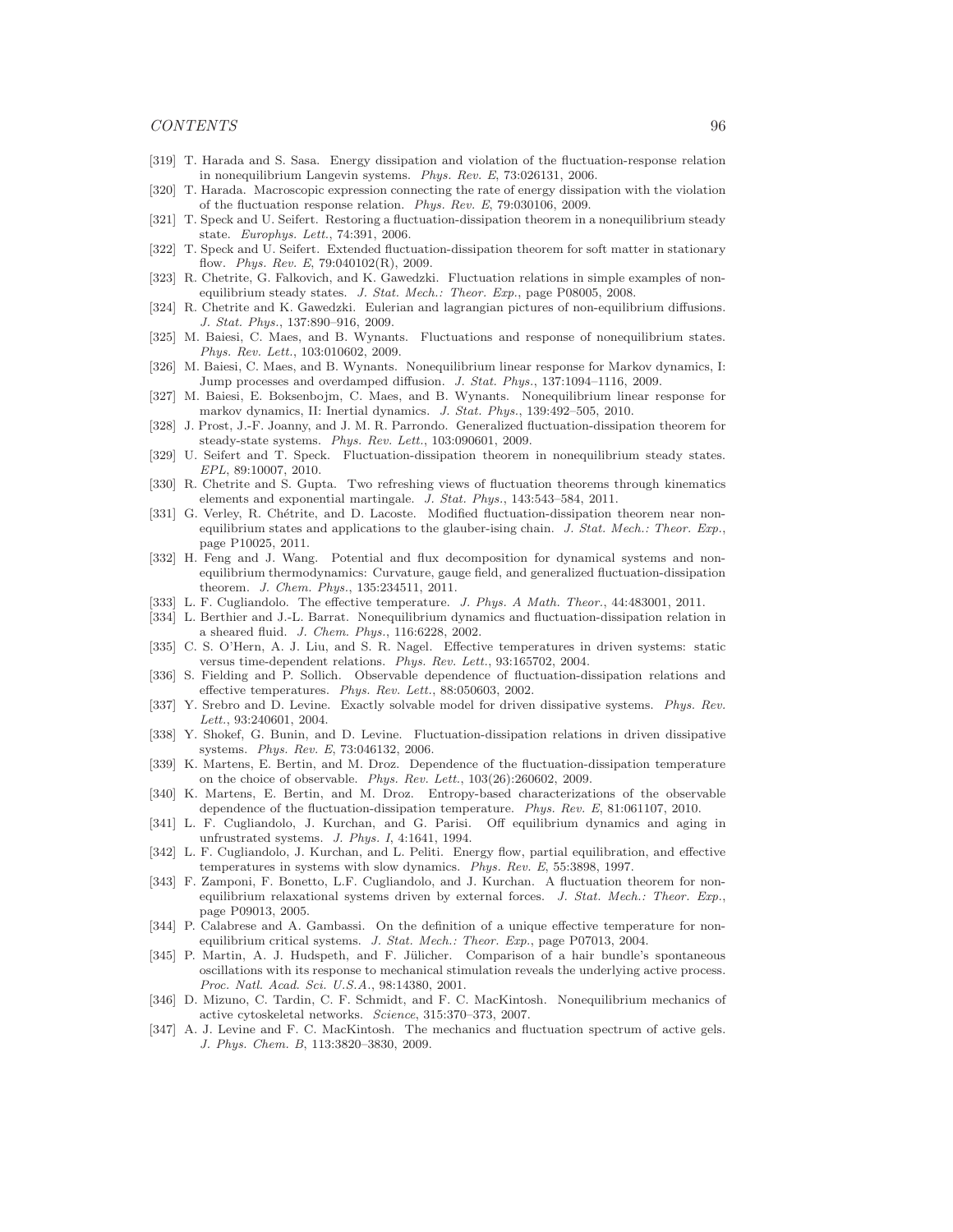- [348] L. Le Goff, F. Amblard, and E. M. Furst. Motor-driven dynamics in actin-myosin networks. *Phys. Rev. Lett.*, 88:018101, 2002.
- [349] N. Kikuchi, A. Ehrlicher, D. Koch, J. Käs, S. Ramaswamy, and M. Rao. Buckling, stiffening, and negative dissipation in the dynamics of a biopolymer in an active medium. *Proc. Natl. Acad. Sci. U.S.A.*, 106:19776, 2009.
- [350] D. Loi, S. Mossa, and L. F. Cuglia. Effective temperature of active matter. *Phys. Rev. E*, 77:051111, 2008.
- [351] J.-B. Manneville, P. Bassereau, S. Ramaswamy, and J. Prost. Active membrane fluctuations studied by micropipet aspiration. *Phys. Rev. E*, 64:021908, 2001.
- [352] T. Betz, M. Lenz, J.-F. Joanny, and C. Sykes. ATP-dependent mechanics of red blood cells. *Proc. Natl. Acad. Sci. U.S.A.*, 106:15320–15325, 2009.
- [353] E. Ben-Isaac, Y. Park, G. Popescu, F. L. H. Brown, N. S. Gov, and Y. Shokef. Effective temperature of red-blood-cell membrane fluctuations. *Phys. Rev. Lett.*, 106:238103, 2011.
- [354] R. Raduenz, D. Rings, K. Kroy, and F. Cichos. Hot Brownian particles and photothermal correlation spectroscopy. *J. Phys. Chem. A*, 113:1674–1677, 2009.
- [355] D. Rings, R. Schachoff, M. Selmke, F. Cichos, and K. Kroy. Hot Brownian motion. *Phys. Rev. Lett.*, 105:090604, 2010.
- [356] D. Rings, M. Selmke, F. Cichos, and K. Kroy. Theory of hot Brownian motion. *Soft Matter*, 7:3441–3452, 2011.
- [357] D. Chakraborty, M. V. Gnann, D. Rings, J. Glaser, F. Otto, F. Cichos, and K. Kroy. Generalised Einstein relation for hot Brownian motion. *EPL*, 96:60009, 2011.
- [358] L. Joly, S. Merabia, and J.-L. Barrat. Effective temperatures of a heated Brownian particle. *EPL*, 94:50007, 2011.
- [359] P. Pradhan, Y. Kafri, and D. Levine. Nonequilibrium fluctuation theorems in the presence of local heating. *Phys. Rev. E*, 77:041129, 2008.
- [360] T. Speck. Driven soft matter: Entropy production and the fluctuation-dissipation theorem. *Progr. Theor. Phys. Suppl.*, 184:248–261, 2010.
- [361] F. Ricci-Tersenghi. Measuring the fluctuation-dissipation ratio in glassy systems with no perturbing field. *Phys. Rev. E*, 68:065104, 2003.
- [362] A. Crisanti and F. Ritort. Violation of the fluctuation-dissipation theorem in glassy systems: basic notions and the numerical evidence. *J. Phys. A: Math. Gen.*, 36:R181, 2003.
- [363] C. Chatelain. On universality in ageing ferromagnets. *J. Stat. Mech.: Theor. Exp.*, page P06006, 2004.
- [364] E. Lippiello, F. Corberi, and M. Zannetti. Off-equilibrium generalization of the fluctuation dissipation theorem for ising spins and measurement of the linear response function. *Phys. Rev. E*, 71:036104, 2005.
- [365] G. Diezemann. Fluctuation-dissipation relations for markov processes. *Phys. Rev. E*, 72:011104, 2005.
- [366] M. J. de Oliveira. Fluctuation-dissipation relation for stochastic dynamics without detailed balance. *Phys. Rev. E*, 76:011114, 2007.
- [367] F. Corberi, E. Lippiello, and M. Zannetti. Fluctuation dissipation relations far from equilibrium. *J. Stat. Mech.: Theor. Exp.*, page P07002, 2007.
- [368] E. Lippiello, F. Corberi, A. Sarracino, and M. Zannetti. Nonlinear response and fluctuationdissipation relations. *Phys. Rev. E*, 78:041120, 2008.
- [369] L. Berthier. Efficient measurement of linear susceptibilities in molecular simulations: Application to aging supercooled liquids. *Phys. Rev. Lett.*, 98:220601, 2007.
- [370] U. Seifert. Generalized Einstein or Green-Kubo relations for active biomolecular transport. *Phys. Rev. Lett.*, 104:138101, 2010.
- [371] G. Verley, K. Mallick, and D. Lacoste. Modified fluctuation-dissipation theorem for nonequilibrium steady states and applications to molecular motors. *EPL*, 93:10002, 2011.
- [372] D. Andrieux and P. Gaspard. A fluctuation theorem for currents and non-linear response coefficients. *J. Stat. Mech.*, page P02006, 2007.
- [373] M. Baiesi, C. Maes, and B. Wynants. The modified SutherlandEinstein relation for diffusive non-equilibria. *Proc. Roy. Soc. A*, 467:2792–2809, 2011.
- [374] D. Villamaina, A. Sarracino, G. Gradenigo, A. Puglisi, and A. Vulpiani. On anomalous diffusion and the out-of-equilibrium response function in one-dimensional models. *J. Stat. Mech.: Theor. Exp.*, page L01002, 2011.
- [375] V. Blickle, T. Speck, C. Lutz, U. Seifert, and C. Bechinger. Einstein relation generalized to nonequilibrium. *Phys. Rev. Lett.*, 98:210601, 2007.
- [376] P. Reimann, C. van den Broeck, H. Linke, P. Hänggi, M. Rubi, and A. Pérez-Madrid. Giant acceleration of free diffusion by use of tilted periodic potentials. *Phys. Rev. Lett.*, 87:010602,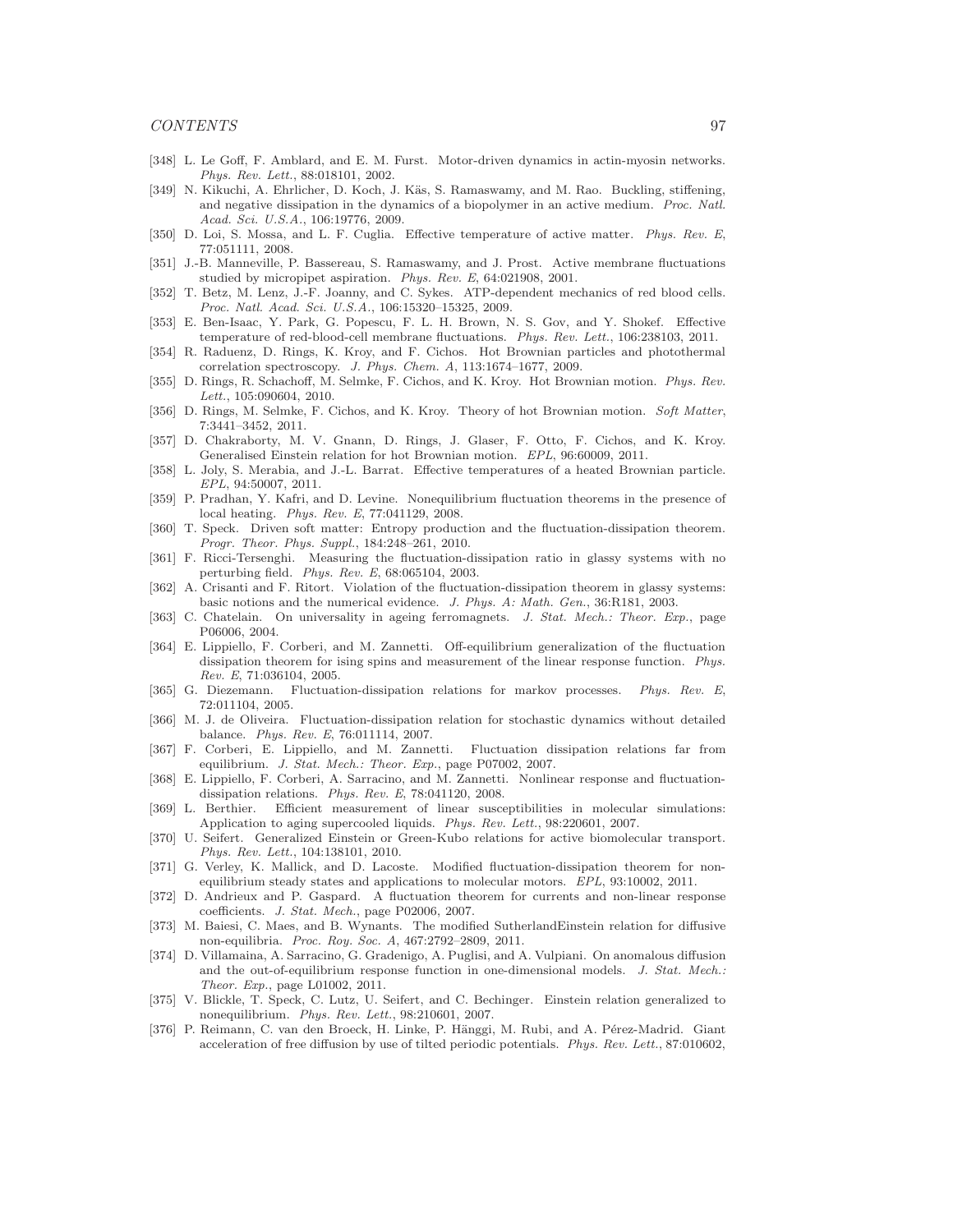2001.

- [377] P. Reimann, C. Van den Broeck, H. Linke, P. Hanggi, J. M. Rubi, and A. Perez-Madrid. Diffusion in tilted periodic potentials: Enhancement, universality, and scaling. *Phys. Rev. E*, 65(3):031104, 2002.
- [378] J. Mehl, V. Blickle, U. Seifert, and C. Bechinger. Experimental accessibility of generalized fluctuation-dissipation relations for nonequilibrium steady states. *Phys. Rev. E*, 82:032401, 2010.
- [379] J. R. Gomez-Solano, A. Petrosyan, S. Ciliberto, R. Chetrite, and K. Gawedzki. Experimental verification of a modified fluctuation-dissipation relation for a micron-sized particle in a nonequilibrium steady state. *Phys. Rev. Lett.*, 103:040601, 2009.
- [380] J. R. Gomez-Solano, A. Petrosyan, S. Ciliberto, and C. Maes. Fluctuations and response in a non-equilibrium micron-sized system. *J. Stat. Mech.*, page P01008, 2011.
- [381] G. Szamel. Self-diffusion in sheared colloidal suspensions: Violation of fluctuation-dissipation relation. *Phys. Rev. Lett.*, 93:178301, 2004.
- [382] M. Krüger and M. Fuchs. Non-equilibrium relation between mobility and diffusivity of interacting Brownian particles under shear. *Progr. Theor. Phys. Suppl.*, 184:172–186, 2010.
- [383] B. Lander, U. Seifert, and T. Speck. Mobility and diffusion of a tagged particle in a driven colloidal suspension. *Europhys. Lett.*, 92(58001), 2010.
- [384] B. Lander, U. Seifert, and T. Speck. Effective confinement as origin of the equivalence of kinetic temperature and fluctuation-dissipation ratio in a dense shear driven suspension. *Phys. Rev. E*, 85:021103, 2012.
- [385] M. Zhang and G. Szamel. Effective temperatures of a driven, strongly anisotropic Brownian system. *Phys. Rev. E*, 83:061407, 2011.
- [386] G. Szamel and M. Zhang. Tagged particle in a sheared suspension: Effective temperature determines density distribution in a slowly varying external potential beyond linear response. *EPL*, 96:50007, 2011.
- [387] M. Krüger and M. Fuchs. Fluctuation dissipation relations in stationary states of interacting Brownian particles under shear. *Phys. Rev. Lett.*, 102(13):135701, 2009.
- [388] M. Krüger and M. Fuchs. Nonequilibrium fluctuation-dissipation relations of interacting Brownian particles driven by shear. *Phys. Rev. E*, 81:011408, 2010.
- [389] F. Ritort. Single-molecule experiments in biological physics: methods and applications. *J. Phys.: Condens. Matter*, 18:R531, 2006.
- [390] P. R. Selvin and T. Ha. *Single Molecule Techniques: A Laboratory Manual*. Cold Spring Harbor Laboratory Press, New York, December 2007.
- [391] A. A. Deniz, S. Mukhopadhyay, and E. A. Lemke. Single-molecule biophysics: at the interface of biology, physics and chemistry. *J. Royal Soc. Interface*, 5:15–45, 2008.
- [392] J. Howard. *Mechanics of Motor Proteins and the Cytoskeleton*. Sinauer, New York, 1 edition, 2001.
- [393] M. Schliwa. *Molecular Motors*. Wiley-VCH, Weinheim, 2003.
- [394] C. Bustamante, Y. R. Chemla, N. R. Forde, and D. Izhaky. Mechanical processes in biochemistry. *Ann. Rev. of Biochemistry*, 73:705–748, 2004.
- [395] S. Kumar and M. S. Li. Biomolecules under mechanical force. *Phys. Rep.*, 486:1–74, 2010.
- [396] M. E. Fisher and A. B. Kolomeisky. The force exerted by a molecular motor. *Proc. Natl. Acad. Sci. U.S.A.*, 96:6597, 1999.
- [397] R. Lipowsky. Universal aspects of the chemomechanical coupling for molecular motors. *Phys. Rev. Lett.*, 85:4401, 2000.
- [398] H. Qian. A simple theory of motor protein kinetics and energetics. ii. *Biophys. Chem.*, 83:35– 43, 2000.
- [399] C. Bustamante, D. Keller, and G. Oster. The physics of molecular motors. *Accounts Chem. Res.*, 34:412–420, 2001.
- [400] J. E. Baker. Free energy transduction in a chemical motor model. *J. Theor. Biol.*, 228:467, 2004.
- [401] D. Andrieux and P. Gaspard. Fluctuation theorems and the nonequilibrium thermodynamics of molecular motors. *Phys. Rev. E*, 74:011906, 2006.
- [402] H. Wang and T. C. Elston. Mathematical and computational methods for studying energy transduction in protein motors. *J. Stat. Phys.*, 128:35–76, 2007.
- [403] P. Gaspard and E. Gerritsma. The stochastic chemomechanics of the F1-ATPase molecular motor. *J. Theor. Biol.*, 247:672–686, 2007.
- [404] S. Liepelt and R. Lipowsky. Steady-state balance conditions for molecular motor cycles and stochastic nonequilibrium processes. *EPL*, 77:50002, 2007.
- [405] S. Liepelt and R. Lipowsky. Kinesin's network of chemomechanical motor cycles. *Phys. Rev.*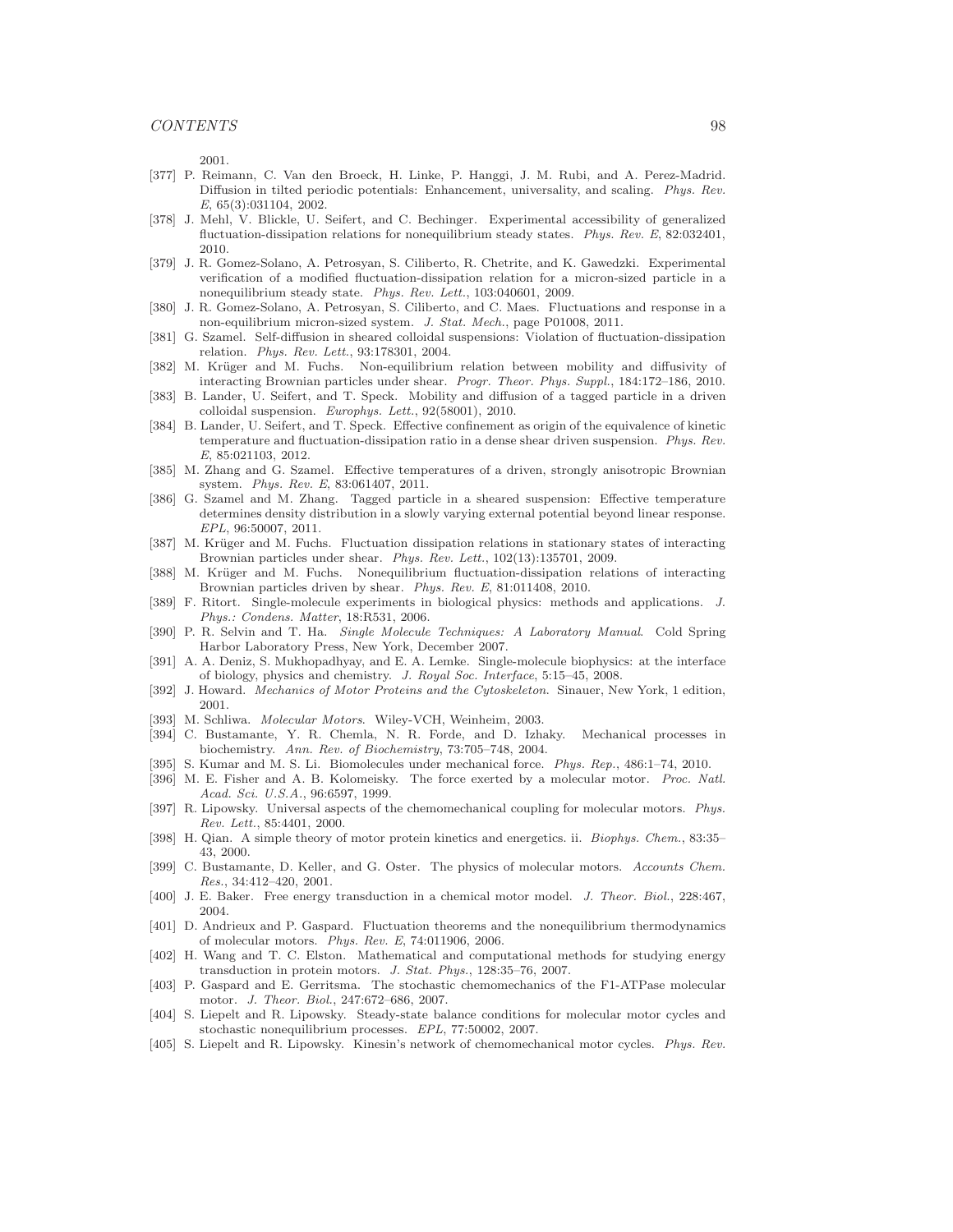*Lett.*, 98:258102, 2007.

- [406] R. Lipowsky and S. Liepelt. Chemomechanical coupling of molecular motors: Thermodynamics, network representations, and balance conditions. *J. Stat. Phys.*, 130:39–67, 2008.
- [407] S. Liepelt and R. Lipowsky. Operation modes of the molecular motor kinesin. *Phys. Rev. E*, 79:011917, 2009.
- [408] R. Lipowsky and S. Liepelt. Chemomechanical coupling of molecular motors: Thermodynamics, network representations, and balance conditions (vol 130, pg 39, 2008). *J. Stat. Phys.*, 135:777–778, 2009.
- [409] R. Lipowsky, S. Liepelt, and A. Valleriani. Energy conversion by molecular motors coupled to nucleotide hydrolysis. *J. Stat. Phys.*, 135:951–975, 2009.
- [410] A. W. C. Lau, D. Lacoste, and K. Mallick. Non-equilibrium fluctuations and mechanochemical couplings of a molecular motor. *Phys. Rev. Lett.*, 99:158102, 2007.
- [411] A. B. Kolomeisky and M. E. Fisher. Molecular Motors: A Theorist's Perspective. *Ann. Rev. Phys. Chem.*, 58:675–695, 2007.
- [412] R. D. Astumian. Thermodynamics and kinetics of molecular motors. *Biophys. J.*, 98:2401– 2409, 2010.
- [413] F. Jülicher, A. Ajdari, and J. Prost. Modeling molecular motors. *Rev. Mod. Phys.*, 69(4):1269-1282, 1997.
- [414] R. D. Astumian and P. Hänggi. Brownian motors. *Physics Today*, 55(11):33, 2002.
- [415] P. Reimann. Brownian motors: noisy transport far from equilibrium. *Phys. Rep.*, 361:57, 2002.
- [416] J. M. R. Parrondo and B. J. De Cisneros. Energetics of Brownian motors: a review. *Applied Physics A*, 75:179, 2002.
- [417] Wei Min, Liang Jiang, Ji Yu, S. C. Kou, Hong Qian, and X. Sunney Xie. Nonequilibrium steady state of a nanometric biochemical system: Determinig the thermodynamic driving force from single enzyme turnover time traces. *Nano Lett.*, 5:2373–2378, 2005.
- [418] T. Shibata. A generalization of Clausius inequality for processes between nonequilibrium steady states in chemical reaction systems. *cond-mat/0012404*, 2000.
- [419] T. Schmiedl and U. Seifert. Stochastic thermodynamics of chemical reaction networks. *J. Chem. Phys.*, 126:044101, 2007.
- [420] U. Seifert. Fluctuation theorem for birth-death or chemical master equations with timedependent rates. *J. Phys. A: Math. Gen.*, 37:L517, 2004.
- [421] C. Jarzynski. Lag inequality for birth-death processes with time-dependent rates. *J. Phys. A: Math. Gen.*, 38:L227, 2005.
- [422] H. Qian and X. S. Xie. Generalized Haldane equation and fluctuation theorem in the steadystate cycle kinetics of single enzymes. *Phys. Rev. E*, 74:010902, 2006.
- [423] D. Lacoste, A. W. C. Lau, and K. Mallick. Fluctuation theorem and large deviation function for a solvable model of a molecular motor. *Phys. Rev. E*, 78:011915, 2008.
- [424] D. Lacoste and K. Mallick. Fluctuation theorem for the flashing ratchet model of molecular motors. *Phys. Rev. E*, 80:021923, 2009.
- [425] D. A. Beard and H. Qian. *Chemical Biophysics: Quantitative Analysis of Cellular Systems*. Cambridge Univ. Press, Cambridge, 2008.
- [426] K. Sekimoto. Microscopic heat from the energetics of stochastic phenomena. *Phys. Rev. E*, 76:060103(R), 2007.
- [427] U. Seifert. Stochastic thermodynamics of single enzymes and molecular motors. *Eur. Phys. J. E*, 34:26, 2011.
- [428] G. Hummer and A. Szabo. Free energy surfaces from single-molecule force spectroscopy. *Acc. Chem. Res.*, 38:504–513, 2005.
- [429] G. Hummer and A. Szabo. Free energy profiles from single-molecule pulling experiments. *Proc. Natl. Acad. Sci. U.S.A.*, 107:21441–21446, 2010.
- [430] D. D. L. Minh and A. B. Adib. Optimized free energies from bidirectional single-molecule force spectroscopy. *Phys. Rev. Lett.*, 100:180602, 2008.
- [431] P. Nicolini, P. Procacci, and R. Chelli. Hummer and Szabo-like potential of mean force estimator for bidirectional nonequilibrium pulling experiments/simulations. *J. Phys. Chem. B*, 114:9546–9554, 2010.
- [432] J. Liphardt, S. Dumont, S. B. Smith, I. Tinoco Jr, and C. Bustamante. Equilibrium information from nonequilibrium measurements in an experimental test of Jarzynski's equality. *Science*, 296:1832, 2002.
- [433] D. Collin, F. Ritort, C. Jarzynski, S.B. Smith, I. Tinoco, and C. Bustamante. Verification of the Crooks fluctuation theorem and recovery of RNA folding free energies. *Nature*, 437:231, 2005.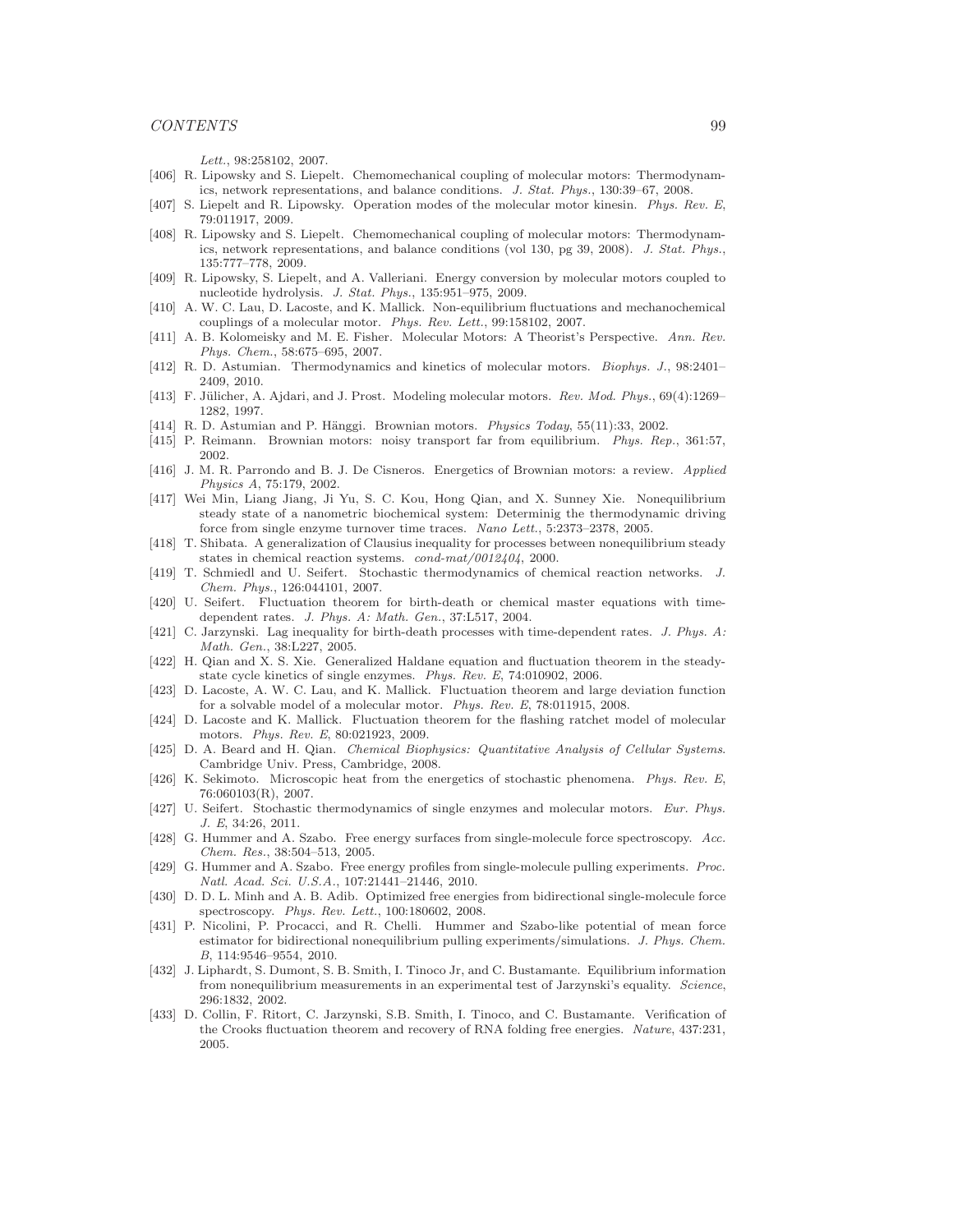- [434] A. Mossa, M. Manosas, N. Forns, J. M. Huguet, and F. Ritort. Dynamic force spectroscopy of DNA hairpins: I. Force kinetics and free energy landscapes. *J. Stat. Mech.: Theor. Exp.*, page P02060, 2009.
- [435] M. Manosas, A. Mossa, N. Forns, J. M. Huguet, and F. Ritort. Dynamic force spectroscopy of DNA hairpins: II. Irreversibility and dissipation. *J. Stat. Mech.: Theor. Exp.*, P02061, 2009.
- [436] A. Mossa, S. de Lorenzo, J. M. Huguet, and F. Ritort. Measurement of work in single-molecule pulling experiments. *J. Chem. Phys.*, 130:234116, 2009.
- [437] N. C. Harris, Y. Song, and C. H. Kiang. Experimental free energy surface reconstruction from single-molecule force spectroscopy using Jarzynski's equality. *Phys. Rev. Lett.*, 99:068101, 2007.
- [438] R. W. Friddle. Experimental free energy surface reconstruction from single-molecule force spectroscopy using Jarzynski's equality - comment. *Phys. Rev. Lett.*, 100:019801, 2008.
- [439] N. C. Harris, Y. Song, and C. H. Kiang. Experimental free energy surface reconstruction from single-molecule force spectroscopy using Jarzynski's equality - reply. *Phys. Rev. Lett.*, 100:019802, 2008.
- [440] T. Bornschlögl and M. Rief. Single-molecule dynamics of mechanical coiled-coil unzipping. *Langmuir*, 24:1338–1342, 2008.
- [441] J. C. M. Gebhardt, T. Bornschlögl, and M. Rief. Full distance-resolved folding energy landscape of one single protein molecule. *Proc. Natl. Acad. Sci. U.S.A.*, 107:2013–2018, 2010.
- [442] E. A. Shank, C. Cecconi, J. W. Dil, S. Marqusee, and C. Bustamante. The folding cooperativity of a protein is controlled by its chain topology. *Nature*, 465:637, 2010.
- [443] R. A. Nome, J. M. Zhao, W. D. Hoff, and N. F. Scherer. Axis-dependent anisotropy in protein unfolding from integrated nonequilibrium single-molecule experiments, analysis, and simulation. *Proc. Natl. Acad. Sci. U.S.A.*, 104:20799–20804, 2007.
- [444] N. A. Gupta, V. Abhilash, K. Neupane, H. Yu, F. Wang, and M. T. Woodside. Experimental validation of free-energy-landscape reconstruction from non-equilibrium single-molecule force spectroscopy measurements. *Nature Physics*, 7:631–634, 2011.
- [445] O. Braun, A. Hanke, and U. Seifert. Probing molecular free energy landscapes by periodic loading. *Phys. Rev. Lett.*, 93:158105, 2004.
- [446] D. D. L. Minh. Free-energy reconstruction from experiments performed under different biasing programs. *Phys. Rev. E*, 74:061120, 2006.
- [447] A. Imparato, S. Luccioli, and A. Torcini. Reconstructing the free-energy landscape of a mechanically unfolded model protein. *Phys. Rev. Lett.*, 99:168101, 2007.
- [448] R. Berkovich, J. Klafter, and M. Urbakh. Analyzing friction forces with the Jarzynski equality. *J. Phys.: Condens. Matter*, 20:354008, 2008.
- [449] I. Kosztin, B. Barz, and L. Janosi. Calculating potentials of mean force and diffusion coefficients from nonequilibrium processes without Jarzynskis equality. *J. Chem. Phys.*, 124:064106, 2006.
- [450] D. D. L. Minh. Multidimensional potentials of mean force from biased experiments along a single coordinate. *J. Phys. Chem. B*, 111:4137–4140, 2007.
- [451] A. Imparato and L. Peliti. The distribution function of entropy flow in stochastic systems. *J. Stat. Mech.: Theor. Exp.*, page L02001, 2007.
- [452] S. Mitternacht, S. Luccioli, A. Torcini, A. Imparato, and A. Irbäck. Changing the mechanical unfolding pathway of  $FnIII_{10}$  by tuning the pulling strength. *Biophys. J.*, 96:429-441, 2009.
- [453] J. Preiner, H. Janovjak, C. Rankl, H. Knaus, D. A. Cisneros, A. Kedrov, F. Kienberger, D. J. Muller, and P. Hinterdorfer. Free energy of membrane protein unfolding derived from singlemolecule force measurements. *Biophys. J.*, 93:930–937, 2007.
- [454] G. Hummer. Fast-growth thermodynamic integration: Error and efficiency analysis. *J. Chem. Phys.*, 114:7330, 2001.
- [455] D. M. Zuckerman and T. B. Woolf. Theory of a systematic computational error in free energy differences. *Phys. Rev. Lett.*, 89:180602, 2002.
- [456] S. Park, F. Khalili-Araghi, E. Tajkhorshid, and K. Schulten. Free energy calculation from steered molecular dynamics simulations using Jarzynski's equality. *J. Chem. Phys.*, 119:3559, 2003.
- [457] J. Gore, F. Ritort, and C. Bustamante. Bias and error in estimates of equilibrium free-energy differences from nonequilibrium measurements. *Proc. Natl. Acad. Sci. U.S.A.*, 100:12564, 2003.
- [458] D. M. Zuckerman and T. B. Woolf. Systematic finite-sampling inaccuracy in free energy differences and other nonlinear quantities. *J. Stat. Phys.*, 114:1303–1323, 2004.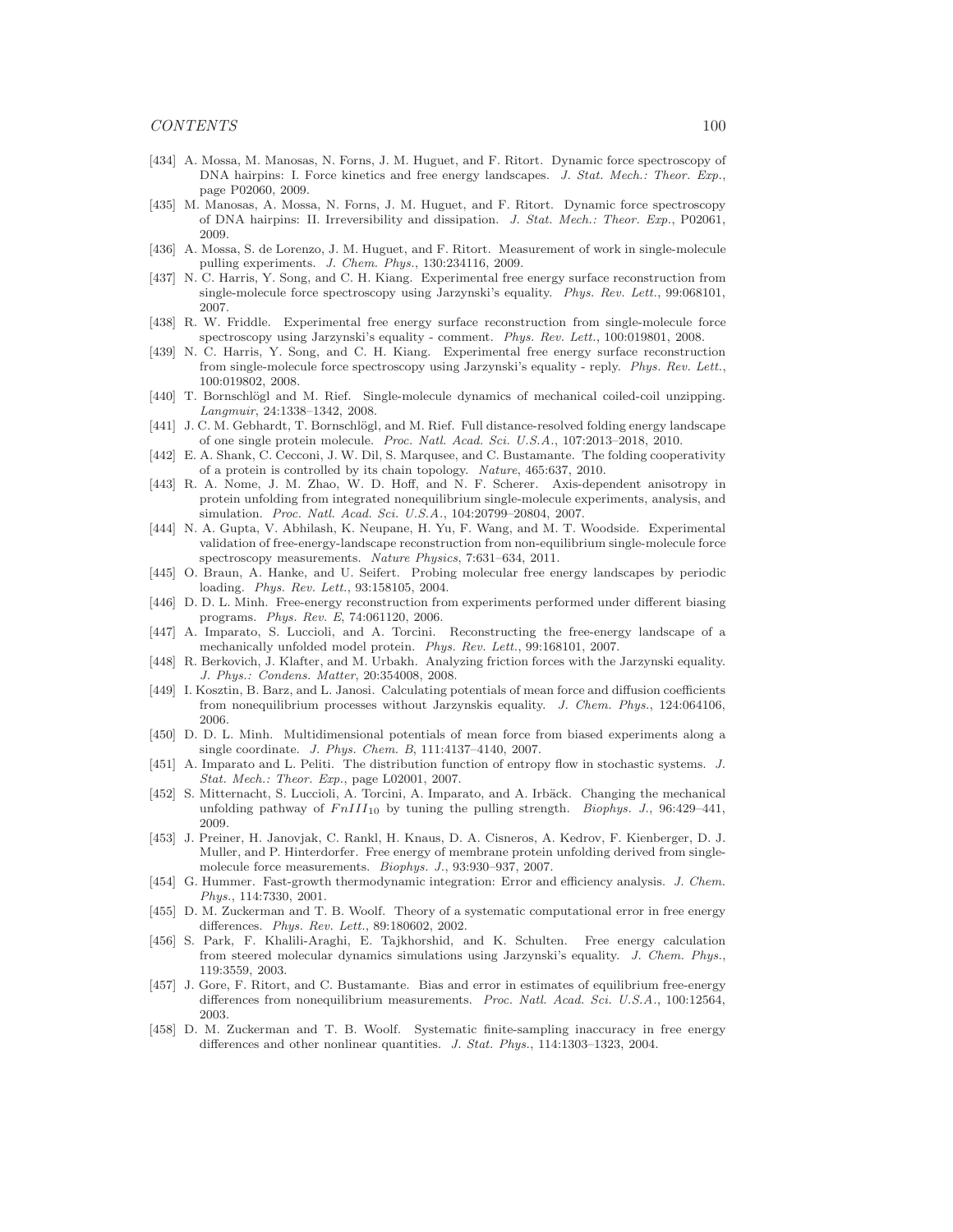- [459] S. Park and K. Schulten. Calculating potentials of mean force from steered molecular dynamics simulations. *J. Chem. Phys.*, 120:5946, 2004.
- [460] F. M. Ytreberg and D. M. Zuckerman. Single-ensemble nonequilibrium path-sampling estimates of free energy differences. *J. Chem. Phys.*, 120:10876, 2004.
- [461] H. Oberhofer, C. Dellago, and P. L. Geissler. Biased sampling of nonequilibrium trajectories: Can fast switching simulations outperform conventional free energy calculation methods? *J. Phys. Chem. B*, 109:6902, 2005.
- [462] C. Jarzynski. Rare events and the convergence of exponentially averaged work values. *Phys. Rev. E*, 73:046105, 2006.
- [463] P. Maragakis, M. Spichty, and M. Karplus. Optimal estimates of free energies from multistate nonequilibrium work data. *Phys. Rev. Lett.*, 96:100602, 2006.
- [464] S. Presse and R. Silbey. Ordering of limits in the Jarzynski equality. *J. Chem. Phys.*, 124:054117, 2006.
- [465] D. K. West, P. D. Olmsted, and E. Paci. Free energy for protein folding from nonequilibrium simulations using the Jarzynski equality. *J. Chem. Phys.*, 125:204910, 2006.
- [466] W. Lechner and C. Dellago. On the efficiency of path sampling methods for the calculation of free energies from non-equilibrium simulations. *J. Stat. Mech.: Theor. Exp.*, page P04001, 2007.
- [467] S. Vaikuntanathan and C. Jarzynski. Escorted free energy simulations: Improving convergence by reducing dissipation. *Phys. Rev. Lett.*, 100:190601, 2008.
- [468] A. M. Hahn and H. Then. Using bijective maps to improve free energy estimates. *Phys. Rev. E*, 79:011113, 2009.
- [469] P. Nicolini and R. Chelli. Improving fast-switching free energy estimates by dynamicsl freezing. *Phys. Rev. E*, 80:041124, 2009.
- [470] H. Oberhofer and C. Dellago. Efficient extraction of free energy profiles from nonequilibrium experiments. *J. Comp. Chem.*, 30:1726, 2009.
- [471] M. Goette and H. Grubmüller. Accuracy and convergence of free energy differences calculated from nonequilibrium switching processes. *J. Comp. Chem.*, 30:447–456, 2009.
- [472] G. E. Lindberg, T. C. Berkelbach, and W. Feng. Optimizing the switching function for nonequilibrium free-energy calculations: An one-the-fly approach. *J. Chem. Phys.*, 130:174705, 2009.
- [473] E. N. Zimanyi and R. J. Silbey. The work-Hamiltonian connection and the usefulness of the Jarzynski equality for free energy calculations. *J. Chem. Phys.*, 130:171102, 2009.
- [474] A. Pohorille, C. Jarzynski, and C. Chipot. Good practices in free-energy calculations. *J. Phys. Chem. B*, 114:10235–10253, 2010.
- [475] D. D. L. Minh and J. D. Chodera. Estimating equilibrium ensemble averages using multiple time slices from driven nonequilibrium processes: Theory and application to free energies, moments, and thermodynamic length in single-molecule pulling experiments. *J. Chem. Phys.*, 134:024111, 2011.
- [476] D. D. L. Minh and S. Vaikuntanathan. Density-dependent analysis of nonequilibrium paths improves free energy estimates II. A FeynmanKac formalism. *J. Chem. Phys.*, 134:034117, 2011.
- [477] S. Vaikuntanathan and C. Jarzynski. Escorted free energy simulations. *J. Chem. Phys.*, 134:054107, 2011.
- [478] A. Davydov. Inequalities for non-equilibrium fluctuations of work. *J. Stat. Phys.*, 142:394–402, 2011.
- [479] M. Palassini and F. Ritort. Improving free-energy estimates from unidirectional work. *Phys. Rev. Lett.*, 107:060601, 2011.
- [480] A. Kundu, S. Sabhapandit, and A. Dhar. Application of importance sampling to the computation of large deviations in nonequilibrium processes. *Phys. Rev. E*, 83:031119, 2011.
- [481] K. Hayashi, H. Ueno, R. Iino, and H. Noji. Fluctuation theorem applied to F1-ATPase. *Phys. Rev. Lett.*, 104:218103, 2010.
- [482] S. Toyabe, T. Okamoto, T. Watanabe-Nakayama, H. Taketani, S. Kudo, and E. Muneyuki. Nonequilibrium energetics of a single F1-ATPase molecule. *Phys. Rev. Lett.*, 104:198103, 2010.
- [483] S. Toyabe, T. Watanabe-Nakayama, T. Okamoto, S. Kudo, and E. Muneyuki. Thermodynamic efficiency and mechanochemical coupling of F1-ATPase. *Proc. Natl. Acad. Sci. U.S.A.*, 108:17951–17956, 2011.
- [484] T. J. Xiao, Z. H. Hou, and H. W. Xin. Entropy production and fluctuation theorem along a stochastic limit cycle. *J. Chem. Phys*, 129:114506, 2008.
- [485] T. J. Xiao, Z. H. Hou, and H. W. Xin. Stochastic thermodynamics in mesoscopic chemical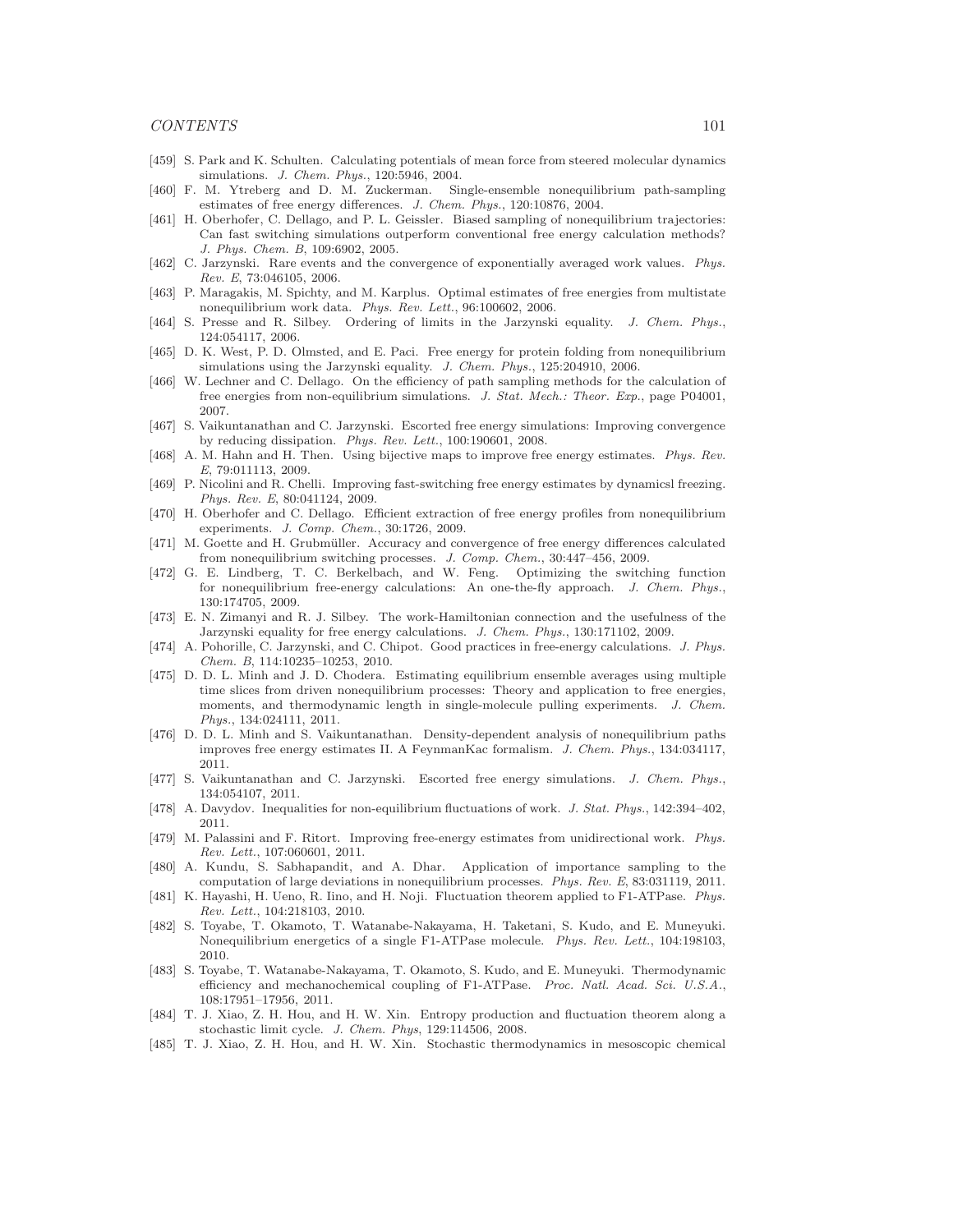oscillation systems. *J. Phys. Chem. B*, 113:9316, 2009.

- [486] T. Rao, T. Xiao, and Z. Hou. Entropy production in a mesoscopic chemical reaction system with oscillatory and excitable dynamics. *J. Chem. Phys.*, 134:214112, 2011.
- [487] W. R. Browne and B. L. Feringa. Making molecular machines work. *Nature Nanotechnology*, 1:25–35, 2006.
- [488] E. R. Kay, D. A. Leigh, and F. Zerbetto. Synthetic molecular motors and mechanical machines. *Angew. Chemie - Int. Edition*, 46:72–191, 2007.
- [489] J. Bath and A. J. Turberfield. DNA nanomachines. *Nature Nanotechnology*, 2:275–284, 2007.
- [490] M. G. L. van den Heuvel and C. Dekker. Motor proteins at work for nanotechnology. *Science*, 317:333–336, 2007.
- [491] V. Balzani, A. Credi, and M. Venturi. Light powered molecular machines. *Chem. Soc. Rev.*, 38:1542–1550, 2009.
- [492] A. Coskun, M. Banaszak, R. D. Astumian, J. F. Stoddart, and B. A. Grzybowski. Great expectations: can artificial molecular machines deliver on their promise? *Chem. Soc. Rev.*, 41:19–30, 2012.
- [493] P. Hänggi and F. Marchesoni. Artificial Brownian motors: Controlling transport on the nanoscale. *Rev. Mod. Phys*, 81:387–442, 2009.
- [494] N. A. Sinitsyn. The stochastic pump effect and geometric phases in dissipative and stochastic systems. *J. Phys. A Math. Theor.*, 42:193001, 2009.
- [495] R. D. Astumian. Stochastic conformational pumping: A mechanism for free-energy transduction by molecules. *Ann. Rev. Biophys.*, 40:289–313, 2011.
- [496] U. Seifert. Efficiency of autonomous soft nano-machines at maximum power. *Phys. Rev. Lett.*, 106:020601, 2011.
- [497] I. Derenyi, M. Bier, and R. D. Astumian. Generalized efficiency and its application to microscopic engines. *Phys. Rev. Lett.*, 83:903, 1999.
- [498] H. Wang and G. F. Oster. The Stokes efficiency for molecular motors and its applications. *Europhys. Lett.*, 57:134, 2002.
- [499] B. Gaveau, M. Moreau, and L. S. Schulman. Stochastic thermodynamics and sustainable efficiency in work production. *Phys. Rev. Lett.*, 105:060601, 2010.
- [500] M. Moreau, B. Gaveau, and L. S. Schulman. Stochastic dynamics, efficiency and sustainable power production. *Eur. Phys. J. B*, 62:67–71, 2011.
- [501] B. Gaveau, M. Moreau, and L. S. Schulman. Constrained maximal power in small engines. *Phys. Rev. E*, 82:051109, 2010.
- [502] S. R. de Groot and P. Mazur. *Non-equilibrium thermodynamics*. North-Holland, Amsterdam, 1962.
- [503] N. Pottier. *Nonequilibrium Statistical Physics: Linear Irreversible Processes*. Oxford University Press, New York, 2009.
- [504] O. Kedem and S. R. Caplan. Degree of coupling and its relation to efficiency of energy conversion. *Trans. Faraday Soc.*, 61:1897, 1965.
- [505] T. Schmiedl and U. Seifert. Efficiency of molecular motors at maximum power. *EPL*, 83:30005, 2008.
- [506] C. van den Broeck. Efficiency of isothermal molecular machines at maximum power. *arXiv: 1201.6396*, 2012.
- [507] K. Kawaguchi and M. Sano. Efficiency of free energy transduction in autonomous systems. *J. Phys. Soc. Japan*, 80:083003, 2011.
- [508] A. Efremov and Z. Wang. Universal optimal working cycles of molecular motors. *Phys. Chem. Chem. Phys.*, 13:6223–6233, 2011.
- [509] R. Golestanian. Synthetic mechanochemical molecular swimmer. *Phys. Rev. Lett.*, 105:018103, 2010.
- [510] M. O. Magnasco. Molecular combustion motors. *Phys. Rev. Lett.*, 72:2656–2659, 1994.
- [511] A. Parmeggiani, F. Jülicher, A. Ajdari, and J. Prost. Energy transduction of isothermal ratchets: Generic aspects and specific examples close to and far from equilibrium. *Phys. Rev. E*, 60:2127, 1999.
- [512] H. Wang. Chemical and mechanical efficiencies of molecular motors and implications for motor mechanisms. *J. Phys. Cond. Mat.*, 17:S3997–S4014, 2005.
- [513] M. Qian, X. Zhang, R. J. Wilson, and J. Feng. Efficiency of Brownian motors in terms of entropy production rate. *EPL*, 84, 2008.
- [514] E. Boksenbojm and B. Wynants. The entropy and efficiency of a molecular motor model. *J. Phys. A: Math. Theor.*, 42, 2009.
- [515] E. Gerritsma and P. Gaspard. Chemomechanical coupling and stochastic thermodynamics of the F1-ATPase molecuar motor with an applied external torque. *Biophys. Rev. Lett.*,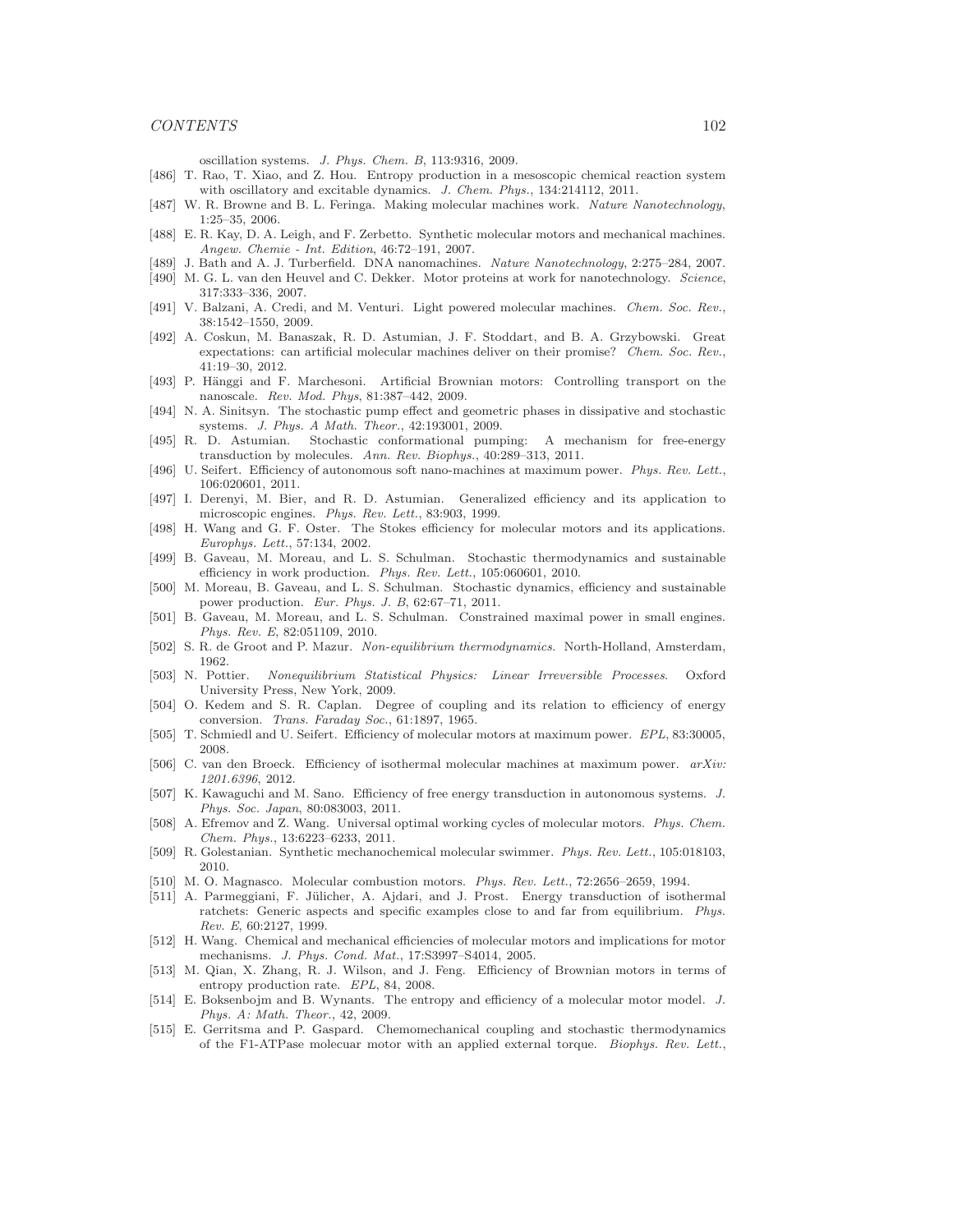5:163–208, 2010.

- [516] N. Golubeva, A. Imparato, and L. Peliti. Efficiency of molecular machines with continuous phase space. *EPL*, 97:60005, 2012.
- [517] S. Toyabe, H. Ueno, and E. Muneyuki. Recovery of state-specific potential of molecular motor from single-molecule trajectory. *EPL*, 97:40004, 2012.
- [518] E. Zimmermann and U. Seifert. preprint. 2012.
- [519] F. L. Curzon and B. Ahlborn. Efficiency of a Carnot engine at maximum power output. *Am. J. Phys.*, 43:22, 1975.
- [520] I. I. Novikov. The efficiency of atomic power stations. *J. Nucl. Energy II*, 7:125–128, 1958.
- [521] L. Chen, C. Wu, and F. Sun. Finite time thermodynamic optimization of entropy generation minimization of energy systems. *J. Non-Equilib. Thermodyn.*, 24:327–359, 1999.
- [522] P. Salamon, J. D. Nulton, G. Siragusa, T. R. Andersen, and A. Limon. Principles of control thermodynamics. *Energy*, 26:307–319, 2001.
- [523] K. H. Hoffmann, J. Burzler, A. Fischer, M. Schaller, and S. Schubert. Optimal process paths for endoreversible systems. *J. Noneq. Thermodyn.*, 28:233–268, 2003.
- [524] B. Andresen. Current trends in finite-time thermodynamics. *Angew. Chem. Int. Ed.*, 50:2690– 2704, 2011.
- [525] C. van den Broeck. Thermodynamic efficiency at maximum power. *Phys. Rev. Lett.*, 95:190602, 2005.
- [526] B. Jiménez de Cisneros and A. C. Hernández. Collective working regimes for coupled heat engines. *Phys. Rev. Lett.*, 98:130602, 2007.
- [527] M. Esposito, R. Kawai, K. Lindenberg, and C. van den Broeck. Efficiency at maximum power of low-dissipation carnot engines. *Phys. Rev. Lett.*, 105:150603, 2010.
- [528] Y. Izumida and K. Okuda. Molecular kinetic analysis of a finite-time Carnot cycle. *EPL*, 83:60003, 2008.
- [529] Y. Izumida and K. Okuda. Onsager coefficients of a finite-time Carnot cycle. *Phys. Rev. E*, 80:021121, 2009.
- [530] Y. Izumida and K. Okuda. Numerical experiments of a finite-time thermodynamic cycle. *Progr. Theor. Phys. Suppl.*, 178:163, 2009.
- [531] N. A. Sinitsyn. Fluctuation relation for heat engines. *J. Phys. A: Math. Gen.*, 44:405001, 2011.
- [532] Z. C. Tu. Efficiency at maximum power of Feynman's ratchet as a heat engine. *J. Phys. A: Math. Theor.*, 41:312003, 2008.
- [533] M. Esposito, K. Lindenberg, and C. van den Broeck. Universality of efficiency at maximum power. *Phys. Rev. Lett.*, 102:130602, 2009.
- [534] N. Sánchez-Salas, L. López-Palacios, S. Velasco, and A. Calvo Hernández. Optimization criteria, bounds, and efficiencies of heat engines. *Phys. Rev. E*, 82:051101, 2010.
- [535] C. de Tomás, A. C. Hernández, and J. M. M. Roco. Optimal low symmetric dissipation Carnot engines and refrigerators. *Phys. Rev. E*, 85:010104, 2012.
- [536] M. Büttiker. Transport as a consequence of state-dependent diffusion. *Z. Phys. B*, 68:161, 1987.
- [537] N. G. van Kampen. Relative stability in nonuniform temperature. *IBM J. of Research and Development*, 32:107–111, 1988.
- [538] R. Landauer. Motion out of noisy states. *J. Stat. Phys.*, 53:233, 1988.
- [539] I. Derenyi and R. D. Astumian. Efficiency of Brownian heat engines. *Phys. Rev. E*, 59:R6219– R6222, 1999.
- [540] M. Matsuo and S. Sasa. Stochastic energetics of non-uniform temperature systems. *Physica A*, 276:188, 2000.
- [541] T. Hondou and K. Sekimoto. Unattainability of Carnot efficiency in the Brownian heat engine. *Phys. Rev. E*, 62:6021, 2000.
- [542] K. Sekimoto, F. Takagi, and T. Hondou. Carnot's cycle for small systems: Irreversibility and cost of operations. *Phys. Rev. E*, 62:7759, 2000.
- [543] R. Benjamin and R. Kawai. Inertial effects in buttiker-Landauer motor and refrigerator at the overdamped limit. *Phys. Rev. E*, 77:051132, 2008.
- [544] M. Asfaw and M. Bekele. Current, maximum power and optimized efficiency of a Brownian heat engine. *Eur. Phys. J. B*, 38:457, 2004.
- [545] A. Gomez-Marin and J. M. Sancho. Tight coupling in thermal Brownian motors. *Phys. Rev. E*, 74:062102, 2006.
- [546] M. Asfaw. Modeling an efficient Brownian heat engine. *Eur. Phys. J. B*, 65:109–116, 2008.
- [547] F. Berger, T. Schmiedl, and U. Seifert. Optimal potentials for temperature ratchets. *Phys. Rev. E*, 79:031118, 2009.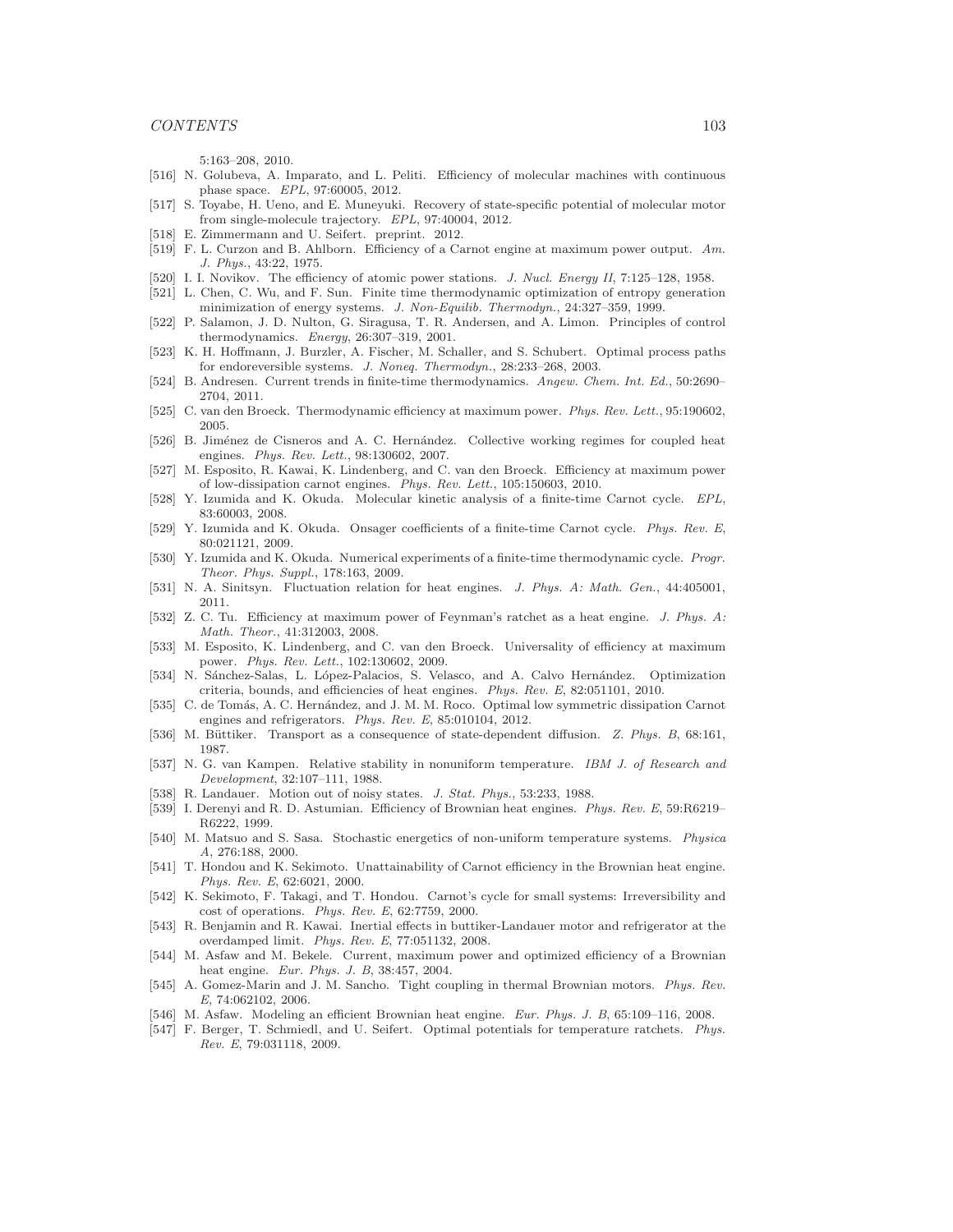- [548] C. Jarzynski and O. Mazonka. Feynman's ratchet and pawl: An exactly solvable model. *Phys. Rev. E*, 59:6448–6459, 1999.
- [549] S. Velasco, J. M. M. Roco, A. Medina, and A. C. Hernandez. Feynman's ratchet optimization: maximum power and maximum efficiency regimes. *J. Phys. D*, 34:1000–1006, 2001.
- [550] Y. P. Zhang, J. Z. He, X. A. He, and J. L. Xiao. Thermodynamic performance characteristics of a Brownian microscopic heat engine driven by discrete and periodic temperature field. *Comm. Theor. Phys.*, 54:857–862, 2010.
- [551] L. Chen, Z. Ding, and F. Sun. Optimum performance analysis of Feynman's engine as cold and hot ratchets. *J. Non-Equilib. Thermodyn.*, 36:155–177, 2011.
- [552] R. P. Feynman, R. B. Leighton, and M. Sands. *The Feynman Lectures on Physics. Vol. I*. Addison-Wesley, Reading, MA, 1963.
- [553] J. M. R. Parrondo and P. Espanol. Criticism of Feynman's analysis of the ratchet as an engine. *Am. J. Phys.*, 64:1125–1130, 1996.
- [554] C. van den Broeck, R. Kawai, and P. Meurs. Microscopic analysis of a thermal Brownian motor. *Phys. Rev. Lett.*, 93:090601, 2004.
- [555] J. Zheng, X. Zheng, C. Y. Yam, and G. H. Chen. Computer simulation of Feynman's ratchet and pawl system. *Phys. Rev. E*, 81:061104, 2010.
- [556] S. Duhr and D. Braun. Thermophoretic depletion follows Boltzmann distribution. *Phys. Rev. Lett.*, 96:168301, 2006.
- [557] T. E. Humphrey, R. Newbury, R. P. Taylor, and H. Linke. Reversible quantum Brownian heat engines for electrons. *Phys. Rev. Lett.*, 89:116801, 2002.
- [558] T. E. Humphrey and H. Linke. Reversible thermoelectric nanomaterials. *Phys. Rev. Lett.*, 94:096601, 2005.
- [559] M. Esposito, K. Lindenberg, and C. van den Broeck. Thermoelectric efficiency at maximum power in a quantum dot. *Europhys. Lett.*, 85:60010, 2009.
- [560] R. Sánchez and M. Büttiker. Optimal energy quanta to current conversion. Phys. Rev. B, 83:085428, 2011.
- [561] M. Esposito, N. Kumar, K. Lindenberg, and C. van den Broeck. Stochastically driven single level quantum dot: a nano-scale finite-time thermodynamic machine and its various operational modes. *arXiv: 1201.0669*, 2012.
- [562] G. Benenti, K. Saito, and G. Casati. Thermodynamic bounds on efficiency for systems with broken time-reversal symmetry. *Phys. Rev. Lett.*, 106:230602, 2011.
- [563] K. Saito, G. Benenti, G. Casati, and T. Prosen. Thermopower with broken time-reversal symmetry. *Phys. Rev. B*, 84:201306, 2011.
- [564] B. Rutten, M. Esposito, and B. Cleuren. Reaching optimal efficiencies using nanosized photoelectric devices. *Phys. Rev. B*, 80:235122, 2009.
- [565] Y. Izumida and K. Okuda. Efficiency at maximal power of minimal nonlinear irreversible heat engines. *EPL*, 97:10004, 2012.
- [566] Y. Wang and Z. C. Tu. Efficiency at maximum power output of linear irreversible Carnot-like heat engines. *Phys. Rev. E*, 85:011127, 2012.
- [567] Y. Wang and Z. C. Tu. Bounds of efficiency at maximum power for linear, superlinear and sublinear irreversible Carnot-like heat engines. *arXiv: 1110.6493*, 2011.
- [568] Y. Apertet, H. Ouerdane, C. Goupil, and P. Lecoeur. Irreversibilities and efficiency at maximum power of heat engines: The illustrative case of a thermoelectric generator. *Phys. Rev. E*, 85:031116, 2012.
- [569] Y. Izumida and K. Okuda. Onsager coefficients of a Brownian Carnot cycle. *Eur. Phys. J. B*, 77:499–504, 2010.
- [570] V. Blickle and C. Bechinger. Realization of a micrometre-sized stochastic heat engine. *Nature Phys.*, 8:143, 2012.
- [571] J. M. Horowitz and J. M. R. Parrondo. Thermodynamics: A Stirling effort. *Nature Phys.*, 8:108–109, 2012.
- [572] M. Esposito, R. Kawai, K. Lindenberg, and C. van den Broeck. Quantum-dot Carnot engine at maximum power. *Phys. Rev. E*, 81:041106, 2010.
- [573] P. Chvosta, M. Einax, V. Holubec, A. Ryabov, and P. Maass. Energetics and performance of a microscopic heat engine based on exact calculations of work and heat distributions. *J. Stat. Mech.: Theor. Exp.*, page P03002, 2010.
- [574] G. Lan, P. Sartori, S. Neumann, V. Sourjik, and Y. Tu. The energyspeedaccuracy trade-off in sensory adaptation. *Nature Phys.*, 2012.
- [575] J. Farago. Power fluctuations in stochastic models of dissipative systems. *Physica A*, 331:69– 89, 2004.
- [576] H. Jiang, T. Xiao, and Z. Hou. Stochastic thermodynamics for delayed Langevin systems.